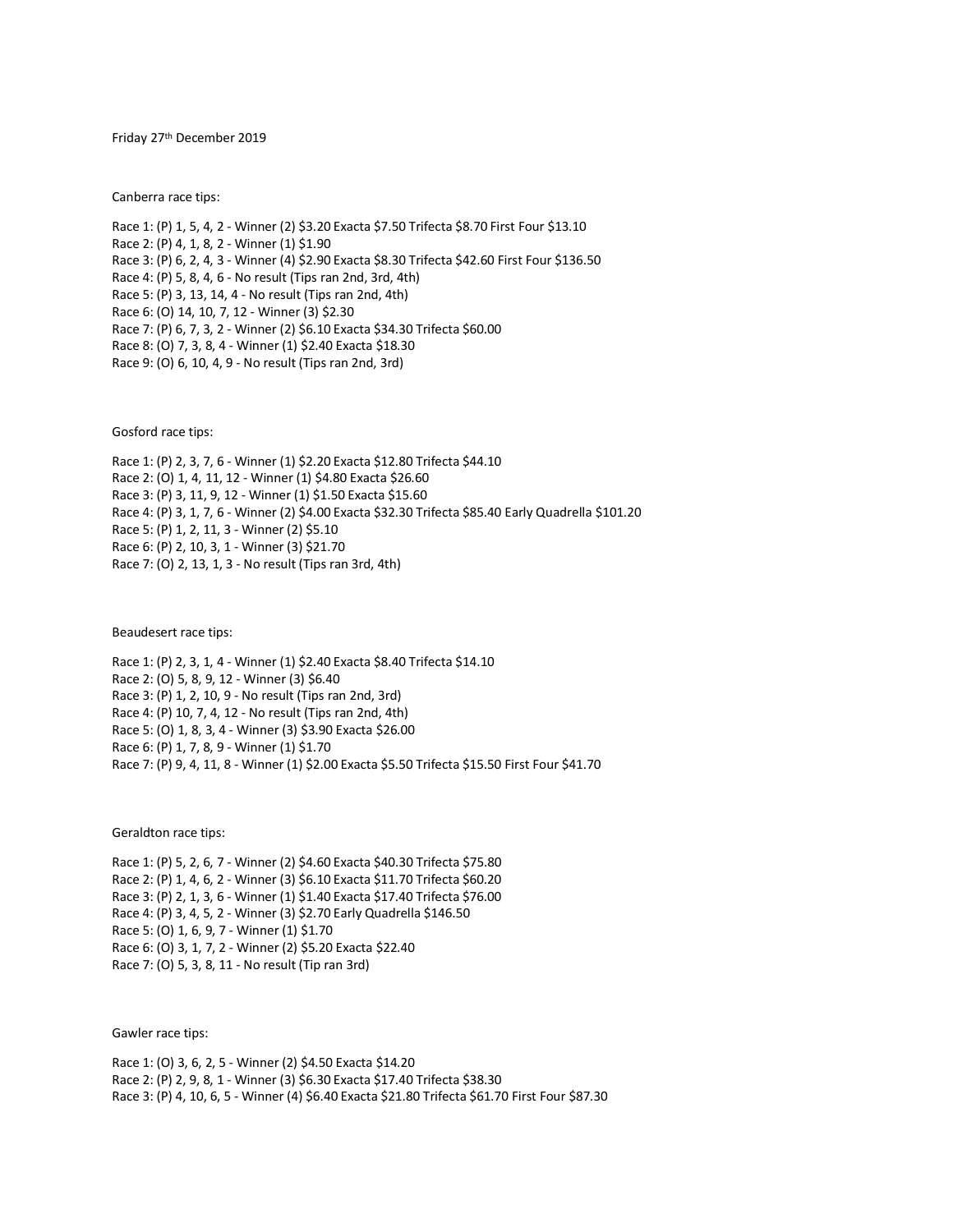Race 4: (P) 12, 10, 7, 14 - Winner (2) \$3.90 Exacta \$3.80 Trifecta \$32.70 Early Quadrella \$1310.60 Race 5: (P) 1, 4, 6, 3 - Winner (3) \$5.70 Exacta \$33.90 Trifecta \$47.30 First Four \$184.10 Race 6: (P) 2, 10, 6, 4 - Winner (4) \$6.40 Race 7: (O) 2, 7, 5, 3 - No result (Tips ran 2nd, 3rd, 4th)

Cranbourne race tips:

Race 1: (P) 10, 7, 1, 3 - Winner (3) \$5.80 Race 2: (P) 4, 12, 8, 3 - Winner (2) \$4.80 Exacta \$23.30 Trifecta \$120.90 Race 3: (P) 6, 11, 12, 8 - Winner (1) \$3.20 Exacta \$28.90 Trifecta \$102.70 First Four \$268.90 Race 4: (P) 9, 5, 6, 11 - No result (Tips ran 2nd, 3rd, 4th) Race 5: (P) 5, 4, 8, 7 - Winner (4) \$6.60 Race 6: (P) 11, 13, 7, 6 - Winner (2) \$3.50 Race 7: (O) 4, 2, 8, 15 - No result (Tips ran 2nd, 3rd) Race 8: (P) 12, 3, 11, 2 - Winner (1) \$3.00 Exacta \$17.80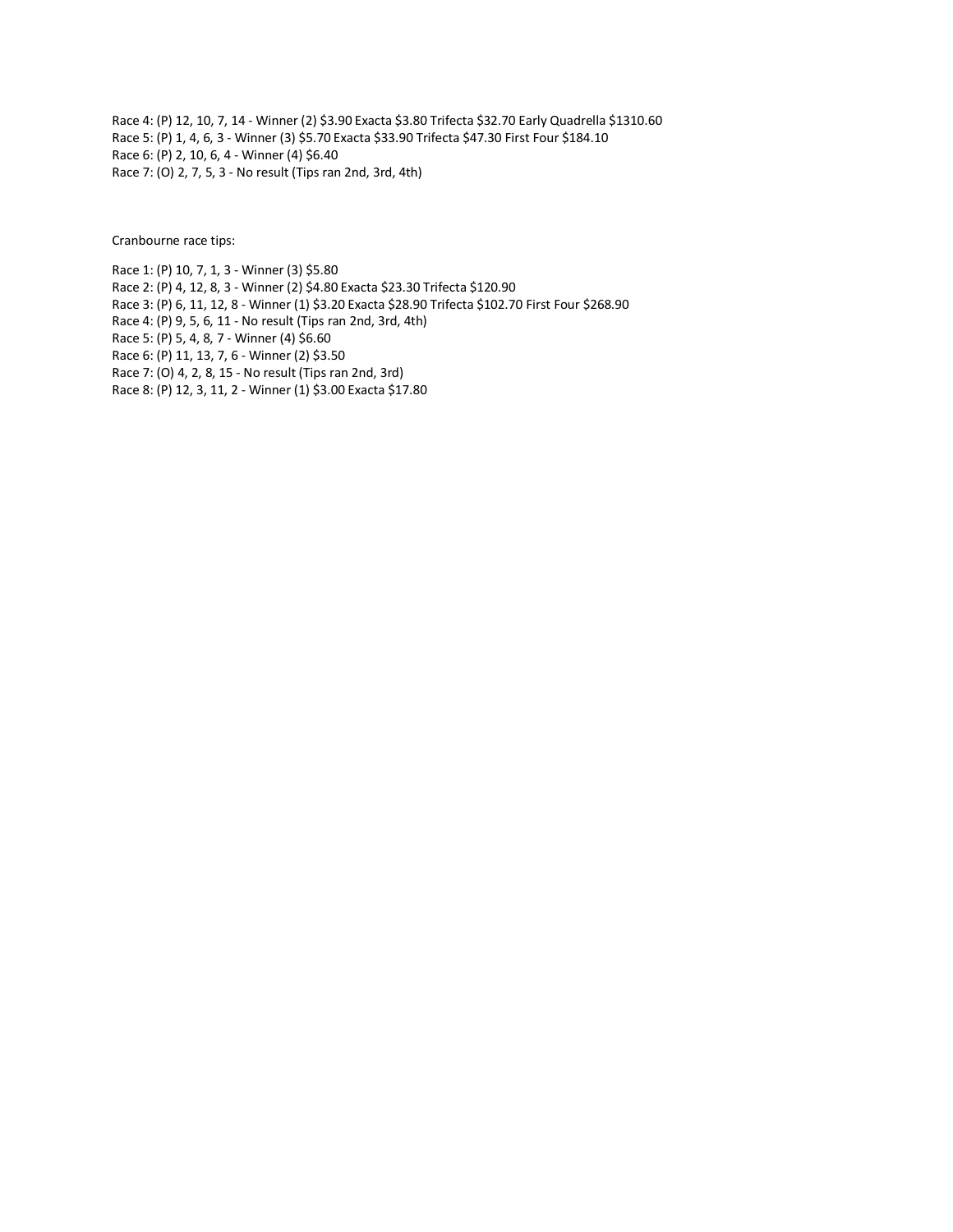Friday 20th December 2019

Yarra Valley race tips:

Race 1: (P) 3, 2, 7, 1 - Winner (4) \$4.80 Exacta \$17.70 Trifecta \$31.60 Race 2: (P) 3, 11, 8, 10 - Winner (3) \$2.60 Exacta \$16.30 Trifecta \$73.70 Race 3: (P) 5, 13, 4, 3 - Winner (2) \$4.50 Race 4: (P) 5, 11, 7, 1 - Winner (2) \$2.80 Exacta \$11.00 Race 5: (P) 4, 6, 7, 2 - Winner (2) \$2.60 Exacta \$4.60 Trifecta \$6.50 First Four \$9.50 Early Quadrella \$91.20 Race 6: (P) 3, 9, 1, 11 - Winner (1) \$1.90 Race 7: (P) 4, 2, 7, 1 - Winner (1) \$1.10 Race 8: (P) 4, 2, 5, 6 - No result (Tips ran 2nd, 3rd) Race 9: (P) 2, 9, 6, 8 - Winner (1) \$1.40

Goulburn race tips:

Race 1: (P) 3, 8, 4, 5 - Abandoned Race 2: (P) 4, 5, 3, 7 - Abandoned Race 3: (P) 10, 8, 4, 3 - Abandoned Race 4: (P) 2, 1, 3, 6 - Abandoned Race 5: (P) 2, 4, 6, 1 - Abandoned Race 6: (P) 4, 5, 2, 10 - Abandoned Race 7: (P) 6, 7, 2, 11 - Abandoned Race 8: (P) 13, 2, 14, 9 - Abandoned

Lismore race tips:

Race 1: (P) 6, 9, 2, 3 - Winner (2) \$2.70 Exacta \$11.40 Race 2: (P) 4, 3, 5, 7 - Winner (1) \$3.10 Race 3: (P) 12, 6, 7, 4 - Winner (3) \$5.50 Race 4: (O) 4, 2, 10, 9 - Winner (2) \$4.10 Exacta \$9.20 Trifecta \$167.50 Early Quadrella \$225.90 Race 5: (P) 6, 4, 2, 3 - Winner (4) \$3.50 Race 6: (O) 2, 5, 4, 3 - Winner (4) \$11.40 Exacta \$69.10 Trifecta \$252.50 Race 7: (O) 4, 10, 8, 7 - No result (Tips ran 2nd, 3rd, 4th) Race 8: (O) 2, 7, 8, 1 - No result (Tip ran 2nd)

Kilcoy race tips:

Race 1: (P) 6, 2, 9, 3 - Winner (1) \$2.40 Exacta \$10.80 Trifecta \$33.30 Race 2: (P) 2, 10, 3, 13 - Winner (1) \$1.50 Exacta \$3.20 Race 3: (P) 4, 2, 3, 9 - Winner (1) \$2.30 Exacta \$11.10 Trifecta \$30.70 First Four \$81.90 Race 4: (O) 1, 2, 4, 7 - Winner (1) \$1.60 Exacta \$5.70 Early Quadrella \$18.60 Race 5: (O) 6, 11, 10, 9 - Winner (1) \$2.70 Exacta \$11.20 Trifecta \$46.90 Race 6: (O) 7, 1, 5, 11 - Winner (2) \$5.80 Exacta \$49.80 Trifecta \$208.40 Race 7: (O) 4, 8, 3, 11 - Winner (1) \$2.10 Quadrella \$61.20

Morphettville race tips:

Race 1: (P) 3, 5, 1, 2 - Abandoned Race 2: (P) 1, 2, 3, 4 - Abandoned Race 3: (P) 1, 2, 3, 4 - Abandoned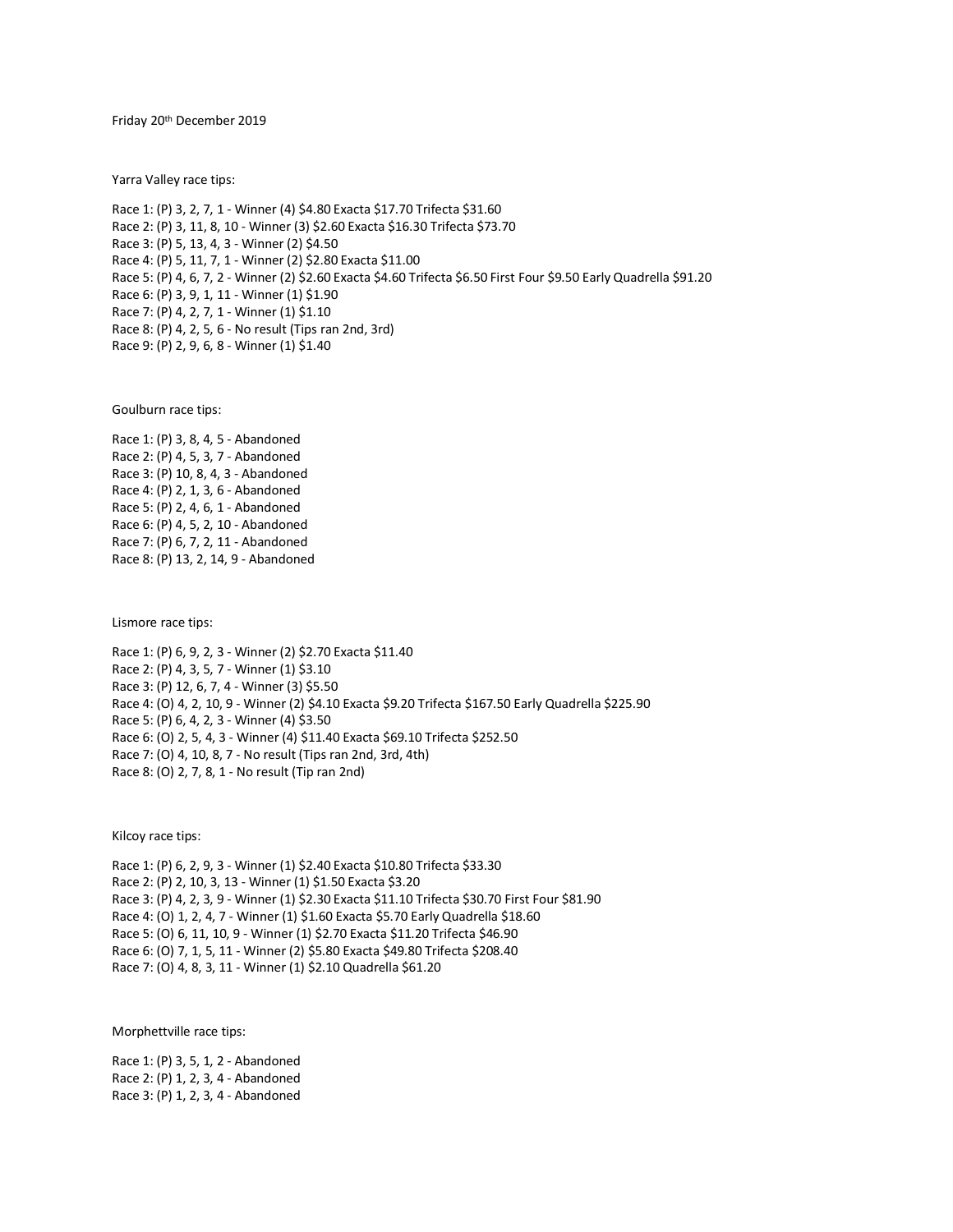Race 4: (P) 1, 2, 3, 4 - Abandoned Race 5: (P) 1, 3, 2, 8 - Abandoned Race 6: (P) 1, 2, 3, 4 - Abandoned Race 7: (P) 2, 7, 4, 15 - Abandoned

Esperance race tips:

Race 1: (P) 2, 5, 6, 1 - Winner (4) \$5.50 Exacta \$11.60 Race 2: (P) 1, 9, 2, 4 - Winner (1) \$1.40 Exacta \$5.90 Race 3: (O) 6, 5, 1, 8 - Winner (2) \$9.00 Race 4: (P) 4, 3, 5, 6 - Winner (2) \$2.90 Early Quadrella \$269.80 Race 5: (O) 6, 2, 3, 10 - Winner (3) \$9.40 Exacta \$27.90 Race 6: (O) 3, 8, 2, 13 - Winner (2) \$5.80 Race 7: (O) 7, 6, 11, 9 - Winner (2) \$6.60 Quadrella \$841.70

Moonee Valley race tips:

Race 1: (O) 6, 7, 3, 5 - Abandoned Race 2: (P) 1, 4, 3, 2 - Abandoned Race 3: (P) 1, 2, 12, 5 - Abandoned Race 4: (P) 3, 6, 12, 2 - Abandoned Race 5: (P) 2, 3, 6, 8 - Abandoned Race 6: (O) 1, 2, 4, 6 - Abandoned Race 7: (P) 4, 5, 3, 7 - Abandoned Race 8: (P) 2, 4, 3, 8 - Abandoned

Sunshine Coast race tips:

Race 1: (O) 3, 2, 12, 9 - Winner (4) \$4.80 Race 2: (P) 8, 3, 5, 4 - Winner (4) \$6.70 Exacta \$15.30 Race 3: (O) 2, 3, 7, 4 - No result Race 4: (P) 2, 7, 6, 1 - Winner (2) \$3.30 Exacta \$10.70 Race 5: (P) 3, 6, 11, 8 - Winner (2) \$2.60 Race 6: (P) 4, 1, 3, 6 - No result (Tips ran 2nd, 3rd, 4th) Race 7: (P) 7, 3, 5, 13 - Winner (1) \$2.20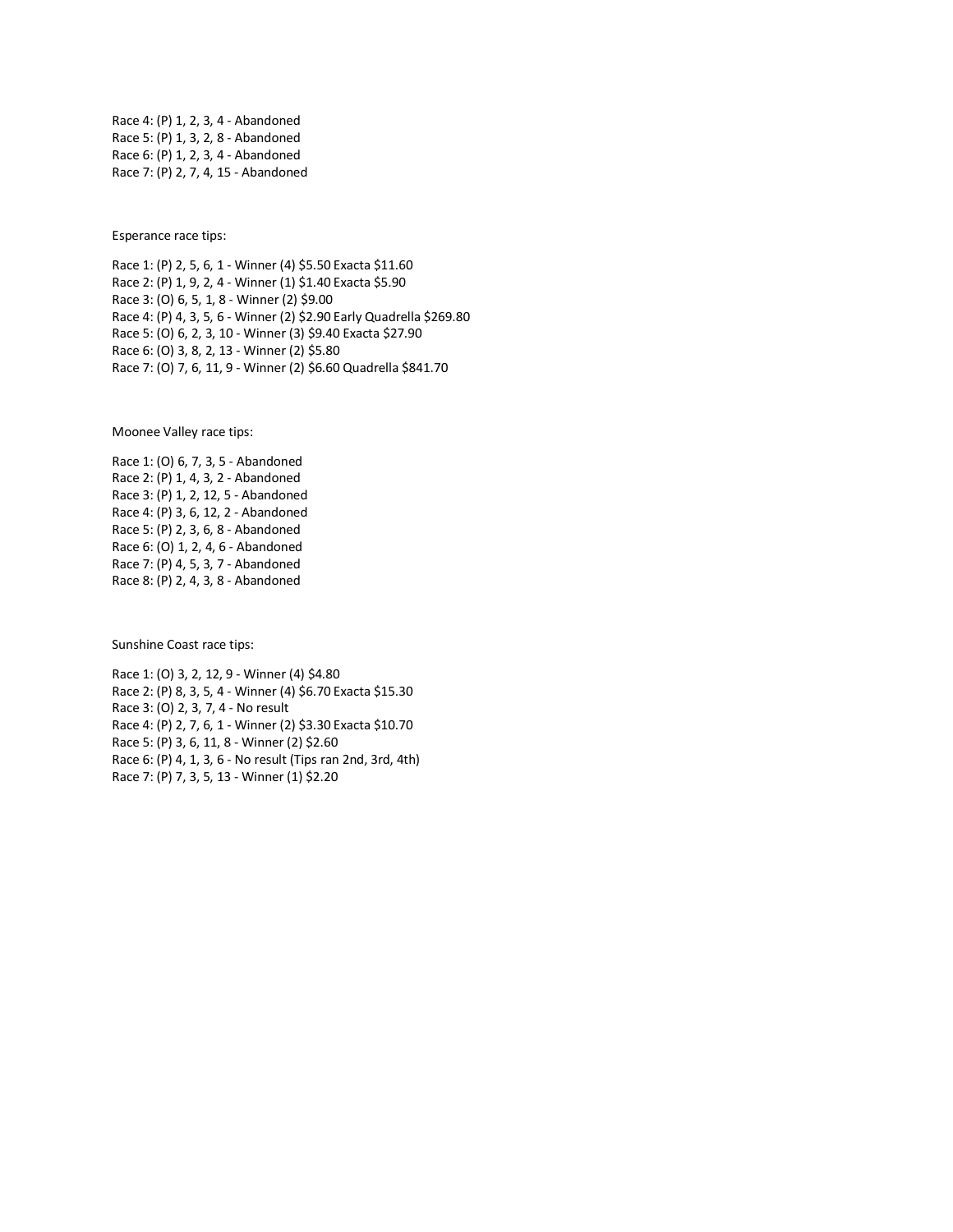Friday 13th December 2019

Geelong race tips:

Race 1: (P) 8, 9, 1, 11 - Winner (1) \$1.90 Exacta \$9.80 Race 2: (P) 9, 7, 6, 5 - Winner (1) \$2.80 Exacta \$20.80 Trifecta \$68.10 First Four \$184.80 Race 3: (P) 3, 6, 2, 7 - Winner (1) \$1.20 Exacta \$1.80 Trifecta \$9.00 Race 4: (P) 6, 10, 11, 7 - Winner (2) \$3.10 Exacta \$15.90 Early Quadrella \$22.10 Race 5: (P) 3, 1, 6, 10 - No result (Tips ran 2nd, 4th) Race 6: (P) 5, 11, 3, 7 - No result (Tips ran 2nd, 3rd, 4th) Race 7: (O) 2, 4, 6, 5 - Winner (2) \$2.80 Exacta \$7.20 Trifecta \$75.30 Race 8: (O) 2, 9, 10, 11 - Winner (2) \$4.00

Murwillumbah race tips:

Race 1: (P) 2, 3, 5, 1 - Winner (1) \$1.50 Exacta \$3.00 Trifecta \$4.30 First Four \$3.70 Race 2: (P) 7, 8, 2, 6 - Winner (3) \$6.30 Exacta \$22.00 Trifecta \$48.10 Race 3: (P) 3, 5, 8, 1 - Winner (1) \$2.40 Exacta \$10.80 Trifecta \$61.00 Race 4: (O) 6, 2, 1, 4 - Winner (2) \$4.10 Exacta \$10.20 Trifecta \$45.30 Early Quadrella \$123.70 Race 5: (O) 9, 8, 6, 7 - No result (Tips ran 2nd, 3rd) Race 6: (O) 3, 10, 11, 2 - No result (Tip ran 3rd) Race 7: (O) 7, 6, 5, 4 - Winner (1) \$1.60 Race 8: (O) 1, 5, 9, 2 - No result (Tips ran 2nd, 3rd, 4th)

Scone race tips:

Race 1: (P) 3, 11, 4, 10 - Winner (2) \$3.30 Exacta \$6.10 Trifecta \$35.60 First Four \$103.00 Race 2: (P) 1, 5, 2, 3 - Winner (1) \$1.60 Exacta \$7.50 Trifecta \$30.00 First Four \$81.60 Race 3: (O) 2, 10, 8, 3 - Winner (1) \$2.90 Exacta \$30.70 Trifecta \$120.50 First Four \$465.10 Race 4: (O) 4, 11, 9, 10 - Winner (2) \$3.60 Early Quadrella \$76.00 Race 5: (O) 6, 3, 5, 4 - Winner (3) \$4.90 Race 6: (O) 12, 8, 2, 6 - Winner (1) \$3.30 Race 7: (O) 3, 1, 12, 16 - Winner (3) \$8.10 Race 8: (O) 1, 3, 14, 5 - No result (Tips ran 2nd, 3rd)

Moe race tips:

Race 1: (P) 10, 7, 5, 2 - Winner (2) \$4.60 Race 2: (O) 8, 11, 1, 3 - Winner (1) \$4.00 Exacta \$13.30 Trifecta \$81.30 Race 3: (P) 9, 10, 2, 4 - Winner (2) \$6.50 Exacta \$30.30 Trifecta \$175.00 First Four \$225.90 Race 4: (O) 7, 1, 8, 10 - Winner (2) \$2.60 Exacta \$15.20 Early Quadrella \$823.60 Race 5: (P) 2, 9, 6, 5 - No result (Tips ran 3rd, 4th) Race 6: (O) 1, 9, 8, 2 - Winner (1) \$2.40 Exacta \$10.40 Trifecta \$57.20 First Four \$248.80 Race 7: (O) 2, 4, 6, 8 - No result (Tips ran 2nd, 4th) Race 8: (O) 2, 5, 12, 6 - Winner (1) \$1.70

Port Lincoln race tips:

Race 1: (P) 3, 1, 2, 6 - Winner (2) \$2.50 Race 2: (P) 3, 2, 4, 7 - Winner (2) \$1.90 Exacta \$4.00 Race 3: (P) 2, 5, 3, 1 - Winner (3) \$5.40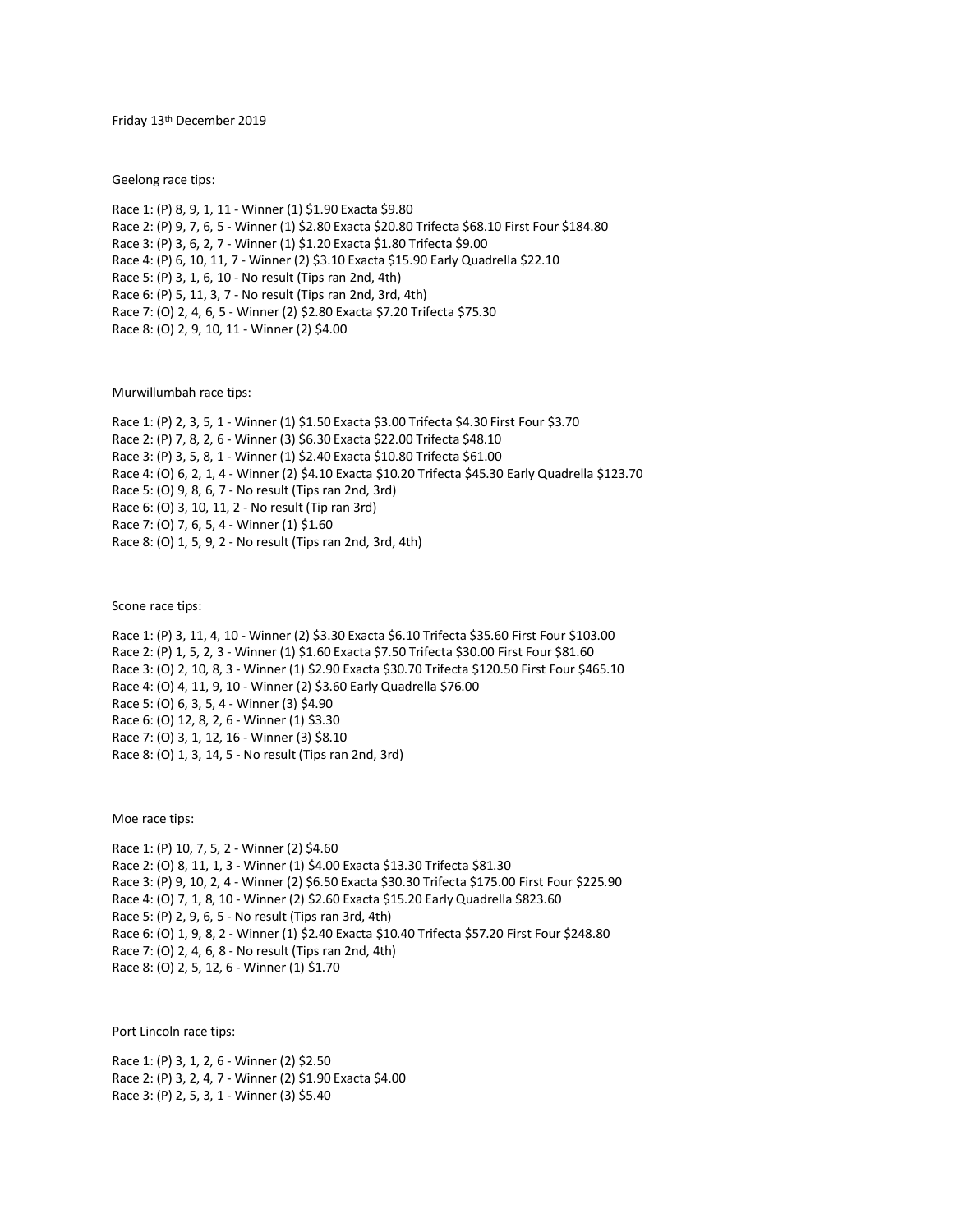Race 4: (P) 3, 8, 4, 1 - No result (Tips ran 2nd, 3rd, 4th) Race 5: (O) 5, 1, 2, 4 - No result (Tip ran 2nd) Race 6: (P) 1, 3, 2, 4 - Winner (3) \$6.50 Exacta \$21.30 Trifecta \$64.70 Race 7: (O) 4, 8, 9, 6 - No result (Tips ran 3rd, 4th) Race 8: (O) 3, 1, 10, 7 - Winner (1) \$4.10 Exacta \$14.60

Warren race tips:

Race 1: (P) 3, 13, 11, 4 - Winner (1) \$5.70 Race 2: (O) 14, 8, 1, 7 - Winner (4) \$8.10 Exacta \$18.50 Trifecta \$71.00 Race 3: (O) 8, 9, 1, 6 - No result (Tips ran 2nd, 3rd, 4th) Race 4: (O) 2, 1, 6, 4 - Winner (1) \$5.00 Race 5: (O) 4, 12, 6, 13 - Winner (1) \$2.70 Exacta \$16.10 Race 6: (O) 5, 4, 2, 6 - No result (Tip ran 4th)

Doomben race tips:

Race 1: (P) 10, 7, 6, 2 - No result (Tip ran 4th) Race 2: (P) 6, 8, 1, 4 - Winner (3) \$4.60 Race 3: (P) 5, 6, 9, 2 - Winner (1) \$3.70 Exacta \$29.60 Trifecta \$87.80 Race 4: (O) 10, 11, 8, 13 - Abandoned Race 5: (P) 2, 1, 5, 3 - Abandoned Race 6: (P) 11, 4, 1, 10 - Abandoned Race 7: (O) 9, 11, 8, 4 - Abandoned

Albany race tips:

Race 1: (O) 4, 1, 6, 3 - Winner (4) \$4.30 Exacta \$17.70 Race 2: (O) 4, 12, 5, 11 - Winner (3) \$11.60 Race 3: (O) 4, 7, 1, 8 - No result (Tips ran 3rd, 4th) Race 4: (O) 11, 2, 6, 7 - Winner (2) \$4.80 Race 5: (O) 2, 5, 4, 1 - No result (Tips ran 3rd, 4th) Race 6: (O) 6, 4, 7, 2 - No result (Tips ran 2nd, 3rd, 4th) Race 7: (O) 6, 10, 7, 3 - No result (Tips ran 2nd, 3rd) Race 8: (O) 4, 9, 8, 3 - No result (Tip ran 4th)

Canterbury race tips:

Race 1: (P) 1, 4, 3, 6 - Winner (2) \$3.30 Exacta \$6.40 Trifecta \$11.10 Race 2: (P) 9, 8, 6, 10 - Winner (1) \$2.50 Race 3: (O) 12, 2, 5, 13 - No result (Tips ran 2nd, 3rd, 4th) Race 4: (P) 1, 3, 7, 2 - Winner (3) \$8.30 Race 5: (P) 2, 4, 9, 6 - Winner (3) \$10.30 Exacta \$45.10 Race 6: (P) 6, 3, 8, 5 - Winner (3) \$2.30 Exacta \$9.40 Trifecta \$47.60 Race 7: (O) 3, 4, 5, 7 - No result (Tips ran 3rd, 4th) Race 8: (O) 10, 7, 3, 6 - No result (Tips ran 3rd, 4th)

Moonee Valley race tips:

Race 1: (P) 6, 5, 7, 4 - Winner (1) \$3.70 Exacta \$11.70 Race 2: (P) 3, 11, 7, 1 - Winner (1) \$4.30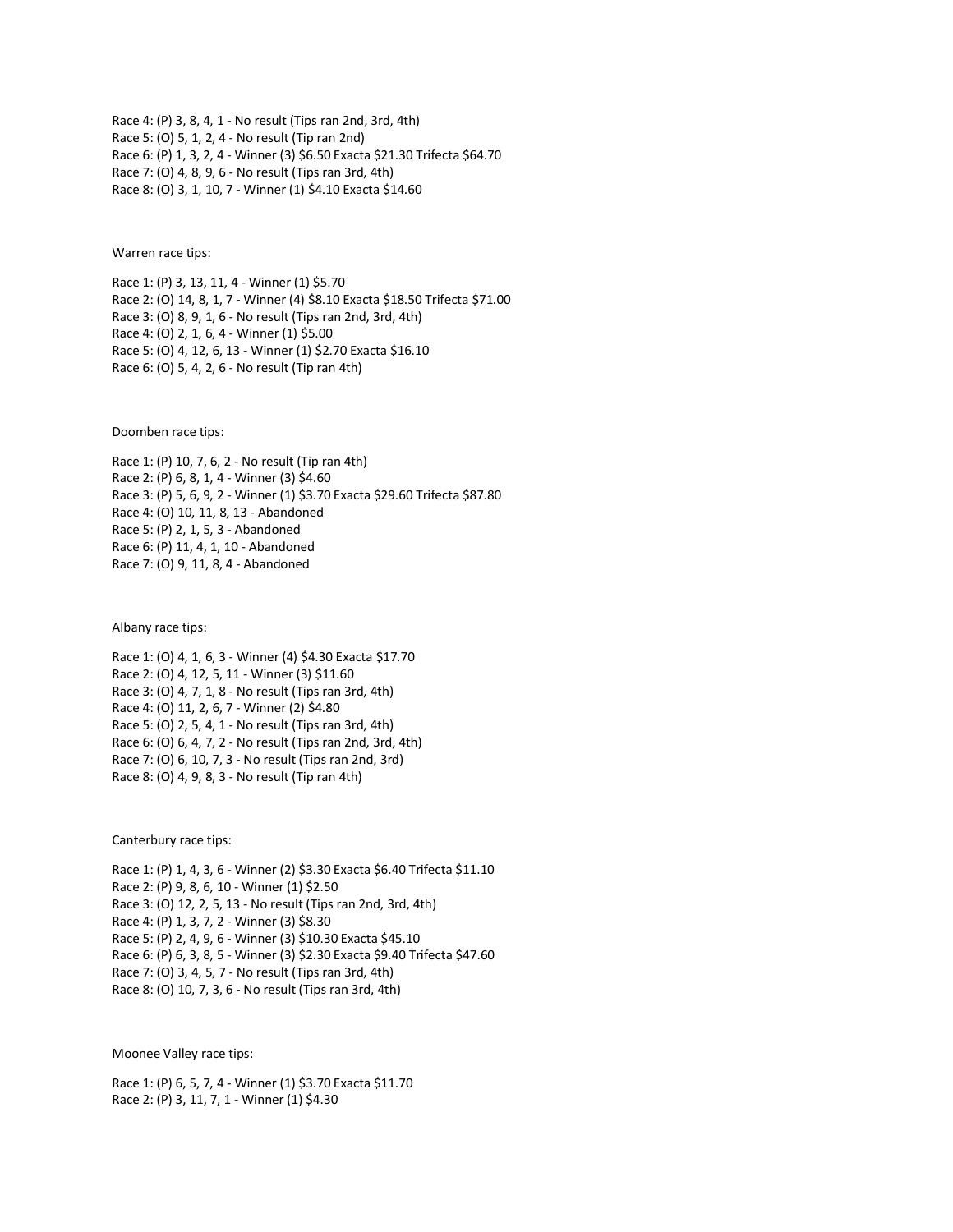- Race 3: (P) 5, 2, 1, 8 Winner (3) \$3.40 Exacta \$21.00 Trifecta \$68.40 Race 4: (P) 10, 4, 7, 6 - Winner (3) \$9.90 Exacta \$45.60 Early Quadrella \$1492.50 Race 5: (O) 5, 8, 2, 7 - Winner (4) \$6.80
- Race 6: (P) 1, 5, 9, 8 Winner (3) \$4.80 Exacta \$36.60
- Race 7: (O) 10, 12, 7, 6 No result (Tips ran 2nd, 4th)
- Race 8: (O) 3, 7, 11, 12 No result (Tip ran 3rd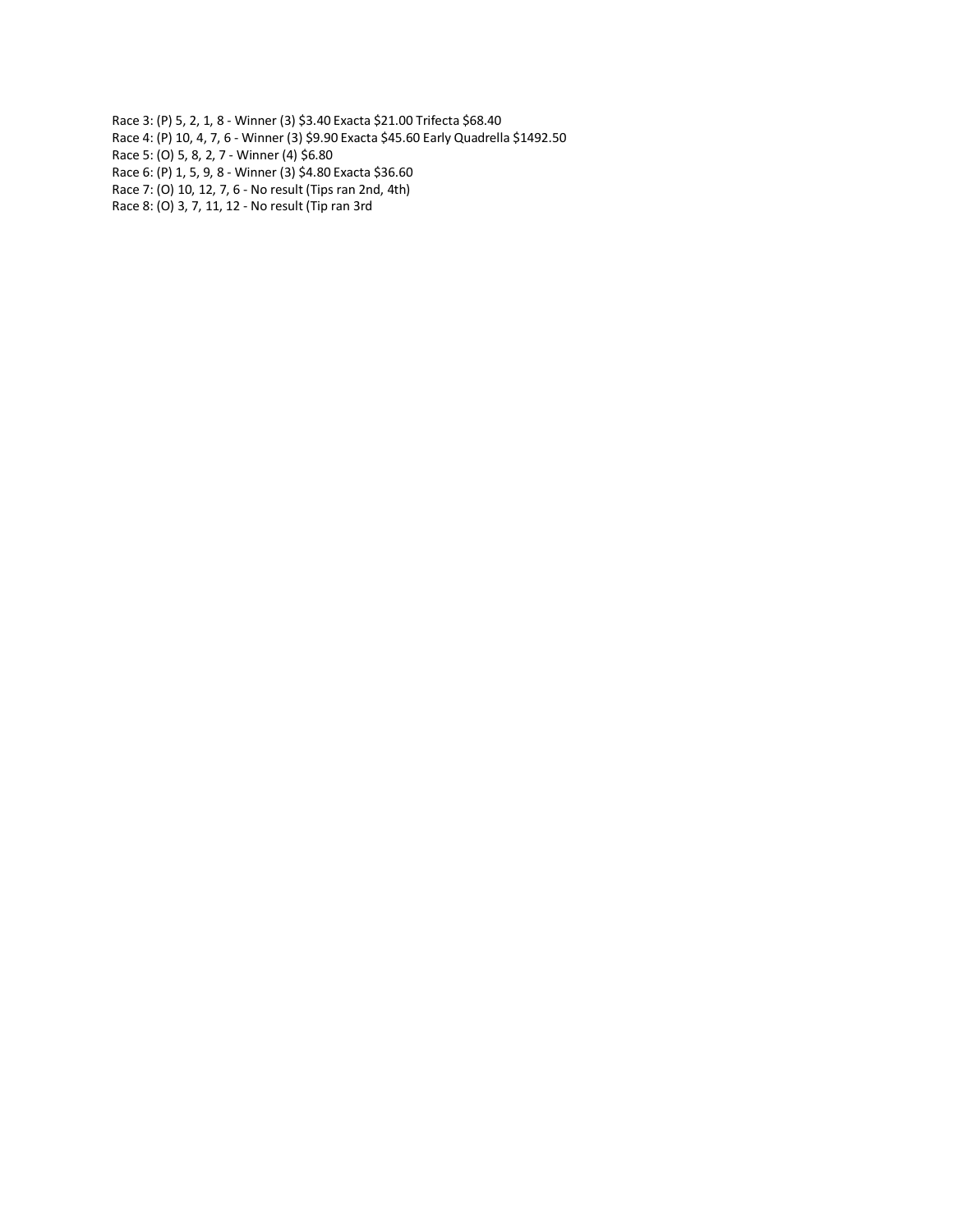Friday 6 th December 2019

Mudgee race tips:

Race 1: (P) 2, 12, 3, 10 - Winner (1) \$1.50 Exacta \$7.50 Race 2: (O) 9, 14, 13, 5 - Winner (3) \$11.20 Exacta \$40.10 Race 3: (P) 1, 5, 4, 8 - Winner (1) \$2.20 Race 4: (P) 2, 7, 6, 3 - No result (Tips ran 2nd, 3rd, 4th) Race 5: (P) 2, 5, 3, 7 - Winner (3) \$7.30 Exacta \$50.30 Trifecta \$212.40 Race 6: (O) 10, 4, 13, 8 - Winner (1) \$3.40 Race 7: (P) 10, 6, 5, 4 - Winner (3) \$13.80 Race 8: (O) 13, 2, 3, 10 - No result (Tips ran 2nd, 3rd, 4th)

Mornington race tips:

Race 1: (P) 7, 3, 6, 2 - Winner (2) \$4.00 Exacta \$8.40 Trifecta \$29.70 First Four \$48.30 Race 2: (P) 3, 2, 9, 1 - Winner (4) \$4.60 Exacta \$11.60 Trifecta \$28.20 First Four \$64.40 Race 3: (P) 10, 1, 4, 7 - No result (Tips ran 2nd, 3rd, 4th) Race 4: (P) 5, 2, 7, 8 - Winner (1) \$1.90 Exacta \$5.10 Race 5: (P) 2, 7, 6, 9 - Winner (3) \$2.30 Exacta \$5.30 Race 6: (O) 10, 2, 7, 4 - No result (Tips ran 3rd, 4th) Race 7: (P) 6, 4, 13, 3 - Winner (2) \$4.50 Race 8: (O) 9, 10, 2, 7 - No result (Tips ran 2nd, 3rd, 4th)

Mount Gambier race tips:

Race 1: (P) 1, 10, 3, 5 - Winner (1) \$1.50 Exacta \$8.30 Race 2: (P) 1, 3, 2, 5 - No result (Tips ran 2nd, 3rd, 4th) Race 3: (P) 11, 12, 5, 7 - Winner (2) \$2.90 Exacta \$15.20 Trifecta \$55.10 First Four \$143.50 Race 4: (O) 7, 8, 3, 4 - No result (Tip ran 4th) Race 5: (P) 5, 1, 3, 2 - No result (Tips ran 2nd, 3rd, 4th) Race 6: (P) 4, 9, 6, 1 - Winner (3) \$3.30 Race 7: (P) 2, 5, 6, 4 - Winner (2) \$3.40 Race 8: (O) 5, 12, 1, 13 - No result (Tips ran 3rd, 4th)

Randwick Kensington race tips:

Race 1: (P) 2, 1, 4, 5 - Winner (4) \$9.00 Exacta \$22.00 Trifecta \$26.60 Race 2: (P) 2, 3, 9, 5 - Winner (4) \$6.10 Exacta \$21.40 Race 3: (P) 4, 6, 2, 3 - Winner (1) \$2.40 Exacta \$8.20 Trifecta \$21.00 First Four \$37.20 Race 4: (P) 3, 4, 6, 2 - Winner (4) \$4.80 Exacta \$21.30 Early Quadrella \$1177.70 Race 5: (P) 3, 7, 2, 4 - No result (Tips ran 2nd, 3rd) Race 6: (P) 11, 6, 3, 7 - Winner (2) \$1.80 Exacta \$2.80 Trifecta \$12.70 First Four \$39.70 Race 7: (O) 6, 8, 13, 12 - Winner (2) \$4.50 Exacta \$19.80

Devonport race tips:

Race 1: (P) 7, 10, 4, 2 - No result (Tip ran 3rd) Race 2: (O) 3, 2, 4, 7 - Winner (2) \$5.90 Race 3: (P) 1, 3, 2, 4 - Winner (3) \$4.40 Exacta \$15.70 Race 4: (P) 4, 5, 3, 7 - No result (Tips ran 3rd, 4th)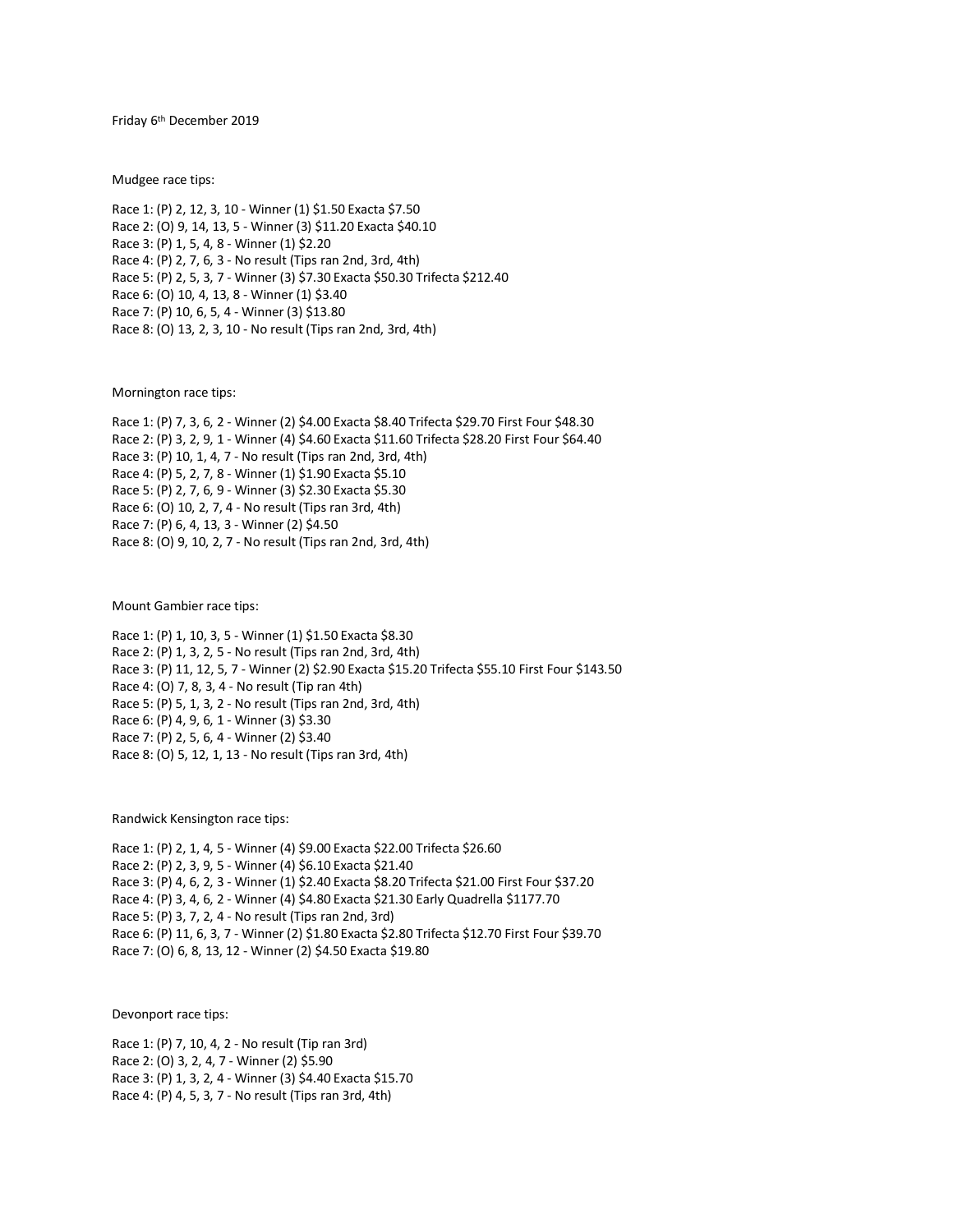Race 5: (P) 2, 7, 4, 6 - Winner (3) \$6.60 Race 6: (P) 8, 7, 3, 2 - Winner (2) \$6.90 Exacta \$23.70 Trifecta \$67.50 First Four \$171.50 Race 7: (P) 1, 4, 2, 3 - Winner (4) \$6.70 Exacta \$31.00 Trifecta \$63.70 First Four \$74.00

Moonee Valley race tips:

Race 1: (P) 1, 9, 2, 3 - No result (Tips ran 2nd, 3rd, 4th) Race 2: (P) 5, 6, 7, 1 - Winner (1) \$1.20 Exacta \$3.80 Trifecta \$10.10 Race 3: (O) 3, 4, 10, 5 - Winner (4) \$7.40 Exacta \$47.40 Race 4: (P) 2, 4, 3, 1 - No result (Tips ran 2nd, 3rd, 4th) Race 5: (P) 10, 4, 12, 1 - Winner (1) \$3.00 Race 6: (O) 5, 4, 9, 8 - Winner (2) \$3.60 Race 7: (O) 5, 1, 2, 7 - No result (Tips ran 2nd, 3rd, 4th) Race 8: (O) 4, 3, 2, 10 - Winner (2) \$3.20 Exacta \$10.40

Sunshine Coast race tips:

Race 1: (P) 4, 2, 10, 3 - Winner (2) \$3.20 Race 2: (P) 1, 3, 4, 6 - Winner (3) \$3.60 Race 3: (P) 4, 9, 6, 16 - No result (Tips ran 2nd, 3rd, 4th) Race 4: (P) 3, 4, 6, 7 - No result (Tips ran 3rd, 4th) Race 5: (P) 3, 8, 7, 2 - Winner (1) \$1.50 Exacta \$3.20 Race 6: (P) 6, 2, 8, 5 - Winner (1) \$10.80 Exacta \$73.60 Trifecta \$162.90 First Four \$282.70 Race 7: (O) 4, 9, 8, 1 - No result (Tip ran 3rd)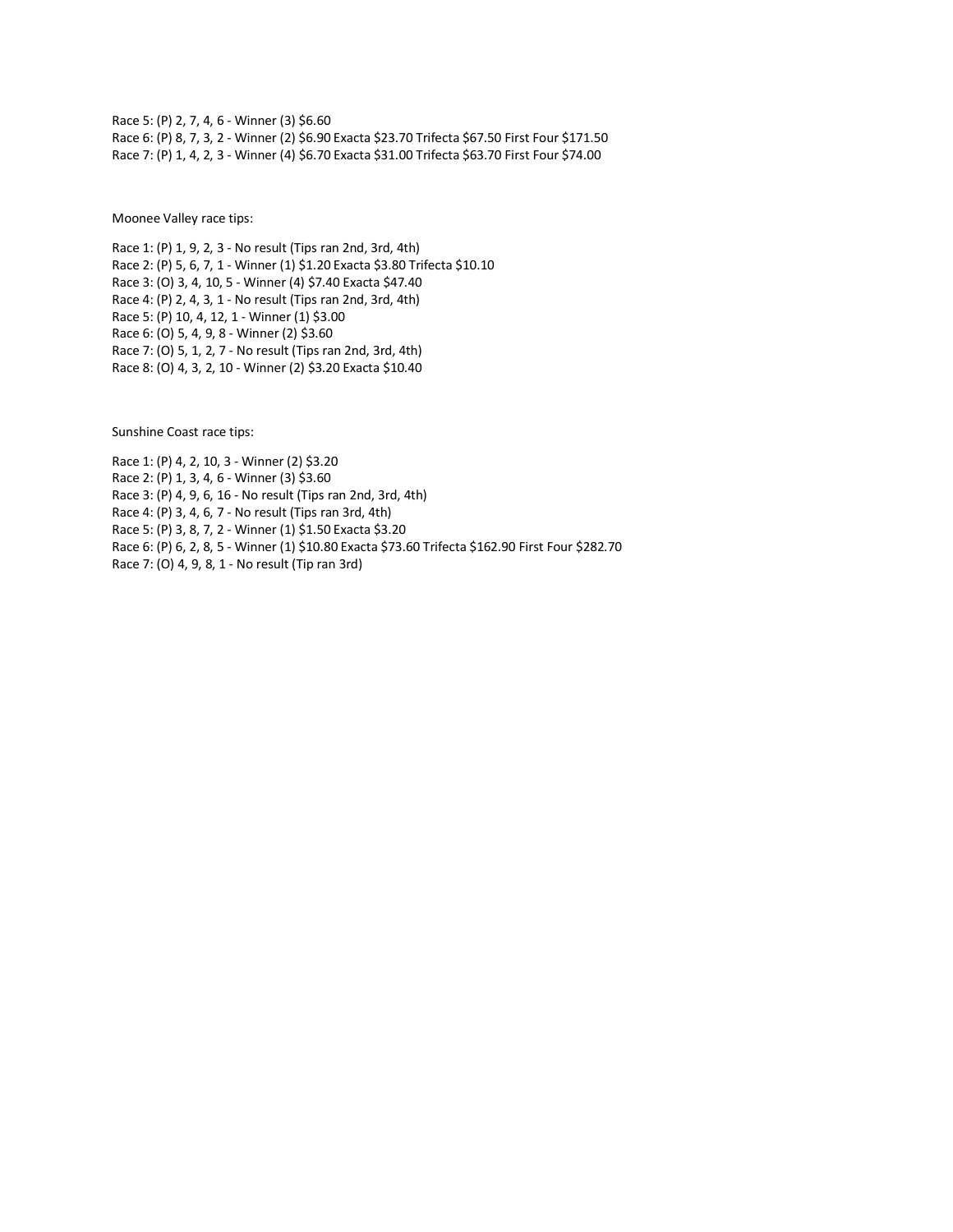Friday 29 th November 2019

Canberra race tips:

Race 1: (P) 1, 3, 7, 5 - Winner (2) \$2.20 Exacta \$7.80 Trifecta \$13.30 First Four \$35.30 Race 2: (P) 2, 3, 6, 4 - Winner (1) \$4.60 Race 3: (P) 3, 1, 9, 7 - No result (Tip ran 2nd) Race 4: (O) 3, 5, 10, 4 - Winner (1) \$3.40 Exacta \$7.60 Race 5: (P) 1, 11, 9, 3 - No result (Tip ran 4th) Race 6: (O) 12, 3, 6, 10 - No result (Tips ran 2nd, 4th) Race 7: (P) 13, 9, 10, 5 - Winner (4) \$1.40 Exacta \$2.70 Trifecta \$6.90 Race 8: (O) 4, 12, 1, 7 - No result (Tip ran 2nd) Race 9: (O) 4, 3, 6, 1 - No result (Tips ran 2nd, 3rd)

Wodonga race tips:

Race 1: (P) 8, 7, 4, 5 - Winner (1) \$1.60 Exacta \$6.30 Race 2: (P) 8, 11, 10, 6 - No result (Tip ran 4th) Race 3: (P) 9, 5, 6, 4 - Winner (1) \$3.00 Race 4: (P) 3, 4, 7, 5 - Winner (2) \$4.80 Race 5: (P) 3, 5, 4, 1 - Winner (3) \$4.60 Race 6: (O) 6, 8, 9, 10 - No result (Tip ran 3rd) Race 7: (P) 6, 8, 4, 12 - Winner (2) \$4.70 Race 8: (O) 4, 6, 8, 14 - No result (Tips ran 2nd, 3rd)

Muswellbrook race tips:

Race 1: (P) 2, 12, 5, 8 - Winner (1) \$1.70 Exacta \$9.00 Race 2: (P) 15, 5, 3, 1 - Winner (1) \$3.10 Exacta \$14.30 Race 3: (P) 6, 11, 13, 8 - Winner (1) \$3.90 Race 4: (O) 2, 13, 8, 12 - Winner (2) \$2.20 Exacta \$5.10 Trifecta \$12.10 Race 5: (P) 5, 1, 6, 7 - No result (Tips ran 2nd, 3rd, 4th) Race 6: (O) 4, 5, 8, 2 - No result (Tips ran 2nd, 4th) Race 7: (P) 5, 4, 6, 11 - Winner (1) \$2.00 Exacta \$6.30 Race 8: (P) 4, 9, 3, 5 - Winner (1) \$4.60 Exacta \$25.20 Trifecta \$122.50 First Four \$229.50 Race 9: (P) 4, 15, 3, 2 - Winner (4) \$5.50 Exacta \$24.00

Port Lincoln race tips:

Race 1: (P) 1, 3, 4, 6 - Winner (1) \$1.30 Exacta \$2.60 Trifecta \$7.30 Race 2: (P) 2, 1, 3, 5 - Winner (1) \$2.20 Exacta \$7.40 Trifecta \$11.30 Race 3: (P) 6, 2, 1, 4 - Winner (3) \$6.40 Race 4: (O) 10, 3, 2, 4 - No result (Tip ran 2nd) Race 5: (P) 8, 3, 2, 1 - Winner (3) \$3.10 Race 6: (O) 3, 10, 2, 4 - No result (Tip ran 2nd) Race 7: (O) 4, 3, 10, 9 - Winner (2) \$7.40 Exacta \$55.20 Race 8: (P) 3, 5, 1, 7 - Winner (1) \$2.70 Exacta \$9.20 Race 9: (O) 2, 3, 13, 8 - Winner (1) \$5.30

Rockhampton race tips: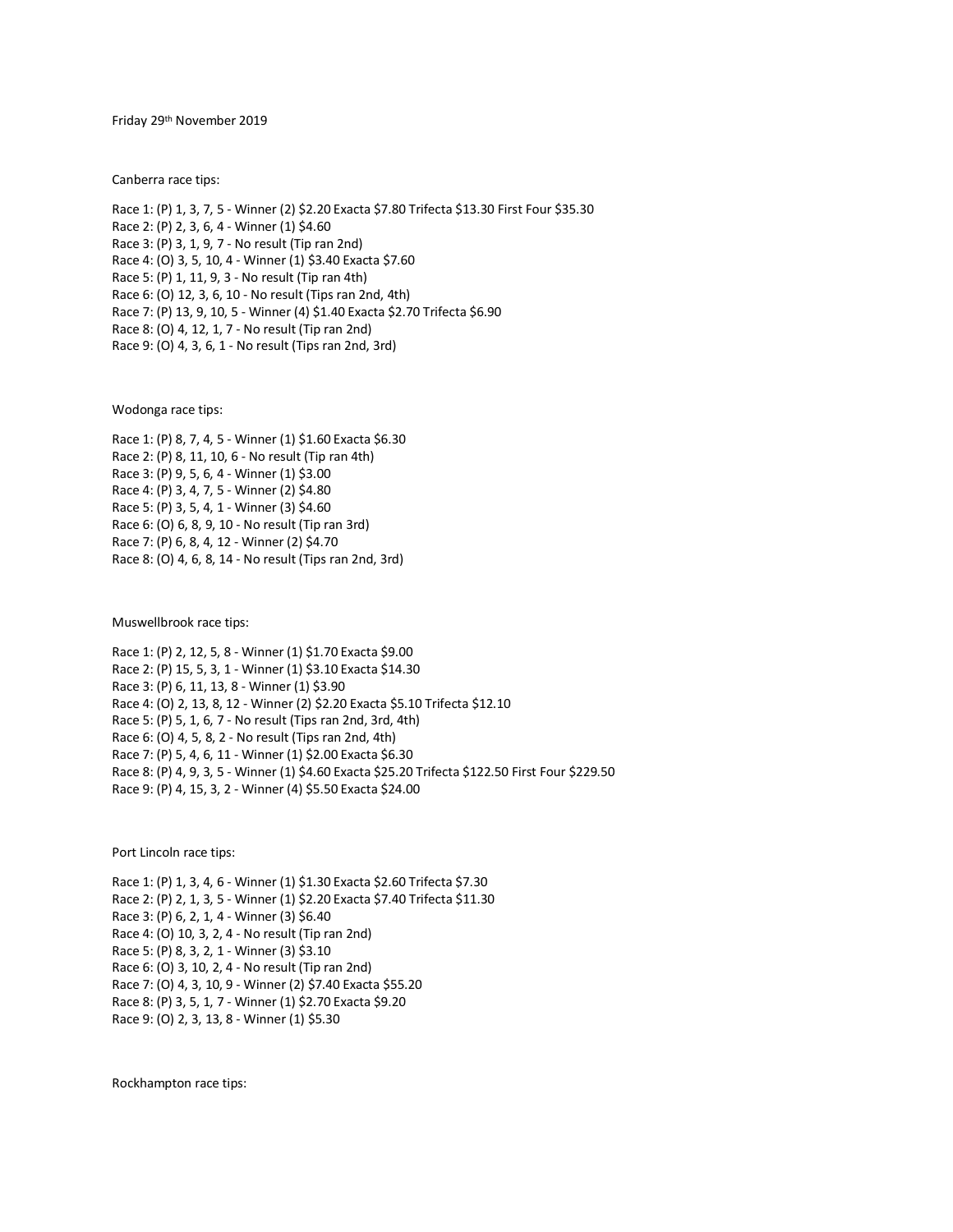Race 1: (P) 5, 8, 1, 9 - Winner (2) \$3.60 Exacta \$17.50 Trifecta \$112.80 Race 2: (P) 1, 2, 5, 6 - Winner (1) \$2.30 Exacta \$24.50 Trifecta \$65.60 Race 3: (O) 1, 9, 13, 2 - Winner (4) \$12.30 Exacta \$30.30 Race 4: (P) 3, 2, 1, 5 - Winner (1) \$2.60 Exacta \$7.40 Trifecta \$16.80 Early Quadrella \$186.00 Race 5: (P) 7, 1, 5, 6 - Winner (2) \$2.00 Race 6: (P) 1, 4, 9, 7 - Winner (1) \$2.10 Exacta \$5.50 Race 7: (P) 9, 5, 11, 4 - Winner (1) \$2.20 Quadrella \$38.20

Mount Barker race tips:

Race 1: (P) 1, 5, 2, 4 - Winner (1) \$2.90 Exacta \$29.50 Trifecta \$59.00 Race 2: (P) 1, 2, 3, 5 - No result (Tips ran 2nd, 3rd, 4th) Race 3: (P) 5, 2, 1, 4 - Winner (1) \$4.60 Exacta \$40.40 Race 4: (P) 3, 8, 5, 1 - Winner (1) \$2.70 Race 5: (P) 11, 1, 4, 10 - Winner (4) \$3.30 Exacta \$17.10 Trifecta \$29.70 Race 6: (P) 6, 1, 4, 5 - Winner (1) \$3.90 Race 7: (O) 7, 3, 1, 8 - No result (Tip ran 2nd)

Cranbourne race tips:

Race 1: (P) 2, 11, 5, 7 - Winner (3) \$4.40 Exacta \$15.30 Trifecta \$45.30 Race 2: (P) 11, 5, 9, 4 - Winner (2) \$4.70 Race 3: (O) 11, 3, 10, 8 - No result (Tips ran 2nd, 3rd) Race 4: (P) 11, 3, 6, 1 - Winner (1) \$2.60 Race 5: (P) 4, 5, 3, 2 - Winner (3) \$4.60 Exacta \$16.60 Trifecta \$25.70 First Four \$41.80 Race 6: (P) 7, 9, 10, 6 - Winner (2) \$3.30 Exacta \$13.40 Race 7: (P) 6, 2, 12, 8 - Winner (3) \$6.70 Exacta \$26.50 Race 8: (P) 2, 1, 6, 11 - Winner (2) \$8.10 Exacta \$40.80 Trifecta \$70.80 Race 9: (P) 7, 4, 8, 2 - Winner (4) \$4.90 Quadrella \$1923.70

Canterbury race tips:

Race 1: (P) 9, 8, 5, 3 - Winner (2) \$3.70 Exacta \$14.70 Trifecta \$53.00 First Four \$101.00 Race 2: (P) 7, 8, 6, 3 - Winner (2) \$3.80 Exacta \$10.70 Trifecta \$19.70 Race 3: (P) 4, 1, 5, 2 - No result (Tips ran 2nd, 3rd, 4th) Race 4: (O) 9, 2, 7, 4 - No result (Tips ran 2nd, 3rd) Race 5: (P) 2, 1, 9, 8 - Winner (3) \$4.30 Exacta \$15.20 Race 6: (P) 5, 11, 8, 9 - Winner (4) \$4.80 Exacta \$10.60 Race 7: (O) 1, 3, 7, 2 - No result (Tips ran 2nd, 4th)

Race 8: (O) 10, 4, 1, 14 - Winner (1) \$5.20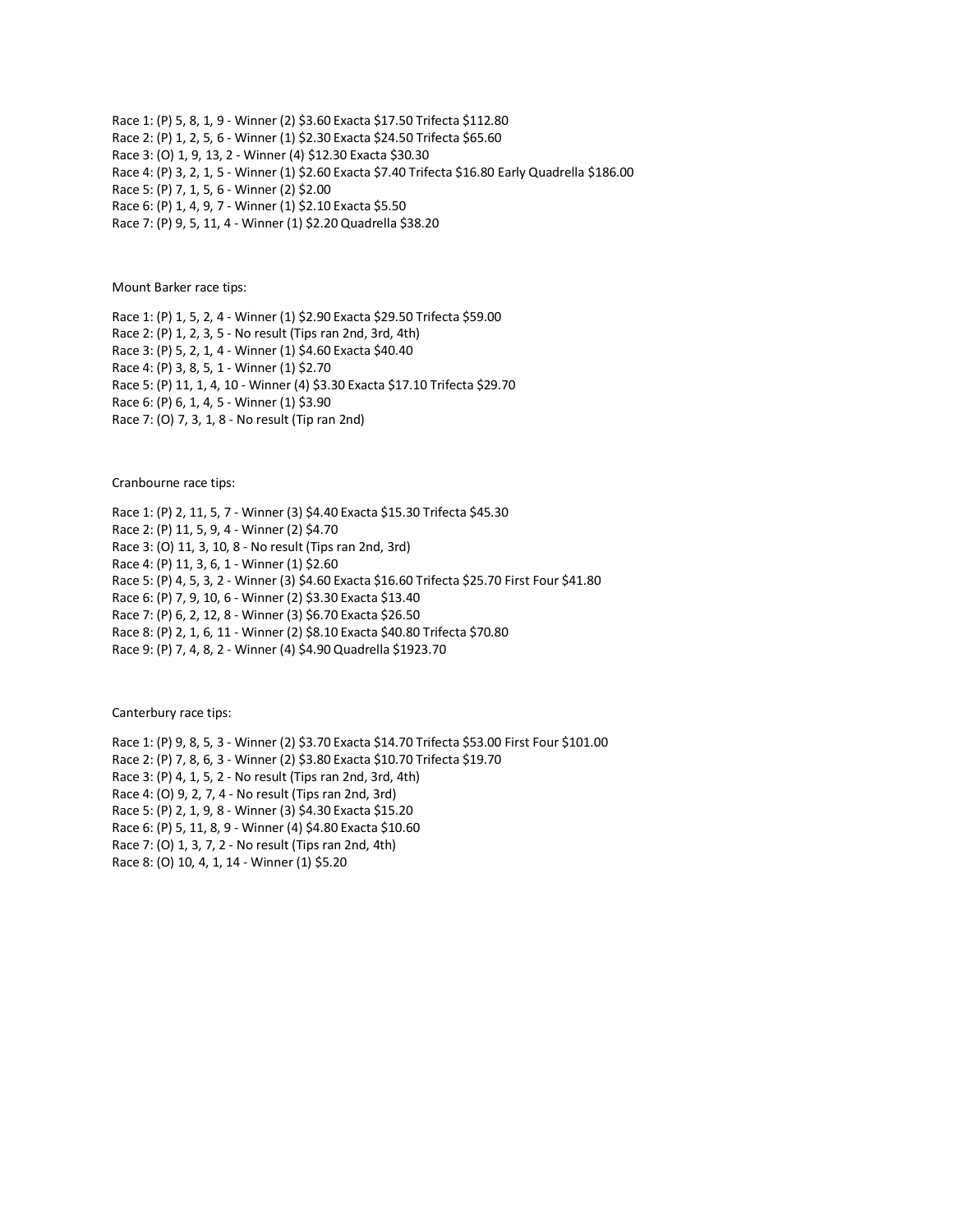Friday 22<sup>nd</sup> November 2019

Benalla race tips:

Race 1: (P) 8, 2, 9, 1 - Winner (3) \$6.00 Exacta \$7.70 Trifecta \$45.50 First Four \$98.60 Race 2: (P) 2, 5, 1, 9 - Winner (4) \$8.30 Exacta \$28.00 Trifecta \$90.10 First Four \$206.40 Race 3: (P) 1, 10, 3, 8 - Winner (1) \$1.40 Exacta \$7.40 Race 4: (P) 10, 6, 4, 8 - Winner (2) \$2.10 Exacta \$4.90 Early Quadrella \$302.90 Race 5: (P) 5, 2, 4, 1 - Winner (4) \$8.30 Race 6: (P) 5, 6, 3, 7 - No result (Tip ran 4th) Race 7: (P) 1, 7, 6, 3 - Winner (1) \$5.30 Exacta \$9.70 Trifecta \$24.80 First Four \$87.80 Race 8: (O) 5, 8, 9, 1 - Winner (2) \$4.70 Exacta \$47.60

Orange race tips:

Race 1: (P) 2, 5, 3, 1 - Winner (2) \$3.00 Exacta \$10.70 Trifecta \$12.60 Race 2: (P) 2, 7, 4, 5 - Winner (1) \$1.30 Exacta \$2.30 Trifecta \$4.40 Race 3: (P) 1, 3, 7, 6 - Winner (2) \$2.50 Exacta \$5.60 Trifecta \$11.70 Race 4: (P) 2, 3, 4, 1 - Winner (4) \$2.50 Early Quadrella \$62.70 Race 5: (P) 6, 8, 5, 4 - Winner (4) \$3.60 Exacta \$4.70 Trifecta \$16.70 Race 6: (P) 2, 5, 7, 6 - Winner (3) \$1.80 Race 7: (P) 2, 4, 3, 1 - No result (Tips ran 2nd, 3rd, 4th) Race 8: (P) 8, 5, 1, 3 - Winner (1) \$1.90 Exacta \$19.60

Gosford race tips:

Race 1: (P) 2, 1, 7, 8 - Winner (3) \$4.30 Exacta \$7.00 Trifecta \$15.50 First Four \$45.10 Race 2: (P) 3, 2, 7, 5 - Winner (4) \$10.40 Race 3: (P) 6, 1, 3, 5 - Winner (3) \$3.30 Race 4: (O) 4, 5, 10, 6 - Winner (4) \$2.20 Exacta \$10.00 Trifecta \$35.80 Early Quadrella \$574.60 Race 5: (O) 4, 1, 3, 2 - Winner (2) \$2.00 Race 6: (P) 2, 3, 4, 5 - Winner (4) \$6.50 Exacta \$15.70 Race 7: (P) 7, 11, 1, 6 - Winner (4) \$5.70 Exacta \$13.60 Trifecta \$32.20 Race 8: (O) 15, 5, 12, 11 - Winner (1) \$2.90 Exacta \$26.30 Quadrella \$364.80

Townsville race tips:

Race 1: (P) 4, 3, 2, 1 - Winner (1) \$1.50 Exacta \$6.90 Trifecta \$10.60 Race 2: (O) 7, 12, 1, 5 - No result (Tip ran 2nd) Race 3: (P) 2, 6, 1, 3 - Winner (1) \$2.70 Race 4: (P) 3, 8, 4, 9 - Winner (1) \$1.70 Exacta \$4.50 Race 5: (O) 9, 5, 6, 10 - Winner (2) \$3.20 Exacta \$7.40 Trifecta \$190.70 Race 6: (O) 7, 4, 8, 3 - No result (Tip ran 2nd) Race 7: (P) 5, 8, 1, 13 - Winner (1) \$2.30 Exacta \$36.30

Naracoorte race tips:

Race 1: (P) 9, 3, 1, 7 - No result (Tips ran 2nd, 4th) Race 2: (P) 3, 2, 7, 4 - Winner (1) \$1.60 Exacta \$7.30 Trifecta \$22.40 Race 3: (P) 3, 5, 2, 4 - Winner (4) \$8.60 Exacta \$37.80 Race 4: (P) 11, 9, 4, 5 - No result (Tip ran 2nd)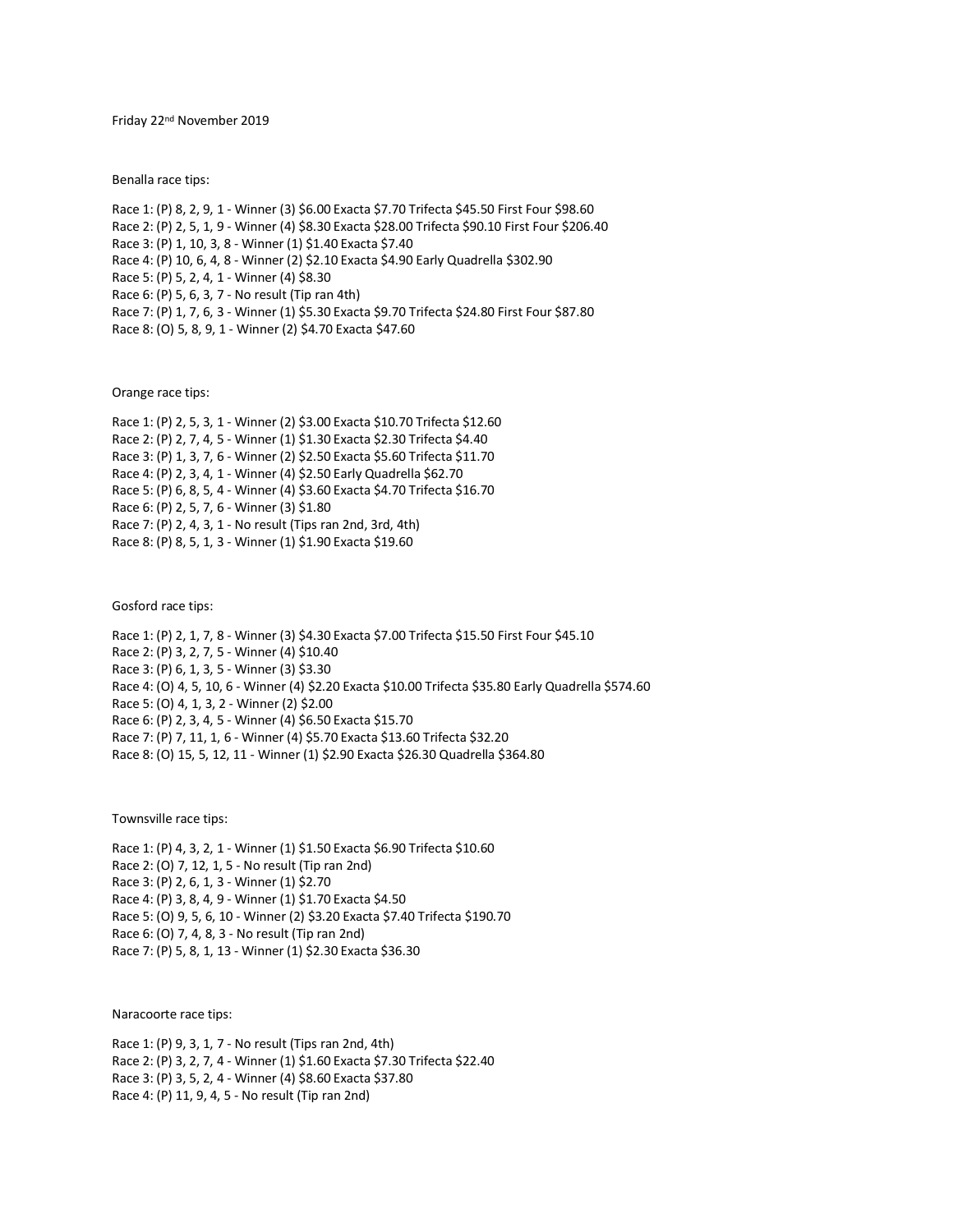Race 5: (P) 2, 4, 5, 3 - Winner (2) \$2.40 Race 6: (P) 4, 5, 2, 3 - Winner (1) \$10.40 Exacta \$45.60 Race 7: (O) 7, 5, 6, 1 - No result (Tip ran 2nd)

Alice Springs race tips:

Race 1: (P) 3, 1, 6, 4 - Winner (1) \$2.40 Exacta \$13.70 Trifecta \$15.70 Race 2: (P) 3, 1, 2, 5 - Winner (1) \$1.70 Exacta \$2.80 Trifecta \$5.20 First Four \$4.90 Race 3: (P) 4, 7, 6, 1 - Winner (4) \$3.80 Exacta \$21.30 Race 4: (P) 1, 2, 5, 3 - Winner (1) \$4.20 Early Quadrella \$29.80 Race 5: (P) 1, 4, 3, 2 - Winner (1) \$4.00 Exacta \$15.90 Trifecta \$24.80 Race 6: (P) 2, 6, 7, 5 - Winner (1) \$2.20 Exacta \$7.70 Quadrella \$190.20

Narrogin race tips:

Race 1: (P) 1, 4, 2, 5 - Winner (1) \$1.50 Race 2: (P) 2, 3, 4, 5 - Winner (1) \$2.50 Exacta \$12.20 Trifecta \$21.10 First Four \$77.50 Race 3: (P) 4, 3, 1, 6 - No result (Tips ran 3rd, 4th) Race 4: (O) 1, 2, 8, 4 - Winner (4) \$3.60 Exacta \$20.50 Race 5: (P) 10, 1, 4, 5 - Winner (3) \$15.00 Exacta \$66.30 Trifecta \$226.40 Race 6: (P) 1, 3, 7, 4 - No result (Tips ran 3rd, 4th) Race 7: (P) 4, 6, 7, 8 - Winner (4) \$10.50 Exacta \$33.10

Moonee Valley race tips:

Race 1: (P) 4, 7, 2, 11 - Winner (2) \$2.30 Race 2: (P) 2, 7, 4, 5 - Winner (4) \$5.40 Race 3: (P) 4, 2, 6, 3 - Winner (1) \$1.90 Exacta \$4.40 Trifecta \$16.30 First Four \$53.30 Race 4: (O) 5, 3, 6, 1 - Winner (1) \$2.50 Exacta \$11.80 Early Quadrella \$132.00 Race 5: (P) 6, 4, 5, 1 - Winner (2) \$4.30 Exacta \$12.20 Trifecta \$63.80 First Four \$144.20 Race 6: (P) 4, 9, 1, 3 - Winner (1) \$2.20 Exacta \$5.60 Trifecta \$17.90 Race 7: (P) 7, 11, 3, 4 - Winner (4) \$3.10 Exacta \$11.20 Race 8: (P) 12, 3, 13, 11 - Winner (1) \$3.40 Quadrella \$192.50

Sunshine Coast race tips:

Race 1: (P) 11, 6, 1, 7 - Winner (3) \$5.00 Exacta \$19.80 Race 2: (P) 8, 9, 2, 7 - Winner (1) \$1.80 Exacta \$9.10 Race 3: (O) 6, 9, 1, 7 - Winner (2) \$6.30 Exacta \$19.80 Race 4: (O) 5, 1, 6, 10 - Winner (4) \$22.30 Early Quadrella \$1012.90 Race 5: (P) 1, 5, 8, 4 - Winner (1) \$1.50 Exacta \$8.10 Race 6: (P) 5, 4, 2, 1 - Winner (1) \$1.30 Exacta \$4.00 Trifecta \$17.10 First Four \$27.40 Race 7: (O) 7, 13, 14, 16 - No result (Tip ran 3rd)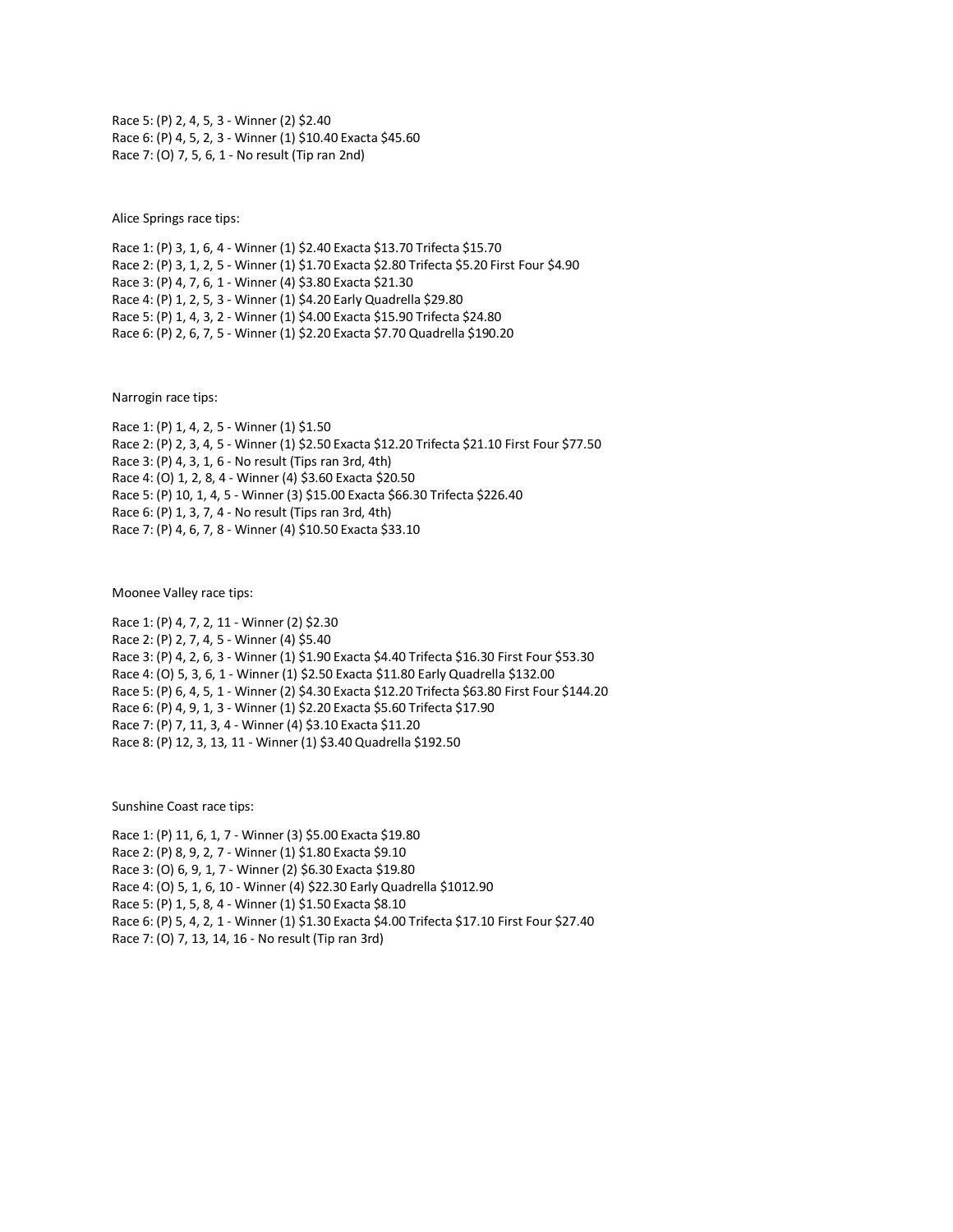Friday 15th November 2019

Kyneton race tips:

Race 1: (P) 7, 5, 4, 8 - Winner (2) \$3.70 Race 2: (P) 10, 5, 1, 8 - Winner (2) \$1.90 Race 3: (P) 5, 3, 8, 1 - No result (Tips ran 2nd, 3rd) Race 4: (P) 6, 11, 5, 4 - Winner (3) \$14.40 Race 5: (P) 6, 4, 5, 3 - Winner (2) \$3.50 Exacta \$5.30 Trifecta \$29.90 First Four \$59.00 Race 6: (P) 4, 2, 10, 3 - Winner (1) \$4.60 Exacta \$19.70 Race 7: (P) 4, 3, 5, 8 - No result (Tips ran 2nd, 3rd) Race 8: (P) 4, 1, 3, 2 - Winner (1) \$3.70 Exacta \$15.60 Trifecta \$29.20

Gundagai race tips:

Race 1: (O) 8, 1, 6, 2 - No result (Tips ran 2nd, 3rd) Race 2: (O) 9, 6, 7, 4 - Winner (1) \$2.20 Race 3: (O) 1, 4, 6, 10 - Winner (4) \$12.60 Race 4: (O) 5, 2, 4, 11 - Winner (2) \$5.60 Exacta \$77.90 Trifecta \$751.20 Race 5: (O) 5, 6, 1, 3 - No result Race 6: (O) 8, 4, 13, 10 - Winner (4) \$24.60 Race 7: (O) 10, 1, 7, 4 - Winner (2) \$2.60 Exacta \$17.00 Race 8: (O) 10, 3, 12, 14 - Winner (2) \$2.60 Exacta \$10.10

Ballina race tips:

Race 1: (P) 2, 5, 1, 7 - Winner (4) \$8.10 Exacta \$33.30 Trifecta \$131.60 Race 2: (P) 3, 2, 4, 7 - Winner (3) \$5.80 Exacta \$24.50 Trifecta \$78.60 Race 3: (P) 7, 2, 4, 5 - Winner (2) \$3.90 Race 4: (O) 5, 9, 4, 7 - Winner (1) \$4.70 Exacta \$25.20 Trifecta \$50.10 Early Quadrella \$2042.00 Race 5: (O) 4, 6, 11, 9 - No result (Tips ran 3rd, 4th) Race 6: (O) 2, 6, 8, 1 - Winner (3) \$9.00 Race 7: (P) 4, 5, 7, 1 - Winner (3) \$7.20 Race 8: (O) 13, 3, 4, 10 - Winner (3) \$3.50

Port Lincoln race tips:

Race 1: (P) 3, 5, 6, 9 - Winner (2) \$2.70 Exacta \$3.90 Trifecta \$20.10 First Four \$86.80 Race 2: (O) 5, 7, 2, 10 - Winner (4) \$8.10 Race 3: (P) 2, 3, 4, 13 - No result (Tips ran 2nd, 3rd, 4th) Race 4: (P) 2, 3, 4, 1 - Winner (2) \$4.40 Exacta \$7.30 Trifecta \$49.00 First Four \$57.30 Race 5: (O) 5, 1, 7, 11 - Winner (2) \$3.20 Race 6: (P) 1, 6, 2, 8 - Winner (1) \$1.80 Race 7: (O) 4, 6, 7, 8 - Winner (1) \$2.30 Exacta \$13.40 Trifecta \$88.80 Race 8: (P) 2, 4, 9, 7 - Winner (3) \$11.40 Exacta \$62.50 Race 9: (O) 7, 9, 2, 10 - Winner (2) \$6.70 Exacta \$32.20 Quadrella \$472.60

Mackay race tips:

Race 1: (P) 1, 2, 3, 9 - Winner (1) \$2.20 Exacta \$7.30 Trifecta \$30.20 Race 2: (P) 3, 2, 1, 5 - Winner (2) \$5.50 Exacta \$19.10 Trifecta \$23.50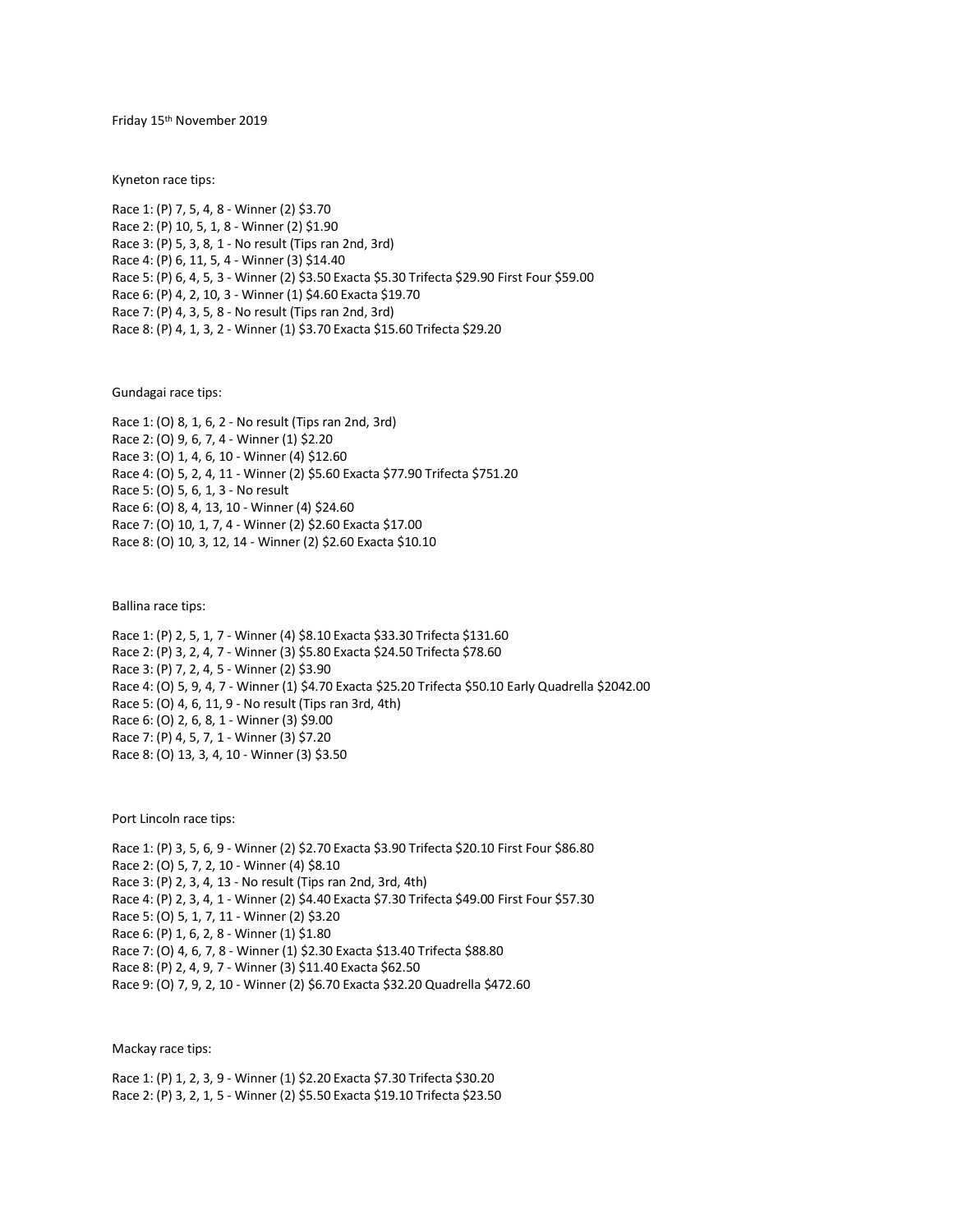Race 3: (P) 3, 1, 6, 2 - Winner (4) \$3.00 Exacta \$7.10 Race 4: (P) 1, 4, 5, 6 - Winner (1) \$1.70 Exacta \$8.40 Early Quadrella \$128.90 Race 5: (P) 6, 2, 4, 7 - Winner (1) \$1.60 Race 6: (O) 3, 2, 6, 9 - No result (Tip ran 3rd) Race 7: (O) 3, 2, 8, 5 - Winner (4) \$5.00 Exacta \$20.70

Geraldton race tips:

Race 1: (O) 9, 5, 1, 2 - Winner (2) \$3.10 Exacta \$8.90 Race 2: (O) 3, 5, 11, 8 - No result (Tips ran 2nd, 4th) Race 3: (P) 1, 5, 7, 2 - Winner (2) \$4.40 Exacta \$19.70 Trifecta \$51.00 First Four \$114.10 Race 4: (P) 4, 3, 6, 7 - Winner (3) \$6.80 Exacta \$21.40 Race 5: (O) 4, 6, 9, 10 - No result (Tips ran 2nd, 3rd, 4th) Race 6: (P) 3, 7, 1, 4 - Winner (1) \$1.60 Exacta \$6.80 Trifecta \$21.30 First Four \$79.90 Race 7: (O) 5, 6, 8, 11 - Winner (1) \$3.40

Canterbury race tips:

Race 1: (P) 4, 1, 6, 7 - Winner (1) \$1.30 Exacta \$1.80 Race 2: (P) 6, 9, 5, 2 - Winner (2) \$1.50 Exacta \$14.00 Trifecta \$27.00 Race 3: (P) 8, 1, 9, 10 - Winner (1) \$2.10 Race 4: (P) 2, 5, 1, 4 - Winner (1) \$2.70 Exacta \$15.30 Trifecta \$48.40 Early Quadrella \$22.40 Race 5: (O) 4, 3, 6, 5 - Winner (1) \$3.00 Race 6: (P) 7, 9, 3, 2 - No result (Tip ran 3rd) Race 7: (O) 1, 6, 3, 10 - Winner (3) \$2.90 Race 8: (O) 11, 1, 7, 3 - No result (Tips ran 2nd, 3rd)

Moonee Valley race tips:

Race 1: (P) 6, 5, 1, 3 - No result (Tips ran 2nd, 3rd) Race 2: (P) 4, 2, 7, 6 - Winner (2) \$2.70 Race 3: (P) 1, 5, 7, 10 - Winner (4) \$8.70 Race 4: (P) 10, 4, 3, 5 - No result (Tip ran 3rd) Race 5: (P) 10, 9, 6, 5 - Winner (2) \$3.20 Race 6: (P) 4, 10, 3, 8 - Winner (1) \$2.00 Race 7: (P) 3, 12, 11, 10 - No result (Tips ran 2nd, 3rd) Race 8: (O) 10, 9, 13, 1 - No result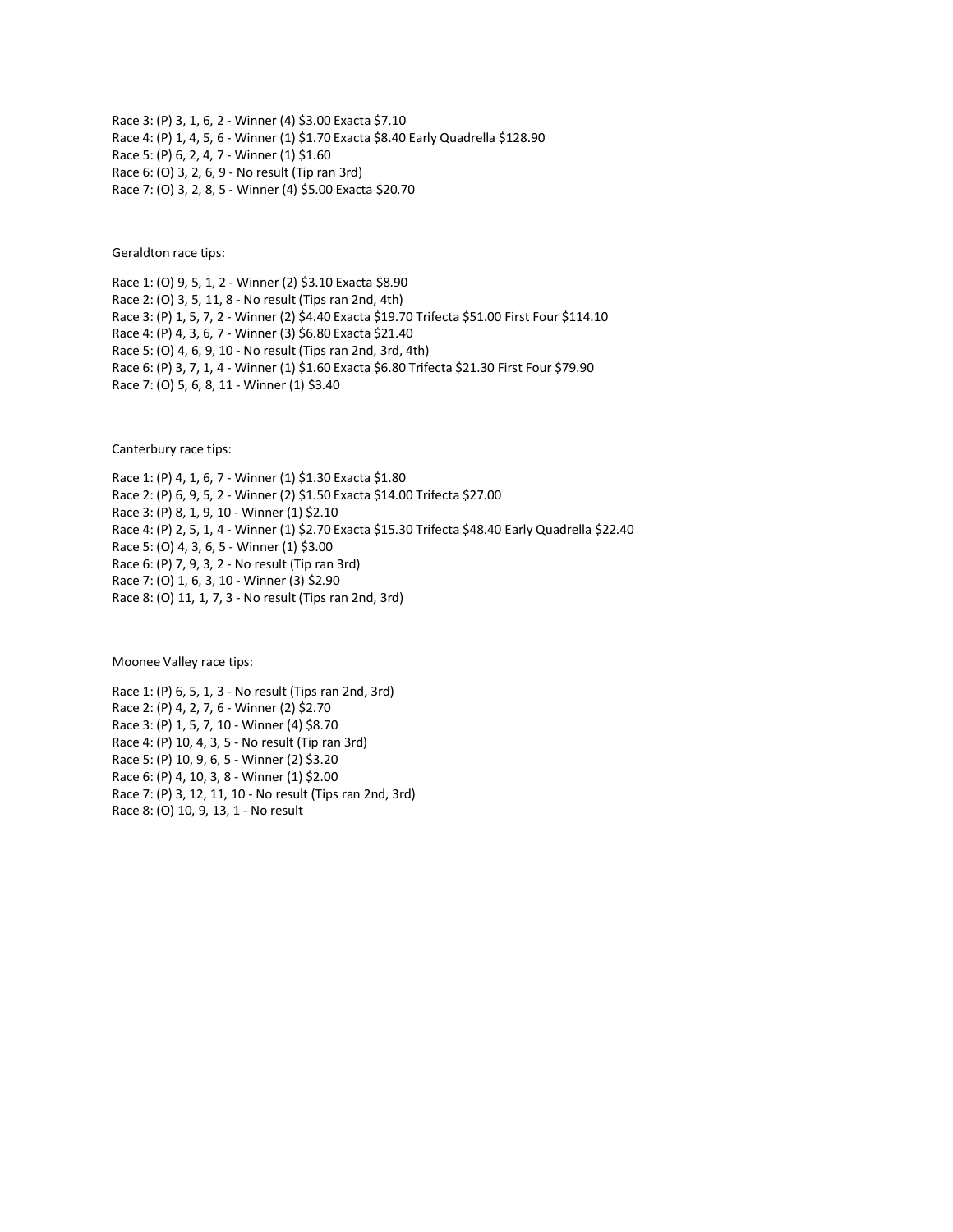Friday 8th November 2019

Kempsey race tips:

Race 1: (P) 2, 4, 3, 1 - Winner (1) \$2.20 Exacta \$11.10 Race 2: (O) 6, 5, 11, 8 - Winner (1) \$1.40 Exacta \$6.30 Race 3: (P) 10, 11, 5, 7 - No result (Tips ran 2nd, 3rd, 4th) Race 4: (P) 7, 6, 5, 1 - Winner (1) \$2.00 Exacta \$9.60 Trifecta \$17.10 Race 5: (O) 4, 13, 11, 12 - Abandoned Race 6: (P) 13, 2, 6, 5 - Abandoned Race 7: (O) 2, 8, 4, 12 - Abandoned Race 8: (P) 1, 7, 4, 3 - Abandoned

Orange race tips:

Race 1: (P) 3, 1, 5, 2 - Winner (3) \$8.20 Exacta \$20.10 Trifecta \$33.20 First Four \$63.40 Race 2: (P) 3, 1, 5, 2 - Winner (1) \$2.30 Exacta \$2.50 Trifecta \$11.60 First Four \$14.20 Race 3: (P) 2, 1, 4, 3 - Winner (1) \$2.90 Exacta \$8.60 Trifecta \$10.60 First Four \$16.70 Race 4: (P) 5, 6, 2, 4 - Winner (3) \$2.40 Exacta \$5.60 Early Quadrella \$198.50 Race 5: (P) 4, 2, 1, 3 - Winner (2) \$2.10 Exacta \$3.70 Race 6: (P) 5, 6, 1, 2 - Winner (1) \$2.80 Race 7: (P) 4, 1, 6, 3 - Winner (4) \$2.30 Exacta \$7.50 Trifecta \$6.70 Race 8: (P) 3, 1, 7, 6 - No result (Tips ran 2nd, 3rd, 4th)

Warrnambool race tips:

Race 1: (P) 1, 7, 5, 4 - Winner (2) \$4.50 Race 2: (O) 4, 6, 10, 1 - Winner (1) \$7.40 Race 3: (P) 10, 4, 2, 7 - Winner (1) \$5.30 Race 4: (P) 6, 8, 11, 1 - Winner (2) \$3.00 Exacta \$7.30 Trifecta \$33.20 First Four \$61.40 Early Quadrella \$1013.10 Race 5: (P) 10, 13, 6, 14 - No result (Tips ran 2nd, 4th) Race 6: (P) 2, 5, 3, 4 - Winner (1) \$2.60 Exacta \$8.30 Race 7: (O) 11, 3, 2, 9 - No result (Tip ran 4th) Race 8: (P) 8, 10, 7, 3 - No result (Tip ran 3rd)

Rockhampton race tips:

Race 1: (P) 3, 5, 4, 1 - Winner (2) \$3.50 Exacta \$11.30 Trifecta \$40.10 First Four \$124.30 Race 2: (P) 1, 2, 3, 4 - Winner (2) \$6.60 Exacta \$16.90 Race 3: (P) 5, 2, 6, 4 - Winner (4) \$2.80 Exacta \$12.20 Trifecta \$42.10 Race 4: (P) 9, 8, 7, 5 - Winner (1) \$1.60 Early Quadrella \$294.60 Race 5: (P) 7, 2, 10, 1 - Winner (3) \$3.80 Exacta \$13.10 Race 6: (O) 9, 4, 6, 7 - Winner (1) \$3.80 Race 7: (O) 1, 4, 8, 9 - No result (Tips ran 2nd, 3rd)

Cranbourne race tips:

Race 1: (P) 1, 10, 4, 7 - Winner (1) \$3.00 Exacta \$12.50 Trifecta \$46.90 First Four \$80.30 Race 2: (P) 12, 8, 2, 7 - Winner (1) \$3.80 Exacta \$12.60 Trifecta \$26.40 First Four \$132.70 Race 3: (P) 6, 10, 2, 12 - Winner (1) \$2.10 Exacta \$17.70 Race 4: (P) 5, 1, 8, 7 - Winner (1) \$1.90 Exacta \$5.20 Early Quadrella \$34.80 Race 5: (P) 10, 8, 4, 2 - No result (Tips ran 2nd, 3rd)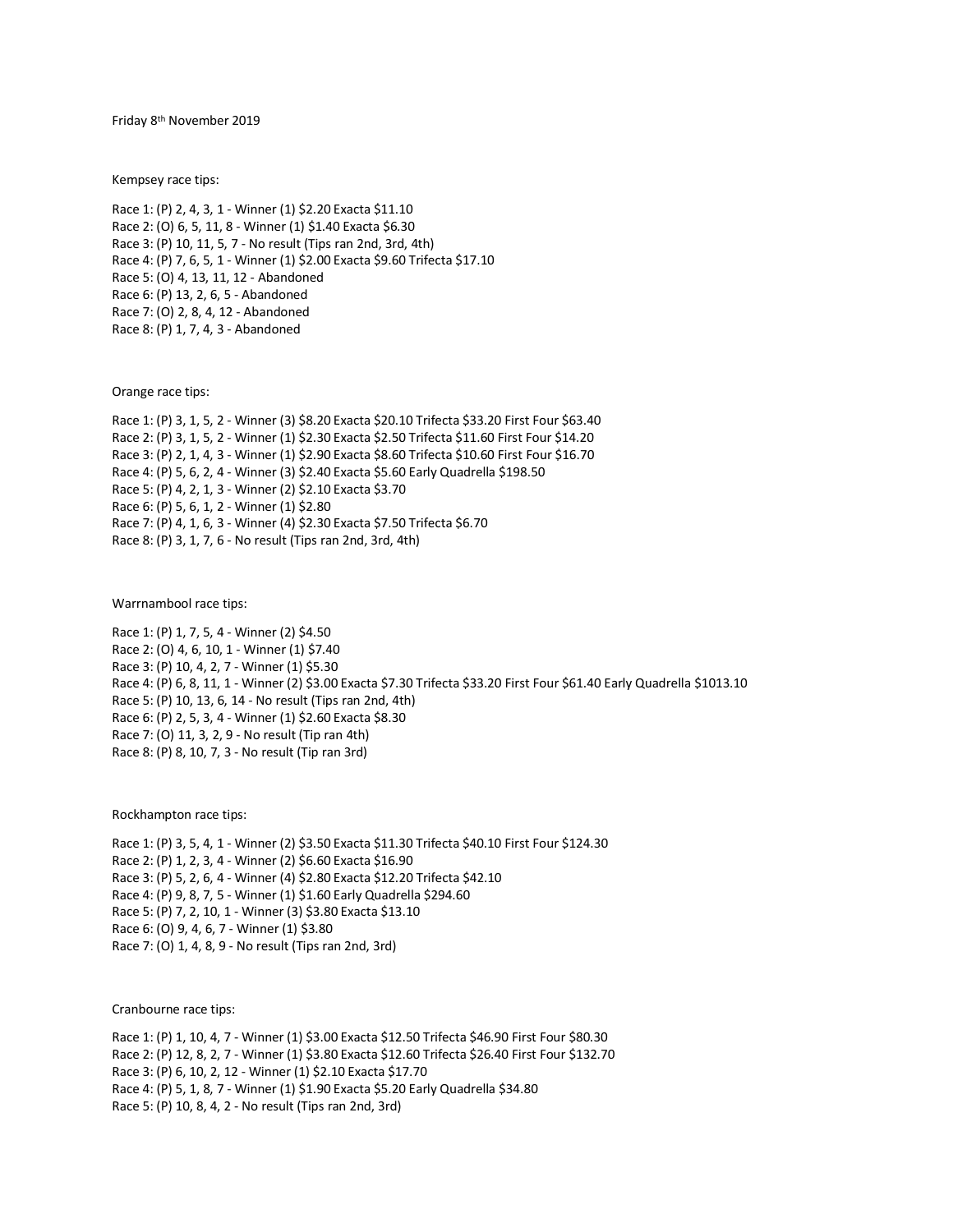Race 6: (P) 5, 7, 4, 2 - Winner (1) \$1.90 Exacta \$8.60 Trifecta \$11.60 Race 7: (P) 11, 9, 13, 6 - Winner (2) \$3.40 Exacta \$26.40 Race 8: (P) 7, 11, 4, 1 - Abandoned

Sunshine Coast race tips:

Race 1: (P) 8, 7, 5, 12 - Winner (4) \$15.60 Exacta \$41.90 Trifecta \$85.70

Race 2: (P) 5, 1, 4, 8 - Winner (1) \$2.50

Race 3: (O) 6, 15, 13, 11 - Winner (1) \$3.90

Race 4: (P) 5, 1, 2, 8 - Winner (1) \$1.50 Early Quadrella \$525.30

Race 5: (P) 5, 7, 6, 2 - Winner (1) \$2.60 Exacta \$15.80 Trifecta \$44.40 First Four \$75.70

Race 6: (P) 6, 1, 2, 9 - Winner (1) \$1.90 Exacta \$3.60 Trifecta \$6.10 First Four \$16.20

Race 7: (P) 8, 1, 10, 7 - No result (Tips ran 2nd, 3rd, 4th)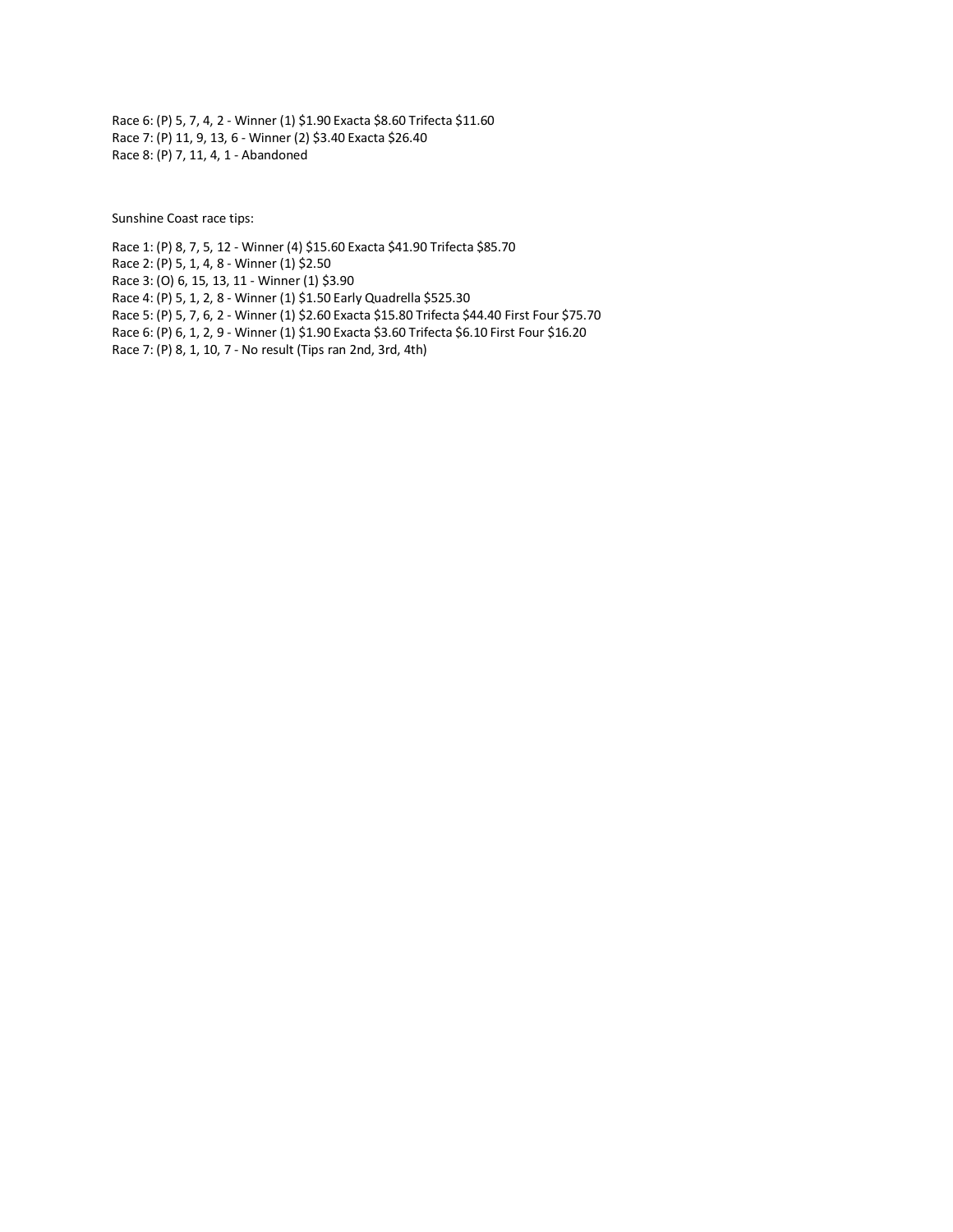Friday 1st November 2019

Moree race tips:

Race 1: (P) 2, 3, 11, 4 - Winner (1) \$2.80 Exacta \$9.80 Trifecta \$39.90 Race 2: (P) 10, 6, 5, 4 - Winner (1) \$3.70 Exacta \$12.10 Race 3: (P) 5, 2, 3, 7 - Winner (4) \$4.80 Race 4: (P) 4, 6, 7, 2 - Winner (4) \$2.80 Exacta \$7.90 Trifecta \$27.40 First Four \$102.00 Early Quadrella \$142.80 Race 5: (P) 6, 1, 5, 2 - No result (Tips ran 2nd, 3rd, 4th) Race 6: (P) 9, 5, 3, 2 - Winner (3) \$2.20 Exacta \$12.00 Race 7: (O) 4, 2, 7, 11 - Winner (1) \$2.00 Exacta \$12.90 Race 8: (O) 3, 2, 1, 4 - Winner (4) \$3.30 Exacta \$18.80

Tatura race tips:

Race 1: (P) 7, 1, 4, 6 - Winner (1) \$1.50 Exacta \$2.80 Trifecta \$10.00 Race 2: (P) 4, 9, 5, 7 - Winner (3) \$6.20 Exacta \$18.00 Trifecta \$37.20 Race 3: (P) 1, 9, 7, 6 - No result (Tips ran 2nd, 4th) Race 4: (P) 7, 3, 4, 9 - Winner (4) \$5.00 Exacta \$13.30 Race 5: (P) 4, 2, 5, 6 - Winner (3) \$4.80 Exacta \$27.50 Trifecta \$62.20 Race 6: (P) 6, 3, 5, 4 - No result (Tips ran 2nd, 3rd, 4th) Race 7: (P) 6, 8, 3, 4 - No result (Tips ran 2nd, 3rd, 4th) Race 8: (P) 4, 3, 8, 5 - No result (Tip ran 2nd)

Wagga race tips:

Race 1: (P) 1, 4, 3, 6 - Winner (1) \$1.30 Exacta \$10.50 Trifecta \$24.20 First Four \$31.40 Race 2: (P) 4, 5, 9, 2 - Winner (4) \$3.20 Race 3: (P) 2, 3, 5, 8 - Winner (4) \$3.90 Race 4: (O) 2, 9, 4, 10 - No result (Tips ran 2nd, 3rd) Race 5: (O) 1, 9, 12, 10 - Winner (1) \$1.90 Race 6: (O) 10, 5, 6, 3 - No result (Tip ran 2nd) Race 7: (O) 2, 8, 3, 5 - Winner (2) \$3.40 Exacta \$13.00 Race 8: (O) 1, 3, 5, 16 - No result (Tip ran 2nd)

Kilcoy race tips:

Race 1: (P) 8, 9, 1, 10 - Winner (3) \$5.20 Race 2: (P) 12, 11, 13, 5 - Winner (4) \$11.70 Race 3: (P) 5, 8, 1, 9 - Winner (2) \$4.80 Exacta \$4.80 Race 4: (P) 4, 3, 6, 1 - No result (Tips ran 3rd, 4th) Race 5: (P) 5, 6, 9, 3 - Winner (4) \$10.20 Exacta \$84.80 Trifecta \$227.30 Race 6: (P) 4, 3, 5, 2 - Winner (1) \$1.60 Exacta \$3.80 Trifecta \$12.80 First Four \$32.90 Race 7: (O) 3, 6, 5, 9 - Winner (3) \$10.30

Moonee Valley race tips:

Race 1: (P) 4, 3, 2, 6 - Winner (1) \$2.60 Exacta \$4.40 Trifecta \$16.60 First Four \$22.90 Race 2: (P) 3, 6, 7, 5 - Winner (2) \$2.50 Exacta \$20.80 Race 3: (P) 5, 10, 4, 8 - No result (Tips ran 2nd, 4th) Race 4: (P) 5, 7, 6, 2 - No result (Tips ran 2nd, 3rd, 4th) Race 5: (P) 5, 7, 9, 4 - Winner (3) \$5.10 Race 6: (P) 2, 10, 6, 3 - Winner (1) \$2.60 Exacta \$7.30 Trifecta \$65.30 Race 7: (P) 5, 9, 7, 3 - Winner (1) \$2.90 Exacta \$27.70 Race 8: (P) 10, 7, 9, 13 - Winner (2) \$3.50 Exacta \$11.50 Quadrella \$100.10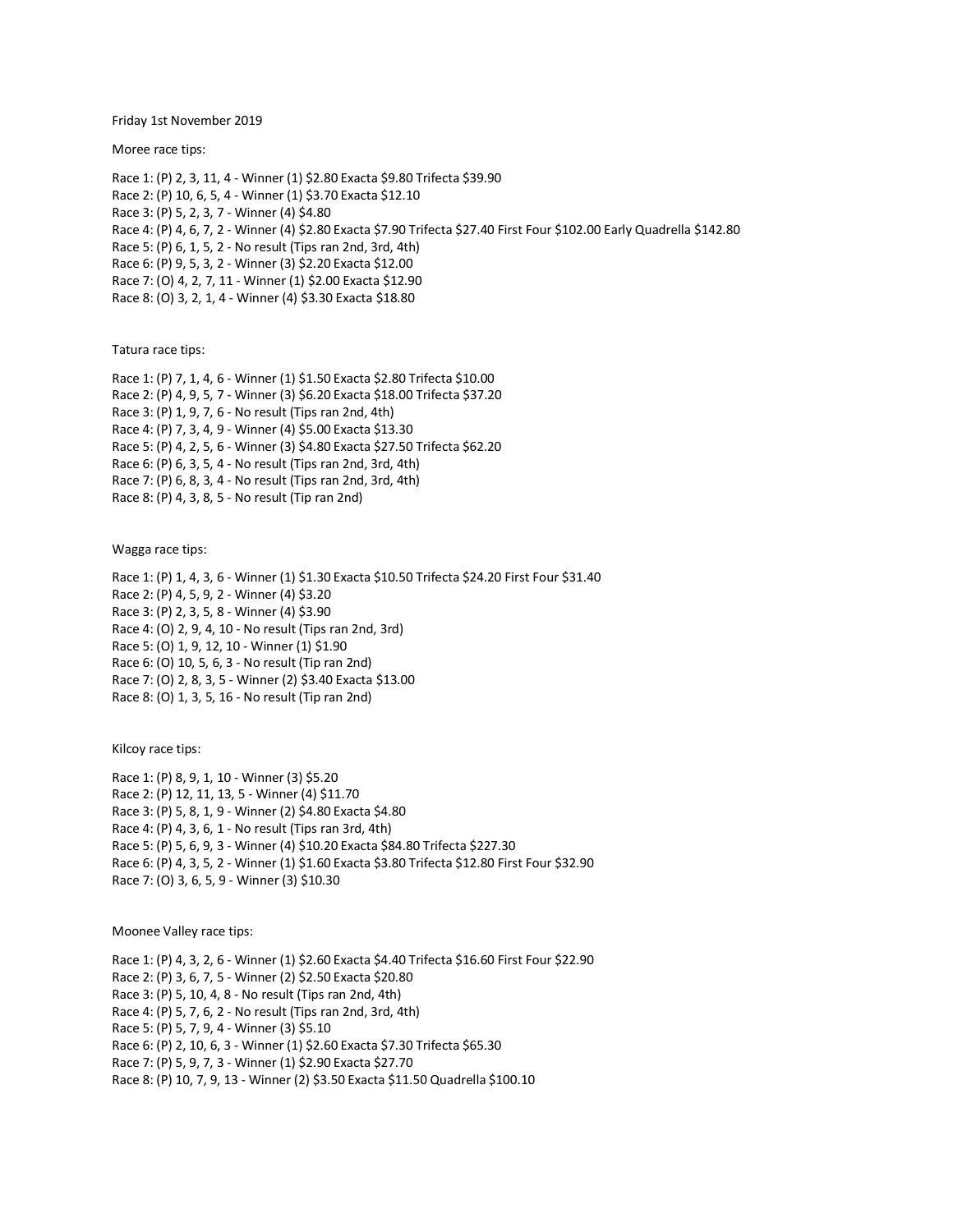Sunshine Coast race tips:

- Race 1: (O) 3, 2, 5, 1 Winner (1) \$2.80 Exacta \$12.10
- Race 2: (P) 7, 6, 8, 1 Winner (1) \$2.00 Exacta \$8.00
- Race 3: (P) 6, 1, 3, 4 Winner (2) \$2.70
- Race 4: (O) 1, 5, 14, 4 No result (Tips ran 2nd, 4th)
- Race 5: (P) 2, 11, 7, 3 Winner (2) \$1.90 Exacta \$8.70
- Race 6: (P) 2, 7, 8, 4 Winner (4) \$11.30
- Race 7: (P) 5, 11, 10, 1 Winner (2) \$2.20 Exacta \$5.40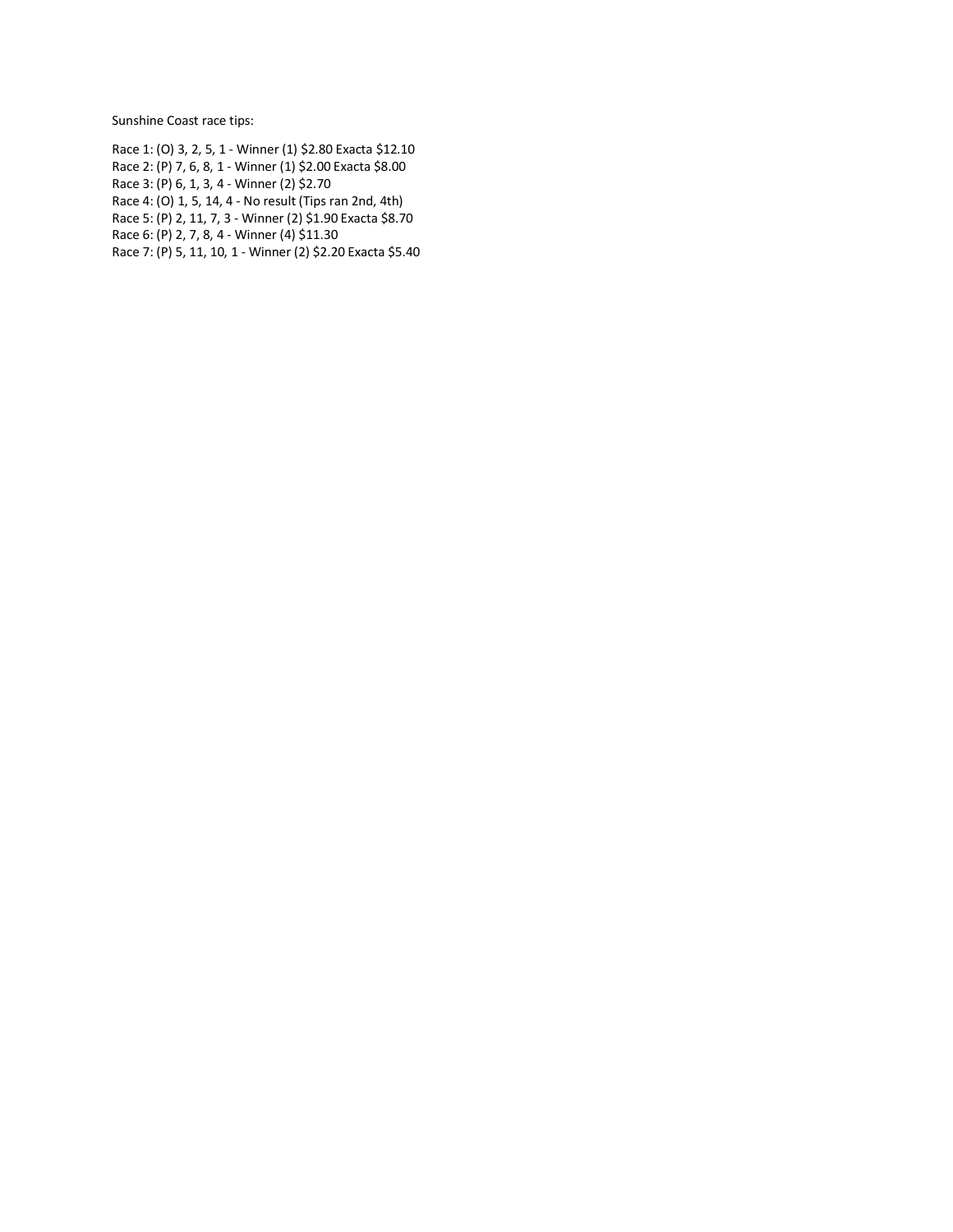Friday 25th October 2019

[Echuca](https://www.freehorseracingtipsaustralia.com.au/) race tips:

Race 1: (P) 5, 1, 11, 10 - No result (Tips ran 2nd, 4th) Race 2: (P) 6, 11, 10, 5 - No result (Tips ran 3rd, 4th) Race 3: (P) 12, 9, 3, 10 - Winner (4) \$7.80 Exacta \$28.20 Trifecta \$174.40 First Four \$411.30 Race 4: (P) 6, 2, 4, 3 - Winner (3) \$5.60 Exacta \$34.30 Race 5: (P) 3, 4, 7, 5 - No result (Tips ran 2nd, 4th) Race 6: (O) 6, 9, 1, 7 - Winner (4) \$7.30 Race 7: (O) 7, 6, 1, 9 - Winner (4) \$3.50 Race 8: (O) 2, 7, 12, 6 - No result (Tips ran 3rd, 4th) Race 9: (O) 6, 9, 11, 1 - Winner (1) \$4.10

Canberra race tips:

Race 1: (P) 2, 3, 7, 4 - Winner (1) \$1.90 Race 2: (P) 3, 2, 7, 10 - No result (Tip ran 3rd) Race 3: (P) 3, 10, 2, 7 - Winner (1) \$2.60 Exacta \$7.70 Trifecta \$47.40 Race 4: (P) 3, 5, 9, 8 - Winner (4) \$4.40 Exacta \$17.70 Trifecta \$73.30 First Four \$526.40 Race 5: (O) 7, 2, 4, 5 - Winner (1) \$2.00 Race 6: (O) 8, 2, 3, 5 - No result (Tips ran 2nd, 3rd) Race 7: (O) 9, 3, 6, 10 - Winner (3) \$6.10 Exacta \$13.90 Trifecta \$96.70 Race 8: (O) 9, 6, 1, 2 - Winner (1) \$2.30 Exacta \$62.90 Race 9: (O) 1, 16, 10, 7 - No result (Tips ran 2nd, 4th)

Scone race tips:

Race 1: (P) 7, 4, 2, 1 - Winner (1) \$3.70 Race 2: (P) 2, 4, 1, 5 - Winner (1) \$3.00 Race 3: (O) 5, 1, 4, 12 - Winner (3) \$3.80 Exacta \$44.00 Race 4: (O) 6, 7, 4, 1 - Winner (3) \$6.70 Early Quadrella \$197.90 Race 5: (O) 2, 5, 10, 7 - No result (Tips ran 2nd, 3rd) Race 6: (P) 9, 5, 2, 7 - Winner (2) \$8.80 Exacta \$26.40 Race 7: (O) 6, 12, 5, 10 - Winner (2) \$10.00 Exacta \$46.50 Trifecta \$289.00 Race 8: (O) 12, 13, 9, 10 - No result (Tips ran 2nd, 4th)

Rockhampton race tips:

Race 1: (P) 1, 5, 7, 4 - Winner (2) \$4.20 Exacta \$8.80 Trifecta \$14.20 Race 2: (P) 1, 2, 4, 5 - Winner (2) \$2.60 Exacta \$7.80 Race 3: (P) 1, 3, 2, 5 - Winner (1) \$3.30 Exacta \$12.30 Race 4: (O) 14, 10, 11, 2 - Winner (2) \$2.20 Exacta \$14.30 Early Quadrella \$139.90 Race 5: (P) 1, 7, 2, 5 - Winner (1) \$4.50 Race 6: (O) 1, 9, 11, 5 - Winner (3) \$4.90 Exacta \$5.60 Race 7: (P) 4, 5, 3, 2 - Winner (1) \$3.60 Quadrella \$245.80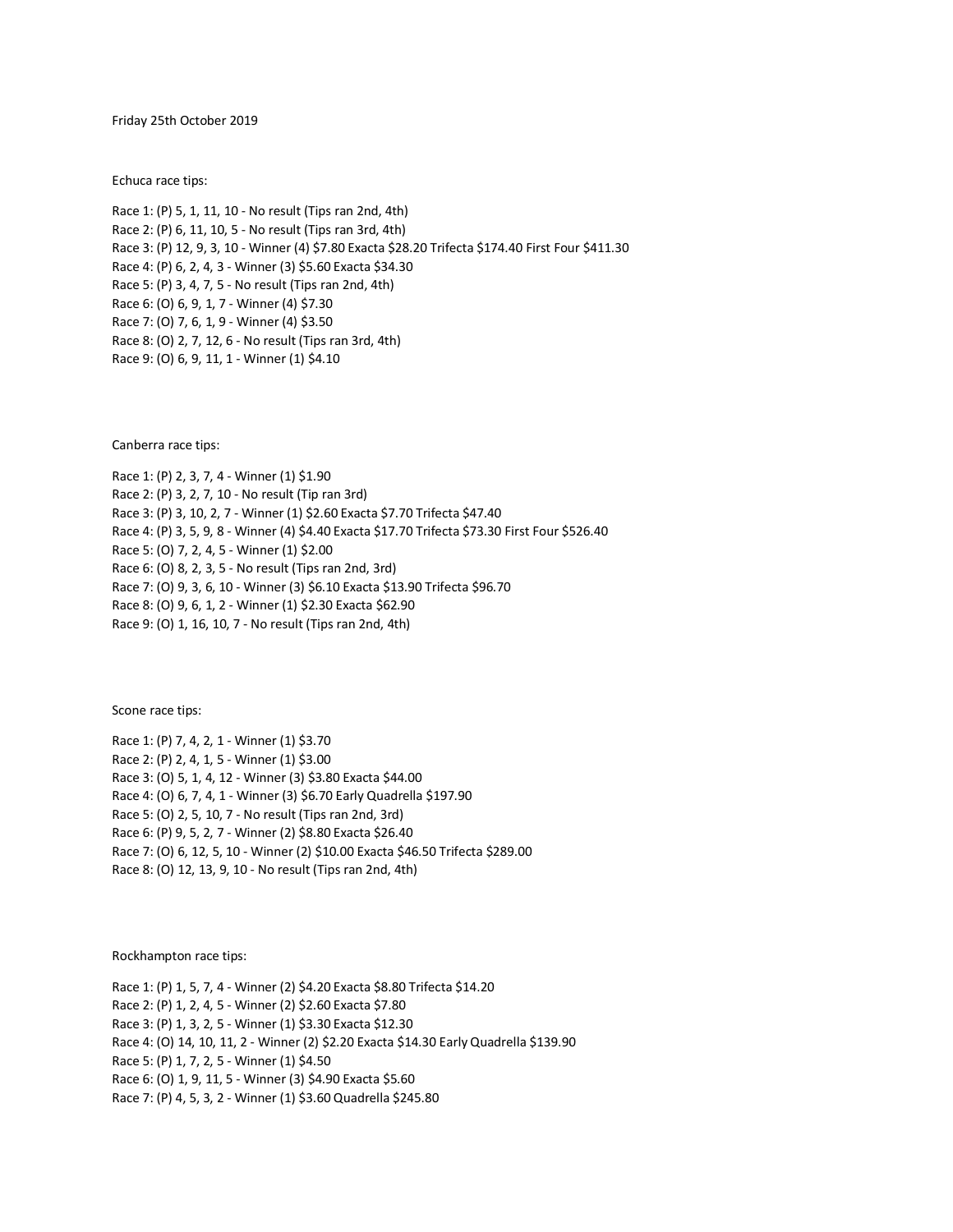Gawler race tips:

Race 1: (P) 10, 4, 6, 9 - No result (Tips ran 2nd, 3rd) Race 2: (P) 3, 13, 10, 6 - Winner (1) \$1.70 Exacta \$5.30 Race 3: (P) 2, 3, 1, 5 - Winner (1) \$1.40 Exacta \$9.30 Trifecta \$27.90 First Four \$87.70 Race 4: (P) 1, 4, 6, 2 - Winner (4) \$3.90 Exacta \$25.00 Trifecta \$119.40 Race 5: (P) 2, 5, 4, 7 - Winner (3) \$4.40 Exacta \$11.70 Trifecta \$14.80 First Four \$46.80 Race 6: (P) 10, 7, 11, 16 - No result (Tips ran 3rd, 4th) Race 7: (O) 6, 2, 8, 4 - Winner (2) \$7.40 Race 8: (O) 1, 3, 9, 11 - No result (Tips ran 2nd, 4th)

Moonee Valley race tips:

Race 1: (P) 1, 5, 2, 6 - Winner (4) \$4.10 Race 2: (P) 1, 5, 2, 3 - Winner (3) \$3.30 Exacta \$5.70 Trifecta \$15.30 First Four \$37.10 Race 3: (P) 4, 1, 7, 5 - Winner (4) \$4.20 Exacta \$20.60 Trifecta \$48.70 Race 4: (P) 6, 8, 7, 5 - Winner (3) \$5.90 Exacta \$21.50 Early Quadrella \$390.90 Race 5: (P) 3, 6, 9, 2 - Winner (4) \$5.70 Exacta \$15.40 Trifecta \$74.20 Race 6: (P) 5, 4, 6, 1 - Winner (1) \$2.80 Exacta \$15.20 Race 7: (P) 9, 2, 11, 6 - Winner (3) \$7.00 Race 8: (O) 4, 13, 7, 9 - Winner (1) \$2.70 Quadrella \$460.70

Sunshine Coast race tips:

Race 1: (P) 2, 7, 4, 6 - Winner (2) \$2.30 Race 2: (P) 1, 10, 11, 3 - Winner (3) \$7.50 Race 3: (P) 8, 9, 1, 3 - Winner (4) \$8.90 Exacta \$55.80 Trifecta \$207.70 Race 4: (P) 1, 4, 2, 3 - Winner (3) \$3.50 Exacta \$4.50 Trifecta \$26.00 First Four \$40.40 Early Quadrella \$822.40 Race 5: (P) 1, 9, 10, 3 - Winner (1) \$2.70 Race 6: (P) 4, 5, 2, 9 - Winner (2) \$5.70 Exacta \$19.30 Race 7: (O) 6, 11, 1, 5 - Winner (2) \$4.50 Race 8: (O) 10, 2, 13, 9 - Winner (3) \$2.50 Exacta \$6.00 Quadrella \$209.60

Launceston race tips:

Race 1: (O) 2, 11, 1, 10 - Winner (1) \$3.80 Exacta \$10.00 Trifecta \$70.20 Race 2: (P) 2, 10, 6, 5 - No result (Tips ran 2nd, 3rd) Race 3: (P) 3, 9, 6, 10 - Winner (1) \$2.70 Race 4: (P) 2, 9, 5, 7 - Winner (1) \$1.70 Exacta \$12.00 Race 5: (P) 3, 4, 6, 8 - Winner (2) \$1.80 Race 6: (O) 8, 7, 9, 4 - No result Race 7: (O) 5, 10, 6, 1 - No result (Tips ran 3rd, 4th) Race 8: (P) 6, 2, 1, 5 - Winner (2) \$2.60 Exacta \$7.60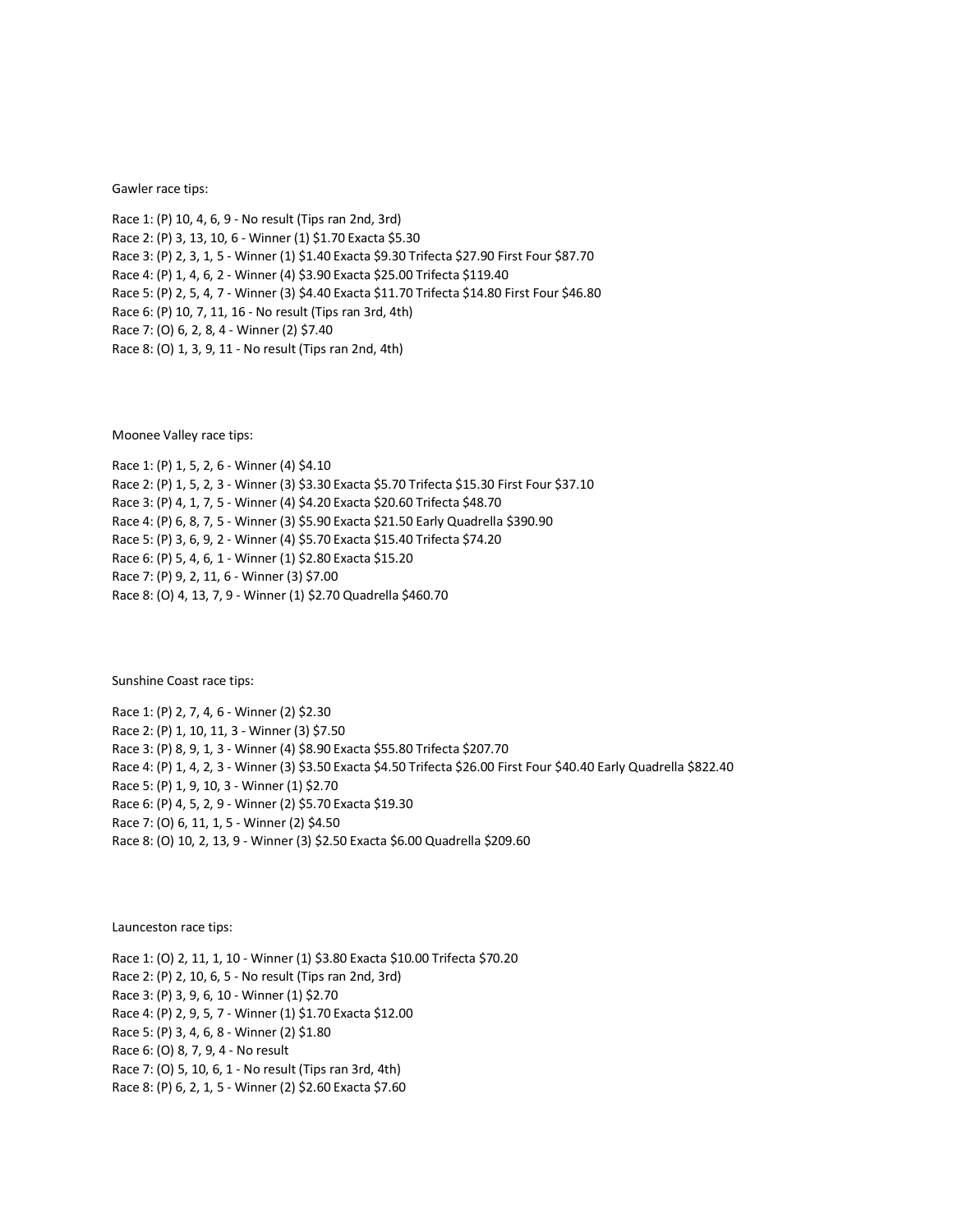Friday 18th October 2019

Warrnambool race tips:

Race 1: (P) 5, 1, 7, 2 - Winner (3) \$5.40 Race 2: (O) 9, 4, 2, 6 - Winner (4) \$4.10 Race 3: (P) 8, 11, 5, 9 - Winner (2) \$4.80 Race 4: (P) 7, 2, 4, 1 - Winner (1) \$2.70 Early Quadrella \$470.80 Race 5: (P) 8, 1, 3, 4 - Winner (1) \$3.00 Race 6: (P) 2, 4, 6, 8 - No result (Tips ran 2nd, 4th) Race 7: (P) 2, 8, 7, 4 - No result (Tips ran 2nd, 3rd, 4th) Race 8: (P) 3, 5, 13, 12 - No result (Tip ran 4th)

Murray Bridge race tips:

Race 1: (P) 8, 7, 2, 4 - Winner (2) \$3.50 Exacta \$19.10 Trifecta \$44.10 Race 2: (P) 6, 8, 2, 4 - Winner (1) \$1.40 Exacta \$2.20 Trifecta \$7.40 Race 3: (P) 1, 5, 2, 3 - Winner (2) \$4.10 Exacta \$17.80 Trifecta \$59.60 Race 4: (P) 7, 3, 1, 10 - Winner (3) \$3.10 Exacta \$16.10 Trifecta \$57.70 Race 5: (O) 9, 2, 8, 1 - No result (Tip ran 3rd) Race 6: (O) 1, 5, 8, 7 - No result (Tips ran 2nd, 4th) Race 7: (P) 9, 7, 6, 5 - Winner (2) \$3.00 Race 8: (P) 5, 9, 6, 1 - Winner (2) \$7.20

Race 9: (O) 14, 9, 8, 1 - No result (Tip ran 3rd)

Bathurst race tips:

Race 1: (P) 3, 4, 2, 1 - Winner (2) \$2.50 Exacta \$4.50 Trifecta \$18.60 First Four \$31.10 Race 2: (P) 7, 9, 6, 3 - Winner (2) \$9.90 Exacta \$28.90 Trifecta \$283.60 Race 3: (P) 5, 1, 2, 3 - Winner (3) \$4.60 Exacta \$10.50 Trifecta \$29.80 Race 4: (P) 3, 7, 1, 2 - No result (Tips ran 2nd, 3rd, 4th) Race 5: (P) 5, 1, 10, 12 - Winner (1) \$1.80 Exacta \$10.20 Race 6: (P) 3, 7, 4, 6 - Winner (2) \$2.20 Race 7: (O) 2, 9, 6, 4 - No result (Tips ran 3rd, 4th) Race 8: (P) 3, 1, 12, 5 - No result (Tips ran 2nd, 3rd)

Taree race tips:

Race 1: (P) 13, 4, 1, 9 - Winner (3) \$3.00 Exacta \$9.30 Race 2: (P) 2, 1, 7, 13 - No result (Tip ran 2nd) Race 3: (P) 3, 7, 4, 10 - No result (Tips ran 3rd, 4th) Race 4: (O) 3, 5, 2, 10 - No result (Tips ran 2nd, 3rd, 4th) Race 5: (O) 11, 1, 13, 8 - Winner (4) \$2.20 Race 6: (P) 14, 5, 12, 8 - No result (Tips ran 2nd, 4th) Race 7: (O) 2, 6, 3, 4 - Winner (2) \$3.30 Exacta \$10.60 Race 8: (O) 8, 6, 1, 5 - Winner (1) \$6.80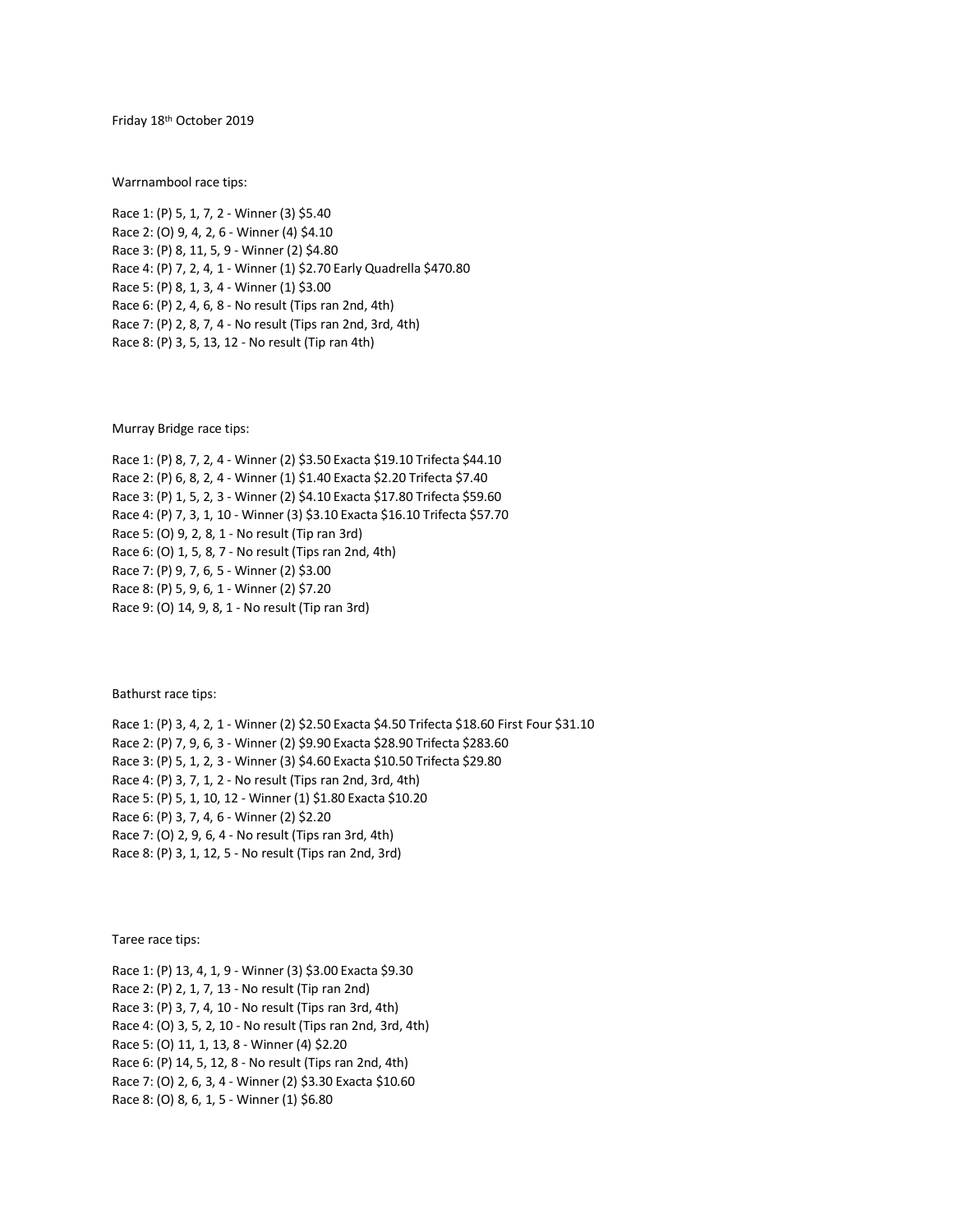## Ipswich race tips:

Race 1: (P) 1, 3, 2, 4 - Winner (1) \$2.30 Exacta \$7.30 Race 2: (O) 7, 3, 2, 14 - Winner (3) \$6.60 Race 3: (O) 8, 9, 5, 6 - No result (Tips ran 2nd, 3rd, 4th) Race 4: (P) 7, 9, 4, 14 - Winner (1) \$1.90 Exacta \$10.40 Trifecta \$29.80 First Four \$141.30 Race 5: (P) 2, 9, 4, 8 - Winner (2) \$5.90 Exacta \$20.40 Trifecta \$144.30 First Four \$283.60 Race 6: (O) 1, 3, 9, 8 - Winner (2) \$10.80 Exacta \$104.70 Trifecta \$293.40 Race 7: (O) 4, 6, 10, 5 - Winner (1) \$6.00 Quadrella \$1060.60

Kalgoorlie race tips:

Race 1: (P) 5, 1, 4, 2 - Winner (1) \$2.50 Race 2: (P) 7, 3, 5, 4 - Winner (1) \$1.70 Exacta \$4.20 Race 3: (P) 2, 1, 4, 7 - Winner (1) \$1.40 Race 4: (P) 7, 4, 5, 2 - Winner (4) \$6.00 Early Quadrella \$98.50 Race 5: (P) 1, 2, 5, 8 - Winner (1) \$1.40 Exacta \$4.00 Race 6: (P) 3, 2, 7, 6 - Winner (1) \$6.20 Race 7: (P) 3, 1, 2, 6 - Winner (1) \$1.60 Quadrella \$190.30

Pakenham race tips:

Race 1: (P) 3, 1, 2, 6 - Winner (2) \$2.90 Exacta \$2.90 Trifecta \$7.60 Race 2: (P) 12, 1, 9, 3 - No result (Tips ran 2nd, 3rd, 4th) Race 3: (P) 7, 4, 9, 10 - Winner (1) \$1.90 Exacta \$8.90 Trifecta \$37.90 Race 4: (P) 11, 2, 4, 8 - Winner (1) \$1.30 Exacta \$5.00 Trifecta \$17.10 First Four \$52.00 Race 5: (P) 11, 10, 12, 3 - Winner (1) \$2.20 Exacta \$6.50 Race 6: (P) 7, 6, 3, 2 - Winner (1) \$1.70 Exacta \$7.40 Trifecta \$19.50 Race 7: (O) 5, 2, 9, 10 - Winner (3) \$4.60 Exacta \$21.80 Race 8: (O) 8, 11, 9, 3 - Winner (3) \$4.80 Race 9: (O) 2, 6, 4, 7 - No result (Tip ran 2nd)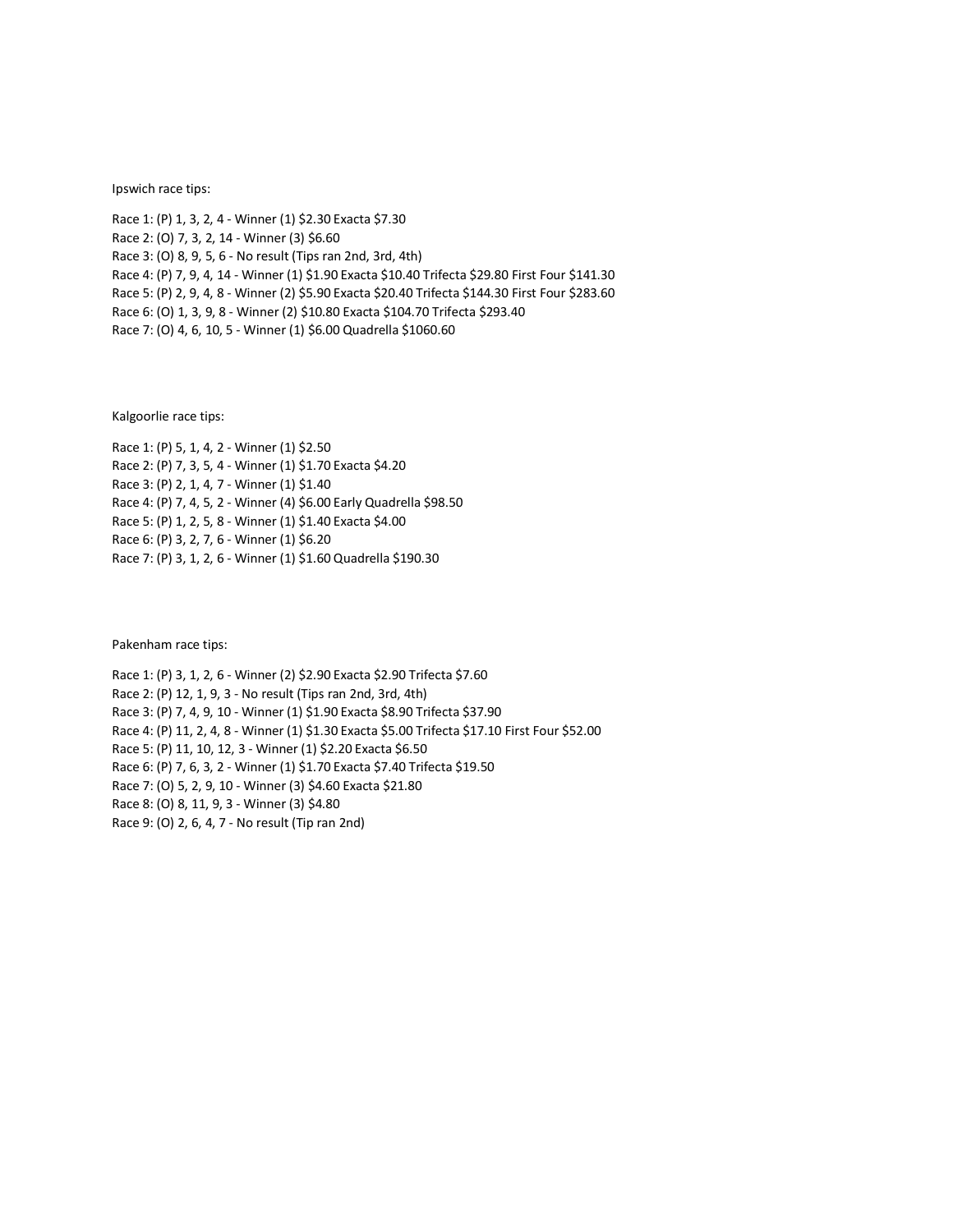Friday 11th October 2019

Canberra race tips:

Race 1: (P) 5, 6, 2, 4 - Winner (1) \$2.10 Exacta \$5.30 Trifecta \$17.90 First Four \$39.50 Race 2: (P) 7, 8, 1, 2 - Winner (1) \$2.90 Race 3: (P) 5, 9, 3, 6 - Winner (4) \$3.40 Exacta \$11.40 Trifecta \$25.80 Race 4: (P) 7, 6, 4, 2 - Winner (4) \$7.20 Race 5: (O) 1, 2, 3, 6 - Winner (4) \$7.30 Exacta \$36.80 Trifecta \$189.20 First Four \$456.80 Early Quadrella \$526.00 Race 6: (P) 5, 7, 3, 10 - Winner (1) \$11.30 Exacta \$25.70 Trifecta \$155.70 First Four \$747.90 Race 7: (P) 10, 1, 3, 6 - Winner (4) \$5.60 Race 8: (P) 6, 8, 5, 3 - Winner (2) \$3.10 Race 9: (O) 5, 4, 12, 10 - Winner (2) \$3.90 Quadrella \$1052.00

Port Macquarie race tips:

Race 1: (P) 7, 3, 5, 9 - Winner (1) \$1.90 Exacta \$5.70 Race 2: (O) 5, 6, 2, 7 - No result (Tip ran 4th) Race 3: (P) 1, 2, 8, 6 - No result (Tips ran 2nd, 3rd, 4th) Race 4: (O) 1, 4, 6, 8 - Winner (1) \$1.40 Race 5: (P) 3, 7, 8, 1 - No result (Tips ran 3rd, 4th) Race 6: (O) 2, 1, 6, 5 - Winner (4) \$4.00 Race 7: (O) 5, 2, 15, 1 - Winner (1) \$2.30 Exacta \$11.50 Trifecta \$43.30 Race 8: (O) 2, 8, 6, 7 - No result

Ballarat race tips:

Race 1: (P) 8, 12, 10, 1 - Winner (1) \$4.90 Exacta \$43.00 Race 2: (O) 8, 4, 5, 3 - Winner (2) \$3.60 Exacta \$23.40 Trifecta \$76.10 Race 3: (P) 11, 10, 12, 3 - Winner (2) \$10.80 Race 4: (O) 11, 5, 12, 8 - No result (Tips ran 2nd, 3rd) Race 5: (P) 9, 5, 8, 7 - No result (Tip ran 2nd) Race 6: (P) 8, 6, 9, 14 - No result (Tip ran 4th) Race 7: (O) 3, 13, 12, 11 - Winner (4) \$5.70 Race 8: (O) 14, 1, 4, 3 - No result (Tip ran 4th) Race 9: (O) 6, 13, 3, 4 - Winner (4) \$12.80 Exacta \$79.30

Townsville race tips:

Race 1: (O) 13, 9, 12, 7 - Winner (1) \$3.50 Exacta \$29.40 Race 2: (P) 1, 2, 4, 5 - Winner (1) \$1.70 Exacta \$2.90 Trifecta \$13.20 First Four \$36.10 Race 3: (O) 6, 1, 5, 8 - Winner (3) \$16.60 Race 4: (P) 4, 2, 1, 5 - Winner (1) \$2.10 Exacta \$6.70 Trifecta \$24.40 Early Quadrella \$298.40 Race 5: (P) 9, 5, 10, 1 - Winner (1) \$1.70 Exacta \$7.20 Trifecta \$25.10 Race 6: (O) 1, 6, 2, 4 - Winner (1) \$7.30 Exacta \$31.00 Race 7: (O) 11, 8, 7, 3 - Winner (2) \$4.70 Quadrella \$172.40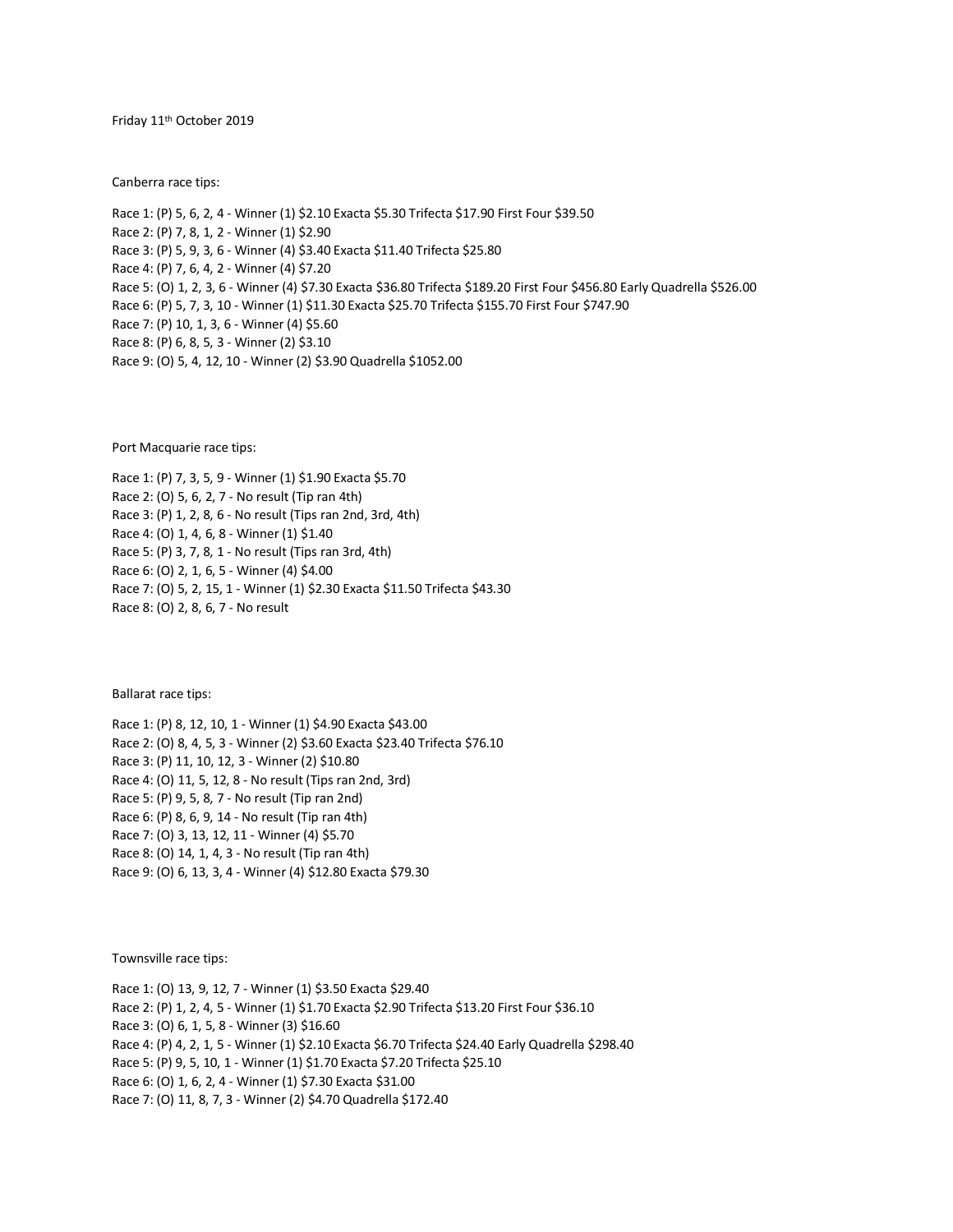Cranbourne race tips:

Race 1: (P) 8, 4, 12, 7 - Winner (3) \$5.70 Exacta \$10.60 Trifecta \$52.80 First Four \$146.90 Race 2: (O) 7, 10, 2, 3 - No result (Tips ran 2nd, 3rd) Race 3: (P) 9, 5, 1, 7 - Winner (2) \$3.00 Exacta \$14.20 Race 4: (O) 4, 1, 2, 8 - No result (Tips ran 2nd, 4th) Race 5: (O) 9, 12, 3, 7 - No result (Tips ran 3rd, 4th) Race 6: (P) 7, 1, 3, 2 - Winner (4) \$8.60 Exacta \$45.40 Race 7: (P) 2, 4, 5, 9 - Winner (3) \$9.60 Exacta \$11.20 Race 8: (O) 2, 12, 11, 4 - Winner (4) \$7.90 Exacta \$58.60 Race 9: (O) 2, 5, 6, 8 - Winner (1) \$6.00 Quadrella \$2959.00

Sunshine Coast race tips:

Race 1: (P) 8, 3, 5, 9 - Winner (1) \$2.50 Exacta \$7.40 Trifecta \$47.90 Race 2: (O) 1, 5, 15, 16 - No result (Tip ran 2nd) Race 3: (P) 4, 3, 2, 7 - Winner (4) \$4.90 Exacta \$22.80 Trifecta \$54.60 First Four \$127.30 Race 4: (P) 3, 8, 7, 2 - Winner (1) \$2.20 Race 5: (P) 1, 3, 5, 9 - No result (Tip ran 4th) Race 6: (O) 3, 7, 5, 1 - No result (Tips ran 2nd, 4th) Race 7: (P) 7, 3, 2, 4 - Winner (1) \$2.10 Exacta \$15.80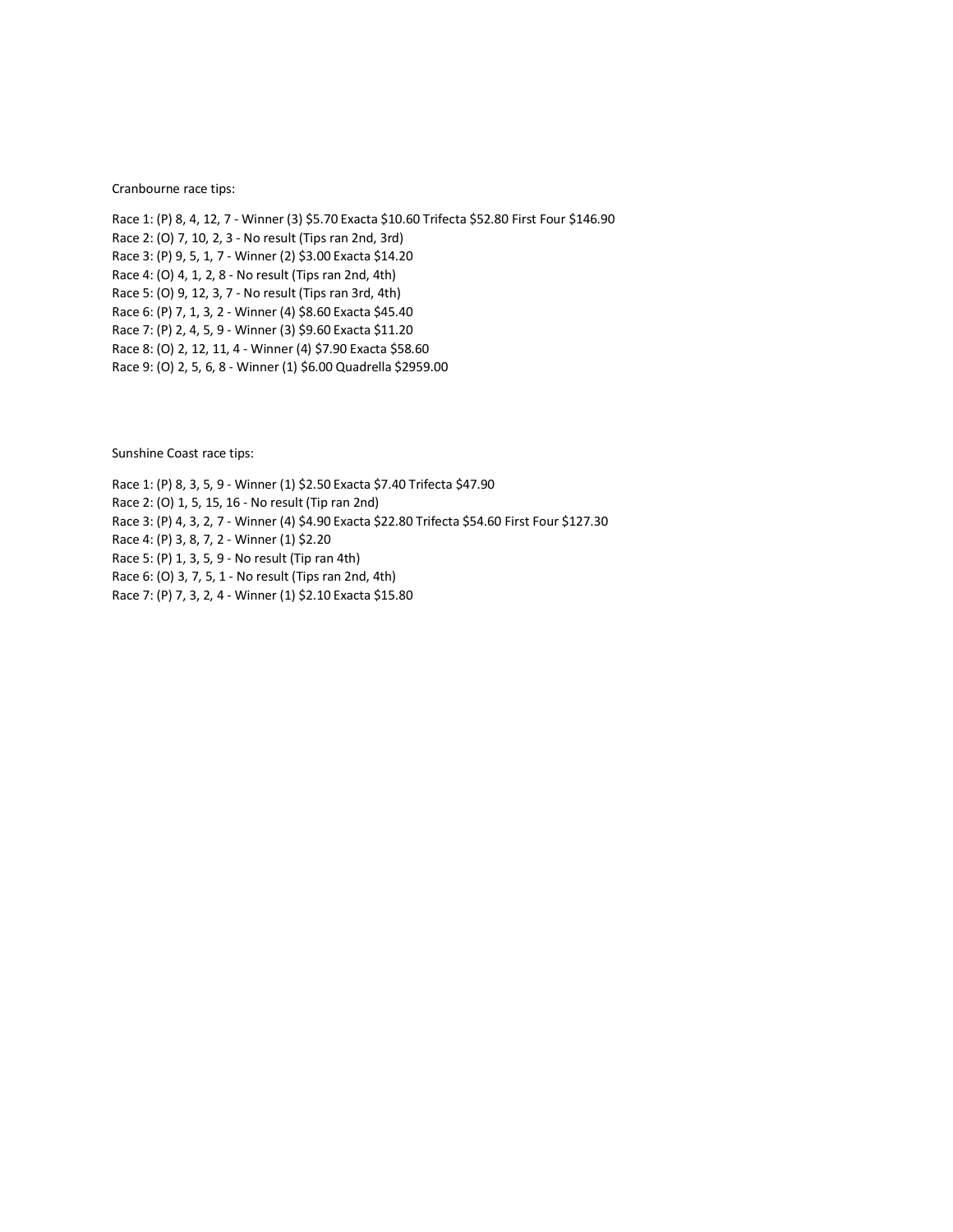Friday 4th October 2019

Kyneton race tips:

Race 1: (P) 9, 10, 6, 2 - Winner (2) \$2.30 Exacta \$3.80 Trifecta \$12.20 Race 2: (P) 3, 10, 6, 4 - Winner (1) \$2.20 Exacta \$14.20 Trifecta \$31.80 Race 3: (P) 8, 11, 13, 9 - Winner (4) \$7.90 Race 4: (P) 11, 12, 14, 17 - Winner (1) \$1.50 Exacta \$2.80 Race 5: (P) 10, 14, 13, 11 - Winner (3) \$5.50 Exacta \$27.00 Early Quadrella \$514.50 Race 6: (P) 7, 4, 5, 2 - No result (Tip ran 2nd) Race 7: (P) 13, 6, 12, 2 - No result (Tips ran 2nd, 3rd) Race 8: (P) 2, 4, 8, 14 - No result (Tips ran 2nd, 4th) Race 9: (P) 4, 6, 2, 7 - No result

Moruya race tips:

Race 1: (P) 2, 10, 1, 11 - Winner (1) \$2.20 Race 2: (P) 16, 9, 3, 2 - Winner (1) \$2.70 Race 3: (O) 4, 13, 12, 2 - Winner (4) \$4.50 Race 4: (O) 2, 3, 7, 5 - No result (Tips ran 2nd, 3rd, 4th) Race 5: (P) 2, 3, 7, 6 - No result (Tips ran 2nd, 3rd) Race 6: (O) 5, 10, 11, 12 - No result Race 7: (O) 4, 3, 6, 9 - Winner (4) \$6.50 Exacta \$30.30 Trifecta \$359.30 Race 8: (O) 9, 8, 1, 12 - Winner (4) \$7.50

Gatton race tips:

Race 1: (P) 7, 8, 10, 12 - Winner (2) \$3.60 Exacta \$24.80 Race 2: (P) 3, 6, 5, 10 - No result (Tips ran 2nd, 3rd) Race 3: (P) 3, 9, 6, 2 - Winner (4) \$5.50 Exacta \$12.70 Trifecta \$67.50 First Four \$98.40 Race 4: (O) 5, 4, 9, 1 - Winner (3) \$4.60 Race 5: (P) 10, 2, 3, 5 - No result (Tips ran 2nd, 4th) Race 6: (P) 5, 3, 4, 7 - No result (Tips ran 2nd, 4th) Race 7: (O) 1, 11, 3, 7 - No result (Tips ran 2nd, 3rd)

Dubbo race tips:

Race 1: (O) 8, 16, 14, 5 - Winner (4) \$2.80 Exacta \$14.40 Race 2: (P) 3, 2, 1, 7 - No result (Tips ran 2nd, 3rd, 4th) Race 3: (O) 1, 3, 5, 2 - Winner (1) \$2.90 Race 4: (O) 3, 12, 5, 17 - Winner (1) \$2.00 Exacta \$19.70 Race 5: (P) 3, 1, 8, 5 - Winner (4) \$3.20 Exacta \$9.50 Trifecta \$24.80 Race 6: (O) 4, 8, 2, 1 - Winner (2) \$5.70 Exacta \$19.00 Race 7: (P) 2, 12, 5, 6 - Winner (1) \$1.40 Exacta \$7.10 Trifecta \$65.50 Race 8: (O) 2, 4, 7, 5 - Winner (3) \$10.30 Quadrella \$310.50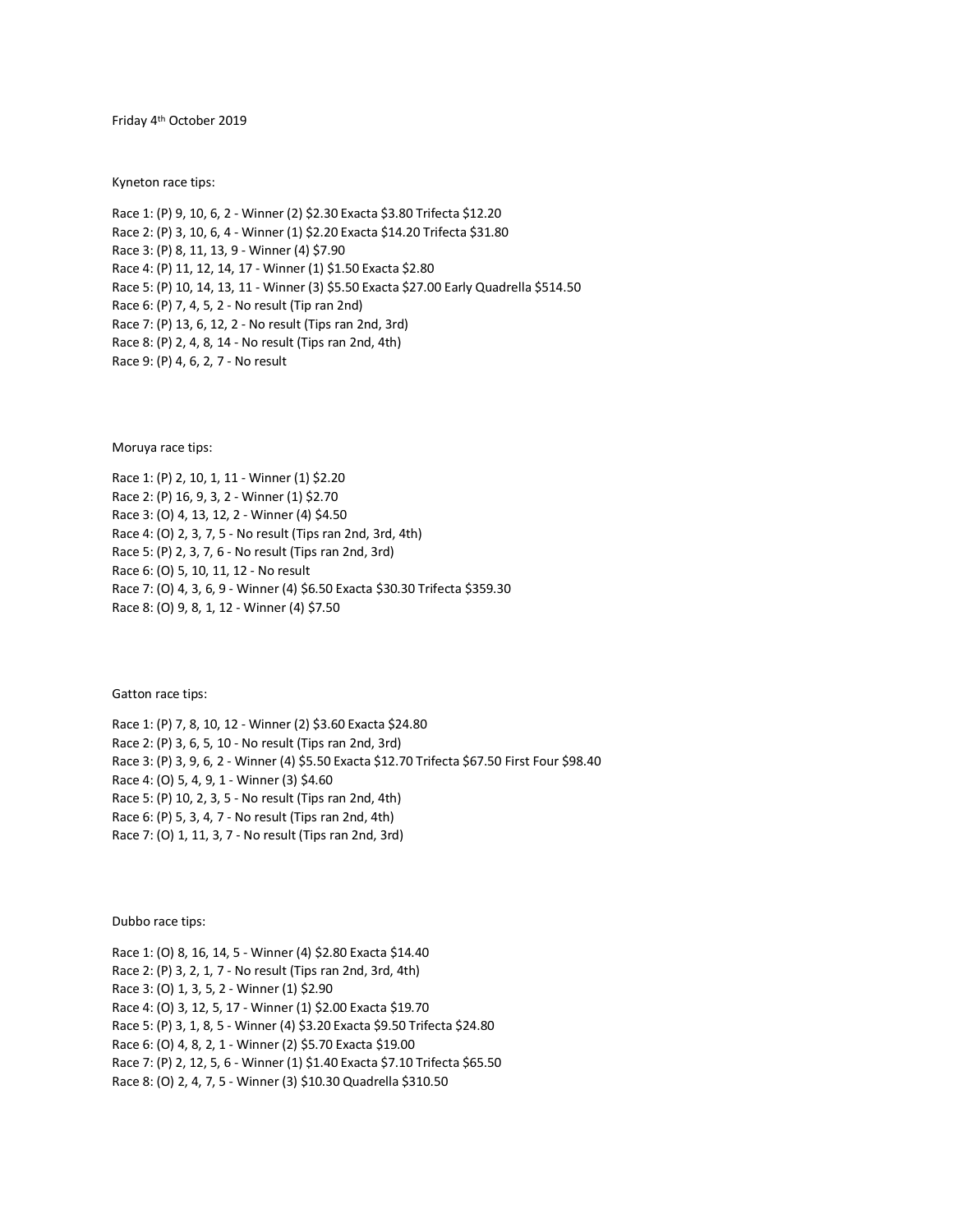Sunshine Coast race tips:

Race 1: (P) 1, 5, 4, 9 - Winner (1) \$1.60 Exacta \$2.50 Trifecta \$6.40 Race 2: (O) 5, 1, 9, 7 - Winner (2) \$5.90 Race 3: (O) 9, 11, 5, 13 - No result (Tip ran 2nd) Race 4: (P) 6, 5, 11, 12 - Winner (4) \$4.20 Exacta \$11.90 Race 5: (P) 9, 5, 2, 8 - Winner (1) \$1.60 Race 6: (P) 6, 2, 3, 1 - Winner (2) \$1.50 Race 7: (P) 1, 6, 2, 5 - Winner (1) \$1.70 Exacta \$8.20 Quadrella \$24.60

Moonee Valley race tips:

Race 1: (P) 6, 7, 5, 3 - Winner (1) \$2.20 Exacta \$7.40 Race 2: (P) 9, 5, 6, 2 - No result (Tip ran 2nd) Race 3: (P) 6, 3, 2, 1 - Winner (3) \$3.80 Exacta \$21.40 Trifecta \$64.20 Race 4: (O) 3, 8, 10, 9 - Winner (1) \$3.80 Race 5: (P) 9, 11, 6, 10 - Winner (2) \$9.30 Race 6: (P) 2, 10, 4, 8 - Winner (1) \$3.90 Race 7: (P) 9, 10, 3, 7 - Winner (2) \$5.60 Exacta \$13.00 Race 8: (P) 2, 1, 3, 7 - No result (Tip ran 4th)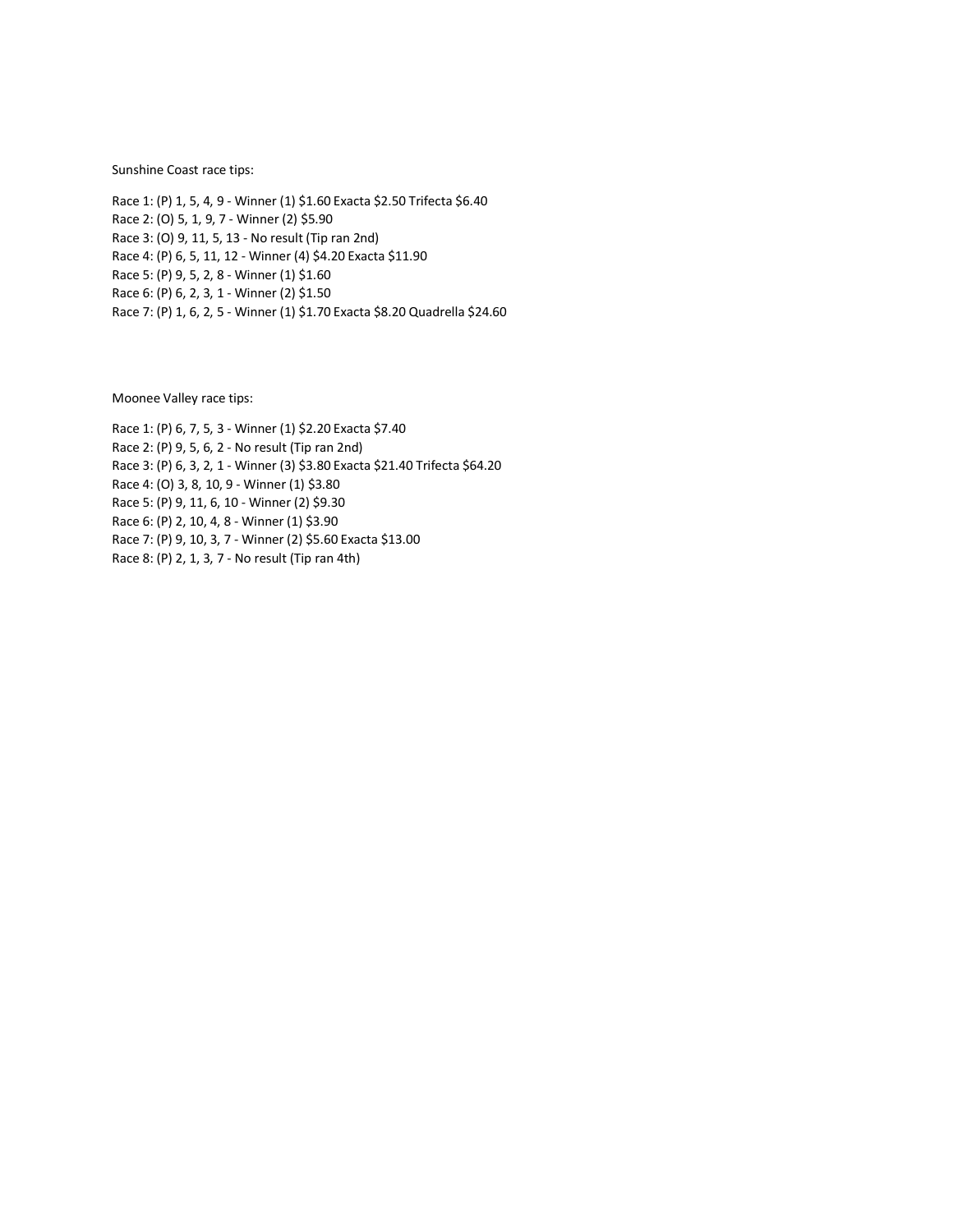Friday 27th September 2019

Benalla race tips:

Race 1: (P) 7, 14, 4, 5 - Winner (3) \$5.10 Race 2: (O) 9, 11, 1, 5 - Winner (4) \$7.70 Race 3: (P) 7, 4, 1, 10 - Winner (3) \$2.40 Exacta \$6.60 Trifecta \$14.90 Race 4: (O) 5, 1, 10, 12 - Winner (1) \$3.70 Race 5: (P) 2, 3, 5, 6 - Winner (1) \$3.40 Exacta \$13.50 Race 6: (P) 11, 10, 5, 4 - Winner (3) \$9.40 Early Quadrella \$305.10 Race 7: (O) 2, 1, 6, 8 - Winner (1) \$2.50 Race 8: (O) 4, 9, 7, 2 - No result Race 9: (P) 8, 9, 2, 1 - Winner (1) \$2.00 Race 10: (P) 6, 10, 8, 1 - No result (Tips ran 2nd, 3rd)

Goulburn race tips:

Race 1: (P) 5, 3, 4, 6 - Winner (1) \$2.90 Race 2: (P) 6, 1, 5, 3 - Winner (2) \$2.20 Race 3: (P) 6, 7, 8, 9 - Winner (3) \$2.00 Race 4: (O) 10, 5, 7, 9 - No result (Tip ran 2nd) Race 5: (P) 4, 7, 17, 8 - No result (Tips ran 2nd, 3rd) Race 6: (P) 11, 1, 9, 14 - No result (Tips ran 2nd, 3rd, 4th) Race 7: (O) 10, 3, 6, 2 - Winner (2) \$4.50 Race 8: (O) 10, 8, 5, 13 - No result (Tip ran 2nd)

Scone race tips:

Race 1: (O) 1, 14, 5, 3 - Winner (2) \$4.90 Exacta \$61.30 Race 2: (O) 5, 8, 14, 6 - Winner (1) \$1.40 Exacta \$10.80 Trifecta \$62.00 Race 3: (O) 4, 2, 15, 10 - Winner (1) \$4.20 Race 4: (P) 9, 1, 6, 7 - Winner (1) \$1.80 Exacta \$10.20 Early Quadrella \$88.40 Race 5: (P) 9, 1, 5, 7 - Winner (3) \$2.90 Race 6: (O) 2, 3, 5, 8 - Winner (1) \$3.40 Race 7: (O) 6, 9, 3, 10 - Winner (1) \$4.00 Exacta \$17.90 Race 8: (O) 14, 4, 17, 5 - Winner (1) \$7.70 Quadrella \$463.50

Cairns race tips:

Race 1: (P) 2, 1, 3, 4 - Winner (3) \$17.30 Exacta \$57.90 Trifecta \$201.60 First Four \$348.70 Race 2: (P) 5, 1, 2, 3 - Winner (1) \$1.70 Race 3: (P) 1, 8, 10, 3 - No result (Tips ran 3rd, 4th) Race 4: (P) 1, 2, 10, 4 - Winner (2) \$2.80 Exacta \$27.70 Trifecta \$120.50 Race 5: (P) 1, 3, 6, 9 - Winner (3) \$8.00 Exacta \$23.90 Trifecta \$86.00 Race 6: (O) 3, 10, 9, 7 - Winner (1) \$1.50 Race 7: (P) 6, 1, 3, 2 - Winner (3) \$3.70 Exacta \$9.20 Quadrella \$301.70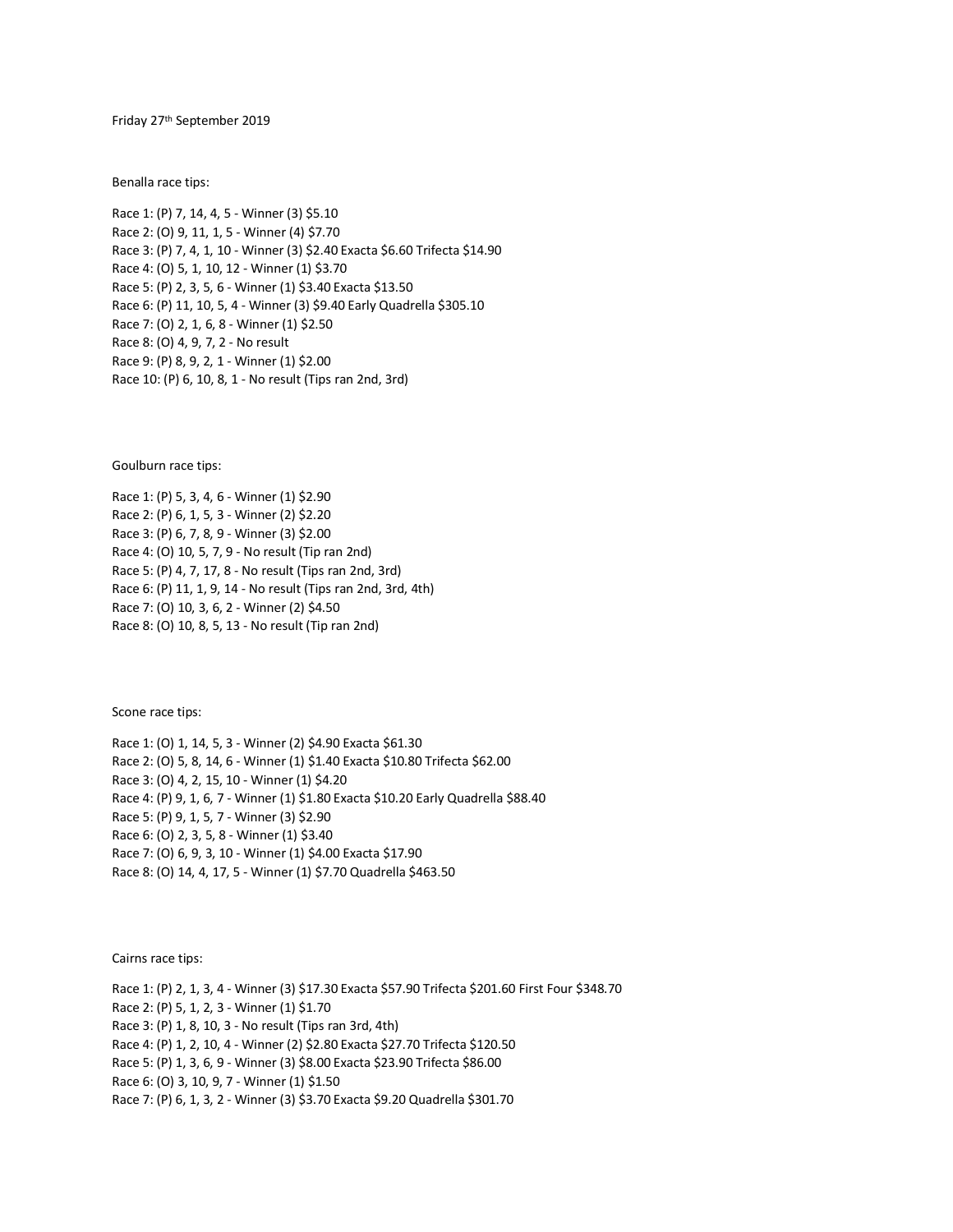Sunshine Coast race tips:

Race 1: (P) 1, 2, 5, 3 - Winner (2) \$4.70 Exacta \$9.10 Trifecta \$14.70 First Four \$18.30 Race 2: (P) 4, 7, 3, 1 - Winner (1) \$2.10 Exacta \$7.20 Race 3: (P) 3, 2, 5, 7 - Winner (3) \$2.60 Exacta \$8.10 Race 4: (P) 1, 8, 4, 10 - Winner (4) \$9.30 Exacta \$99.80 Trifecta \$380.10 First Four \$1874.10 Early Quadrella \$508.60 Race 5: (P) 7, 8, 10, 13 - Winner (1) \$3.80 Exacta \$11.10 Race 6: (P) 3, 4, 6, 2 - Winner (2) \$9.20 Exacta \$44.50 Race 7: (O) 12, 4, 8, 10 - Winner (4) \$2.40 Quadrella \$939.30

Moonee Valley race tips:

Race 1: (P) 1, 2, 3, 4 - Winner (3) \$6.90 Exacta \$13.10 Trifecta \$47.40 Race 2: (P) 1, 2, 7, 4 - No result (Tips ran 2nd, 3rd, 4th) Race 3: (P) 8, 3, 9, 4 - Winner (1) \$3.30 Exacta \$25.20 Trifecta \$138.50 Race 4: (P) 9, 5, 3, 1 - Winner (3) \$5.50 Exacta \$20.30 Trifecta \$86.10 Race 5: (P) 1, 4, 5, 2 - Winner (4) \$6.30 Exacta \$18.00 Trifecta \$78.40 Race 6: (P) 6, 5, 1, 8 - Winner (2) \$4.70 Race 7: (P) 5, 11, 2, 3 - Winner (1) \$3.20 Race 8: (P) 3, 5, 13, 9 - No result (Tips ran 2nd, 3rd, 4th)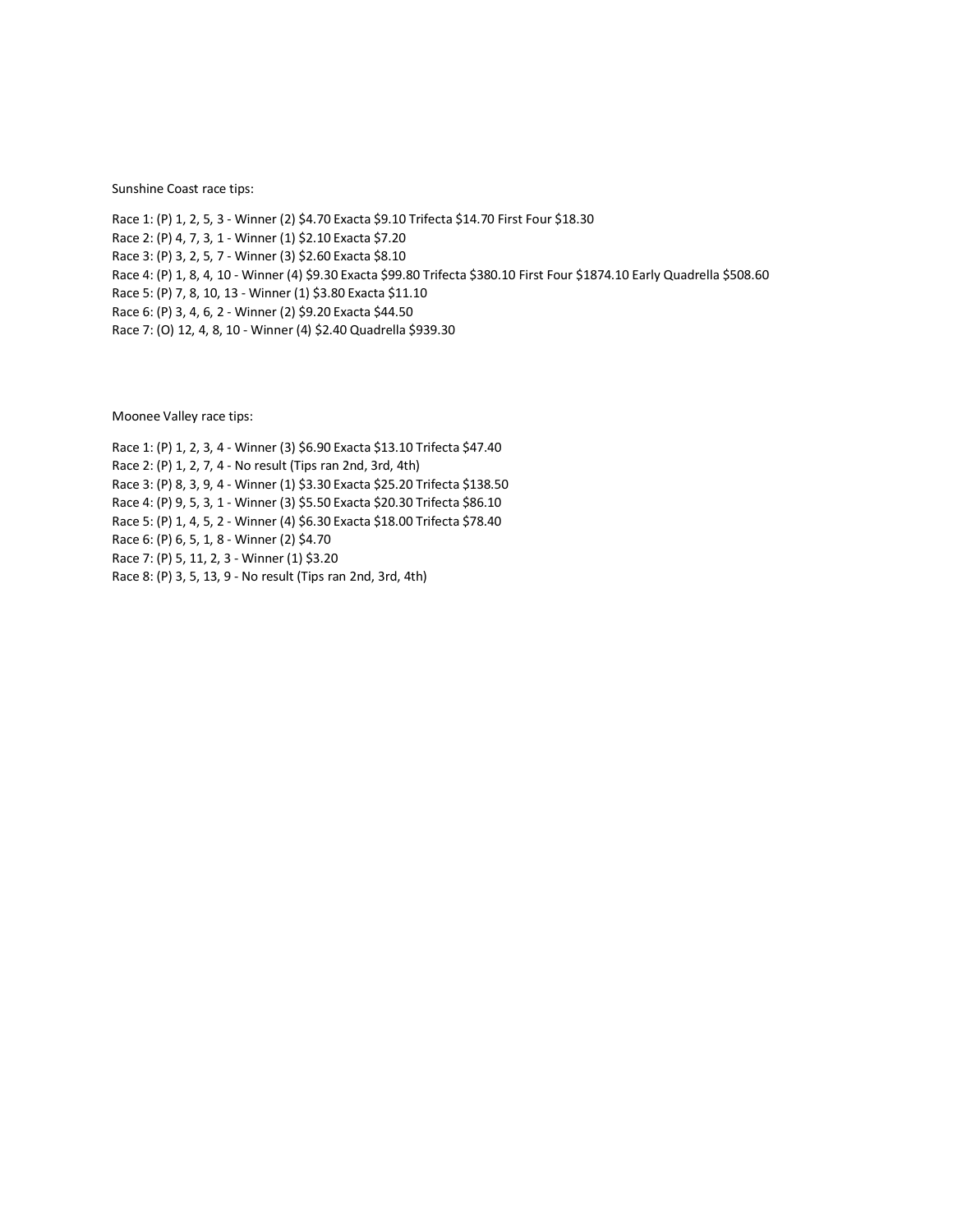Friday 20th September 2019

Canberra race tips:

Race 1: (P) 1, 5, 6, 4 - Winner (1) \$3.30 Race 2: (P) 4, 10, 9, 2 - No result (Tips ran 2nd, 3rd) Race 3: (O) 2, 6, 7, 3 - Winner (1) \$3.30 Race 4: (P) 4, 3, 2, 6 - Winner (2) \$9.40 Exacta \$72.10 Race 5: (P) 6, 2, 1, 13 - Winner (1) \$2.50 Exacta \$13.20 Race 6: (P) 6, 9, 5, 3 - Winner (4) \$3.00 Exacta \$29.90 Race 7: (P) 7, 6, 10, 5 - Winner (2) \$4.10 Exacta \$13.90 Race 8: (O) 10, 8, 3, 9 - Winner (1) \$2.70 Race 9: (O) 5, 15, 4, 2 - Winner (3) \$2.80 Exacta \$22.60 Trifecta \$75.90 Quadrella \$96.50

Kyneton race tips:

Race 1: (P) 1, 2, 7, 8 - Winner (3) \$4.30 Exacta \$28.80 Trifecta \$80.50 First Four \$235.60 Race 2: (O) 2, 4, 9, 7 - Winner (2) \$4.40 Exacta \$9.10 Race 3: (P) 7, 3, 5, 4 - Winner (3) \$3.60 Exacta \$23.90 Trifecta \$98.40 First Four \$299.90 Race 4: (O) 12, 13, 15, 1 - Winner (1) \$1.80 Race 5: (O) 8, 5, 15, 4 - Winner (2) \$18.30 Exacta \$79.80 Race 6: (P) 2, 14, 6, 13 - Winner (1) \$2.80 Exacta \$18.40 Early Quadrella \$450.90 Race 7: (O) 3, 2, 4, 13 - Winner (2) \$7.80 Race 8: (O) 3, 7, 5, 4 - No result (Tips ran 2nd, 3rd, 4th) Race 9: (P) 2, 12, 7, 10 - Winner (4) \$2.90 Exacta \$24.20

Race 10: (O) 9, 7, 8, 2 - No result (Tips ran 2nd, 3rd)

Newcastle race tips:

Race 1: (P) 2, 1, 4, 5 - No result (Tips ran 2nd, 3rd, 4th) Race 2: (P) 3, 1, 2, 8 - No result (Tips ran 2nd, 3rd, 4th) Race 3: (P) 9, 7, 12, 3 - Winner (1) \$3.10 Exacta \$12.40 Trifecta \$30.70 First Four \$89.40 Race 4: (O) 6, 12, 7, 8 - No result (Tip ran 4th) Race 5: (O) 4, 14, 5, 7 - Winner (2) \$2.70 Race 6: (O) 16, 2, 5, 9 - No result (Tips ran 2nd, 3rd, 4th) Race 7: (O) 16, 8, 17, 1 - Winner (2) \$5.00 Exacta \$73.50 Trifecta \$310.00 Race 8: (O) 2, 4, 11, 10 - No result (Tips ran 3rd, 4th)

Ipswich race tips:

Race 1: (P) 3, 7, 4, 2 - Winner (1) \$2.30 Race 2: (P) 15, 2, 13, 1 - No result (Tip ran 3rd) Race 3: (P) 2, 3, 4, 7 - Winner (1) \$2.10 Exacta \$9.90 Trifecta \$24.00 Race 4: (O) 11, 5, 3, 10 - Winner (2) \$3.80 Exacta \$35.90 Trifecta \$147.00 Race 5: (P) 2, 11, 9, 4 - Winner (1) \$1.50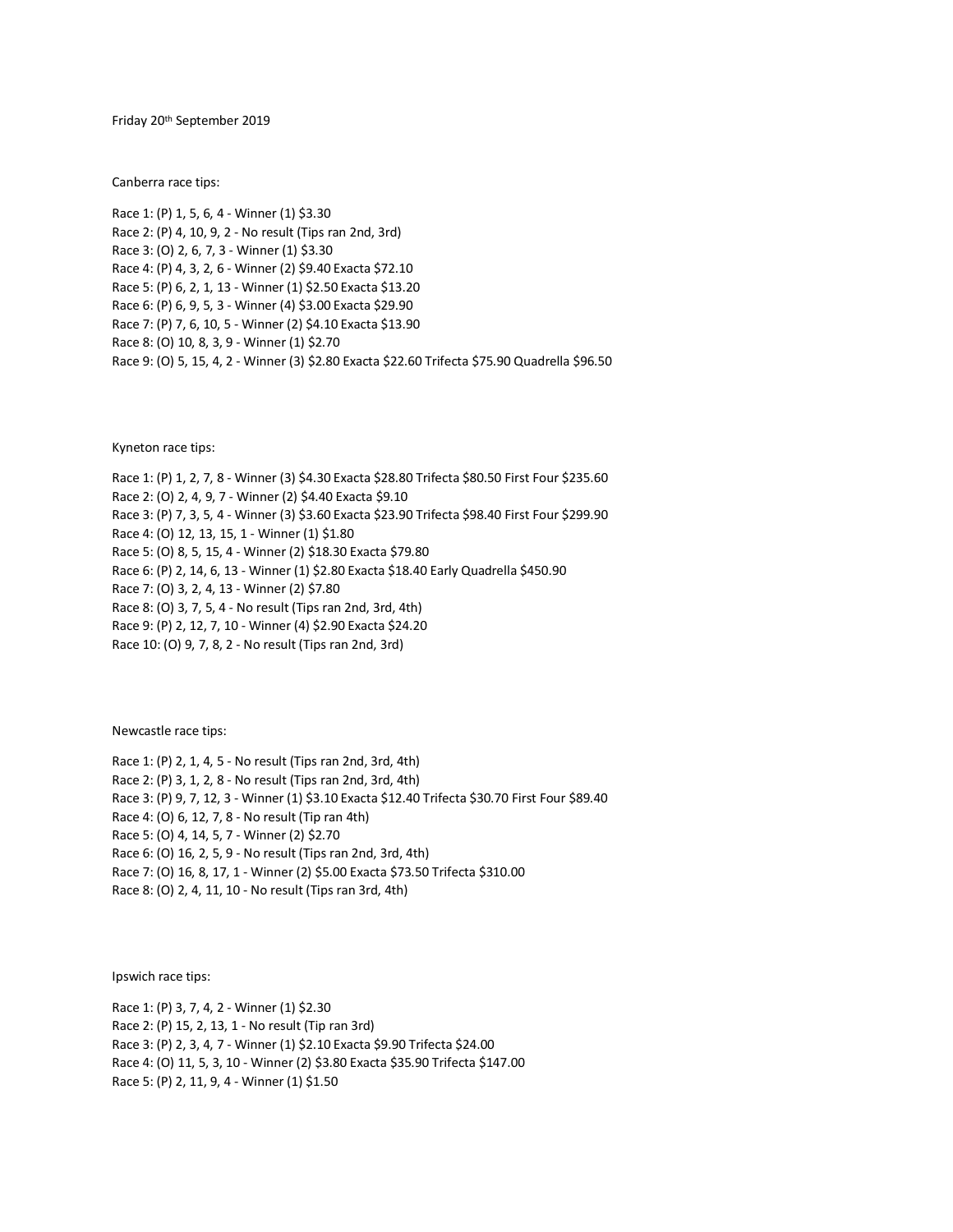Race 6: (O) 2, 9, 3, 8 - No result (Tip ran 2nd) Race 7: (P) 3, 7, 5, 1 - Winner (1) \$2.70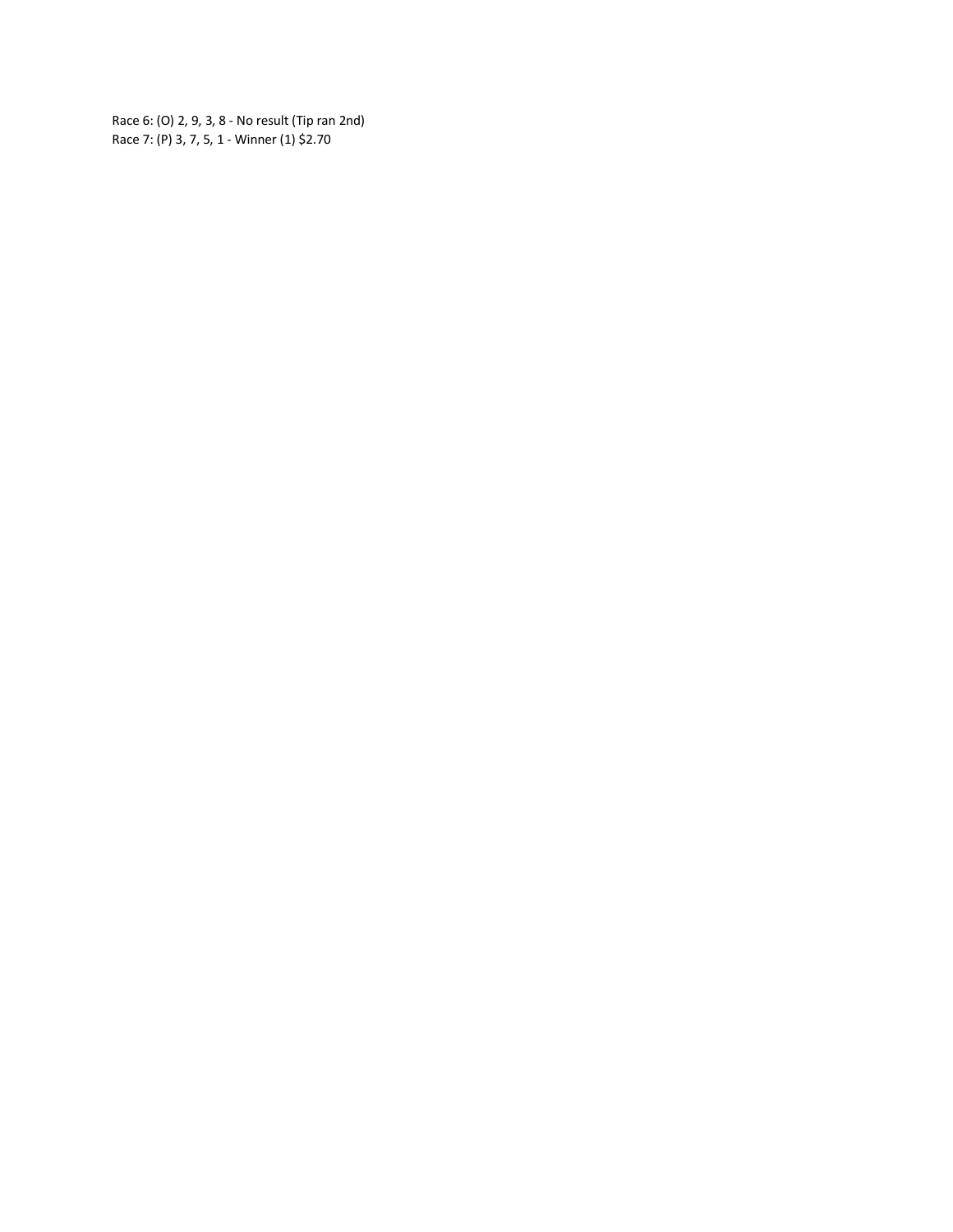## Friday 13th September 2019

Tuncurry race tips:

Race 1: (P) 6, 5, 7, 4 - Winner (4) \$2.60 Race 2: (O) 11, 13, 7, 9 - Winner (1) \$3.30 Exacta \$12.80 Race 3: (O) 6, 2, 8, 13 - No result (Tips ran 2nd, 4th) Race 4: (O) 1, 12, 2, 17 - Winner (3) \$2.40 Exacta \$4.80 Trifecta \$25.10 Race 5: (O) 12, 5, 6, 10 - Winner (1) \$2.60 Race 6: (P) 9, 5, 2, 12 - Winner (1) \$5.40 Race 7: (O) 6, 14, 8, 12 - No result (Tips ran 2nd, 4th) Race 8: (O) 9, 3, 5, 1 - No result (Tip ran 3rd) Race 9: (O) 12, 5, 1, 7 - Winner (1) \$2.30 Exacta \$7.10 Trifecta \$46.40

Goulburn race tips:

Race 1: (P) 6, 14, 4, 8 - Winner (1) \$3.20 Exacta \$9.30 Race 2: (P) 3, 6, 5, 7 - Winner (4) \$5.80 Exacta \$27.10 Race 3: (P) 1, 9, 8, 5 - Winner (3) \$15.20 Exacta \$69.00 Race 4: (P) 5, 6, 2, 3 - Winner (4) \$7.10 Early Quadrella \$3084.20 Race 5: (O) 1, 12, 9, 7 - No result (Tips ran 2nd, 3rd) Race 6: (O) 5, 3, 12, 6 - Winner (1) \$9.40 Race 7: (O) 7, 12, 3, 4 - Winner (4) \$5.70 Race 8: (P) 2, 3, 4, 12 - Winner (1) \$1.50 Exacta \$6.10 Trifecta \$15.10 First Four \$41.90

Cairns race tips:

Race 1: (O) 4, 2, 11, 1 - Winner (1) \$4.30 Race 2: (P) 4, 2, 6, 1 - Winner (1) \$3.60 Exacta \$24.00 Race 3: (P) 2, 4, 3, 1 - Winner (2) \$3.90 Exacta \$14.00 Trifecta \$41.30 Race 4: (P) 6, 4, 7, 5 - Winner (1) \$2.30 Exacta \$5.00 Trifecta \$33.20 First Four \$95.00 Early Quadrella \$140.70 Race 5: (O) 1, 2, 10, 6 - Winner (4) \$9.70 Race 6: (P) 9, 5, 2, 1 - No result (Tips ran 2nd, 3rd) Race 7: (O) 1, 8, 6, 5 - Winner (4) \$8.10 Exacta \$49.90

Swan Hill race tips:

Race 1: (P) 3, 4, 10, 9 - Winner (2) \$5.50 Exacta \$12.70 Trifecta \$65.10

Race 2: (O) 7, 6, 2, 5 - Winner (1) \$5.70 Exacta \$27.30

Race 3: (P) 12, 8, 3, 5 - Winner (1) \$2.20 Exacta \$9.00 Trifecta \$30.20

Race 4: (O) 10, 7, 6, 3 - No result (Tips ran 2nd, 3rd)

Race 5: (P) 3, 4, 1, 2 - Winner (4) \$2.60 Exacta \$4.10 Trifecta \$10.80

Race 6: (O) 11, 13, 7, 4 - No result (Tip ran 4th)

Race 7: (P) 4, 2, 1, 10 - No result (Tips ran 2nd, 4th)

Race 8: (O) 2, 5, 3, 8 - No result (Tips ran 2nd, 4th)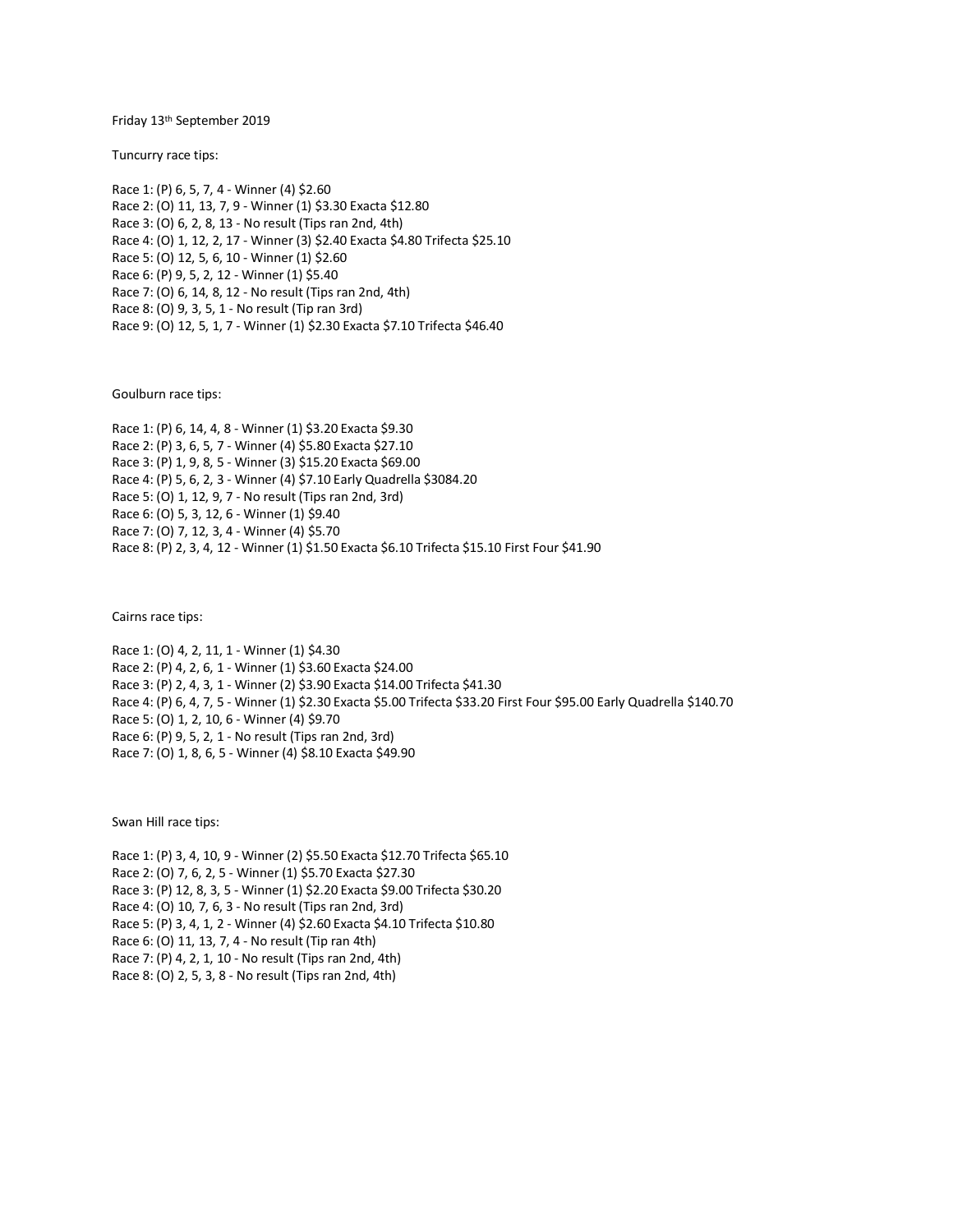Friday 6th September 2019

Canberra race tips:

Race 1: (P) 6, 8, 2, 7 - Winner (3) \$3.30 Exacta \$6.20 Trifecta \$17.80 First Four \$15.60 Race 2: (P) 2, 5, 7, 6 - Winner (3) \$2.70 Exacta \$13.30 Trifecta \$43.20 Race 3: (P) 8, 5, 10, 9 - Winner (2) \$2.90 Race 4: (O) 5, 3, 2, 9 - No result (Tip ran 3rd) Race 5: (O) 7, 8, 6, 4 - Winner (3) \$8.70 Race 6: (O) 5, 3, 1, 6 - Winner (2) \$4.80 Exacta \$76.50 Trifecta \$284.40 Race 7: (O) 2, 6, 7, 9 - Winner (4) \$3.30 Exacta \$46.70 Race 8: (P) 2, 7, 8, 4 - Winner (1) \$1.30 Exacta \$5.70 Quadrella \$298.80

Wyong race tips:

Race 1: (P) 9, 2, 1, 10 - Winner (3) \$6.80 Race 2: (P) 1, 3, 8, 4 - Winner (2) \$3.60 Exacta \$7.60 Race 3: (O) 6, 2, 1, 3 - No result (Tips ran 2nd, 3rd) Race 4: (O) 9, 3, 6, 10 - No result (Tips ran 2nd, 3rd) Race 5: (P) 10, 3, 1, 2 - Winner (1) \$1.70 Exacta \$4.10 Trifecta \$26.10 Race 6: (O) 16, 13, 14, 5 - No result (Tips ran 2nd, 3rd) Race 7: (O) 3, 6, 1, 7 - Winner (2) \$4.60 Race 8: (O) 11, 3, 8, 4 - No result (Tip ran 4th)

Birdsville race tips:

Race 1: (P) 1, 3, 8, 12 - Winner (2) \$5.40 Race 2: (P) 5, 6, 8, 10 - No result (Tip ran 2nd) Race 3: (O) 3, 7, 6, 9 - Winner (2) \$1.60 Exacta \$9.10 Race 4: (O) 1, 6, 8, 3 - Winner (2) \$19.10 Race 5: (O) 2, 4, 10, 5 - Winner (2) \$3.60 Race 6: (O) 5, 1, 8, 2 - No result (Tip ran 4th)

Ballarat race tips:

Race 1: (P) 8, 7, 6, 1 - Winner (1) \$1.50 Exacta \$2.70 Trifecta \$8.70 Race 2: (P) 6, 4, 3, 9 - Winner (4) \$3.60 Exacta \$12.30 Trifecta \$40.80 First Four \$70.40 Race 3: (P) 9, 6, 5, 7 - Winner (1) \$1.40 Race 4: (P) 8, 13, 5, 9 - No result (Tip ran 4th) Race 5: (P) 3, 6, 1, 5 - No result (Tips ran 2nd, 3rd, 4th) Race 6: (P) 6, 2, 4, 5 - Winner (2) \$3.50 Race 7: (P) 5, 11, 10, 7 - Winner (4) \$6.30 Race 8: (O) 2, 8, 10, 9 - Winner (1) \$7.20 Exacta \$45.30

Sunshine Coast race tips:

Race 1: (O) 13, 12, 15, 6 - Winner (1) \$4.40 Race 2: (P) 9, 11, 4, 12 - Winner (4) \$6.30 Exacta \$10.80 Race 3: (P) 2, 1, 6, 7 - Winner (3) \$9.70 Exacta \$22.40 Trifecta \$55.80 Race 4: (O) 6, 3, 4, 5 - Winner (1) \$6.30 Early Quadrella \$2878.40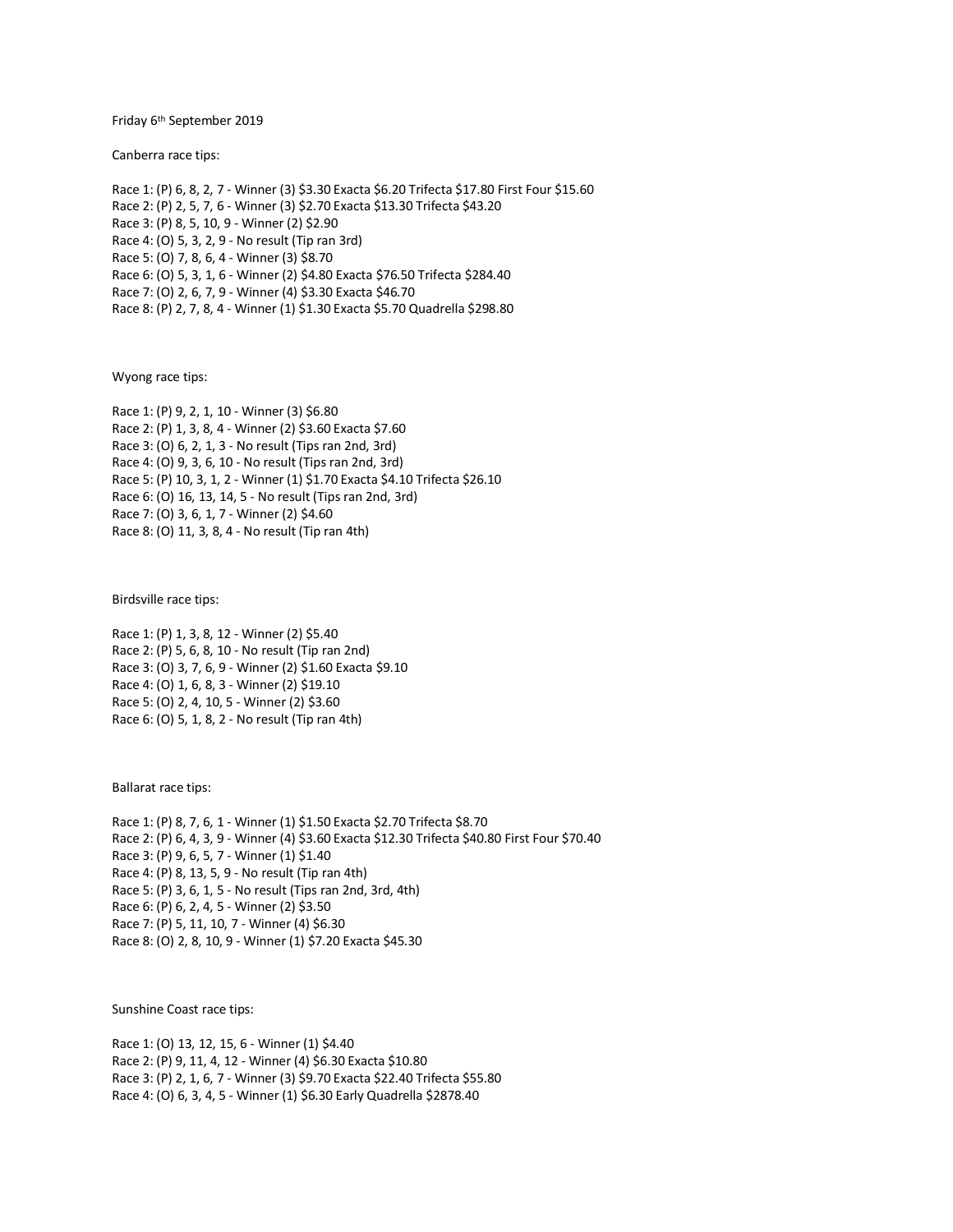Race 5: (P) 1, 23, 17, 8 - Winner (1) \$1.80 Race 6: (O) 3, 1, 11, 13 - Winner (1) \$2.90 Exacta \$11.40 Race 7: (P) 6, 1, 3, 14 - Winner (1) \$3.30 Exacta \$11.90 Trifecta \$103.20 Quadrella \$272.00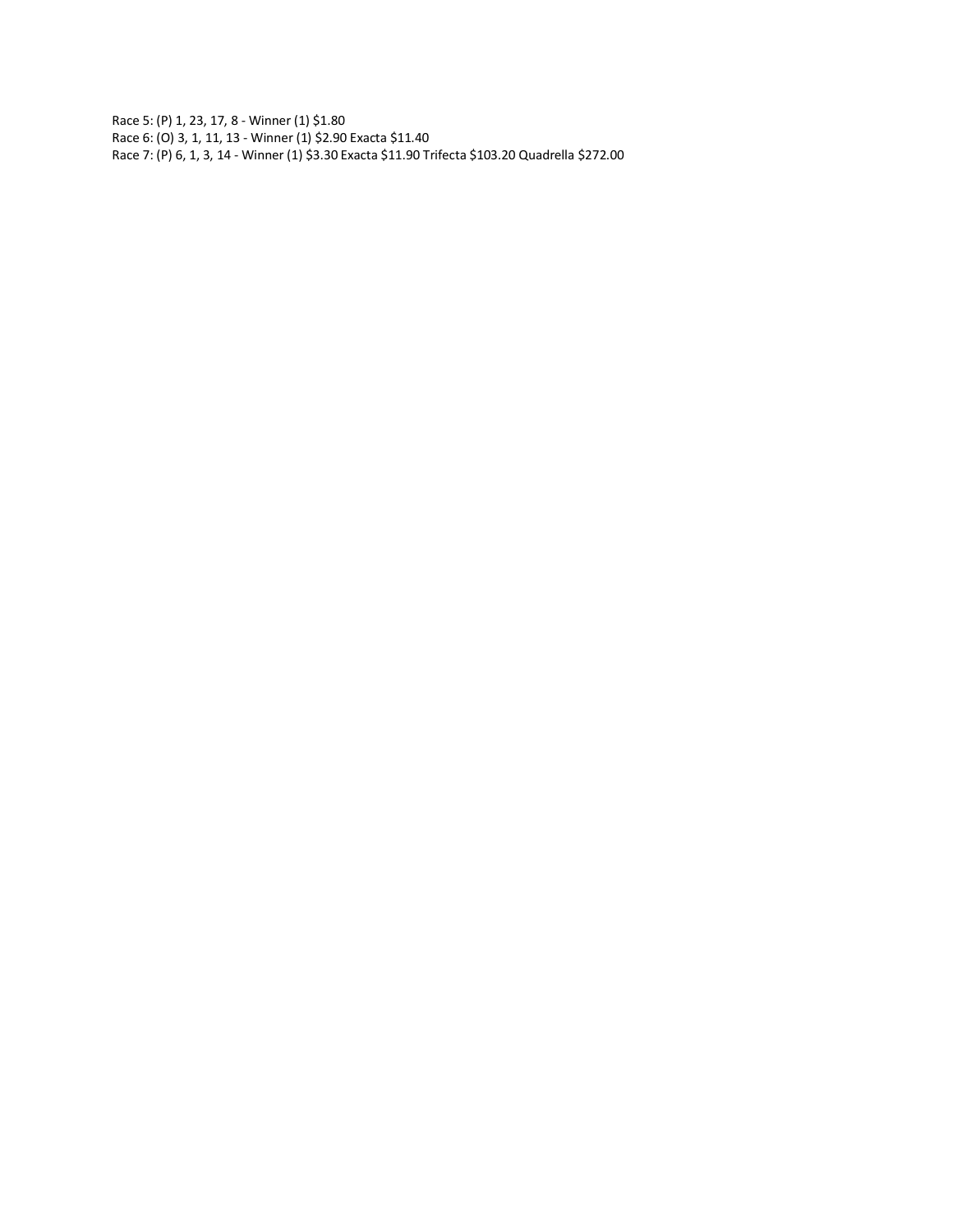Friday 30th August 2019

Gosford race tips:

Race 1: (P) 6, 8, 4, 1 - Abandoned Race 2: (P) 2, 13, 9, 5 - Abandoned Race 3: (O) 2, 7, 8, 3 - Abandoned Race 4: (P) 9, 4, 6, 3 - Abandoned Race 5: (O) 2, 4, 10, 3 - Abandoned Race 6: (O) 5, 14, 6, 9 - Abandoned Race 7: (P) 7, 1, 9, 10 - Abandoned Race 8: (P) 2, 5, 10, 3 - Abandoned

Tamworth race tips:

Race 1: (P) 2, 1, 5, 3 - Winner (3) \$5.80 Exacta \$22.10 Trifecta \$72.80 Race 2: (O) 12, 9, 15, 2 - Winner (4) \$3.50 Race 3: (O) 1, 3, 7, 5 - Winner (3) \$3.30 Exacta \$9.50 Race 4: (O) 8, 9, 6, 2 - No result (Tips ran 2nd, 3rd, 4th) Race 5: (P) 6, 2, 8, 3 - Winner (3) \$7.20 Exacta \$46.20 Race 6: (O) 7, 4, 8, 3 - Winner (4) \$2.50 Exacta \$24.90 Race 7: (P) 2, 6, 1, 7 - Winner (1) \$1.60 Race 8: (P) 9, 5, 1, 6 - Winner (3) \$3.10 Exacta \$12.90 Trifecta \$30.70 Quadrella \$174.90

Ipswich race tips:

Race 1: (P) 2, 8, 5, 1 - Winner (1) \$1.50 Race 2: (P) 6, 4, 2, 8 - Winner (1) \$1.80 Exacta \$6.60 Trifecta \$40.50 Race 3: (P) 1, 8, 6, 12 - Winner (1) \$2.60 Race 4: (P) 4, 3, 2, 8 - Winner (2) \$4.50 Exacta \$5.20 Early Quadrella \$69.40 Race 5: (P) 6, 7, 11, 4 - No result (Tips ran 2nd, 3rd, 4th) Race 6: (P) 6, 3, 1, 4 - Winner (3) \$4.30 Race 7: (O) 6, 5, 16, 11 - No result (Tips ran 2nd, 3rd)

Pakenham race tips:

Race 1: (P) 3, 1, 4, 2 - Abandoned Race 2: (P) 2, 8, 6, 7 - Abandoned Race 3: (P) 12, 11, 6, 3 - Abandoned Race 4: (P) 10, 4, 8, 1 - Abandoned Race 5: (P) 4, 6, 5, 7 - Abandoned Race 6: (P) 5, 9, 8, 7 - Abandoned Race 7: (P) 7, 2, 1, 4 - Abandoned Race 8: (P) 11, 1, 5, 4 – Abandoned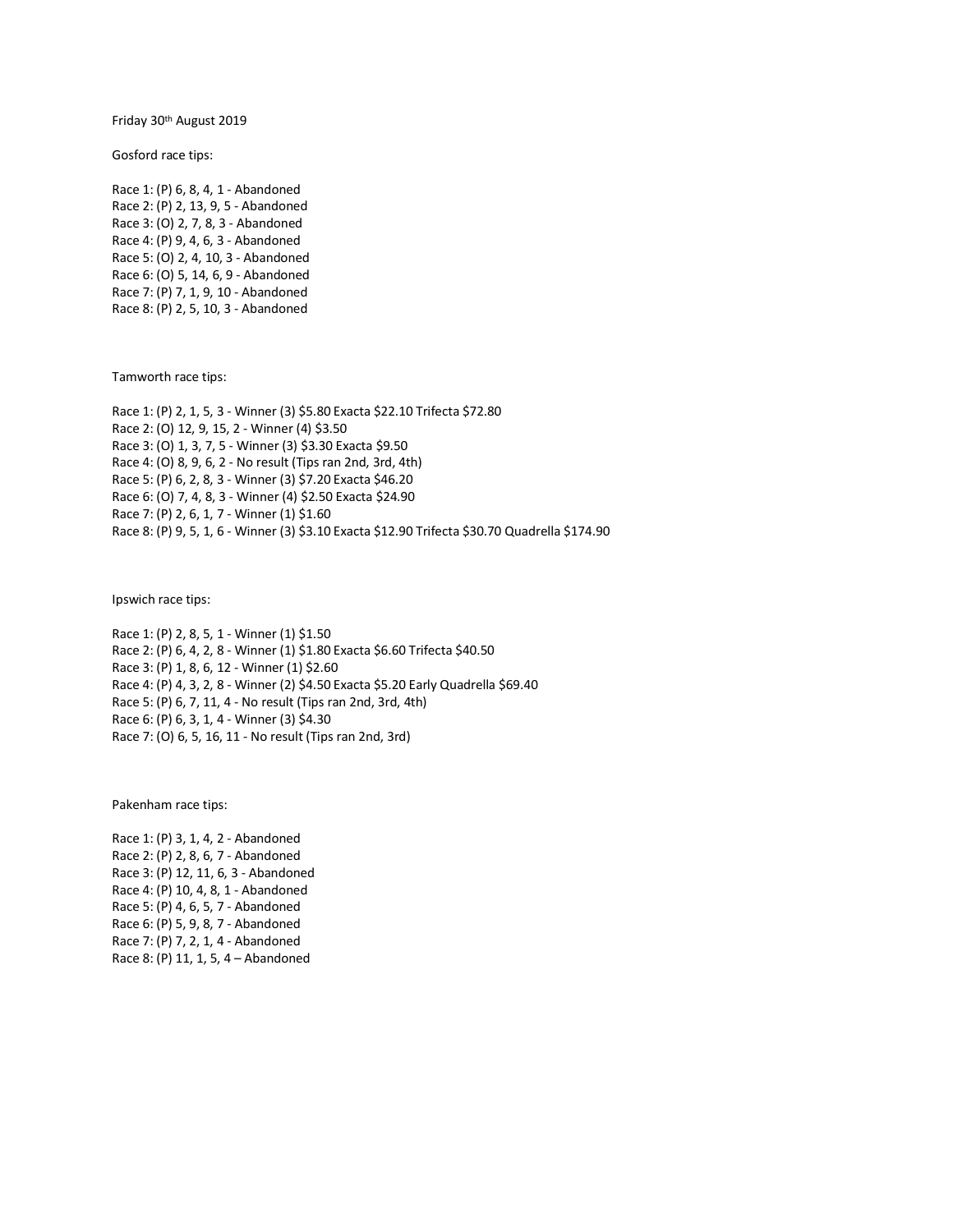Friday 23rd August 2019

Canberra race tips:

Race 1: (P) 4, 7, 3, 5 - Winner (1) \$3.10 Race 2: (P) 7, 3, 5, 9 - No result (Tips ran 2nd, 3rd, 4th) Race 3: (P) 5, 4, 3, 2 - No result (Tips ran 2nd, 3rd, 4th) Race 4: (P) 2, 5, 4, 8 - Winner (1) \$1.70 Exacta \$8.50 Race 5: (P) 5, 1, 2, 6 - Winner (2) \$7.60 Exacta \$21.90 Race 6: (O) 3, 8, 5, 7 - Winner (3) \$7.40 Exacta \$81.50 Race 7: (O) 2, 7, 10, 3 - No result (Tips ran 3rd, 4th) Race 8: (O) 6, 10, 1, 2 - Winner (4) \$2.70 Exacta \$6.80

Murwillumbah race tips:

Race 1: (P) 10, 7, 3, 1 - Winner (1) \$2.20 Exacta \$4.40 Trifecta \$36.70 Race 2: (P) 3, 9, 2, 6 - Winner (2) \$3.80 Exacta \$5.70 Race 3: (P) 6, 1, 2, 3 - Winner (2) \$2.60 Race 4: (P) 7, 2, 4, 3 - Winner (4) \$18.20 Exacta \$67.60 Early Quadrella \$718.90 Race 5: (P) 2, 3, 5, 7 - Winner (4) \$8.80 Race 6: (P) 5, 1, 7, 4 - Winner (2) \$2.10 Exacta \$6.50 Trifecta \$28.90 Race 7: (O) 2, 6, 4, 10 - Winner (4) \$16.20 Exacta \$83.30 Trifecta \$649.80 Race 8: (O) 9, 4, 8, 7 - No result (Tip ran 2nd)

Rockhampton race tips:

Race 1: (P) 5, 2, 3, 4 - Winner (1) \$1.60 Exacta \$3.70 Trifecta \$12.10 First Four \$25.10 Race 2: (P) 1, 4, 2, 6 - Winner (1) \$6.10 Race 3: (P) 4, 5, 6, 1 - Winner (2) \$2.50 Exacta \$17.30 Trifecta \$33.80 First Four \$67.20 Race 4: (O) 3, 7, 12, 6 - No result (Tip ran 2nd) Race 5: (P) 2, 6, 4, 3 - No result (Tips ran 2nd, 4th) Race 6: (O) 5, 4, 6, 7 - No result (Tip ran 2nd) Race 7: (P) 1, 10, 4, 3 - No result (Tips ran 2nd, 3rd, 4th) Race 8: (O) 1, 2, 7, 4 - Winner (1) \$3.70

Bendigo race tips:

Race 1: (P) 1, 14, 10, 9 - Winner (1) \$4.10 Race 2: (P) 11, 6, 2, 1 - Winner (1) \$2.90 Exacta \$7.50 Trifecta \$35.10 Race 3: (P) 2, 1, 3, 5 - Winner (1) \$3.10 Exacta \$8.00 Trifecta \$23.20 Race 4: (P) 7, 13, 12, 11 - Winner (2) \$5.10 Exacta \$16.00 Trifecta \$71.50 Early Quadrella \$139.10 Race 5: (P) 4, 2, 5, 3 - Winner (4) \$4.70 Race 6: (O) 1, 5, 8, 7 - Winner (1) \$4.10 Exacta \$13.10 Race 7: (P) 14, 13, 3, 4 - Winner (4) \$10.40 Race 8: (O) 10, 9, 4, 8 - Winner (3) \$6.40 Exacta \$71.40 Trifecta \$290.80 Quadrella \$1637.00

Alice Springs race tips:

Race 1: (P) 3, 1, 5, 6 - No result (Tips ran 2nd, 3rd, 4th) Race 2: (P) 4, 1, 5, 2 - No result (Tips ran 2nd, 4th) Race 3: (P) 2, 6, 3, 1 - Winner (4) \$5.50 Exacta \$12.40 Trifecta \$63.60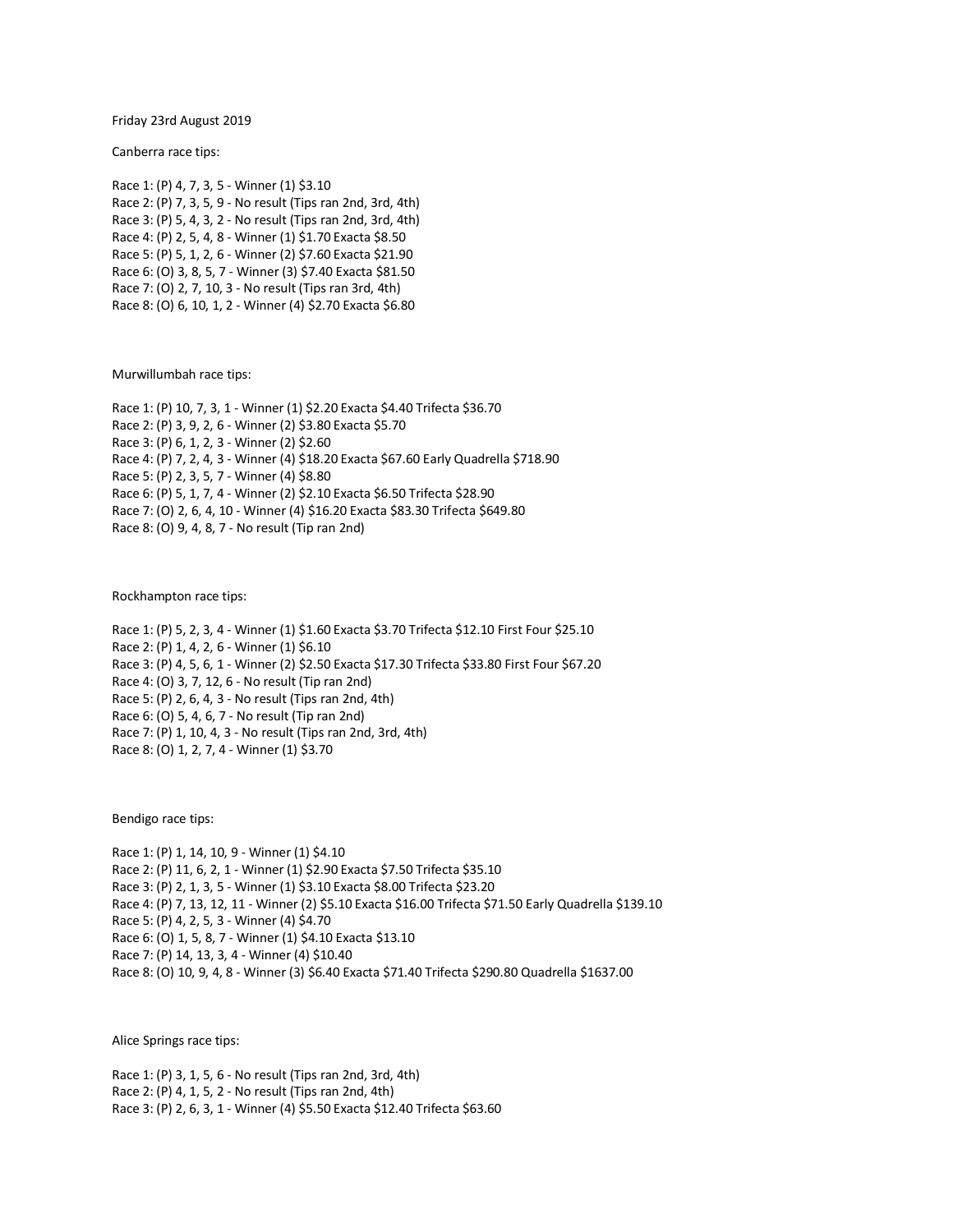Race 4: (P) 3, 6, 4, 7 - No result (Tip ran 3rd) Race 5: (P) 3, 1, 6, 5 - Winner (3) \$8.70 Race 6: (P) 5, 3, 1, 2 - Winner (4) \$4.80 Exacta \$27.30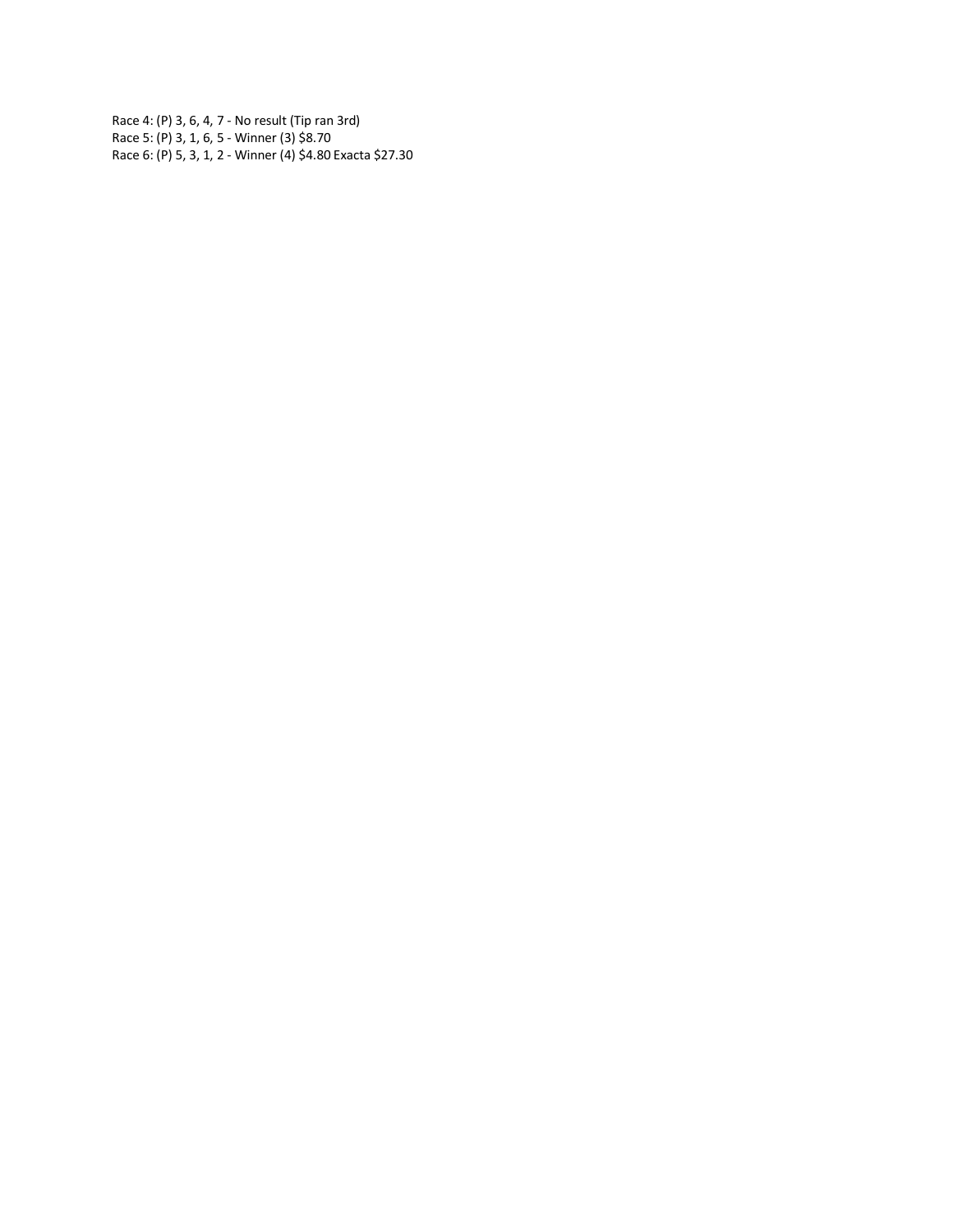Friday 16th August 2019

Taree race tips:

Race 1: (P) 7, 5, 2, 9 - Winner (3) \$2.60 Exacta \$8.60 Race 2: (P) 7, 1, 8, 4 - Winner (4) \$10.60 Exacta \$29.90 Trifecta \$118.40 First Four \$304.80 Race 3: (O) 6, 1, 8, 12 - Winner (1) \$3.00 Race 4: (P) 6, 4, 2, 3 - Winner (2) \$5.20 Exacta \$11.10 Early Quadrella \$1157.50 Race 5: (O) 7, 6, 5, 4 - Winner (1) \$2.40 Race 6: (P) 6, 9, 4, 3 - Winner (1) \$2.80 Exacta \$5.20 Trifecta \$24.90 First Four \$70.20 Race 7: (O) 3, 12, 4, 6 - Winner (1) \$5.00 Exacta \$18.40 Race 8: (O) 9, 3, 13, 5 - No result (Tips ran 3rd, 4th)

Dubbo race tips:

Race 1: (P) 10, 8, 4, 3 - Winner (3) \$3.30 Exacta \$8.10 Race 2: (O) 10, 8, 14, 1 - Winner (4) \$2.90 Race 3: (O) 11, 5, 7, 1 - No result (Tips ran 3rd, 4th) Race 4: (O) 4, 9, 2, 7 - No result (Tip ran 3rd) Race 5: (P) 3, 4, 2, 5 - Winner (3) \$8.00 Exacta \$16.30 Trifecta \$45.00 First Four \$85.90 Race 6: (O) 3, 9, 1, 2 - Winner (3) \$2.60 Race 7: (P) 4, 5, 6, 1 - Winner (3) \$4.50 Race 8: (O) 5, 8, 9, 11 - Winner (2) \$6.20 Quadrella \$2378.90

Ipswich race tips:

Race 1: (P) 3, 5, 2, 4 - Winner (3) \$6.80 Exacta \$19.90 Trifecta \$54.00 Race 2: (P) 2, 12, 7, 5 - Winner (1) \$1.70 Race 3: (P) 3, 10, 7, 5 - Winner (1) \$3.20 Race 4: (P) 1, 2, 10, 6 - Winner (2) \$3.00 Early Quadrella \$322.60 Race 5: (O) 3, 12, 2, 1 - Winner (1) \$2.40 Exacta \$9.60 Race 6: (O) 9, 13, 2, 7 - No result (Tips ran 2nd, 3rd, 4th) Race 7: (O) 7, 13, 10, 6 - No result (Tip ran 2nd)

Geelong race tips:

Race 1: (P) 3, 14, 11, 8 - No result (Tips ran 3rd, 4th) Race 2: (P) 9, 11, 1, 4 - Winner (1) \$2.20 Exacta \$9.40 Race 3: (P) 9, 10, 1, 8 - Winner (1) \$2.80 Exacta \$5.90 Race 4: (P) 7, 6, 5, 3 - Winner (4) \$3.60 Exacta \$15.40 Race 5: (P) 8, 11, 5, 7 - Winner (1) \$3.10 Race 6: (P) 8, 1, 3, 2 - Winner (1) \$2.00 Race 7: (O) 4, 1, 5, 11 - Winner (1) \$3.10 Race 8: (P) 7, 5, 3, 8 - Winner (2) \$4.20 Quadrella \$119.10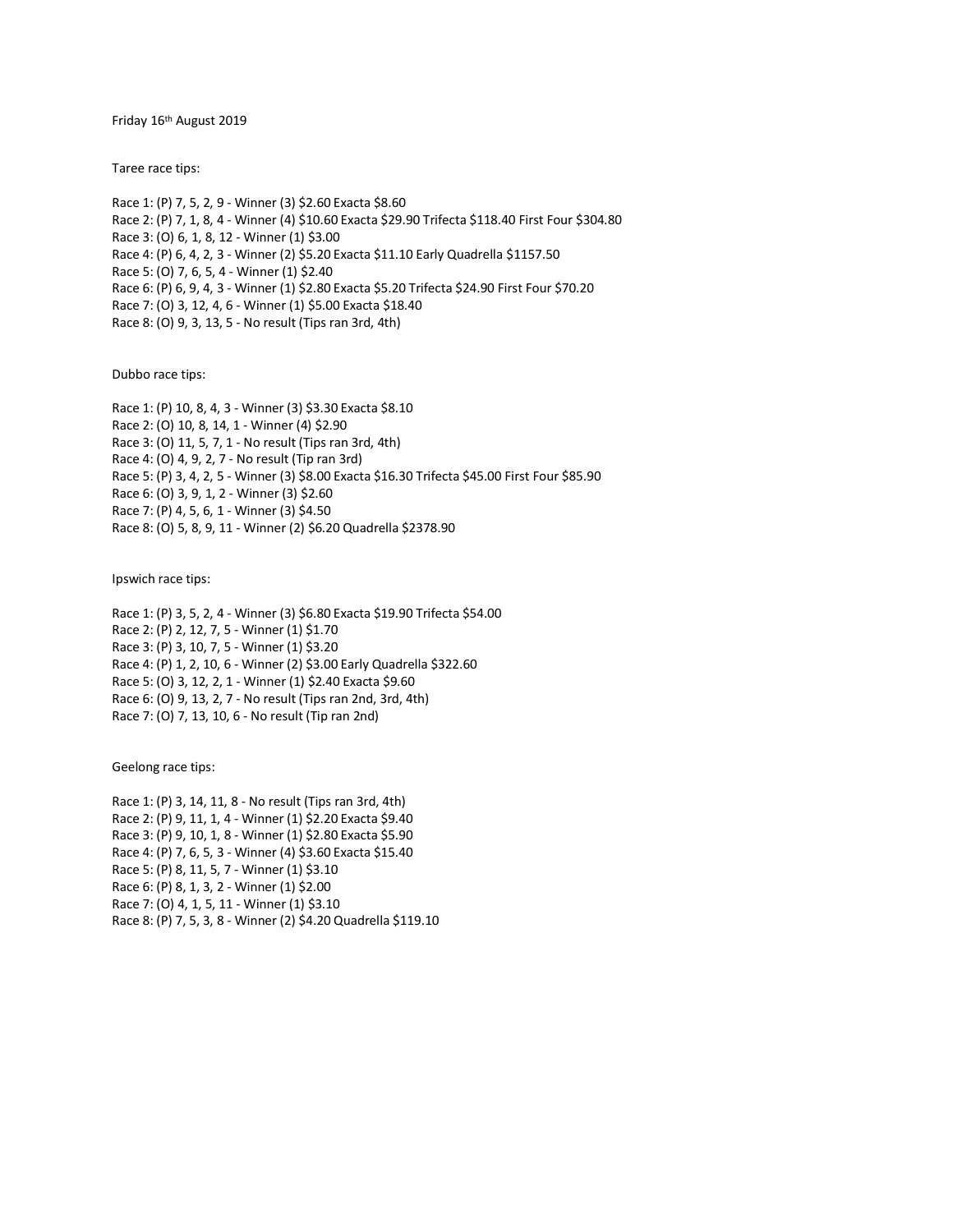Friday 9<sup>th</sup> August 2019

Canberra race tips:

```
Race 1: (P) 3, 1, 4, 2 - Winner (4) $4.30 Exacta $19.60
Race 2: (P) 4, 7, 5, 8 - Winner (1) $2.30
Race 3: (P) 5, 1, 2, 7 - Winner (2) $4.00 Exacta $11.10
Race 4: (P) 4, 6, 5, 7 - No result (Tips ran 2nd, 3rd)
Race 5: (P) 7, 5, 1, 4 - No result (Tip ran 3rd)
Race 6: (P) 1, 9, 6, 3
Race 7: (O) 5, 2, 11, 3
Race 8: (P) 8, 6, 5, 2
```
Tamworth race tips:

Race 1: (P) 9, 8, 13, 1 - Winner (1) \$1.40 Exacta \$3.70 Race 2: (P) 4, 1, 12, 8 - Winner (2) \$4.60 Exacta \$17.70 Race 3: (P) 1, 7, 4, 3 - Winner (3) \$3.40 Exacta \$20.50 Race 4: (P) 5, 8, 4, 1 - No result (Tip ran 4th) Race 5: (O) 6, 3, 2, 5 Race 6: (P) 1, 7, 3, 8 Race 7: (O) 5, 8, 11, 4 Race 8: (P) 2, 7, 4, 6

Ballarat race tips:

Race 1: (P) 3, 6, 2, 9 - No result (Tips ran 2nd, 3rd, 4th) Race 2: (P) 9, 11, 6, 2 - No result (Tips ran 3rd, 4th) Race 3: (P) 4, 6, 5, 7 - No result (Tips ran 2nd, 3rd) Race 4: (P) 10, 7, 9, 3 - Winner (1) \$1.50 Exacta \$3.30 Race 5: (O) 8, 1, 10, 4 Race 6: (P) 3, 2, 6, 10 Race 7: (P) 8, 2, 1, 4 Race 8: (P) 6, 3, 9, 11

Rockhampton race tips:

Race 1: (P) 4, 1, 3, 2 - Winner (2) \$2.90 Exacta \$4.80 Trifecta \$7.70 First Four \$10.90 Race 2: (P) 4, 1, 3, 2 - Winner (3) \$6.70 Exacta \$11.50 Trifecta \$50.90 First Four \$65.70 Race 3: (P) 1, 2, 5, 4 - Winner (1) \$2.40 Race 4: (P) 2, 7, 8, 5 Race 5: (P) 2, 3, 4, 1 Race 6: (O) 12, 11, 5, 7 Race 7: (O) 3, 6, 4, 8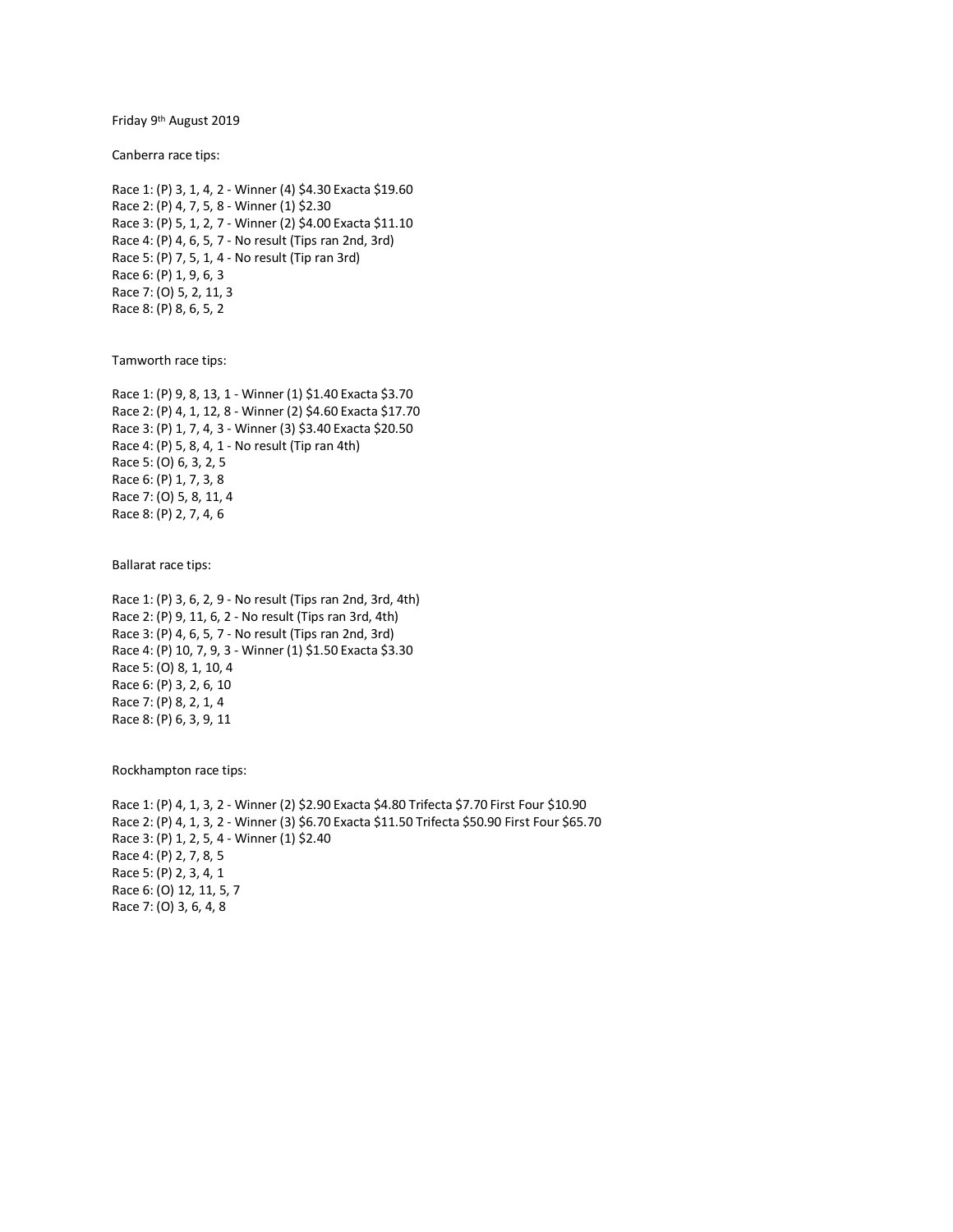Friday 2<sup>nd</sup> August 2019

Gatton race tips:

Race 1: (P) 3, 4, 7, 8 - No result (Tips ran 2nd, 3rd) Race 2: (P) 7, 8, 3, 4 - Winner (1) \$5.50 Exacta \$29.00 Race 3: (O) 9, 10, 3, 8 - Winner (2) \$3.50 Exacta \$13.00 Race 4: (P) 12, 11, 3, 10 - Winner (2) \$10.40 Race 5: (O) 3, 10, 11, 8 - Winner (1) \$1.90 Exacta \$5.40 Race 6: (O) 5, 4, 9, 8 - Winner (1) \$3.20 Race 7: (O) 3, 11, 5, 9 - No result (Tips ran 3rd, 4th) Race 8: (O) 4, 8, 3, 11 - Winner (1) \$2.60

Goulburn race tips:

Race 1: (P) 1, 2, 4, 7 - Winner (2) \$2.40 Exacta \$10.70 Trifecta \$32.40 First Four \$45.00 Race 2: (P) 3, 4, 1, 2 - Winner (3) \$3.70 Exacta \$8.90 Trifecta \$22.10 First Four \$30.40 Race 3: (P) 4, 5, 8, 2 - Winner (1) \$1.90 Exacta \$7.00 Trifecta \$16.20 Race 4: (P) 4, 2, 6, 3 - No result (Tips ran 2nd, 3rd) Race 5: (P) 9, 3, 4, 5 - Winner (2) \$3.70 Exacta \$13.50 Trifecta \$87.40 Race 6: (P) 7, 3, 8, 5 - Winner (3) \$4.80 Exacta \$17.70 Trifecta \$77.40 Race 7: (P) 10, 4, 7, 3 - Winner (3) \$5.10 Race 8: (O) 2, 3, 1, 4 - Winner (1) \$6.00 Quadrella \$822.10

Wyong race tips:

Race 1: (P) 5, 6, 7, 2 - Winner (1) \$1.60 Race 2: (P) 3, 8, 1, 2 - Winner (2) \$3.00 Exacta \$9.70 Race 3: (P) 1, 2, 8, 4 - Winner (2) \$3.10 Exacta \$6.20 Trifecta \$13.60 Race 4: (P) 8, 1, 2, 5 - Winner (2) \$2.30 Early Quadrella \$56.40 Race 5: (P) 4, 1, 8, 7 - No result (Tips ran 2nd, 4th) Race 6: (P) 2, 9, 10, 7 - Winner (1) \$3.90 Race 7: (P) 5, 12, 8, 9 - Winner (4) \$5.50 Exacta \$31.70 Race 8: (O) 5, 12, 3, 1 - Winner (1) \$5.00

Ballarat race tips:

Race 1: (P) 7, 3, 5, 2 - Winner (1) \$1.10 Exacta \$3.60 Trifecta \$36.70 First Four \$145.70 Race 2: (P) 6, 2, 5, 4 - Winner (1) \$2.30 Exacta \$4.90 Trifecta \$26.30 Race 3: (P) 2, 4, 6, 8 - Winner (1) \$1.80 Race 4: (P) 9, 2, 8, 7 - Winner (3) \$5.60 Exacta \$19.40 Early Quadrella \$35.60 Race 5: (P) 3, 1, 5, 2 - Winner (2) \$2.80 Exacta \$5.80 Trifecta \$17.10 Race 6: (P) 5, 4, 1, 7 - Winner (2) \$1.90 Exacta \$6.70 Trifecta \$44.50 First Four \$57.40 Race 7: (P) 5, 3, 4, 6 - No result (Tips ran 2nd, 3rd) Race 8: (O) 1, 3, 7, 5 - No result (Tip ran 2nd)

Carnarvon race tips:

Race 1: (O) 2, 9, 5, 1 - Winner (1) \$3.70 Race 2: (P) 6, 2, 4, 3 - Winner (3) \$14.60 Exacta \$141.00 Trifecta \$340.70 First Four \$982.60 Race 3: (O) 4, 10, 2, 9 - Winner (2) \$6.20 Exacta \$17.40 Race 4: (O) 1, 2, 3, 9 - No result (Tip ran 2nd) Race 5: (O) 1, 4, 5, 3 - Winner (1) \$2.10 Race 6: (P) 2, 9, 4, 1 - Winner (1) \$2.10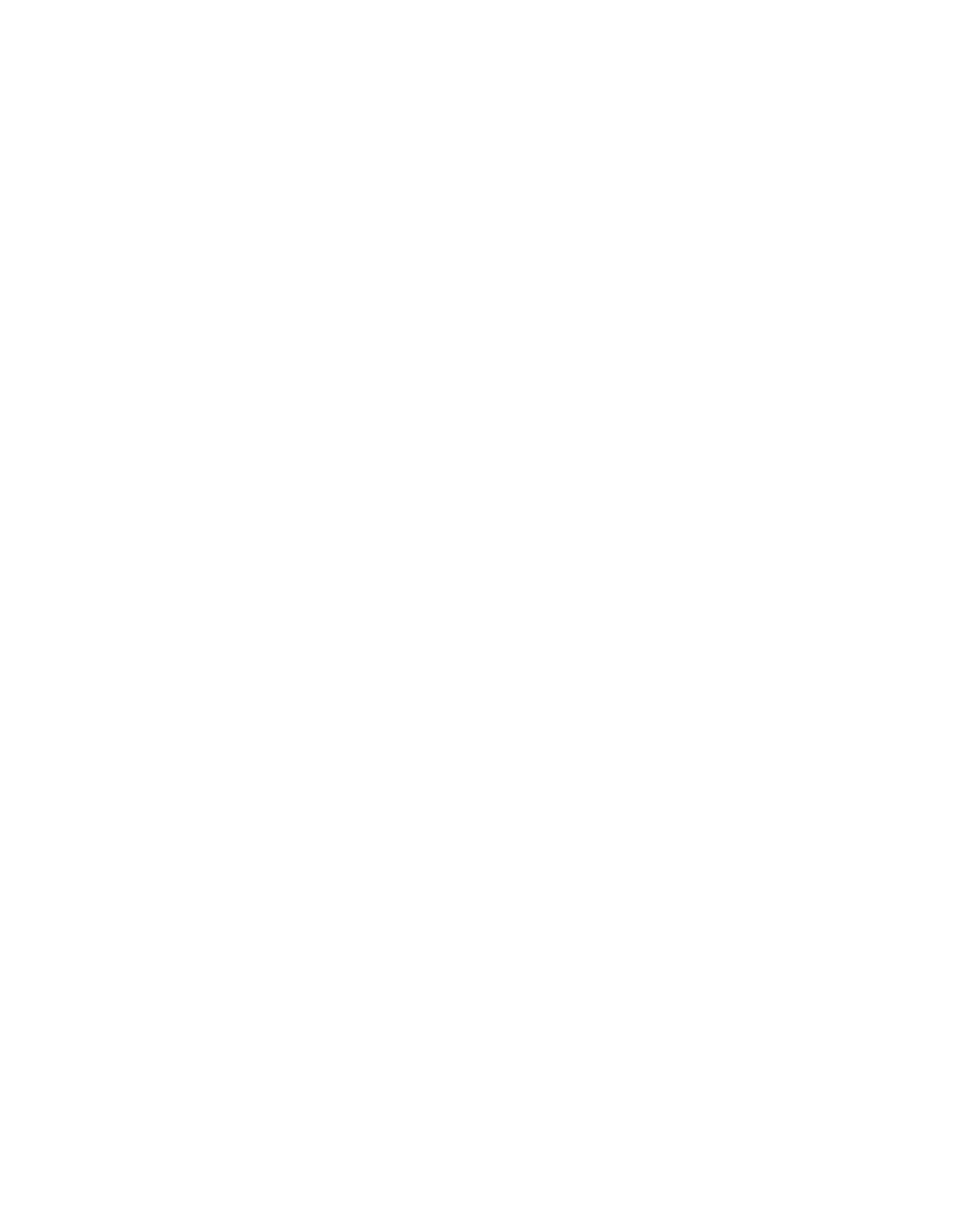Friday 19th July 2019

Dubbo race tips:

Race 1: (P) 5, 10, 3, 4 - Winner (2) \$4.70 Exacta \$8.10 Trifecta \$56.60 Race 2: (O) 7, 1, 3, 6 - Winner (1) \$3.30 Exacta \$14.00 Race 3: (O) 6, 5, 9, 3 - Winner (2) \$4.10 Race 4: (O) 2, 4, 5, 3 - Winner (4) \$4.10 Exacta \$15.90 Trifecta \$49.80 Race 5: (P) 5, 13, 4, 6 - No result (Tips ran 3rd, 4th) Race 6: (P) 1, 3, 6, 5 - Winner (2) \$3.80 Race 7: (O) 10, 4, 5, 7 - No result (Tip ran 4th) Race 8: (O) 11, 12, 7, 2 - Winner (3) \$3.50 Exacta \$24.10 Trifecta \$239.00 Race 9: (P) 1, 5, 9, 6 - Winner (2) \$3.20 Exacta \$17.60 Trifecta \$98.40 First Four \$209.80

Taree race tips:

Race 1: (P) 9, 5, 2, 7 - Winner (2) \$8.30 Exacta \$22.10 Race 2: (P) 1, 6, 2, 4 - Winner (2) \$1.90 Exacta \$5.10 Race 3: (O) 6, 2, 8, 3 - Winner (2) \$7.70 Race 4: (O) 4, 2, 5, 1 - No result (Tip ran 3rd) Race 5: (O) 6, 4, 12, 11 - No result (Tip ran 2nd) Race 6: (O) 2, 8, 5, 12 - Winner (2) \$5.90 Race 7: (P) 1, 12, 5, 2 - Winner (2) \$3.80 Exacta \$19.40 Trifecta \$42.60 Race 8: (O) 2, 3, 7, 1 - Winner (2) \$2.60

Ipswich race tips:

Race 1: (P) 10, 1, 3, 4 - Winner (2) \$3.10 Exacta \$14.50 Race 2: (P) 6, 1, 8, 4 - Winner (2) \$2.50 Race 3: (P) 5, 6, 7, 2 - Winner (2) \$5.50 Exacta \$18.00 Race 4: (P) 2, 8, 10, 9 - Winner (1) \$1.90 Early Quadrella \$136.90 Race 5: (O) 2, 5, 9, 4 - Winner (1) \$3.40 Race 6: (P) 1, 3, 6, 2 - Winner (2) \$6.30 Race 7: (P) 2, 5, 6, 12 - Winner (1) \$1.90 Exacta \$6.40 Quadrella \$175.60

Pakenham race tips:

Race 1: (P) 11, 6, 10, 12 - Winner (2) \$7.10 Race 2: (P) 2, 12, 5, 11 - Winner (2) \$2.70 Race 3: (O) 12, 2, 9, 7 - No result (Tips ran 2nd, 3rd) Race 4: (P) 8, 9, 3, 5 - Winner (4) \$31.40 Exacta \$151.90 Race 5: (P) 12, 2, 11, 5 - Winner (4) \$3.50 Race 6: (O) 4, 9, 10, 1 - No result (Tips ran 2nd, 3rd) Race 7: (O) 6, 8, 7, 4 - Winner (1) \$4.20 Race 8: (O) 9, 7, 10, 1 - No result (Tips ran 2nd, 3rd)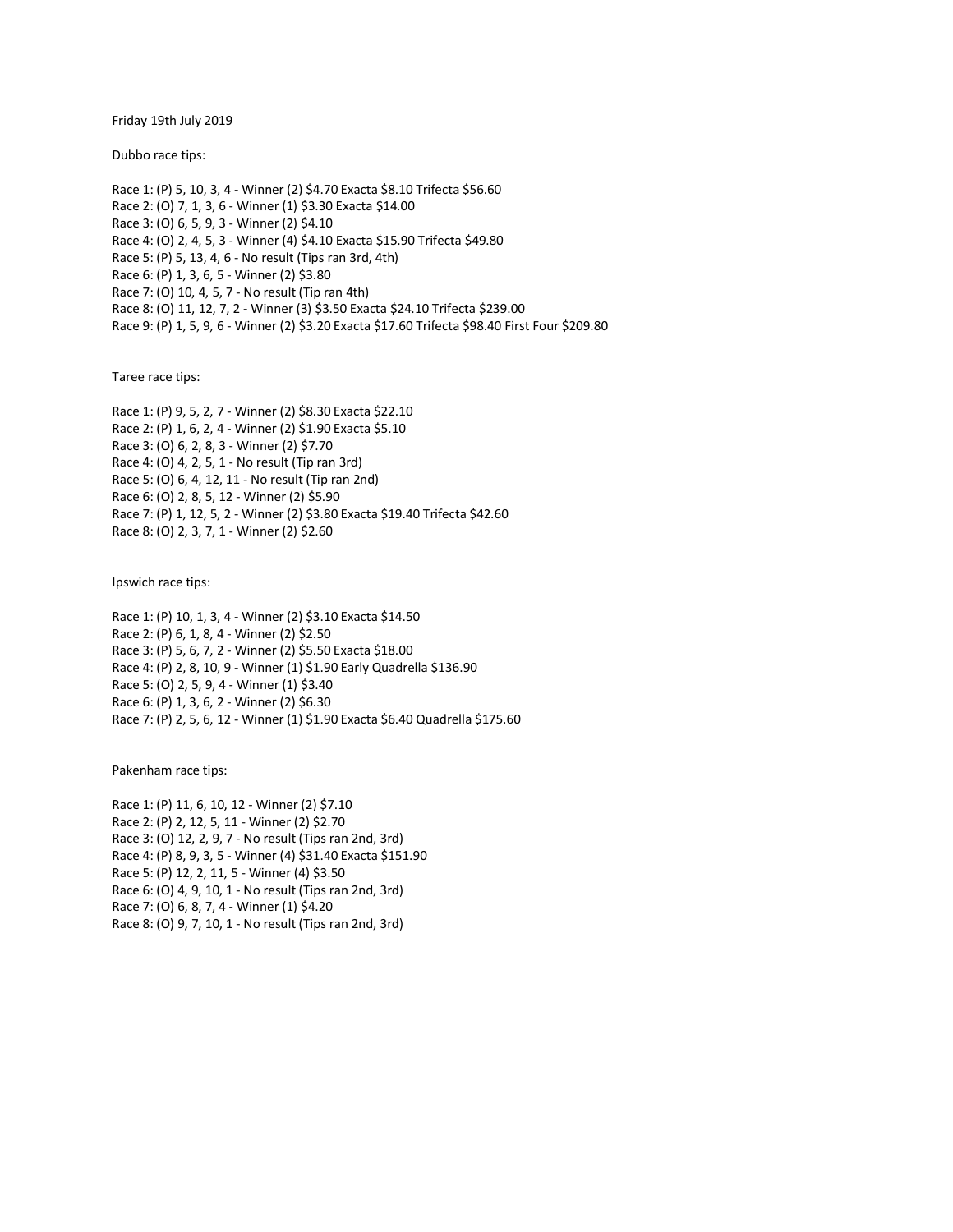Friday 5th July 2019

Bendigo race tips:

Race 1: (P) 14, 15, 7, 20 - Winner (2) \$3.10 Race 2: (P) 14, 7, 4, 16 - Winner (1) \$2.80 Race 3: (O) 4, 14, 3, 15 - No result (Tips ran 2nd, 4th) Race 4: (O) 15, 11, 16, 4 - Winner (1) \$3.00 Race 5: (P) 7, 6, 2, 10 - No result (Tips ran 2nd, 3rd) Race 6: (O) 4, 13, 10, 3 - No result (Tip ran 2nd) Race 7: (P) 5, 6, 11, 3 - No result (Tips ran 2nd, 3rd, 4th) Race 8: (O) 6, 7, 2, 4 - No result Race 9: (O) 6, 4, 12, 9 - Winner (2) \$6.40 Race 10: (O) 1, 10, 4, 12 - No result (Tips ran 2nd, 3rd, 4th)

Nowra race tips:

Race 1: (P) 2, 1, 6, 5 - No result (Tips ran 2nd, 3rd, 4th) Race 2: (P) 3, 6, 5, 1 - No result (Tips ran 2nd, 3rd, 4th) Race 3: (P) 6, 3, 7, 2 - Winner (3) \$4.00 Race 4: (O) 4, 11, 10, 13 - No result (Tips ran 3rd, 4th) Race 5: (P) 8, 1, 9, 6 - Winner (2) \$2.70 Exacta \$9.10 Race 6: (P) 1, 3, 7, 2 - Winner (2) \$3.30 Race 7: (O) 6, 5, 3, 13 - No result (Tip ran 3rd) Race 8: (O) 3, 6, 10, 7 - Winner (3) \$3.10

Tamworth race tips:

Race 1: (P) 1, 11, 6, 4 - Winner (4) \$3.80 Exacta \$12.40 Trifecta \$44.10 Race 2: (P) 3, 2, 10, 9 - Winner (2) \$10.70 Exacta \$18.60 Race 3: (O) 4, 1, 10, 9 - No result (Tips ran 2nd, 4th) Race 4: (O) 7, 5, 8, 6 - Winner (1) \$5.40 Race 5: (P) 5, 4, 8, 6 - Winner (2) \$5.70 Exacta \$11.50 Trifecta \$20.40 First Four \$63.90 Race 6: (O) 6, 1, 2, 3 - No result (Tips ran 2nd, 3rd, 4th) Race 7: (O) 3, 4, 12, 2 - No result (Tips ran 3rd, 4th) Race 8: (P) 1, 4, 5, 3 - Winner (3) \$10.20 Exacta \$46.30

Rockhampton race tips:

Race 1: (O) 14, 4, 10, 6 - No result (Tips ran 2nd, 4th) Race 2: (O) 6, 16, 14, 9 - Winner (3) \$7.50 Exacta \$20.60 Race 3: (P) 4, 6, 2, 1 - Winner (4) \$5.30 Race 4: (O) 7, 2, 9, 10 - No result (Tips ran 2nd, 4th) Race 5: (P) 3, 5, 7, 1 - Winner (2) \$3.00 Exacta \$7.20 Race 6: (O) 8, 7, 2, 3 - No result (Tip ran 2nd) Race 7: (O) 2, 4, 13, 9 - Winner (3) \$24.80 Race 8: (P) 4, 1, 9, 7 - No result (Tip ran 4th)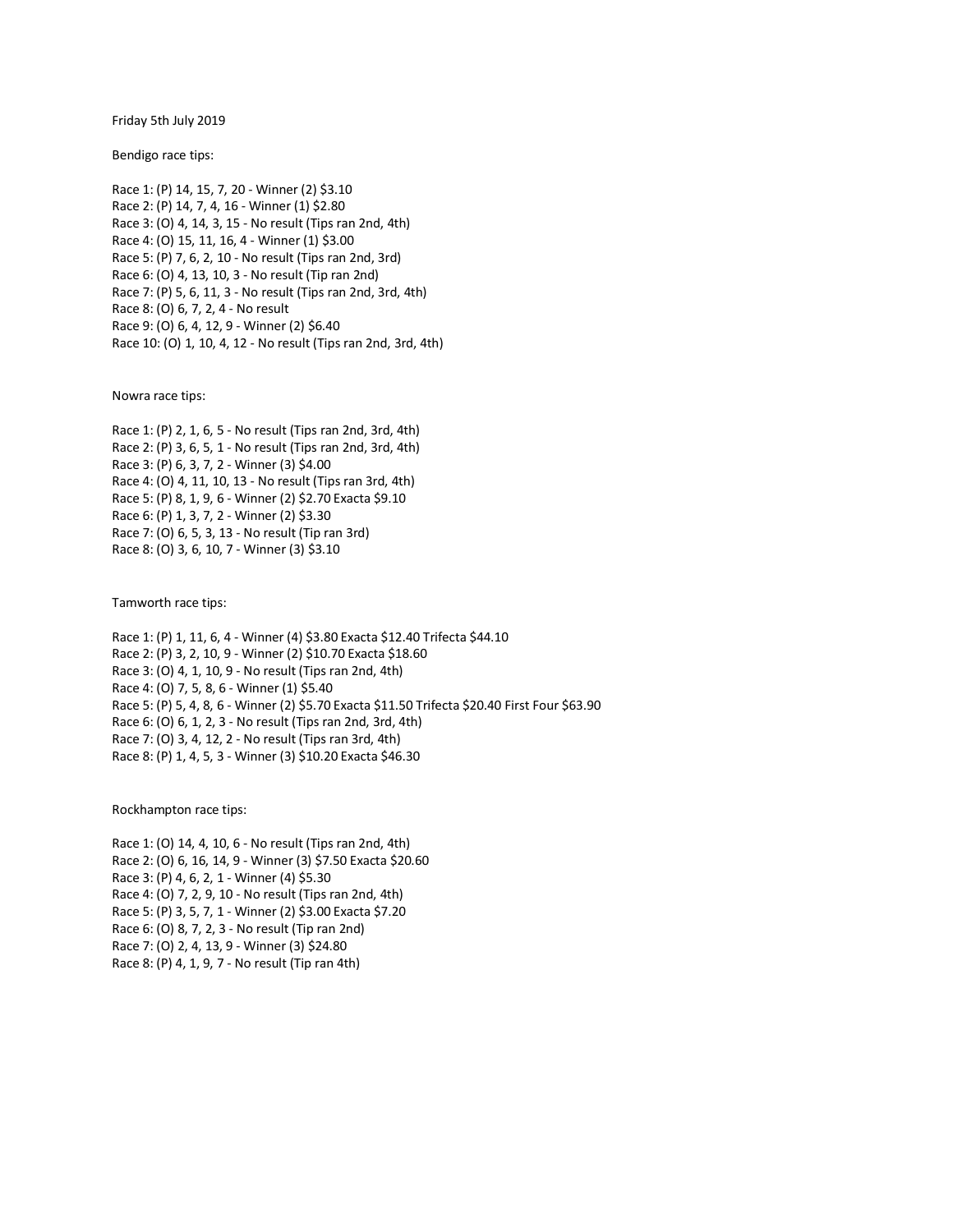Friday 28th June 2019

#### **Results summary for 28 Jun 2019**

Top Special (\*) Selection Strike Rate - 100.00% - 1 from 1 selections Top Selection Strike Rate - 15.63% - 5 from 32 selections Top 2 Selections Strike Rate - 46.88% - 15 from 32 selections Total Strike Rate - 75.00% - 24 from 32 selections Exacta Strike Rate - 37.50% - 12 from 32 selections Trifecta Strike Rate - 9.38% - 3 from 32 selections

### **Best Selections**

Best Top Selection Win - \$5.40 Best Top 2 Selections Win - \$7.40 Best Win - All Selections - \$18.80 Best Exacta - \$184.60 Best Trifecta - \$146.50 Best First Four - nil Best Quadrella - \$553.30

### **Selections for 28 Jun 2019**

Moruya race tips:

Race 1: (P) 2, 7, 4, 8 - Winner (2) \$3.70 - \*\*\* An error occured this morning and was showing the Tamworth selections in place of Moruya. We sincerely apologise for this this error, which has now been rectified Race 2: (P) 7, 4, 3, 6 - Winner (2) \$3.20 Race 3: (P) 7, 4, 14, 11 - Winner (3) \$2.10 Race 4: (O) 2, 1, 6, 9 - No result (Tips ran 2nd, 4th) Race 5: (O) 2, 14, 4, 11 - No result (Tips ran 2nd, 3rd, 4th) Race 6: (O) 10, 4, 9, 1 - Winner (3) \$10.20 Exacta \$51.00 Race 7: (P) 10, 2, 7, 9 - Winner (2) \$3.60 Race 8: (O) 3, 5, 2, 8 - Winner (4) \$11.40 Exacta \$184.60

Tamworth race tips:

Race 1: (P) 5, 4, 6, 1 - No result (Tips ran 2nd, 4th) Race 2: (\*) 2, 12, 10, 1 - Winner (1) \$1.20 Exacta \$5.00 Race 3: (O) 13, 6, 10, 8 - Winner (4) \$3.40 Exacta \$15.90 Trifecta \$146.50 Race 4: (O) 2, 1, 3, 7 - Winner (3) \$2.90 Race 5: (P) 6, 5, 3, 1 - Winner (1) \$3.00 Exacta \$16.30 Trifecta \$61.10 Race 6: (O) 3, 10, 9, 2 - Winner (2) \$3.80 Exacta \$27.00 Race 7: (O) 7, 4, 13, 11 - Winner (2) \$1.70 Exacta \$11.20 Race 8: (O) 14, 1, 10, 11 - Winner (2) \$7.40 Quadrella \$240.60

Ipswich race tips:

Race 1: (O) 7, 3, 10, 2 - No result (Tips ran 3rd, 4th) Race 2: (O) 1, 4, 11, 3 - Winner (1) \$2.80 Exacta \$19.80 Race 3: (P) 9, 11, 5, 6 - Winner (4) \$18.80 Exacta \$103.70 Race 4: (P) 5, 2, 6, 7 - Winner (3) \$6.60 Exacta \$42.70 Race 5: (O) 4, 5, 14, 9 - Winner (2) \$2.90 Race 6: (O) 2, 4, 5, 9 - Winner (3) \$5.70 Race 7: (O) 1, 3, 13, 7 - Winner (2) \$4.40 Exacta \$20.10 Trifecta \$80.60 Quadrella \$553.30

Geelong race tips: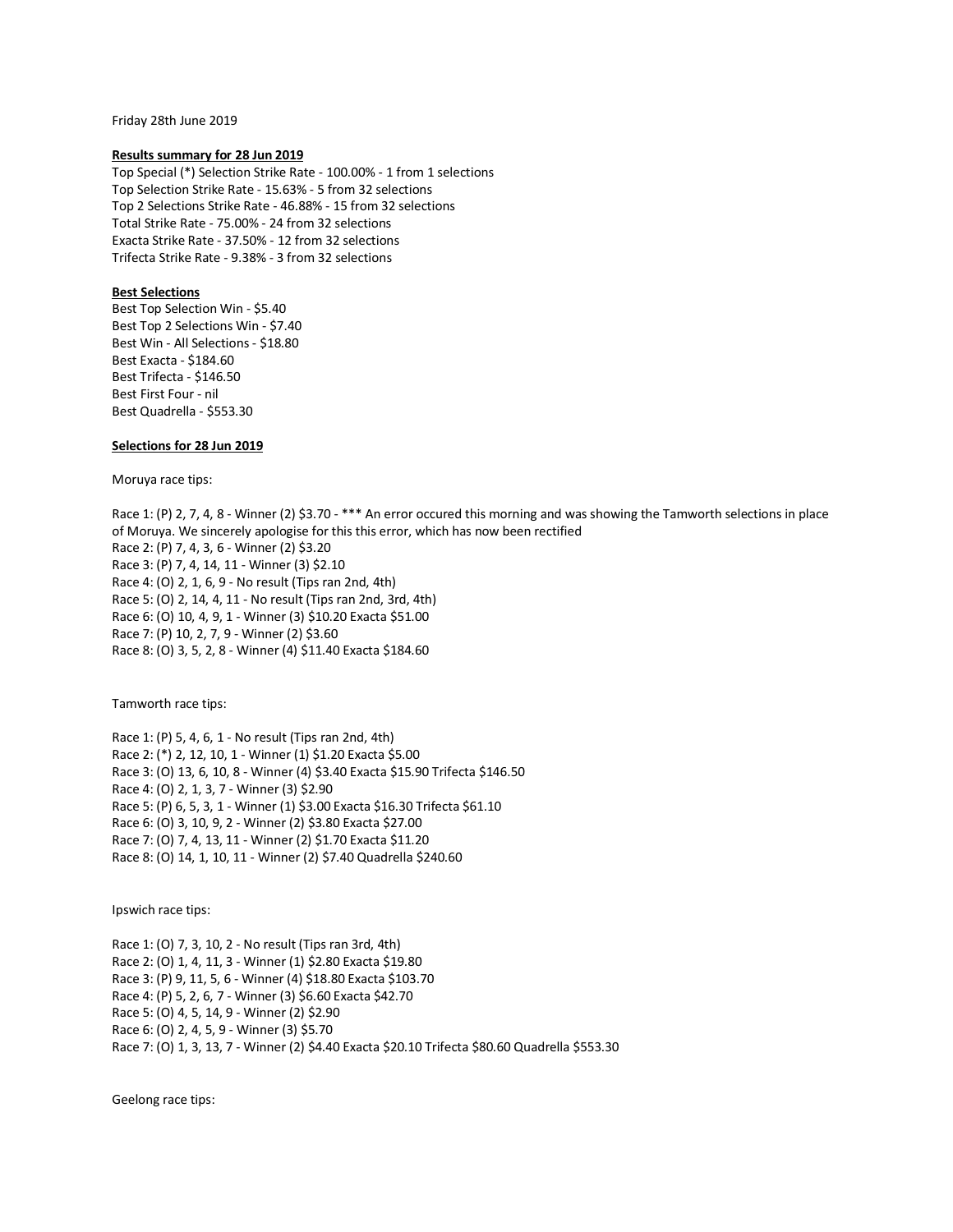- Race 1: (O) 16, 11, 2, 9 Winner (3) \$9.50 Race 2: (O) 5, 10, 11, 4 - No result (Tip ran 2nd) Race 3: (O) 4, 2, 9, 6 - Winner (2) \$4.10 Exacta \$22.30
- Race 4: (O) 13, 8, 2, 7 No result (Tips ran 2nd, 4th)

Race 5: (P) 4, 6, 7, 1 - Winner (1) \$4.00 Race 6: (O) 10, 4, 7, 2 - Winner (2) \$3.60

Race 7: (O) 5, 10, 3, 14 - No result (Tips ran 3rd, 4th)

Race 8: (P) 1, 4, 11, 2 - No result (Tip ran 3rd)

Race 9: (O) 11, 12, 15, 7 - Winner (1) \$5.40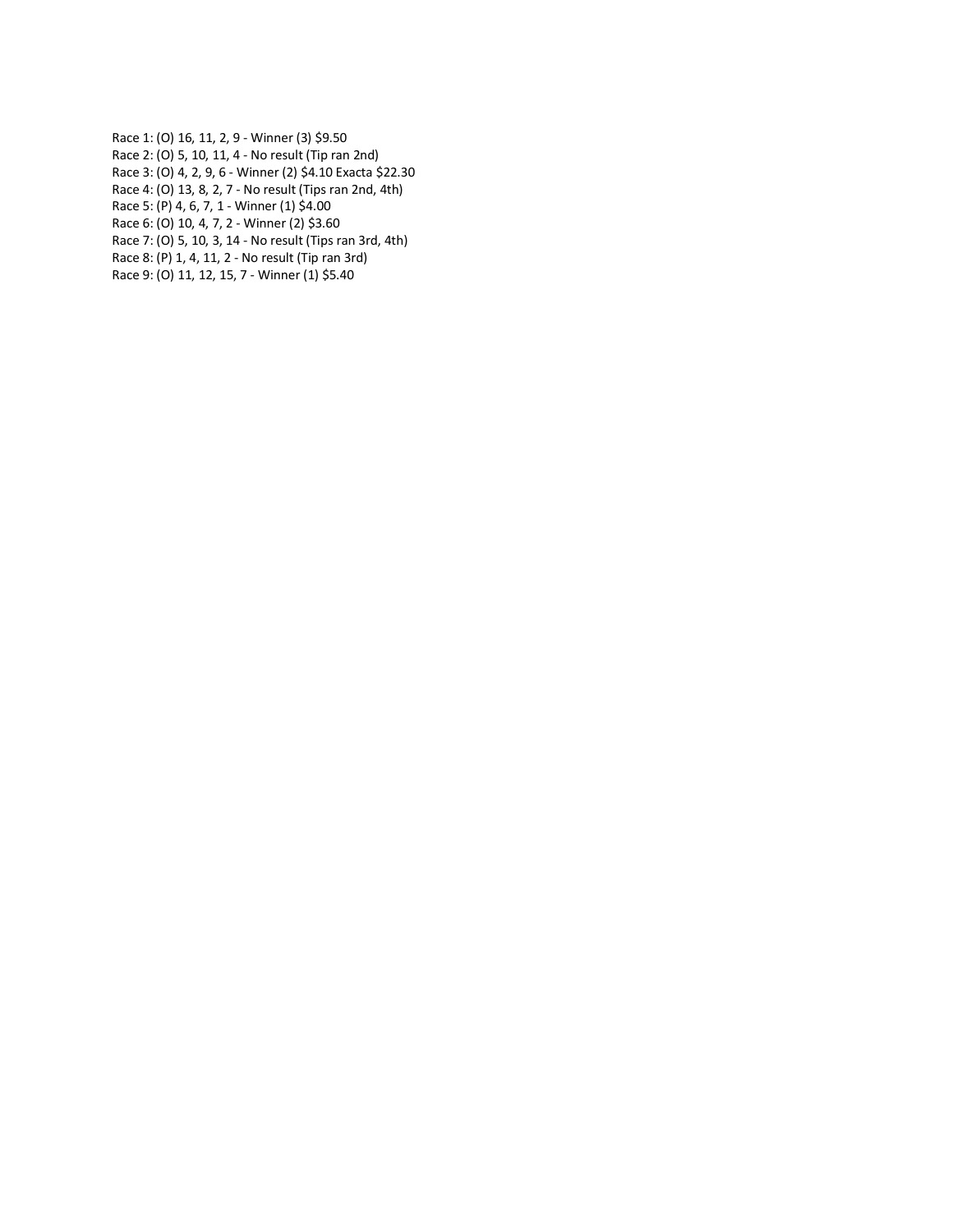Friday 14th June 2019

#### **Results summary for 14 Jun 2019**

Top Special (\*) Selection Strike Rate - 100.00% - 1 from 1 selections Top Selection Strike Rate - 33.33% - 13 from 39 selections Top 2 Selections Strike Rate - 41.03% - 16 from 39 selections Total Strike Rate - 71.79% - 28 from 39 selections Exacta Strike Rate - 38.46% - 15 from 39 selections Trifecta Strike Rate - 15.38% - 6 from 39 selections

### **Best Selections**

Best Top Selection Win - \$9.80 Best Top 2 Selections Win - \$9.80 Best Win - All Selections - \$9.90 Best Exacta - \$45.50 Best Trifecta - \$157.20 Best First Four - \$528.00 Best Quadrella - \$900.80

### **Selections for 14 Jun 2019**

Geelong race tips:

Race 1: (p) 3, 11, 9, 10 - No result Race 2: (O) 5, 11, 10, 7 - No result Race 3: (P) 4, 5, 10, 7 - Winner (1) \$2.30 Exacta \$9.70 Race 4: (P) 2, 1, 6, 8 - No result Race 5: (P) 7, 11, 4, 5 - Winner (3) \$9.90 Race 6: (O) 4, 10, 11, 3 - Winner (3) \$4.80 Race 7: (P) 2, 12, 10, 9 - Winner (2) \$5.60 Exacta \$39.00 Trifecta \$133.30 First 4 \$513.70 Race 8: (P) 8, 4, 10, 3 - Winner (2) \$4.40 Race 9: (P) 11, 4, 5, 9 - Winner (1) \$2.20 Race 10: (P) 6, 11, 8, 3 - No result

Goulburn race tips

Race 1: (P) 4, 5, 10, 1 - No result Race 2: (P) 4, 6, 5, 3 - No result Race 3: (P) 5, 1, 6, 2 - Winner (4) \$2.40 Exacta \$7.60 Trifecta \$16.60 Race 4: (P) 2, 4, 8, 3 - Winner (4) \$3.30 Exacta \$13.10 Race 5: (P) 2, 6, 4, 8 - Winner (1) \$2.30 Race 6: (O) 2, 3, 9, 5 - Winner (3) \$5.90 Race 7: (P) 1, 4, 13, 5 - Winner (1) \$2.50 Race 8: (O) 1, 3, 19, 6 - Winner (1) \$9.80 Quadrella \$687.80

Dubbo race tips:

Race 1: (P) 4, 1, 12, 7 - Winner (1) \$2.40 Exacta \$45.50 Race 2: (O) 2, 3, 12, 6 - Winner (4) \$3.40 Exacta \$7.00 Race 3: (P) 5, 3, 1, 6 - No result Race 4: (O) 2, 3, 8, 11 - Winner (4) \$3.40 Exacta \$19.30 Trifecta \$65.00 First 4 \$374.30 Race 5: (P) 3, 2, 1, 5 - No result Race 6: (O) 6, 10, 2, 9 - Winner (4) \$6.20 Exacta \$28.00 Race 7: (O) 6, 11, 7, 3 - Winner (1) \$4.00 Exacta \$14.00 Trifecta \$71.50 Race 8: (O) 7, 2, 9, 4 - Winner (3) \$4.80 Exacta \$20.30 Trifecta \$103.70 First 4 \$528.00

Toowoomba race tips: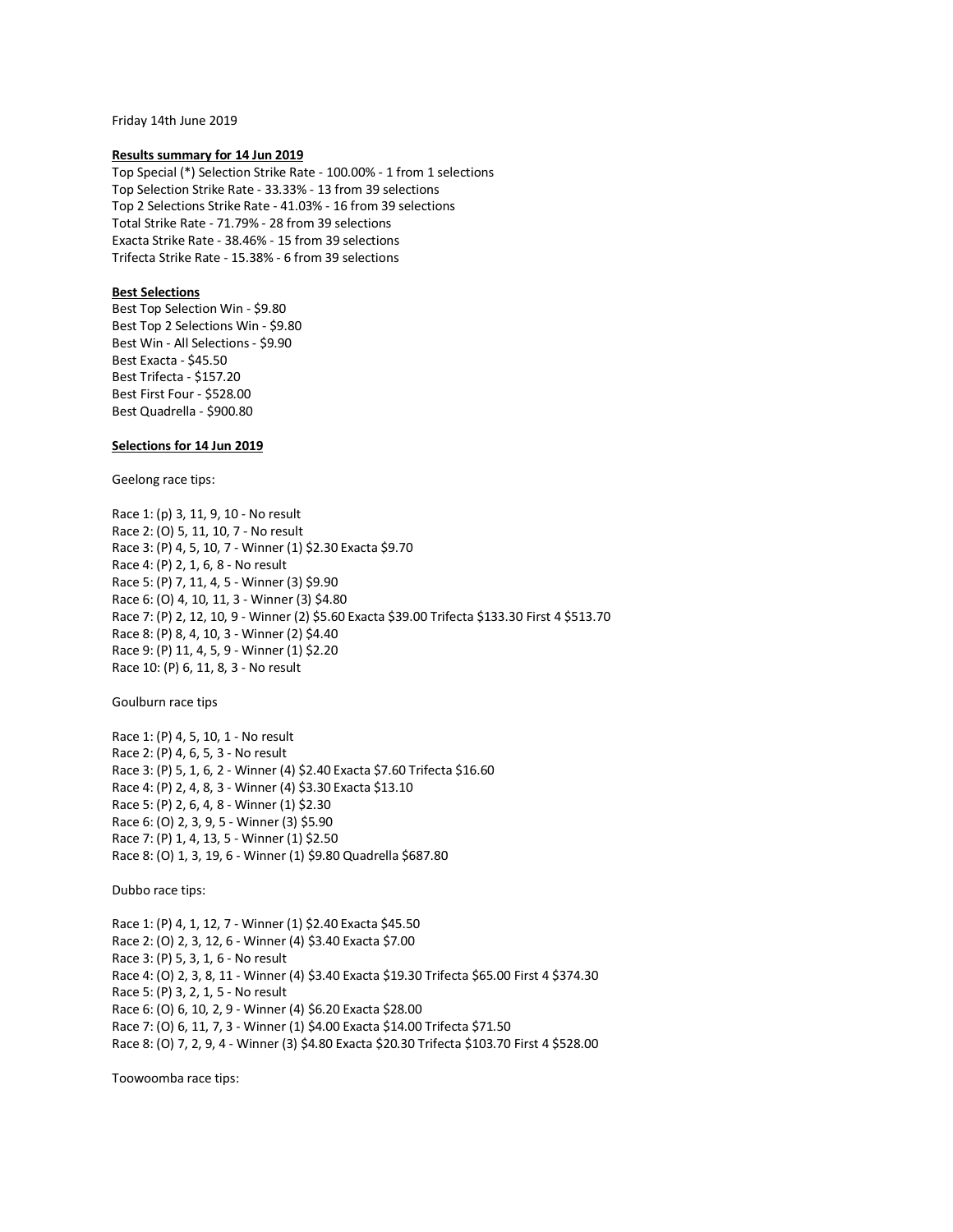Race 1: (P) 6, 4, 3, 2 - Winner (4) \$7.40 Exacta \$24.20 Race 2: (P) 4, 10, 2, 7 - Winner (1) \$1.40 Exacta \$8.30 Race 3: (P) 3, 1, 4, 6 - Winner (1) \$2.50 Race 4: (P) 3, 6, 2, 4 - Winner (1) \$2.30 Early Quadrella \$240.90 Race 5: (P) 9, 1, 10, 5 - Winner (4) \$6.50 Exacta \$41.90 Trifecta \$157.20 First 4 \$310.40 Race 6: (O) 10, 4, 2, 13 - Winner (1) \$4.10 Exacta \$14.00 Race 7: (O) 2, 5, 4, 7 - Winner (4) \$8.50 Quadrella \$900.80

Carnarvon race tips:

Race 1: (P) 8, 3, 6, 1 - Winner (1) \$2.80 Exacta \$26.40 Race 2: (P) 6, 5, 7, 2 - No result Race 3: (\*) 2, 4, 5, 1 - Winner (1) \$1.10 Race 4: (O) 2, 5, 9, 1 - Winner (2) \$8.20 Race 5: (P) 4, 3, 7, 2 - No result Race 6: (O) 3, 9, 8, 2 - No result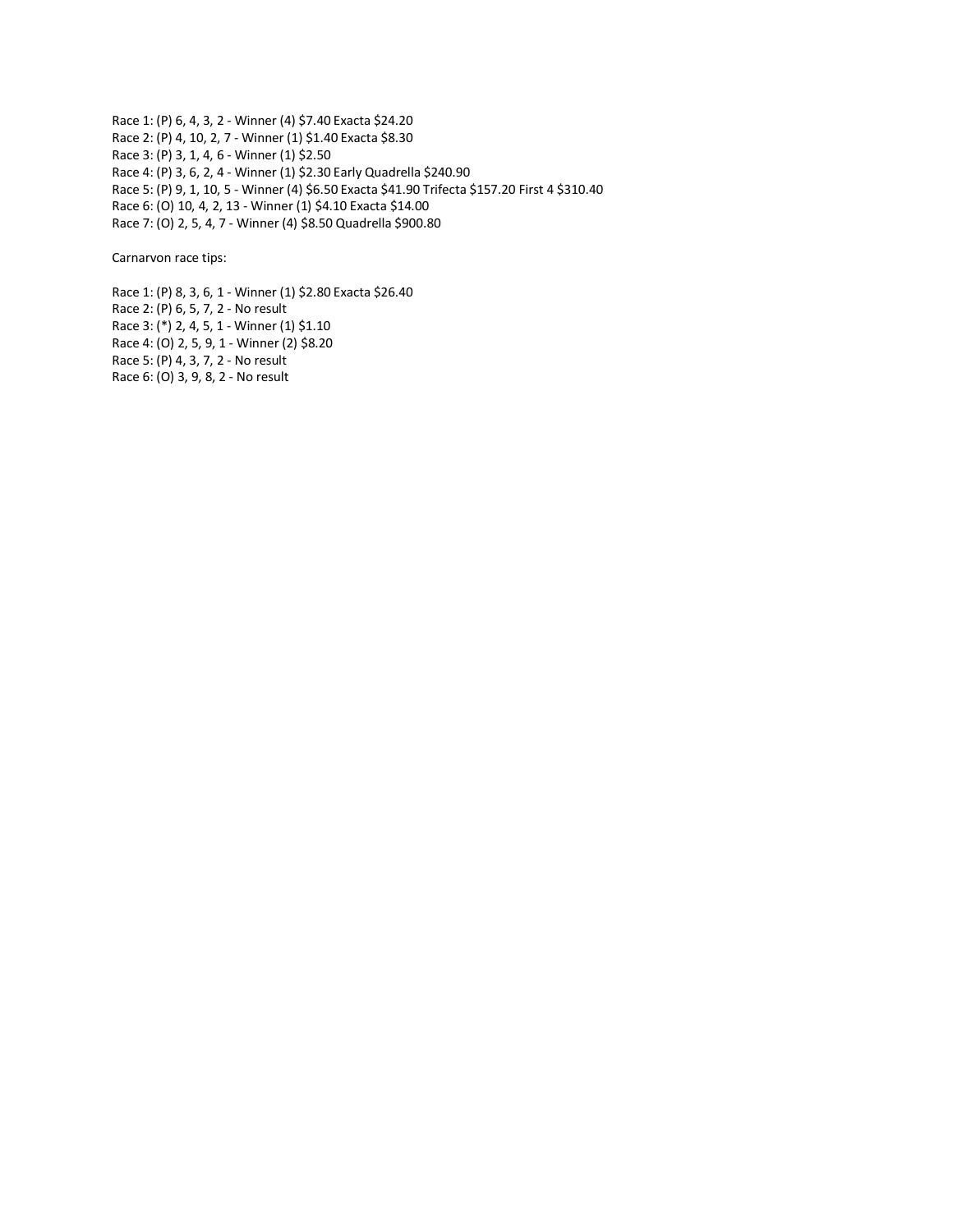Friday 7th June 2019

#### **Results summary for 07 Jun 2019**

Top Special (\*) Selection Strike Rate - 66.67% - 2 from 3 selections Top Selection Strike Rate - 27.27% - 9 from 33 selections Top 2 Selections Strike Rate - 60.61% - 20 from 33 selections Total Strike Rate - 84.85% - 28 from 33 selections Exacta Strike Rate - 39.39% - 13 from 33 selections Trifecta Strike Rate - 27.27% - 9 from 33 selections

### **Best Selections**

Best Top Selection Win - \$3.60 Best Top 2 Selections Win - \$16.60 Best Win - All Selections - \$40.30 Best Exacta - \$216.70 Best Trifecta - \$1256.30 Best First Four - \$3566.80 Best Quadrella - \$654.30

### **Selections for 07 Jun 2019**

Canberra race tips:

Race 1: (P) 2, 1, 4, 3 - Winner (1) \$1.70 Exacta \$16.00 Trifecta \$22.40 First 4 \$47.40 Race 2: (O) 4, 8, 6, 3 - Winner (2) \$16.60 Exacta \$44.90 Race 3: (O) 7, 5, 6, 1 - Winner (2) \$3.30 Exacta \$5.50 Trifecta \$43.60 First 4 \$139.20 - Dead heat for 4th between our selection #6 and #3 Race 4: (O) 1, 8, 4, 6 - Winner (2) \$3.00 Early Quadrella \$361.80 Race 5: (O) 10, 6, 8, 11 - Winner (4) \$2.30 Exacta \$8.00 Trifecta \$39.20 Race 6: (O) 7, 3, 2, 5 - Winner (3) \$1.70 Race 7: (P) 6, 11, 9, 5 - Winner (2) \$4.60 Race 8: (P) 4, 6, 1, 8 - No result

Taree race tips:

Race 1: (O) 1, 3, 8, 4 - Winner (2) \$2.30 Race 2: (O) 11, 9, 6, 4 - Winner (1) \$1.60 Exacta \$4.60 Trifecta \$11.00 Race 3: (O) 2, 9, 7, 3 - No result Race 4: (O) 8, 6, 4, 10 - Winner (1) \$2.30 Exacta \$9.10 Trifecta \$33.70 Race 5: (P) 5, 7, 11, 1 - Winner (2) \$3.90 Exacta \$18.60 Race 6: (P) 6, 9, 7, 8 - Winner (4) \$10.70 Race 7: (P) 8, 7, 9, 2 - No result Race 8: (P) 5, 2, 3, 10 - Winner (2) \$10.40

Rockhampton race tips:

Race 1: (\*) 1, 4, 6, 3 - Winner (1) \$1.00 Race 2: (P) 6, 1, 7, 4 - Winner (2) \$3.00 Race 3: (P) 4, 7, 1, 2 - Winner (3) \$2.40 Exacta \$7.40 Race 4: (P) 1, 3, 7, 4 - Winner (3) \$3.30 Race 5: (\*) 4, 15, 3, 13 - Winner (2) \$2.90 Race 6: (P) 3, 1, 7, 6 - Winner (2) \$2.10 Race 7: (P) 10, 3, 1, 11 - Winner (3) \$4.20 Exacta \$8.30 Race 8: (O) 5, 14, 6, 4 - Winner (1) \$1.90 Early Quadrella \$90.40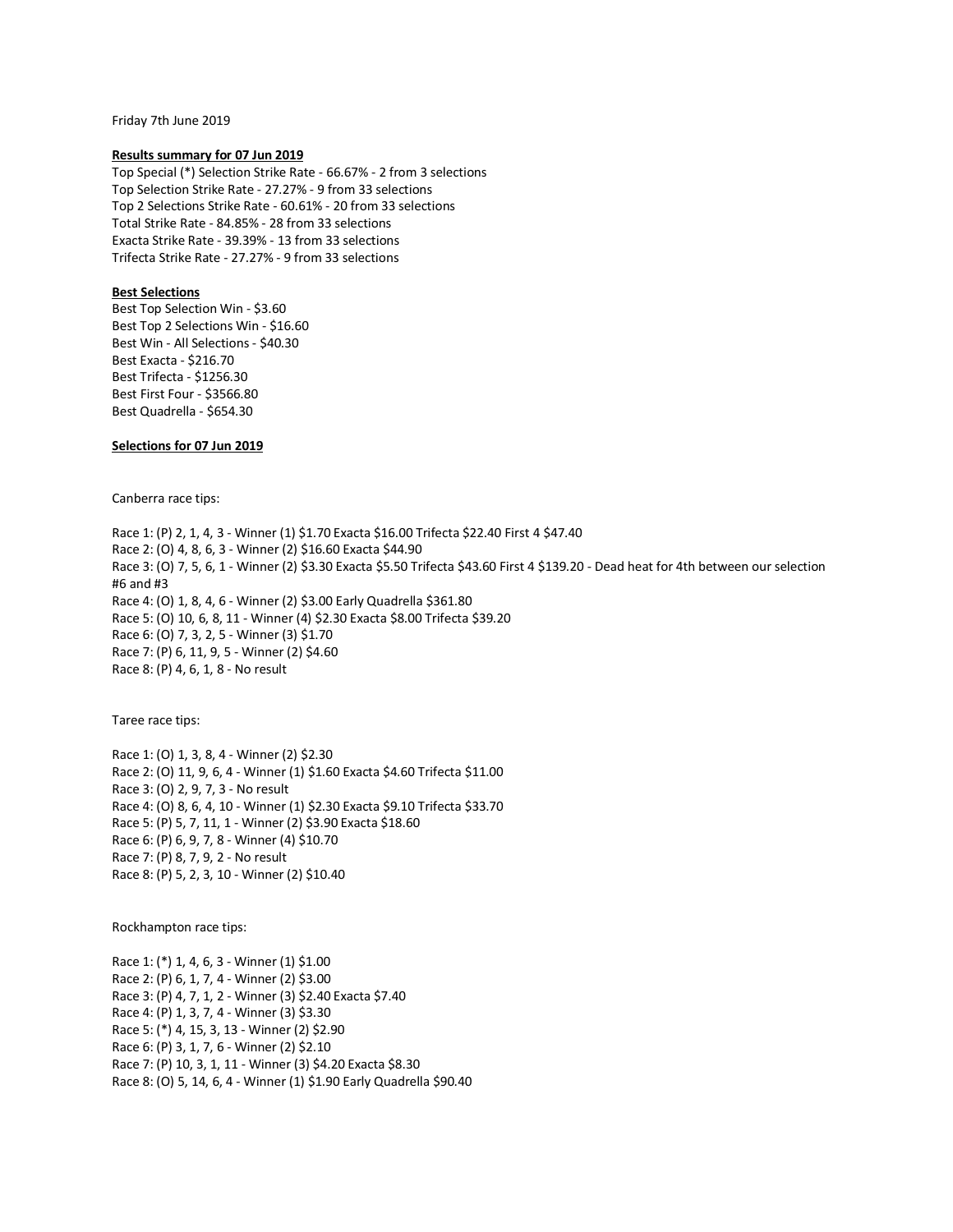Swan Hill race tips:

Race 1: (P) 8, 9, 5, 12 - Winner (1) \$2.10 Exacta \$8.60 Trifecta \$14.60 Race 2: (O) 12, 4, 3, 10 - Winner (2) \$4.10 Race 3: (O) 6, 9, 3, 14 - Winner (4) \$33.50 Exacta \$216.70 Trifecta \$1256.30 First 4 \$3566.80 Race 4: (P) 1, 3, 7, 4 - Winner (3) \$3.30 Early Quadrella \$46.80 Race 5: (P) 8, 9, 7, 6 - Winner (1) \$3.60 Exacta \$18.80 Trifecta \$143.80 Early Quadrella \$654.30 Race 6: (O) 16, 7, 5, 1 - Winner (4) \$40.30 Race 7: (O) 5, 2, 4, 3 - No result Race 8: (P) 3, 10, 8, 2 - Winner (1) \$1.80 Race 9: (P) 13, 14, 10, 1 - No result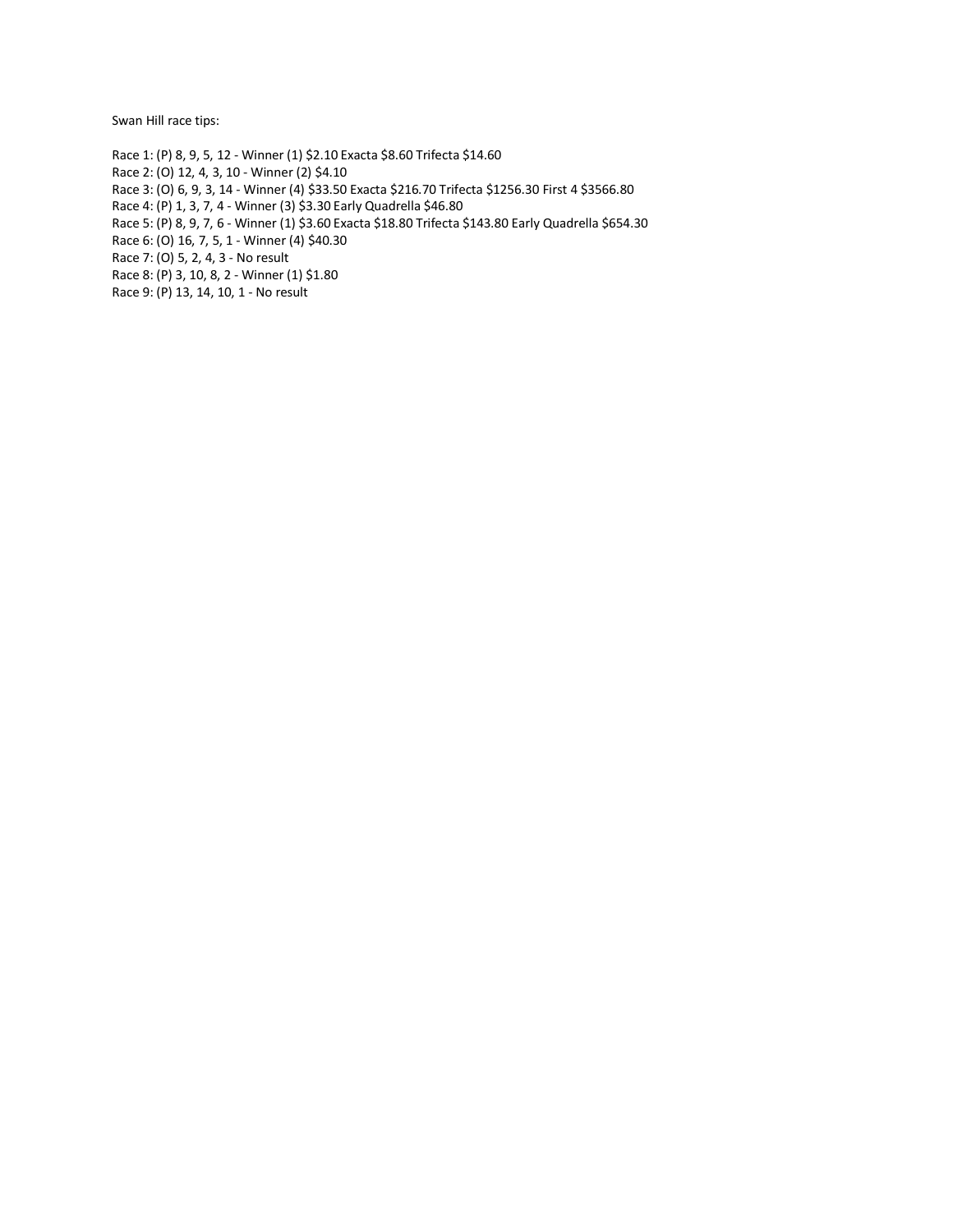Friday 31st May 2019

### **Results summary for 31 May 2019**

Top Special (\*) Selection Strike Rate - 100.00% - 1 from 1 selections Top Selection Strike Rate - 33.33% - 11 from 33 selections Top 2 Selections Strike Rate - 45.45% - 15 from 33 selections Total Strike Rate - 69.70% - 23 from 33 selections Exacta Strike Rate - 30.30% - 10 from 33 selections Trifecta Strike Rate - 9.09% - 3 from 33 selections

### **Best Selections**

Best Top Selection Win - \$6.50 Best Top 2 Selections Win - \$6.50 Best Win - All Selections - \$9.30 Best Exacta - \$76.60 Best Trifecta - \$126.10 Best First Four - \$267.80 Best Quadrella - \$1024.20

## **Selections for 31 May 2019**

Pakenham Synthetic race tips:

Race 1: (O) 10, 11, 3, 9 - Winner (2) \$3.80 Race 2: (P) 1, 10, 12, 4 - Winner (3) \$6.80 Exacta \$28.30 Trifecta \$85.10 Race 3: (P) 7, 10, 1, 6 - Winner (1) \$2.60 Race 4: (P) 10, 12, 3, 9 - Winner (1) \$2.30 Exacta \$6.90 Race 5: (O) 7, 2, 3, 1 - Winner (1) \$4.30 Exacta \$13.10 Race 6: (O) 1, 11, 3, 8 - No result Race 7: (P) 7, 3, 5, 1 - Winner (4) \$3.70 Race 8: (P) 5, 3, 9, 6 - Winner (3) \$9.30 Race 9: (O) 10, 9, 5, 1 - Winner (1) \$2.50 Race 10: (O) 1, 7, 4, 11 - Winner (4) \$6.00 Quadrella \$1024.20

Coffs Harbour race tips:

Race 1: (O) 10, 9, 1, 4 - No result Race 2: (O) 6, 8, 1, 7 - No result Race 3: (O) 3, 4, 1, 6 - Winner (4) \$2.90 Exacta \$13.50 Race 4: (P) 4, 2, 6, 7 - No result Race 5: (O) 4, 2, 13, 11 - Winner (2) \$2.20 Race 6: (O) 9, 8, 14, 11 - No result Race 7: (O) 11, 9, 13, 6 - No result Race 8: (O) 8, 7, 5, 10 - Winner (1) \$5.90 Exacta \$20.90

Scone race tips:

Race 1: (O) 9, 8, 1, 11 - No result Race 2: (\*) 5, 10, 3, 1 - Winner (1) \$1.70 Exacta \$10.50 Race 3: (P) 5, 15, 2, 3 - Winner (4) \$3.70 Exacta \$24.40 Trifecta \$126.10 First 4 \$267.80 Race 4: (P) 1, 2, 6, 5 - Winner (2) \$4.80 Race 5: (P) 5, 12, 6, 2 - Winner (1) \$2.40 Exacta \$6.50 Race 6: (P) 5, 6, 1, 4 - No result Race 7: (O) 13, 8, 10, 9 - Winner (1) \$6.50 Race 8: (P) 9, 1, 5, 4 - Winner (4) \$8.10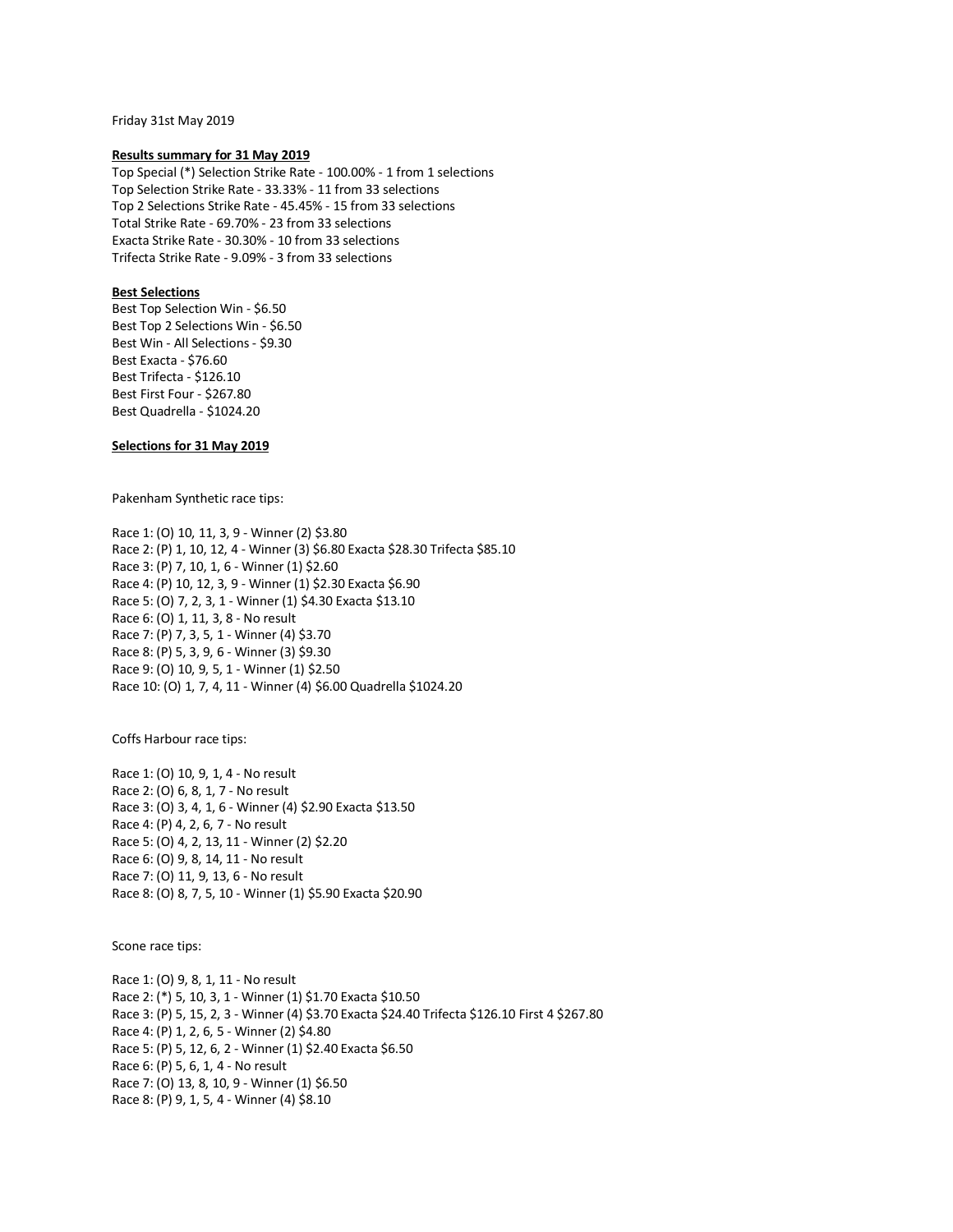Sunshine Coast race tips:

Race 1: (P) 3, 2, 7, 4 - No result Race 2: (O) 5, 4, 7, 10 - Winner (4) \$5.90 Exacta \$76.60 Race 3: (P) 8, 7, 2, 9 - Winner (2) \$4.50 Exacta \$4.90 Trifecta \$24.10 Race 4: (O) 1, 14, 5, 10 - Winner (1) \$4.00 Race 5: (O) 2, 1, 4, 5 - Winner (1) \$3.60 Race 6: (O) 10, 1, 13, 9 - Winner (1) \$2.40 Race 7: (P) 11, 7, 5, 13 - No result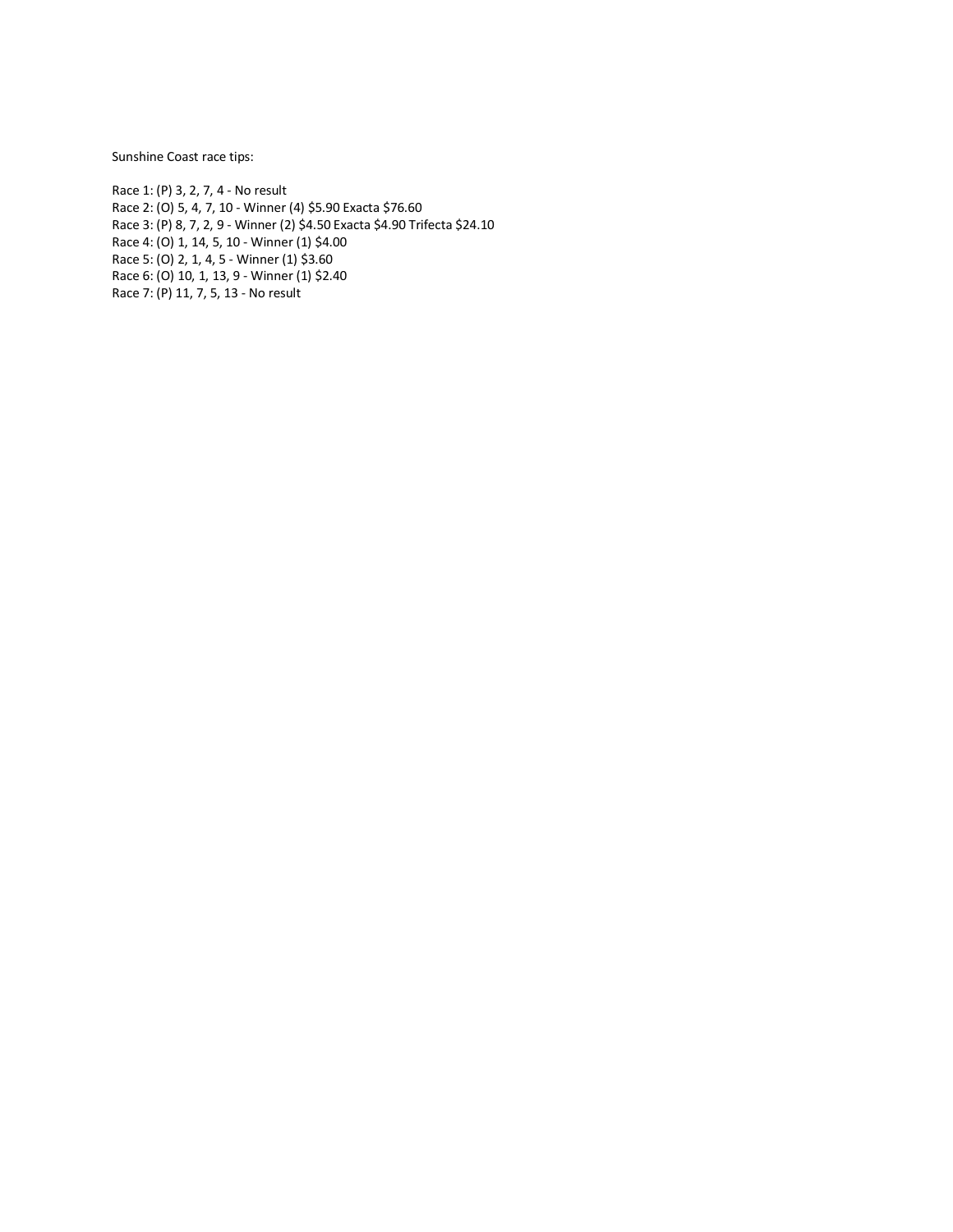Friday 17th May 2019

#### **Results summary for 17 May 2019**

Top Special (\*) Selection Strike Rate - 50.00% - 1 from 2 selections Top Selection Strike Rate - 41.67% - 20 from 48 selections Top 2 Selections Strike Rate - 62.50% - 30 from 48 selections Total Strike Rate - 83.33% - 40 from 48 selections Exacta Strike Rate - 52.08% - 25 from 48 selections Trifecta Strike Rate - 16.67% - 8 from 48 selections

## **Best Selections**

Best Top Selection Win - \$5.40 Best Top 2 Selections Win - \$11.20 Best Win - All Selections - \$22.60 Best Exacta - \$212.50 Best Trifecta - \$73.90 Best First Four - \$146.60 Best Quadrella - \$1399.60

## **Selections for 17 May 2019**

Goulburn race tips:

Race 1: (P) 1, 2, 5, 4 - Winner (1) \$4.40 Race 2: (P) 5, 3, 7, 1 - Winner (1) \$2.70 Exacta \$11.30 Race 3: (\*) 5, 6, 2, 8 - Winner (4) \$22.60 Exacta \$212.50 Race 4: (O) 12, 16, 7, 6 - Winner (1) \$4.50 Exacta \$20.50 Early Quadrella \$1399.60 Race 5: (O) 10, 8, 4, 14 - Winner (2) \$4.10 Exacta \$30.90 Race 6: (O) 1, 2, 10, 8 - Winner (2) \$4.30 Race 7: (P) 3, 8, 6, 2 - Winner (1) \$5.40 Race 8: (P) 1, 5, 7, 8 - Winner (1) \$2.30

Grafton race tips:

Race 1: (P) 6, 2, 5, 4 - No result Race 2: (O) 10, 1, 6, 4 - No result Race 3: (O) 2, 12, 9, 11 - Winner (3) \$3.20 Exacta \$12.10 Race 4: (O) 3, 12, 1, 8 - Winner (2) \$11.20 Race 5: (O) 6, 11, 8, 12 - Winner (4) \$4.20 Race 6: (O) 1, 7, 2, 4 - Winner (3) \$15.20 Exacta \$99.10 Race 7: (O) 7, 2, 11, 5 - No result Race 8: (O) 2, 3, 5, 7 - Winner (1) \$1.60

Ipswich race tips:

Race 1: (P) 5, 3, 4, 10 - Winner (1) \$1.50 Exacta \$5.20 Trifecta \$17.80 First 4 \$20.00 Race 2: (P) 5, 1, 4, 3 - Winner (2) \$4.10 Exacta \$26.80 Trifecta \$73.90 Race 3: (P) 9, 11, 1, 10 - Winner (3) \$5.00 Exacta \$15.90 Race 4: (P) 1, 8, 4, 11 - Winner (1) \$2.70 Exacta \$17.30 Trifecta \$44.00 Early Quadrella \$276.30 Race 5: (O) 8, 2, 10, 7 - Winner (1) \$5.00 Exacta \$24.60 Trifecta \$56.10 First 4 \$146.60 Race 6: (P) 8, 5, 2, 3 - Winner (1) \$2.00 Exacta \$11.30 Trifecta \$30.00 First 4 \$83.60 Race 7: (P) 2, 6, 4, 5 - Winner (2) \$1.60 Exacta \$2.80 Trifecta \$7.70 First 4 \$16.40 Race 8: (O) 10, 15, 11, 1 - Winner (1) \$4.70 Exacta \$40.30 Quadrella \$76.60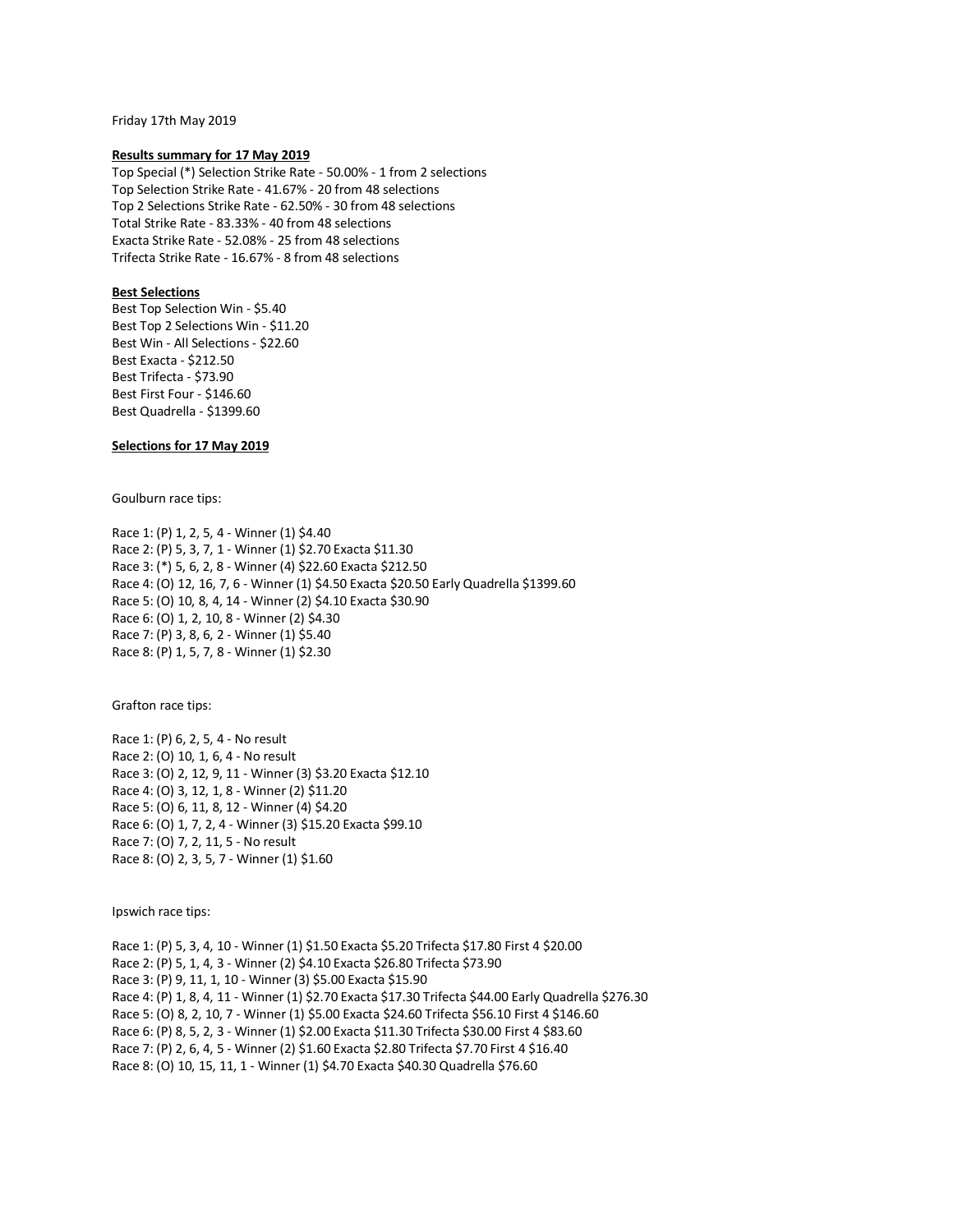Ballarat Synthetic race tips:

Race 1: (P) 3, 1, 6, 4 - Winner (1) \$3.00 Exacta \$7.90 Trifecta \$26.30 First 4 \$77.00 Race 2: (\*) 11, 14, 3, 5 - Winner (1) \$1.90 Race 3: (P) 7, 4, 3, 2 - Winner (1) \$3.60 Exacta \$19.90 Race 4: (O) 7, 11, 3, 2 - Winner (4) \$5.50 Early Quadrella \$183.60 Race 5: (O) 3, 10, 8, 7 - No result Race 6: (P) 4, 2, 1, 3 - Winner (4) \$2.80 Race 7: (O) 8, 4, 11, 6 - No result Race 8: (O) 5, 7, 10, 2 - No result

Port Augusta race tips:

Race 1: (P) 1, 3, 2, 5 - Winner (2) \$2.30 Exacta \$4.40 Race 2: (P) 3, 4, 2, 1 - Winner (2) \$5.40 Exacta \$10.40 Race 3: (P) 1, 5, 6, 3 - Winner (4) \$6.90 Race 4: (P) 5, 2, 1, 4 - Winner (1) \$2.00 Exacta \$7.30 Trifecta \$15.40 First 4 \$46.00 Early Quadrella \$375.00 Race 5: (P) 2, 9, 5, 1 - Winner (2) \$4.50 Exacta \$8.00 Race 6: (O) 9, 2, 6, 3 - Winner (2) \$2.70 Exacta \$20.00 Race 7: (P) 4, 1, 5, 3 - Winner (1) \$3.20 Race 8: (O) 3, 1, 8, 10 - Winner (4) \$3.50 Exacta \$32.90 Quadrella \$647.60

Cranbourne race tips:

Race 1: (P) 8, 5, 3, 6 - Winner (1) \$2.90 Race 2: (P) 7, 11, 9, 10 - Winner (1) \$3.30 Exacta \$13.00 Race 3: (P) 6, 1, 8, 5 - Winner (2) \$4.90 Exacta \$26.50 Race 4: (O) 11, 1, 12, 8 - No result Race 5: (P) 1, 7, 6, 9 - Winner (4) \$4.70 Exacta \$18.30 Race 6: (O) 8, 1, 5, 7 - Winner (1) \$5.40 Race 7: (O) 12, 6, 3, 7 - No result Race 8: (P) 2, 13, 6, 8 - Winner (1) \$4.30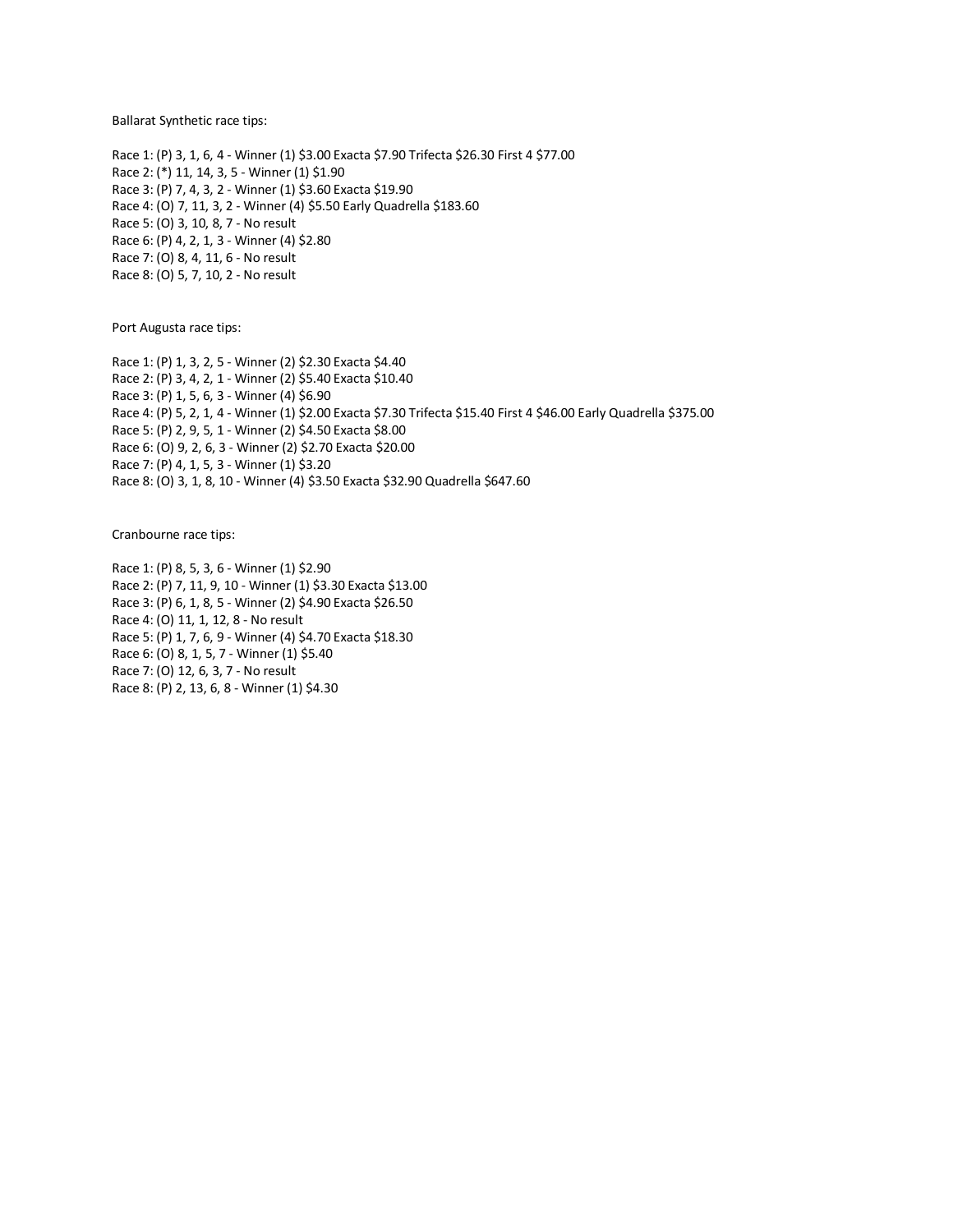Friday 10th May 2019

### **Results summary for 09 May 2019**

Top Special (\*) Selection Strike Rate - 0.00% - 0 from 1 selections Top Selection Strike Rate - 18.42% - 7 from 38 selections Top 2 Selections Strike Rate - 42.11% - 16 from 38 selections Total Strike Rate - 68.42% - 26 from 38 selections Exacta Strike Rate - 34.21% - 13 from 38 selections Trifecta Strike Rate - 15.79% - 6 from 38 selections

## **Best Selections**

Best Top Selection Win - \$7.30 Best Top 2 Selections Win - \$8.10 Best Win - All Selections - \$11.20 Best Exacta - \$49.20 Best Trifecta - \$215.30 Best First Four - \$426.60 Best Quadrella - \$3469.80

## **Selections for 09 May 2019**

Murwillumbah race tips:

Race 1: (P) 9, 6, 4, 3 - Winner (1) \$2.20 Exacta \$7.70 Trifecta \$16.60 Race 2: (P) 2, 4, 3, 6 - No result Race 3: (P) 1, 6, 5, 12 - Winner (4) \$9.20 Race 4: (P) 5, 3, 1, 10 - No result Race 5: (O) 8, 4, 7, 9 - No result Race 6: (O) 11, 6, 8, 3 - No result Race 7: (P) 1, 3, 10, 2 - No result Race 8: (O) 1, 9, 6, 12 - Winner (4) \$1.80 Race 9: (P) 7, 10, 4, 6 - Winner (2) \$7.50

Geelong race tips:

Geelong Races have been abandoned...

Mount Gambier race tips:

Race 1: (P) 3, 1, 7, 5 - Winner (2) \$3.40 Exacta \$8.80 Race 2: (P) 3, 5, 2, 1 - No result Race 3: (O) 9, 8, 5, 3 - Winner (3) \$3.40 Exacta \$9.70 Race 4: (P) 6, 11, 3, 9 - Winner (4) \$28.60 Exacta \$180.20 Trifecta \$460.60 Race 5: (P) 8, 5, 4, 2 - No result Race 6: (O) 2, 5, 3, 8 - Winner (1) \$2.30 Race 7: (P) 4, 6, 10, 1 - Winner (2) \$4.90 Race 8: (O) 8, 2, 6, 5 - Winner (3) \$1.90 Race 9: (P) 7, 3, 6, 10

Scone race tips:

Race 1: (P) 4, 2, 10, 6 - Winner (1) \$1.60 Exacta \$10.60 Race 2: (P) 4, 8, 12, 3 - Winner (1) \$1.60 Exacta \$6.10 Trifecta \$19.60 First 4 \$93.00 Race 3: (P) 4, 6, 5, 2 - No result Race 4: (P) 10, 1, 7, 2 - Winner (2) \$12.00 Race 5: (O) 2, 5, 8, 12 - Winner (1) \$6.00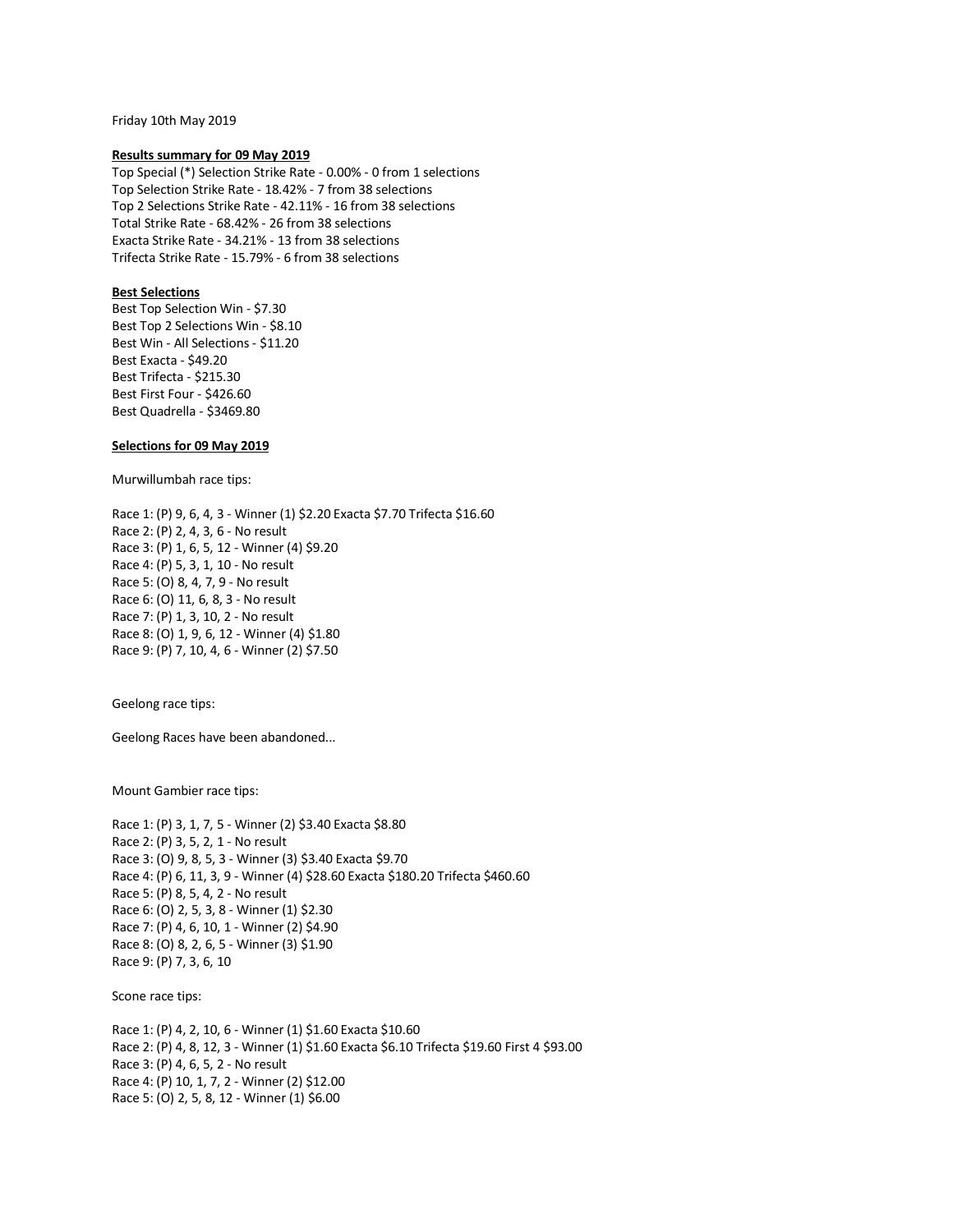Race 6: (P) 5, 1, 3, 9 - Winner (1) \$4.00 Exacta \$22.00 Trifecta \$63.30 First 4 \$116.40 Race 7: (P) 4, 7, 3, 6 - Winner (4) \$6.10 Exacta \$19.60 Race 8: (O) 14, 6, 12, 4 - No result

Sunshine Coast race tips:

Race 1: (P) 2, 5, 4, 3 - Winner (2) \$5.10 Race 2: (P) 4, 6, 5, 2 - Winner (2) \$5.00 Exacta \$8.80 Race 3: (P) 4, 5, 7, 6 - Winner (3) \$3.90 Exacta \$11.40 Trifecta \$77.60 Race 4: (O) 12, 8, 2, 3 - No result Race 5: (O) 1, 5, 4, 8 - Winner (4) \$14.70 Exacta \$25.80 Trifecta \$222.30 First 4 \$1746.60 Race 6: (O) 8, 1, 5, 6 - Winner (3) \$3.50 Race 7: (O) 4, 6, 5, 1 - Winner (1) \$3.10

Cranbourne race tips:

Race 1: (P) 4, 7, 1, 2 - Winner (4) \$12.10 Exacta \$44.50 Race 2: (P) 7, 2, 8, 1 - Winner (4) \$4.60 Exacta \$18.40 Trifecta \$41.90 First 4 \$47.20 Race 3: (P) 12, 10, 9, 11 - Winner (1) \$1.80 Exacta \$6.20 Trifecta \$32.00 Race 4: (P) 4, 1, 2, 7 - Winner (2) \$2.60 Exacta \$4.00 Trifecta \$8.30 First 4 \$6.00 Race 5: (P) 2, 7, 3, 4 - Winner (3) \$6.10 Exacta \$14.50 Race 6: (P) 7, 6, 5, 2 - Winner (4) \$4.70 Exacta \$22.80 Race 7: (P) 5, 6, 3, 7 - Winner (2) \$3.70 Exacta \$17.50 Race 8: (P) 7, 5, 10, 8 - Winner (1) \$3.30 Exacta \$9.90 Quadrella \$709.40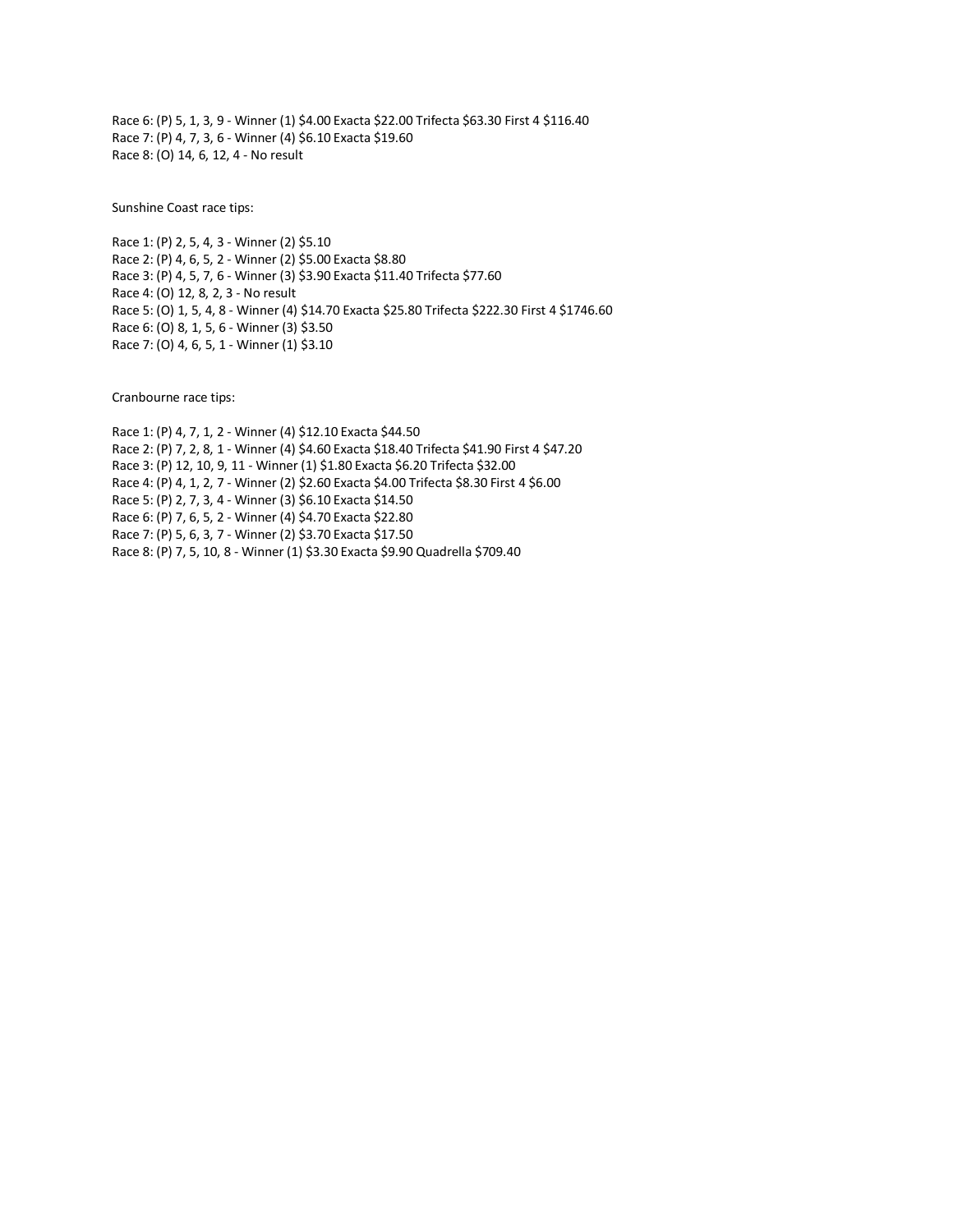#### Friday 3 May 2019

### **Results summary for 03 May 2019**

No Specials to report Top Selection Strike Rate - 18.42% - 7 from 38 selections Top 2 Selections Strike Rate - 39.47% - 15 from 38 selections Total Strike Rate - 68.42% - 26 from 38 selections Exacta Strike Rate - 47.37% - 18 from 38 selections Trifecta Strike Rate - 21.05% - 8 from 38 selections

## **Best Selections**

Best Top Selection Win - \$4.60 Best Top 2 Selections Win - \$6.70 Best Win - All Selections - \$18.60 Best Exacta - \$79.80 Best Trifecta - \$216.80 Best First Four - \$1212.40 Best Quadrella - \$3218.10

## **Selections for 03 May 2019**

Muswellbrook race tips:

Race 1: (O) 12, 10, 5, 7 - No result Late Scratching - #10 Race 2: (O) 6, 5, 15, 2 - Winner (1) \$3.80 Exacta \$22.90 Race 3: (O) 2, 6, 4, 9 - Winner (1) \$3.20 Race 4: (P) 1, 5, 3, 4 - No result Race 5: (O) 1, 2, 4, 6 - Winner (2) \$4.90 Exacta \$22.70 Race 6: (O) 1, 6, 9, 3 - Winner (1) \$4.20 Race 7: (P) 4, 7, 3, 1 - Winner (2) \$5.80 Exacta \$22.00 Race 8: (O) 7, 2, 4, 1 - No result

Wagga race tips:

Race 1: (O) 15, 5, 8, 10 - No result Race 2: (O) 16, 10, 8, 9 - No result Race 3: (P) 7, 12, 8, 5 - Winner (1) \$4.40 Exacta \$17.20 Race 4: (O) 10, 3, 11, 9 - No result Race 5: (P) 2, 13, 14, 16 - No result Race 6: (P) 3, 2, 4, 1 - Winner (4) \$18.60 Exacta \$79.80 Race 7: (O) 3, 9, 2, 4 - Winner (4) \$3.30 Race 8: (O) 8, 1, 3, 9 - Winner (2) \$2.80 Exacta \$28.50 Trifecta \$99.20 First 4 \$1212.40

Gatton race tips:

Race 1: (P) 4, 11, 1, 10 - Winner (4) \$5.50 Exacta \$40.00 Race 2: (P) 8, 12, 2, 4 - Winner (2) \$4.90 Race 3: (P) 7, 12, 11, 1 - No result Race 4: (O) 9, 1, 5, 2 - Winner (3) \$10.10 Race 5: (P) 6, 1, 3, 5 - No result Race 6: (P) 4, 1, 3, 6 - Winner (4) \$5.40 Exacta \$8.10 Race 7: (O) 5, 4, 2, 8 - Winner (1) \$1.00 Exacta \$6.90 Trifecta \$35.80

Sunshine Coast race tips: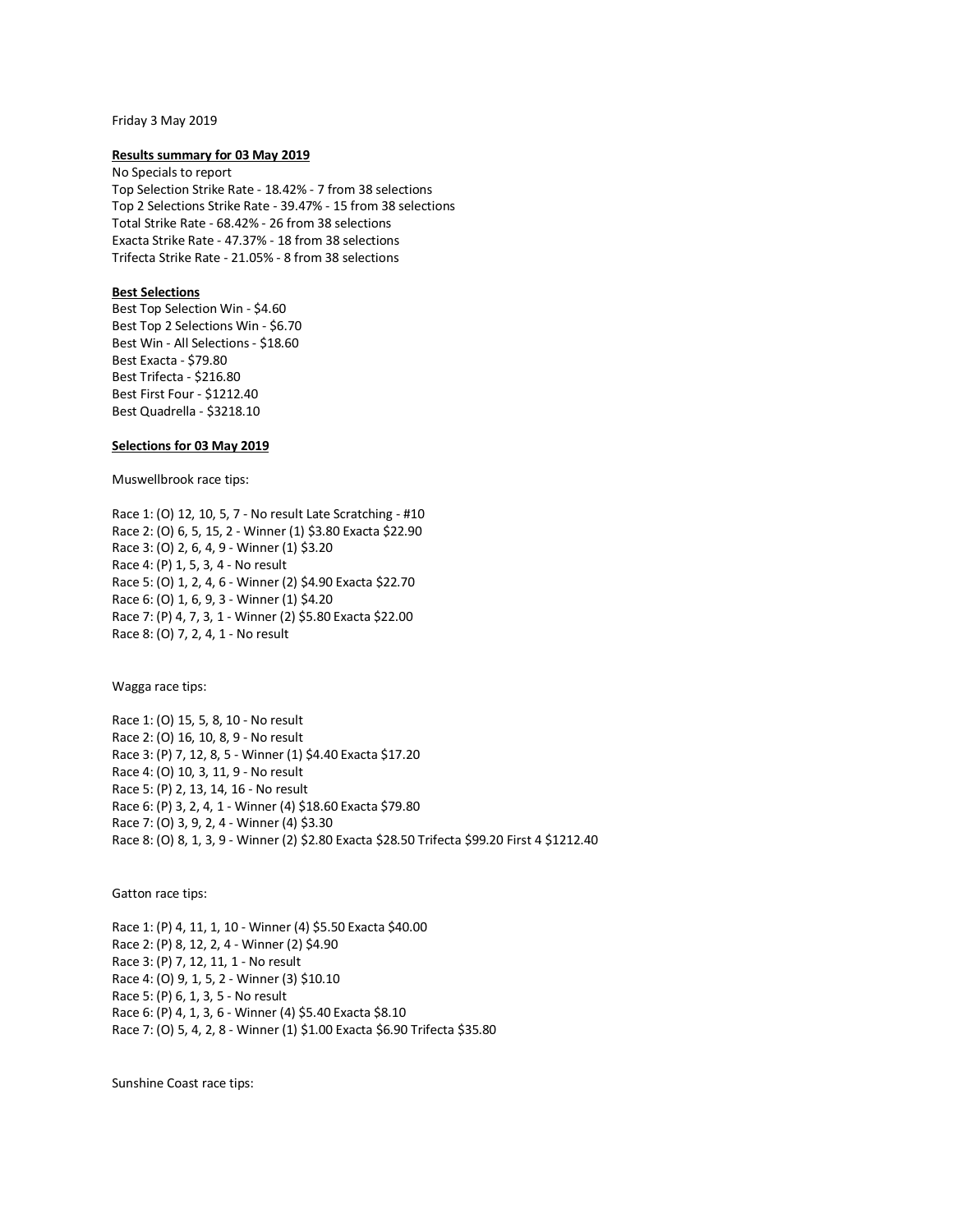Race 1: (P) 4, 2, 6, 7 - Winner (1) \$4.60 Race 2: (P) 5, 3, 6, 8 - Winner (2) \$4.60 Exacta \$3.60 Trifecta \$17.70 Race 3: (P) 5, 2, 3, 1 - Winner (4) \$10.20 Exacta \$22.40 Trifecta \$137.10 Race 4: (P) 3, 1, 4, 2 - Winner (4) \$8.00 Exacta \$40.70 Trifecta \$216.80 First 4 \$282.20 Early Quadrella \$1288.80 Race 5: (P) 4, 7, 2, 6 - Winner (2) \$5.00 Exacta \$18.50 Trifecta \$56.90 Race 6: (P) 4, 2, 3, 1 - Winner (2) \$4.00 Exacta \$30.00 Trifecta \$110.70 Race 7: (O) 4, 9, 14, 2 - Winner (3) \$10.80 Exacta \$43.10 Quadrella \$3218.10

Cranbourne race tips:

Race 1: (P) 12, 8, 2, 4 - Winner (2) \$6.70 Exacta \$22.40

Race 2: (P) 1, 9, 8, 10 - Winner (3) \$3.50

Race 3: (O) 10, 8, 7, 11 - Winner (3) \$2.90 Exacta \$8.20

Race 4: (O) 3, 8, 7, 5 - Winner (1) \$4.10 Early Quadrella \$316.20

Race 5: (O) 6, 14, 5, 11 - No result

Race 6: (O) 4, 1, 3, 5 - Winner (3) \$3.20 Exacta \$20.50 Trifecta \$54.90

Race 7: (P) 12, 1, 4, 8 - No result

Race 8: (O) 11, 12, 9, 7 - No result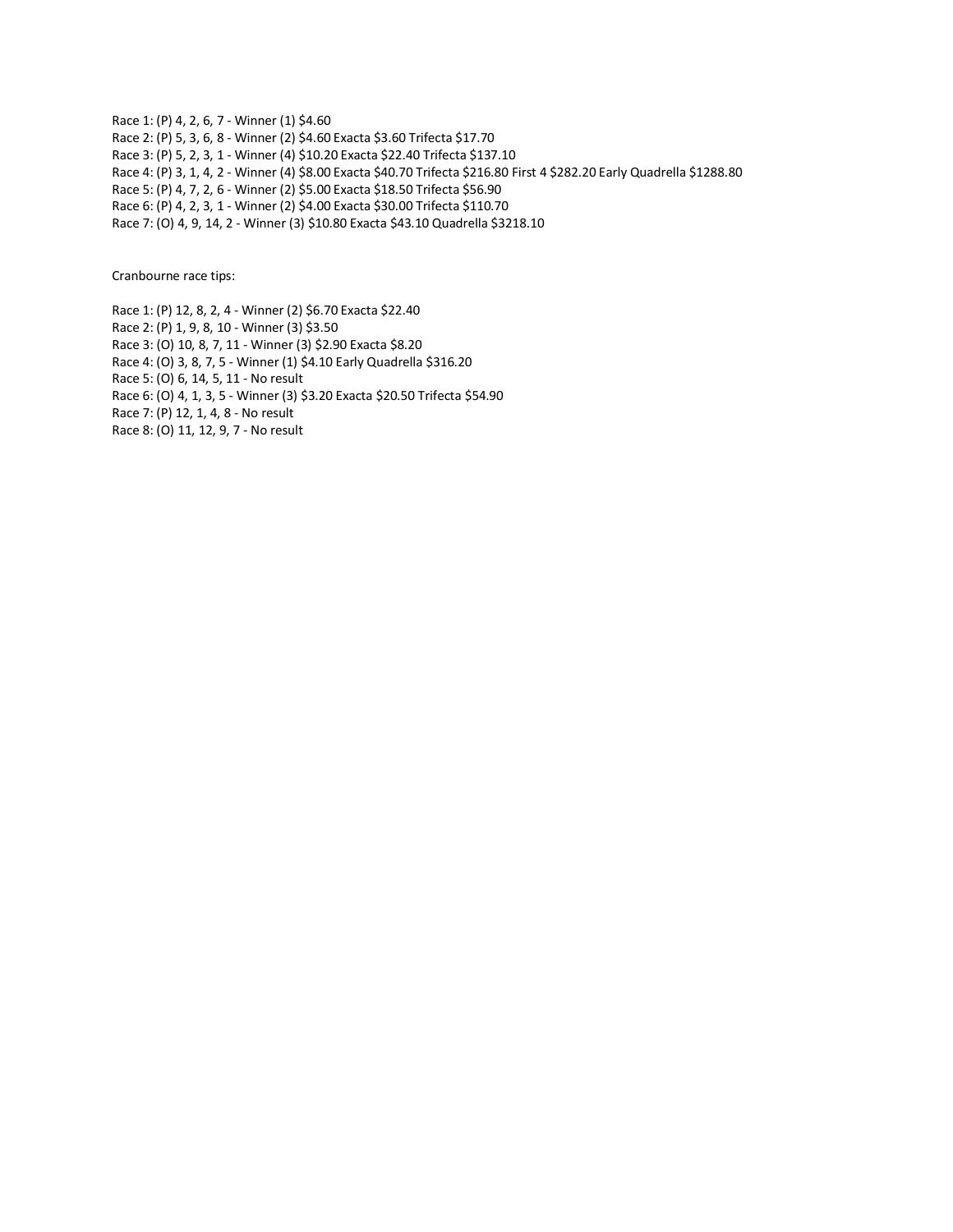Friday 26th April 2019

#### **Results summary for 26 Apr 2019**

Top Special (\*) Selection Strike Rate - 50.00% - 1 from 2 selections Top Selection Strike Rate - 25.00% - 10 from 40 selections Top 2 Selections Strike Rate - 42.50% - 17 from 40 selections Total Strike Rate - 85.00% - 34 from 40 selections Exacta Strike Rate - 52.50% - 21 from 40 selections Trifecta Strike Rate - 32.50% - 13 from 40 selections

## **Best Selections**

Best Top Selection Win - \$8.00 Best Top 2 Selections Win - \$8.00 Best Win - All Selections - \$11.90 Best Exacta - \$48.50 Best Trifecta - \$179.70 Best First Four - \$84.60 Best Quadrella - \$1875.00

## **Selections for 26 Apr 2019**

Port Macquarie Race Tips:

Race 1: (O) 2, 8, 9, 5 - Winner (4) \$2.90 Exacta \$17.50 Trifecta \$91.00 Race 2: (P) 8, 3, 10, 5 - No result Race 3: (O) 3, 10, 8, 6 - Winner (1) \$2.20 Race 4: (O) 6, 2, 8, 11 - No result Race 5: (P) 1, 5, 3, 2 - Winner (4) \$5.40 Exacta \$16.50 Race 6: (P) 5, 1, 2, 4 - Winner (1) \$2.50 Exacta \$13.50 Trifecta \$22.80 First 4 \$84.60 Race 7: (O) 3, 10, 2, 6 - No result Race 8: (O) 11, 5, 1, 4 - Winner (3) \$6.70 Exacta \$41.50

Canberra Race Tips:

Race 1: (P) 7, 1, 3, 5 - Winner (3) \$4.70 Exacta \$17.00 Trifecta \$49.50 Race 2: (O) 5, 1, 4, 3 - Winner (3) \$4.70 Exacta \$13.20 Race 3: (P) 5, 4, 8, 7 - Winner (3) \$2.70 Race 4: (O) 8, 2, 4, 3 - Winner (2) \$3.40 Exacta \$14.00 Trifecta \$117.90 Early Quadrella \$355.20 Race 5: (O) 6, 2, 13, 10 - Winner (3) \$11.90 Race 6: (O) 5, 2, 11, 9 - Winner (4) \$3.50 Race 7: (O) 3, 8, 7, 1 - Winner (1) \$8.00 Race 8: (O) 12, 2, 9, 3 - Winner (3) \$9.00 Quadrella \$1798.10

Rockhampton Race Tips:

Race 1: (\*) 1, 3, 2, 5 - Winner (1) \$1.70 Exacta \$8.80 Race 2: (O) 2, 9, 7, 3 - Winner (1) \$2.10 Exacta \$7.80 Trifecta \$54.70 Race 3: (O) 1, 7, 12, 10 - Winner (2) \$7.60 Race 4: (P) 1, 3, 9, 4 - No result Race 5: (O) 6, 5, 2, 3 - No result Race 6: (O) 9, 4, 3, 6 - Winner (4) \$4.10 Exacta \$23.70 Race 7: (0) 8, 10, 7, 2 - Winner (3) \$3.50 Exacta \$22.30 Trifecta \$85.70

Werribee Race Tips: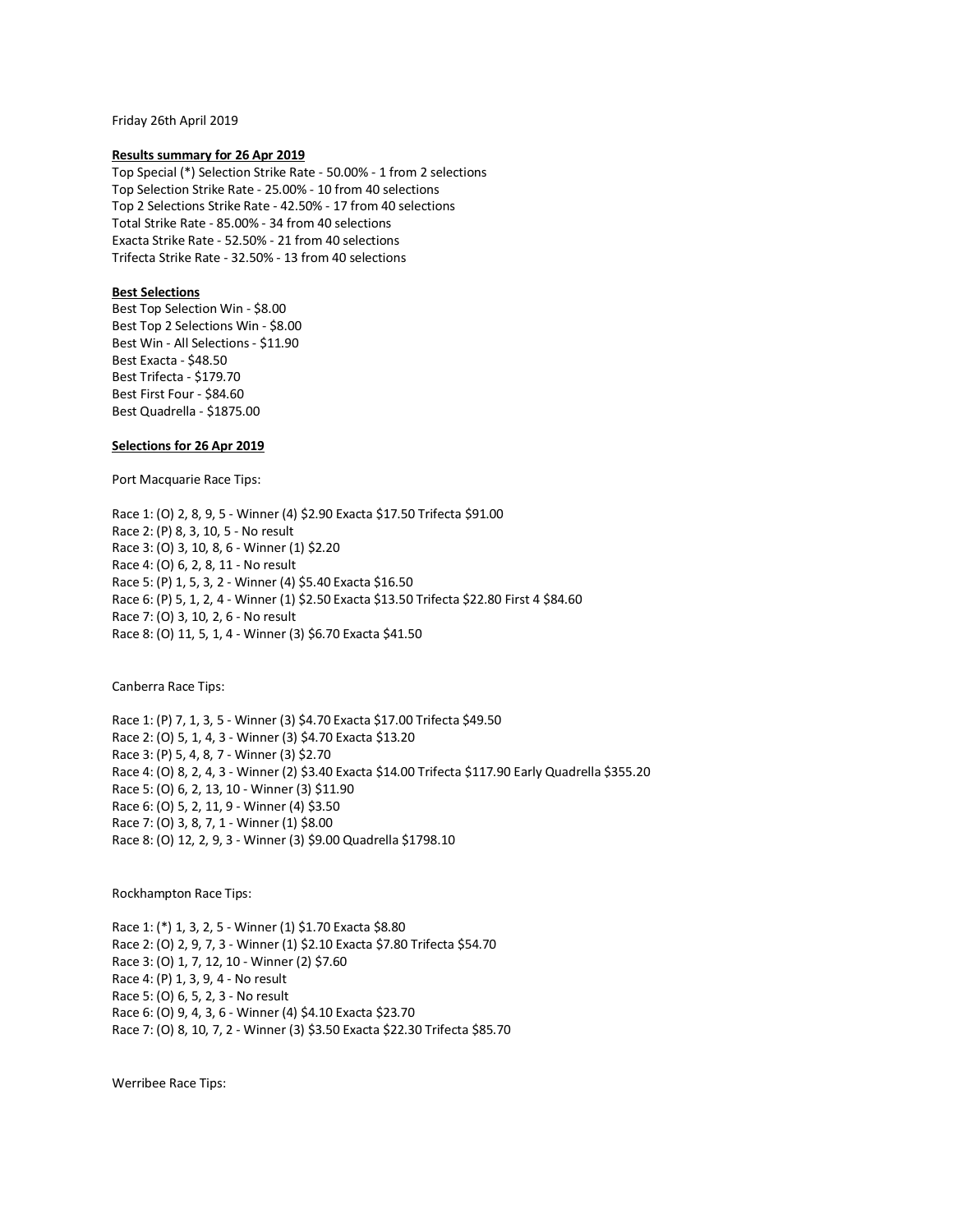Race 1: (P) 6, 9, 1, 5 - Winner (1) \$1.80 Race 2: (P) 8, 4, 2, 9 - Winner (2) \$6.40 Exacta \$35.90 Race 3: (P) 7, 8, 1, 5 - Winner (4) \$4.50 Exacta \$9.10 Race 4: (O) 5, 9, 6, 8 - Winner (1) \$2.40 Exacta \$7.60 Early Quadrella \$150.50 Race 5: (O) 6, 9, 1, 8 - Winner (1) \$1.50 Exacta \$3.60 Trifecta \$15.80 Race 6: (O) 4, 9, 6, 1 - Winner (2) \$3.60 Exacta \$7.20 Trifecta \$57.30 Race 7: (P) 5, 7, 6, 3 - Winner (4) \$4.40 Race 8: (P) 5, 2, 3, 9 - Winner (2) \$4.30 Exacta \$48.50 Trifecta \$135.40 Quadrella \$169.30

Cranbourne Race Tips:

Race 1: (O) 6, 3, 8, 7 - Winner (4) \$3.30 Race 2: (O) 8, 3, 5, 9 - Winner (1) \$2.70 Race 3: (O) 4, 7, 5, 3 - Winner (3) \$4.70 Exacta \$31.30 Trifecta \$179.70 Race 4: (P) 9, 4, 8, 12 - Winner (1) \$3.00 Exacta \$11.20 Trifecta \$30.20 Race 5: (\*) 2, 7, 3, 6 - No result Race 6: (P) 3, 5, 7, 6 - Winner (4) \$7.50 Race 7: (P) 2, 3, 4, 7 - Winner (2) \$3.80 Exacta \$8.50 Trifecta \$55.80 Race 8: (O) 4, 3, 2, 7 - Winner (4) \$4.90 Exacta \$23.30 Trifecta \$24.50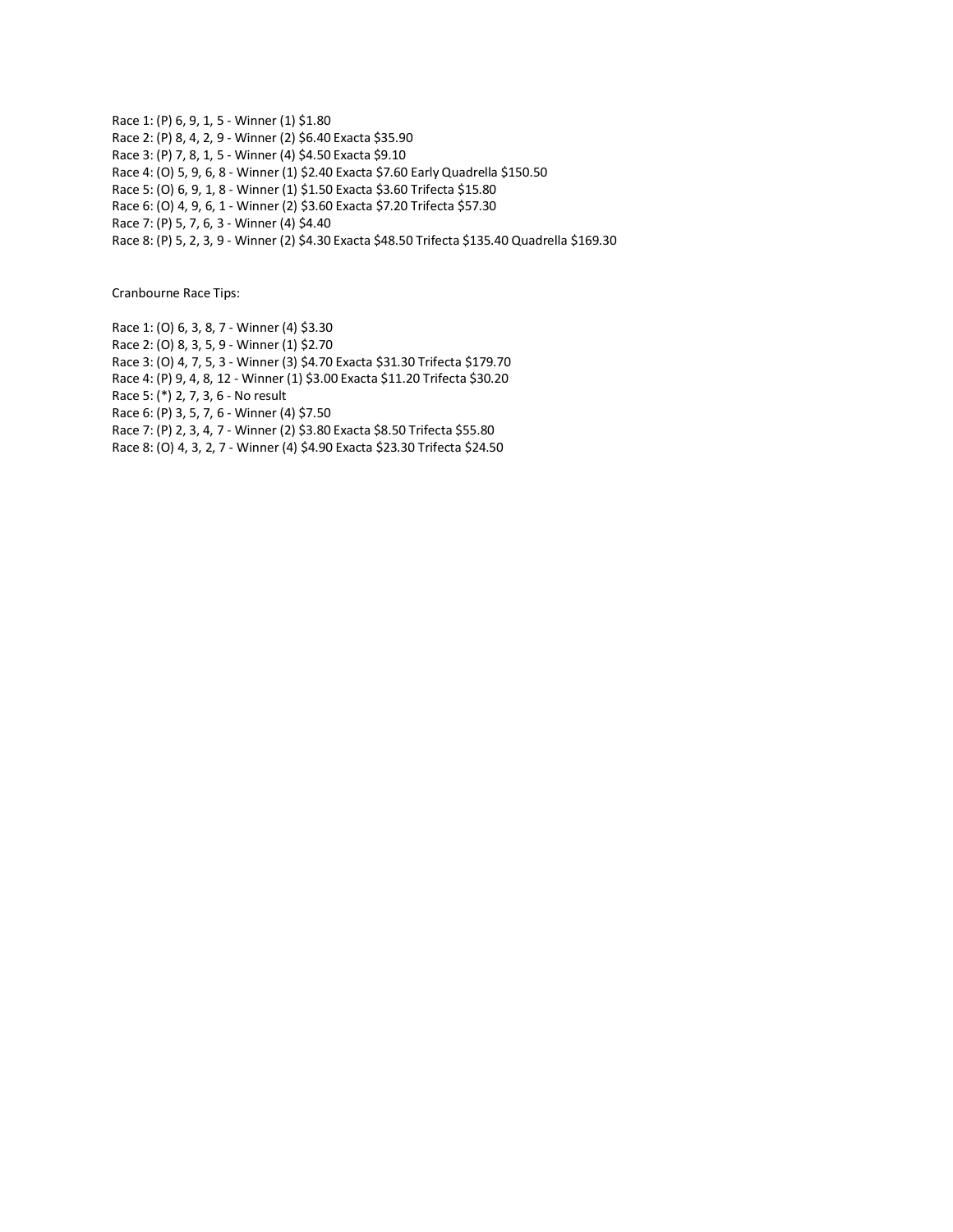## Friday 19th April 2019

### **Results summary for 19 Apr 2019**

No Specials to report Top Selection Strike Rate - 41.18% - 7 from 17 selections Top 2 Selections Strike Rate - 58.82% - 10 from 17 selections Total Strike Rate - 88.24% - 15 from 17 selections Exacta Strike Rate - 52.94% - 9 from 17 selections Trifecta Strike Rate - 11.76% - 2 from 17 selections

### **Best Selections**

Best Top Selection Win - \$4.30 Best Top 2 Selections Win - \$6.20 Best Win - All Selections - \$12.20 Best Exacta - \$66.40 Best Trifecta - \$83.40 Best First Four - \$112.20 Best Quadrella - \$860.50

## **Selections for 19 Apr 2019**

Ascot Race Tips:

Race 1: (P) 1, 5, 4, 8 - Winner (1) \$3.60 Exacta \$16.10 Trifecta \$34.20 Race 2: (O) 6, 2, 3, 4 - Winner (3) \$2.40 Race 3: (P) 5, 4, 7, 2 - Winner (4) \$12.20 Exacta \$66.40 Trifecta \$83.40 First 4 \$112.20 Race 4: (O) 4, 9, 6, 1 - Winner (1) \$4.30 Race 5: (P) 1, 7, 6, 4 - Winner (2) \$3.00 Exacta \$9.40 Early Quadrella \$860.50 Race 6: (P) 10, 8, 6, 3 - No result Race 7: (P) 4, 2, 1, 3 - Winner (3) \$6.40 Race 8: (P) 3, 8, 2, 5 - Winner (1) \$3.50 Exacta \$12.80 Race 9: (P) 4, 2, 9, 3 - Winner (2) \$3.60

Launceston Race Tips:

Race 1: (P) 14, 9, 4, 3 - Winner (1) \$2.20 Exacta \$7.00 Race 2: (O) 3, 6, 8, 9 - Winner (1) \$4.10 Exacta \$15.30 Race 3: (O) 2, 3, 5, 1 - Winner (2) \$6.20 Race 4: (O) 3, 11, 9, 4 - Winner (3) \$5.00 Exacta \$27.90 Early Quadrella \$487.20 Race 5: (O) 4, 8, 7, 3 - Winner (1) \$3.70 Race 6: (O) 4, 2, 3, 10 - Winner (3) \$9.80 Exacta \$48.20 Race 7: (P) 3, 6, 8, 4 - No result Race 8: (P) 2, 5, 3, 1 - Winner (1) \$4.00 Exacta \$32.10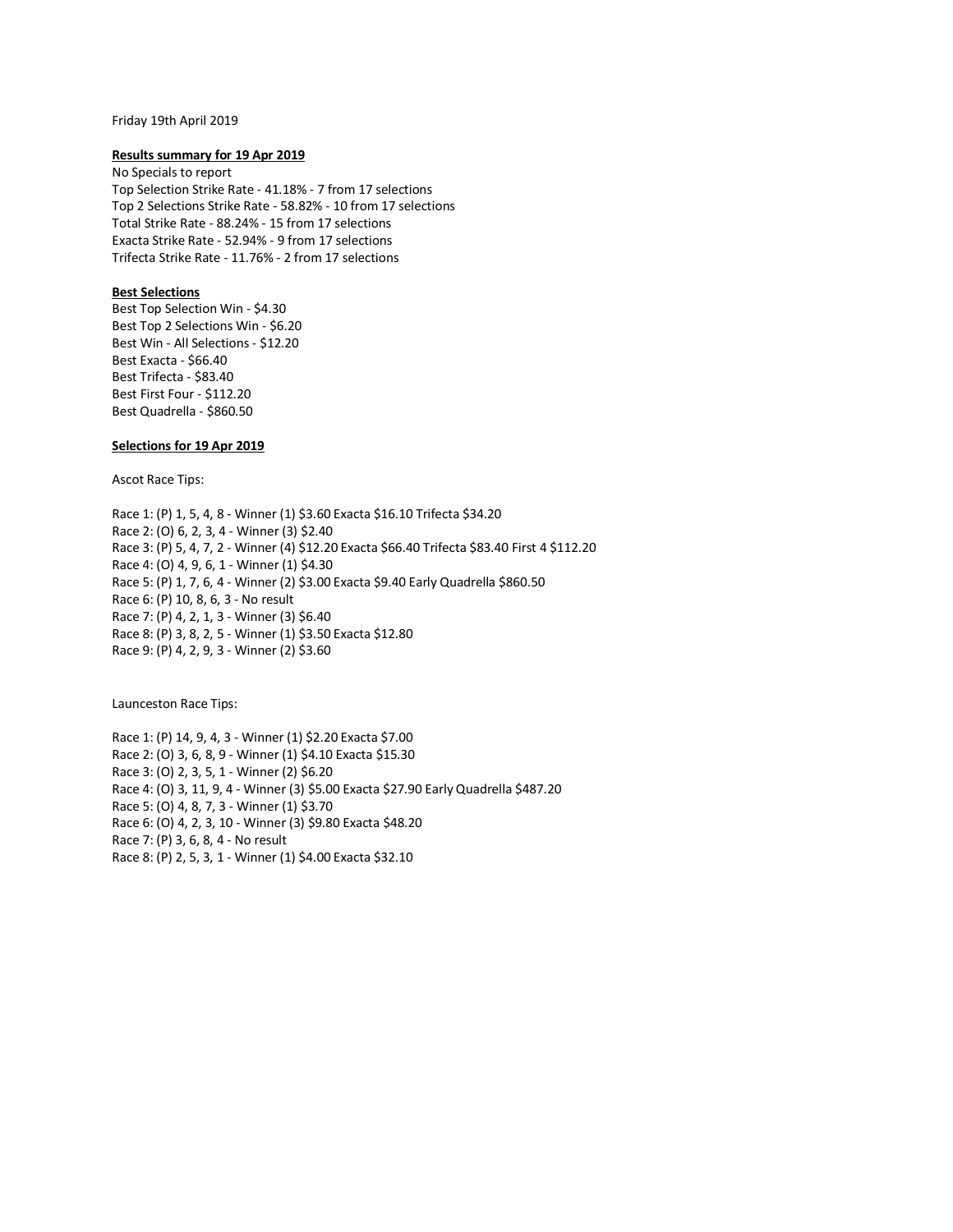#### Friday 12th April 2019

### **Results summary for 12 Apr 2019**

No Specials to report Top Selection Strike Rate - 18.18% - 10 from 55 selections Top 2 Selections Strike Rate - 47.27% - 26 from 55 selections Total Strike Rate - 78.18% - 43 from 55 selections Exacta Strike Rate - 49.09% - 27 from 55 selections Trifecta Strike Rate - 29.09% - 16 from 55 selections

### **Best Selections**

Best Top Selection Win - \$5.90 Best Top 2 Selections Win - \$9.30 Best Win - All Selections - \$12.10 Best Exacta - \$129.10 Best Trifecta - \$537.10 Best First Four - \$1500.00 Best Quadrella - \$1393.40

## **Selections for 12 Apr 2019**

Port Macquarie race tips:

Race 1: (O) 12, 2, 1, 10 - Winner (1) \$1.80 Exacta \$5.50 Race 2: (O) 2, 6, 9, 10 - Winner (1) \$2.20 Exacta \$49.60 Race 3: (O) 2, 4, 11, 12 - Winner (1) \$3.50 Race 4: (P) 5, 7, 3, 1 - No result Race 5: (O) 1, 4, 5, 3 - Winner (3) \$3.60 Late Scratching - #1 & 4 Race 6: (O) 3, 8, 6, 4 - No result Race 7: (O) 9, 5, 11, 3 - Winner (3) \$8.00 Race 8: (O) 3, 1, 7, 5 - No result

Rockhampton race tips:

Race 1: (P) 1, 13, 3, 8 - Winner (2) \$5.70 Race 2: (O) 12, 8, 10, 11 - Winner (2) \$3.50 Race 3: (O) 4, 11, 9, 6 - Winner (2) \$9.30 Race 4: (O) 13, 12, 3, 4 - Winner (4) \$5.20 Exacta \$38.70 Trifecta \$164.70 Early Quadrella \$1393.40 Race 5: (P) 3, 4, 5, 7 - Winner (4) \$3.70 Race 6: (P) 3, 7, 2, 17 - Winner (1) \$2.40 Race 7: (O) 10, 14, 2, 6 - Winner (2) \$6.40 Race 8: (O) 2, 5, 10, 4 - Winner (2) \$3.90 Quadrella \$481.00

Wangaratta race tips:

Race 1: (P) 2, 1, 9, 10 - Winner (2) \$2.90 Exacta \$6.80 Race 2: (O) 11, 12, 6, 5 - Winner (1) \$2.60 Exacta \$16.60 Race 3: (P) 5, 10, 1, 2 - Winner (4) \$3.00 Exacta \$4.80 Trifecta \$25.80 First 4 \$54.80 Race 4: (P) 6, 8, 5, 4 - Winner (4) \$9.10 Exacta \$129.10 Trifecta \$129.40 Early Quadrella \$163.90 Race 5: (P) 4, 3, 5, 1 - Winner (2) \$5.30 Exacta \$38.30 Trifecta \$78.10 First 4 \$306.20 Race 6: (P) 3, 1, 2, 8 - Winner (1) \$5.90 Exacta \$18.50 Trifecta \$41.30 Race 7: (O) 6, 9, 11, 3 - No result Race 8: (O) 11, 4, 9, 12 - No result

Orange race tips: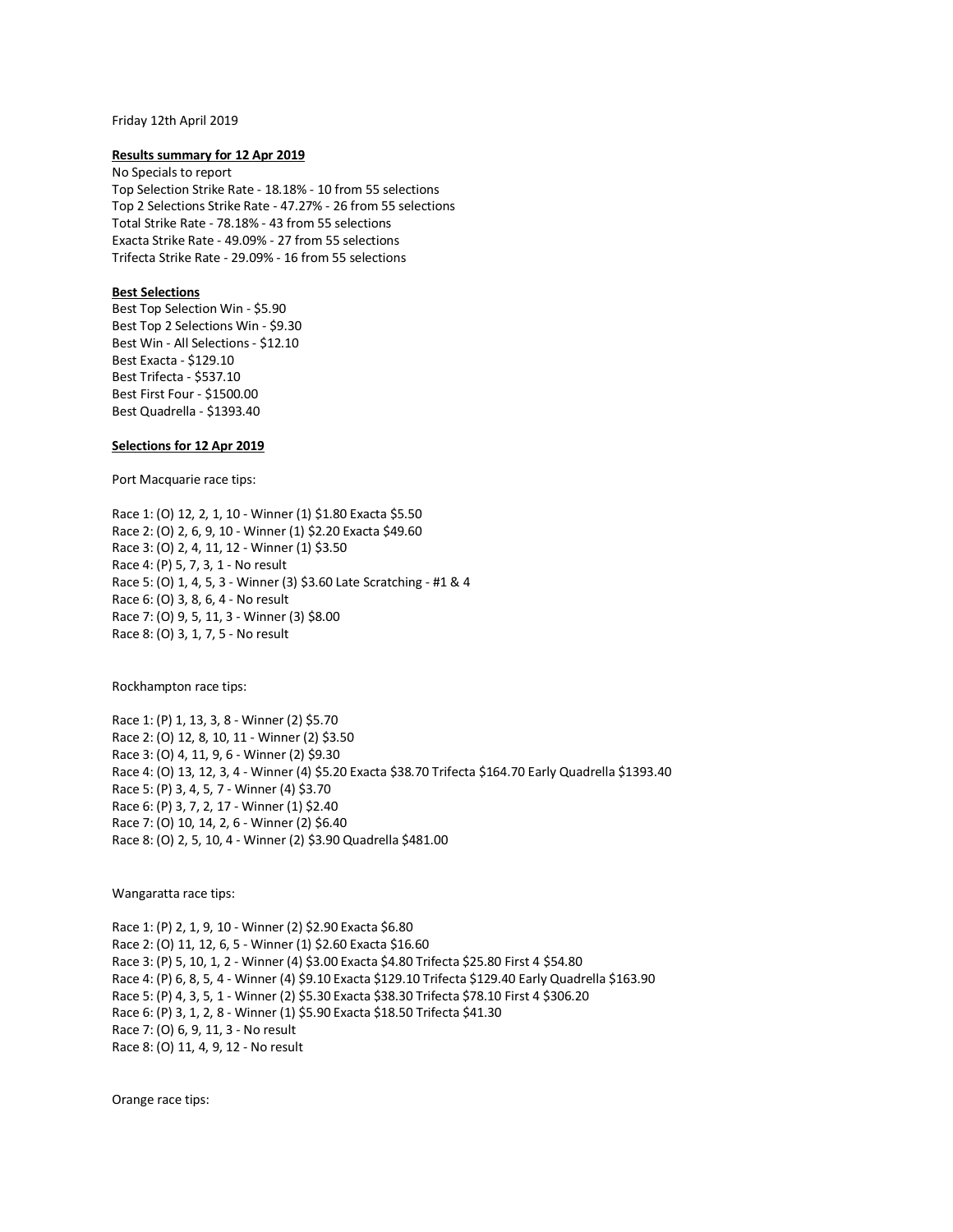Race 1: (P) 3, 13, 6, 8 - Winner (3) \$7.30 Exacta \$10.90 Trifecta \$40.20 Race 2: (P) 3, 5, 1, 7 - Winner (2) \$2.80 Exacta \$18.30 Race 3: (O) 3, 5, 4, 9 - Winner (1) \$3.70 Exacta \$21.70 Race 4: (O) 8, 10, 1, 11 - Winner (2) \$3.80 Exacta \$11.20 Trifecta \$53.20 Early Quadrella \$405.90 Race 5: (O) 11, 13, 4, 8 - Winner (4) \$2.60 Race 6: (O) 1, 3, 9, 4 - Winner (2) \$6.60 Exacta \$21.60 Trifecta \$49.20 Race 7: (P) 1, 6, 2, 5 - Winner (1) \$3.40 Exacta \$23.00 Trifecta \$79.70 Race 8: (O) 7, 1, 8, 2 - Winner (2) \$2.30 Exacta \$4.20 Trifecta \$20.50 Quadrella \$361.90

Mount Gambier race tips:

Race 1: (P) 6, 4, 1, 9 - Winner (4) \$10.40 Race 2: (P) 2, 5, 4, 1 - Winner (4) \$3.00 Race 3: (O) 3, 2, 4, 9 - Winner (4) \$12.10 Exacta \$50.50 Race 4: (O) 3, 9, 5, 11 - No result Race 5: (P) 6, 1, 2, 4 - Winner (4) \$8.30 Exacta \$32.00 Race 6: (O) 1, 10, 3, 6 - No result Race 7: (O) 2, 11, 5, 9 - No result Race 8: (O) 3, 6, 11, 5 - No result

Albany race tips:

Race 1: (P) 1, 4, 5, 3 - Winner (2) \$5.50 Exacta \$33.00 Race 2: (P) 4, 7, 2, 6 - Winner (2) \$5.10 Exacta \$6.20 Race 3: (O) 1, 4, 7, 3 - Winner (2) \$3.30 Exacta \$14.20 Trifecta \$43.80 First 4 \$152.60 Race 4: (P) 6, 4, 8, 7 - Winner (3) \$8.60 Exacta \$111.60 Trifecta \$537.10 First 4 \$1500.00 Early Quadrella \$663.40 Race 5: (P) 1, 8, 7, 2 - No result Race 6: (O) 3, 4, 8, 5 - No result Race 7: (O) 1, 7, 8, 2 - Winner (2) \$4.20

Cranbourne race tips:

Race 1: (P) 7, 9, 5, 2 - Winner (3) \$5.10 Exacta \$16.00 Trifecta \$54.10 Race 2: (P) 11, 8, 7, 3 - Winner (2) \$1.40 Exacta \$3.00 Trifecta \$4.80 Race 3: (P) 7, 1, 12, 9 - Winner (3) \$2.80 Exacta \$6.80 Trifecta \$27.60 Race 4: (P) 10, 12, 4, 11 - Winner (3) \$6.60 Exacta \$23.20 Trifecta \$94.30 Early Quadrella \$187.50 Race 5: (P) 1, 3, 5, 2 - Winner (4) \$6.90 Race 6: (P) 8, 7, 6, 3 - No result Race 7: (P) 7, 1, 3, 4 - Winner (1) \$5.50 Exacta \$26.30 Race 8: (P) 12, 5, 13, 4 - Winner (1) \$3.90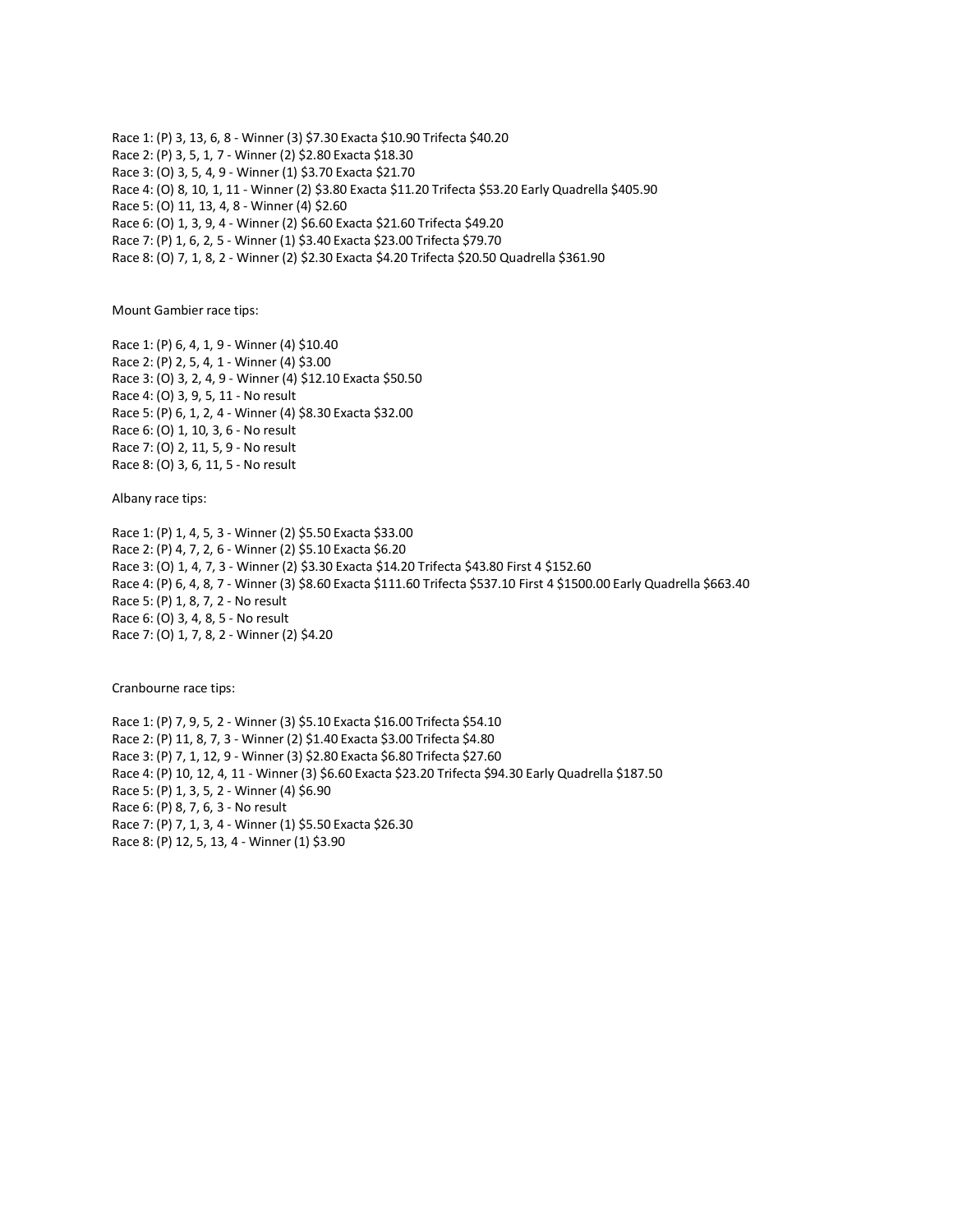#### Friday 5th April 2019

### **Results summary for 05 Apr 2019**

No Specials to report Top Selection Strike Rate - 39.13% - 18 from 46 selections Top 2 Selections Strike Rate - 60.87% - 28 from 46 selections Total Strike Rate - 73.91% - 34 from 46 selections Exacta Strike Rate - 58.70% - 27 from 46 selections Trifecta Strike Rate - 30.43% - 14 from 46 selections

## **Best Selections**

Best Top Selection Win - \$5.30 Best Top 2 Selections Win - \$14.90 Best Win - All Selections - \$37.80 Best Exacta - \$100.90 Best Trifecta - \$115.10 Best First Four - \$160.00 Best Quadrella - \$445.60

## **Selections for 05 Apr 2019**

Canberra race tips:

Race 1: (O) 3, 5, 4, 1 - Winner (1) \$4.30 Exacta \$30.90 Trifecta \$115.10 Race 2: (O) 4, 7, 8, 10 - No result Race 3: (O) 6, 2, 7, 4 - Winner (1) \$3.20 Exacta \$21.50 Race 4: (O) 2, 6, 11, 8 - Winner (2) \$1.80 Exacta \$3.70 Race 5: (P) 7, 6, 5, 3 - Winner (3) \$6.00 Race 6: (P) 1, 2, 4, 12 - Winner (2) \$3.40 Exacta \$53.10 Race 7: (O) 2, 10, 6, 5 - No result Race 8: (O) 7, 4, 8, 1 - No result

Tamworth race tips:

Race 1: (P) 3, 7, 5, 8 - Winner (2) \$4.10 Exacta \$9.30 Race 2: (P) 1, 6, 2, 5 - Winner (1) \$2.30 Exacta \$9.90 Race 3: (O) 2, 3, 17, 1 - Winner (1) \$2.10 Exacta \$12.90 Trifecta \$26.00 Race 4: (P) 13, 5, 7, 8 - Winner (2) \$14.90 Exacta \$100.90 Early Quadrella \$445.60 Race 5: (P) 2, 1, 5, 7 - Winner (2) \$1.90 Exacta \$18.90 Trifecta \$43.40 First 4 \$160.00 Race 6: (O) 6, 7, 13, 1 - Winner (4) \$4.50 Exacta \$53.50 Race 7: (O) 5, 2, 7, 13 - No result Race 8: (O) 7, 17, 13, 2 - Winner (4) \$2.20

Benalla race tips:

Race 1: (P) 3, 4, 9, 2 - Winner (1) \$2.00 Exacta \$5.60 Trifecta \$25.90 Race 2: (P) 7, 4, 8, 1 - Winner (1) \$1.40 Race 3: (P) 3, 2, 6, 13 - Winner (1) \$1.60 Exacta \$3.70 Trifecta \$5.00 Race 4: (P) 5, 8, 6, 7 - Winner (1) \$1.30 Exacta \$2.70 Trifecta \$16.20 First 4 \$24.60 Early Quadrella \$7.60 Race 5: (O) 8, 4, 6, 2 - Winner (3) \$4.90 Exacta \$29.20 Trifecta \$87.50 Race 6: (P) 3, 8, 1, 4 - Winner (1) \$4.40 Exacta \$8.20 Race 7: (O) 3, 5, 6, 7 - No result Race 8: (O) 9, 7, 5, 11 - Winner (2) \$9.40

Mackay race tips: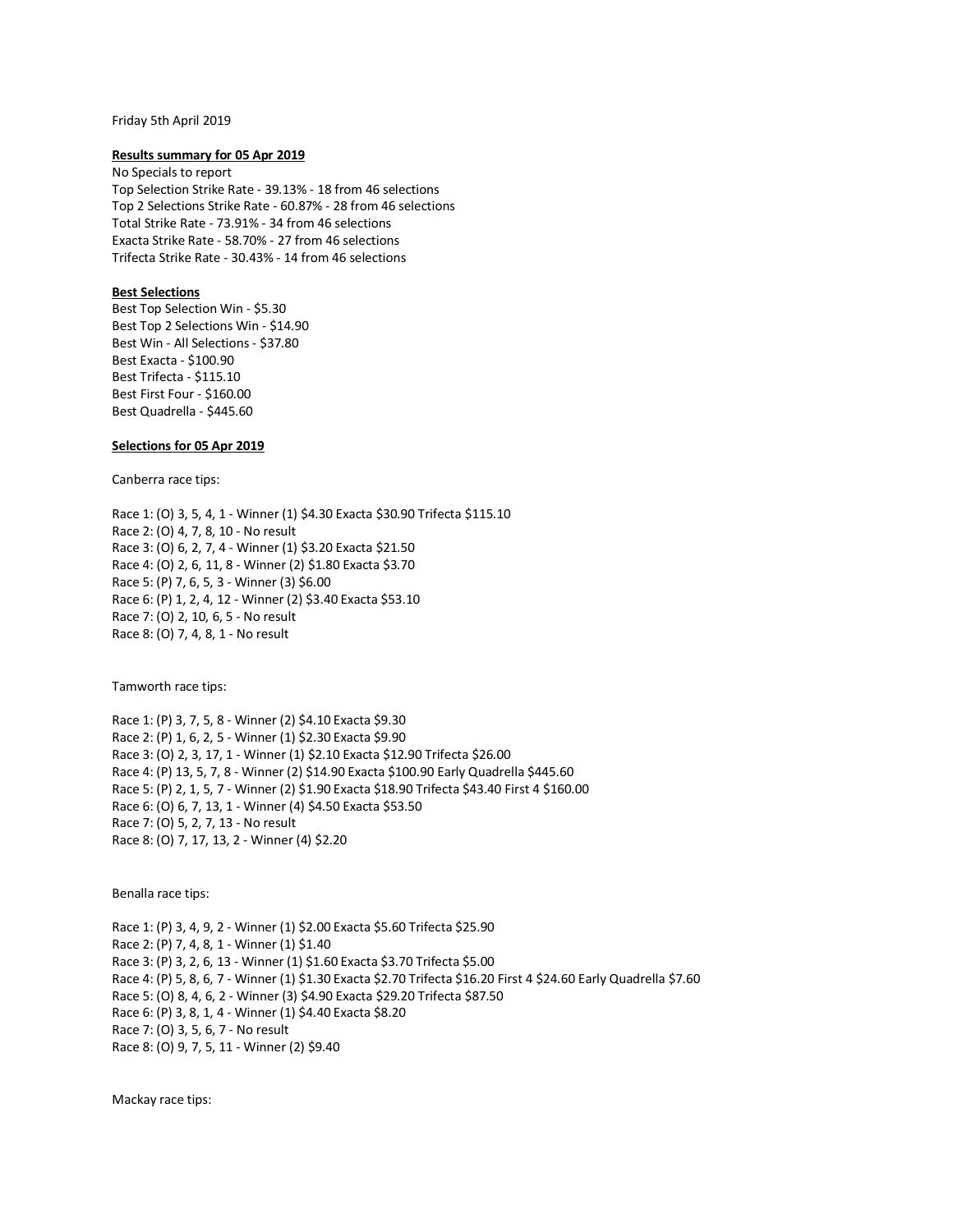Race 1: (P) 2, 7, 3, 6 - Winner (1) \$2.80 Exacta \$5.10 Race 2: (P) 1, 8, 2, 11 - No result Race 3: (O) 6, 7, 2, 12 - No result Race 4: (O) 2, 6, 9, 1 - Winner (1) \$5.30 Race 5: (O) 11, 1, 5, 2 - Winner (1) \$3.00 Exacta \$5.40 Trifecta \$32.10 First 4 \$125.80 Race 6: (P) 11, 1, 5, 6 - No result Race 7: (O) 6, 2, 3, 9 - No result

Cranbourne race tips:

Race 1: (P) 6, 5, 8, 1 - Winner (2) \$2.10 Exacta \$3.70 Race 2: (P) 5, 10, 4, 1 - Winner (1) \$2.00 Exacta \$10.90 Trifecta \$21.80 Race 3: (P) 1, 5, 3, 2 - Winner (1) \$2.10 Exacta \$3.00 Trifecta \$8.50 First 4 \$12.60 Race 4: (P) 8, 12, 7, 3 - Winner (1) \$1.40 Exacta \$3.00 Early Quadrella \$11.20 Race 5: (P) 10, 2, 8, 1 - Winner (1) \$1.40 Exacta \$3.60 Trifecta \$20.10 First 4 \$62.40 - Dead-heat between runners 10 & 2 for first Race 6: (P) 2, 7, 1, 4 - Winner (1) \$1.90 Exacta \$4.80 Trifecta \$4.50 First 4 \$7.00 Race 7: (P) 4, 5, 7, 2 - Winner (4) \$2.80 Exacta \$9.20 Race 8: (P) 10, 1, 5, 3 - Winner (1) \$2.20 Exacta \$3.00 Trifecta \$9.10 Quadrella \$30.40

Sunshine Coast race tips:

Race 1: (O) 3, 2, 5, 12 - No result Race 2: (P) 5, 7, 12, 6 - Winner (2) \$4.00 Exacta \$22.80 Race 3: (O) 5, 6, 14, 8 - No result Race 4: (P) 10, 3, 6, 16 - Winner (4) \$37.80 Race 5: (P) 2, 1, 5, 8 - Winner (2) \$1.90 Exacta \$3.70 Trifecta \$19.50 First 4 \$49.60 Race 6: (P) 4, 7, 6, 13 - No result Race 7: (P) 9, 6, 8, 5 - Winner (2) \$3.80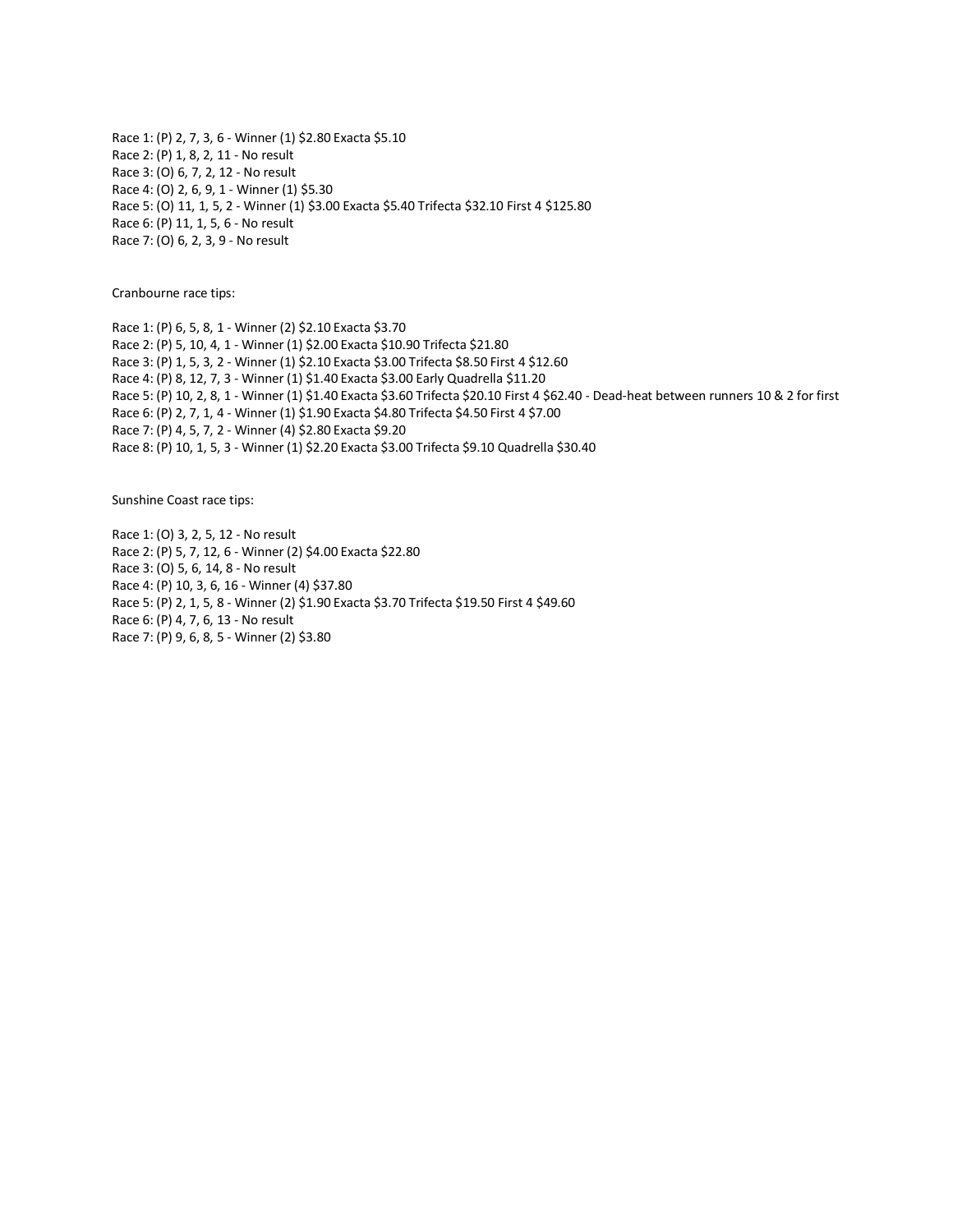Friday 29th March 2019

#### **Results summary for 29 Mar 2019**

Top Special (\*) Selection Strike Rate - 50.00% - 1 from 2 selections Top Selection Strike Rate - 15.38% - 6 from 39 selections Top 2 Selections Strike Rate - 43.59% - 17 from 39 selections Total Strike Rate - 61.54% - 24 from 39 selections Exacta Strike Rate - 33.33% - 13 from 39 selections Trifecta Strike Rate - 15.38% - 6 from 39 selections

### **Best Selections**

Best Top Selection Win - \$8.70 Best Top 2 Selections Win - \$9.90 Best Win - All Selections - \$9.90 Best Exacta - \$45.40 Best Trifecta - \$176.60 Best First Four - \$27.80 Best Quadrella - \$660.90

## **Selections for 29 Mar 2019**

Sapphire Coast race tips:

Race 1: (P) 6, 9, 5, 2 - Winner (4) \$3.20 Race 2: (P) 3, 1, 6, 9 - Winner (1) \$3.30 Exacta \$23.30 Trifecta \$45.60 Race 3: (O) 6, 3, 8, 1 - No result Race 4: (P) 5, 6, 3, 2 - Winner (2) \$3.80 Exacta \$22.30 Race 5: (P) 11, 1, 9, 6 - No result Race 6: (P) 4, 1, 8, 5 - Winner (3) \$5.10 Race 7: (O) 9, 1, 4, 6 - Winner (2) \$8.40 Race 8: (O) 6, 14, 11, 5 - Winner (3) \$6.40 Exacta \$45.40 Trifecta \$176.60

Muswellbrook race tips:

Race 1: (P) 5, 10, 11, 3 - No result Race 2: (P) 2, 6, 3, 4 - Winner (4) \$4.40 Race 3: (P) 4, 3, 6, 11 - No result Race 4: (\*) 1, 7, 4, 3 - No result Race 5: (P) 9, 11, 8, 12 - Winner (2) \$5.40 Exacta \$20.30 Race 6: (P) 14, 4, 7, 11 - No result Race 7: (P) 5, 9, 6, 10 - No result Race 8: (P) 14, 9, 2, 8 - Winner (1) \$8.70

Warrnambool race tips:

Race 1: (P) 7, 1, 5, 3 - Winner (1) \$2.90 Exacta \$6.50 Trifecta \$53.70 Race 2: (O) 16, 7, 4, 14 - No result Race 3: (P) 8, 9, 3, 6 - Winner (3) \$5.00 Race 4: (P) 6, 4, 3, 8 - No result Race 5: (P) 7, 6, 9, 3 - No result Race 6: (O) 7, 10, 9, 2 - Winner (2) \$4.20 Exacta \$33.00 Race 7: (P) 7, 10, 3, 2 - Winner (2) \$9.90 Race 8: (O) 15, 12, 10, 9 - No result

Ipswich race tips: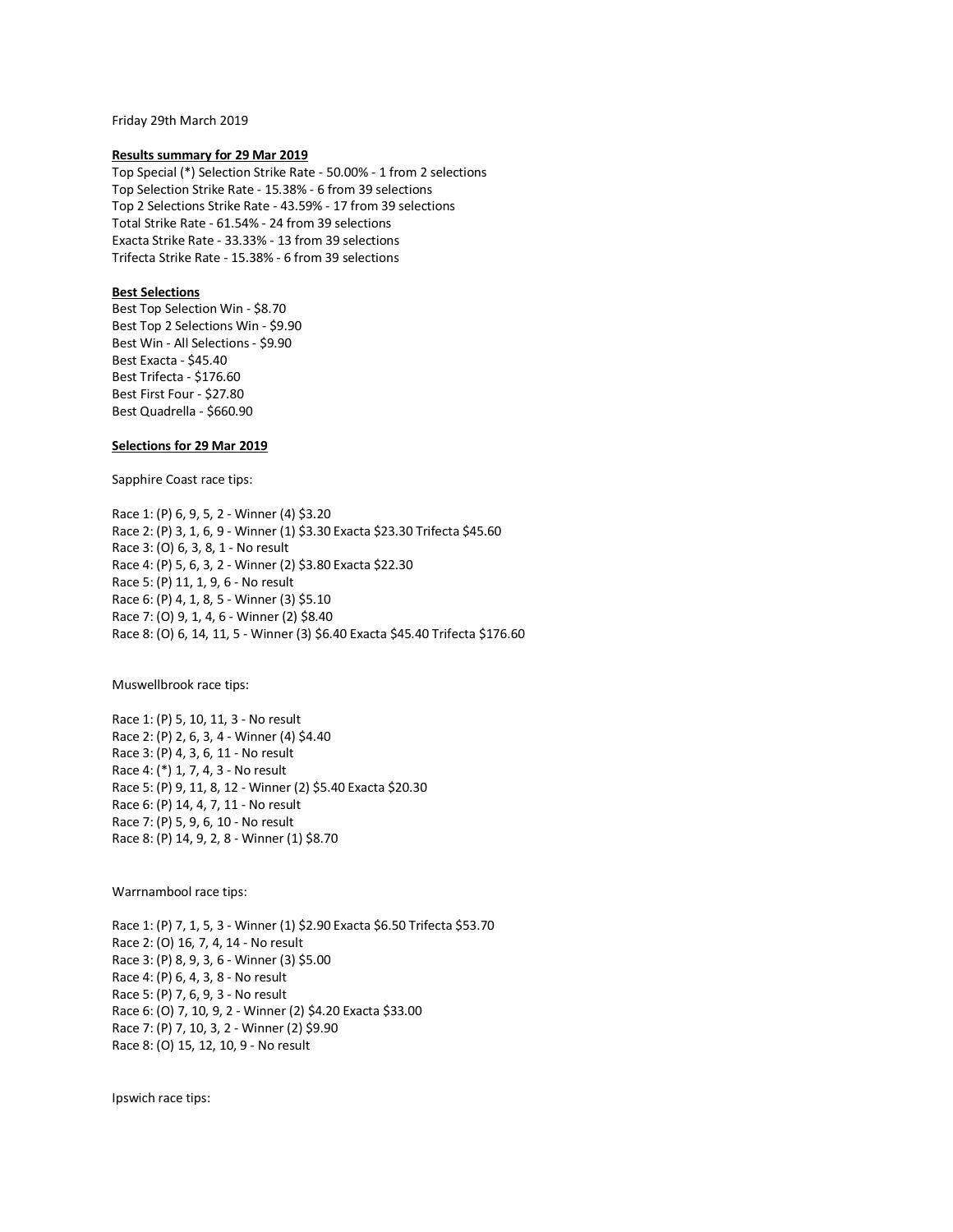Race 1: (P) 3, 2, 5, 7 - No result Race 2: (P) 3, 4, 6, 5 - Winner (2) \$3.50 Exacta \$10.90 Trifecta \$32.90 First 4 \$27.80 Race 3: (\*) 4, 7, 3, 9 - Winner (1) \$1.30 Exacta \$4.40 Trifecta \$9.40 Race 4: (P) 7, 9, 10, 8 - Winner (2) \$2.50 Exacta \$2.90 Race 5: (P) 8, 2, 6, 7 - Winner (2) \$3.70 Exacta \$33.50 Race 6: (P) 1, 7, 10, 9 - Winner (3) \$8.70 Exacta \$45.40 Race 7: (P) 2, 3, 7, 4 - Winner (1) \$2.90 Quadrella \$660.90

Cranbourne race tips:

Race 1: (P) 6, 10, 4, 9 - Winner (2) \$5.70 Race 2: (P) 9, 7, 5, 6 - Winner (2) \$3.50 Race 3: (P) 8, 6, 5, 7 - Winner (2) \$3.40 Exacta \$9.30 Trifecta \$23.80 Race 4: (P) 4, 3, 1, 2 - Winner (3) \$7.70 Exacta \$25.20 Early Quadrella \$611.10 Race 5: (P) 7, 5, 2, 6 - Winner (1) \$1.40 Race 6: (P) 7, 5, 8, 3 - No result Race 7: (P) 8, 9, 7, 4 - No result Race 8: (P) 6, 8, 4, 10 - No result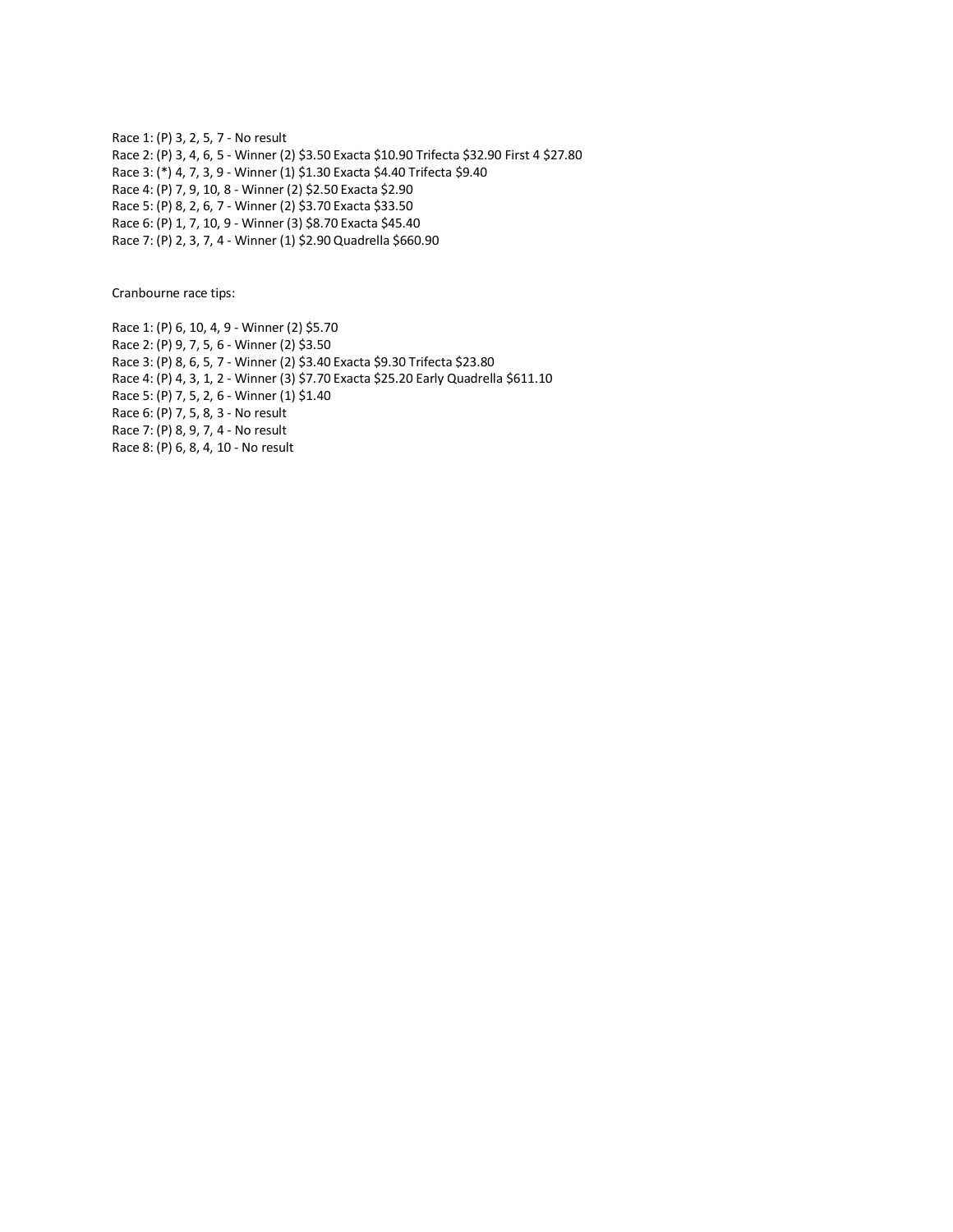Friday 22nd March 2019

### **Results summary for 22 Mar 2019**

Top Special (\*) Selection Strike Rate - 100.00% - 2 from 2 selections Top Selection Strike Rate - 48.48% - 16 from 33 selections Top 2 Selections Strike Rate - 69.70% - 23 from 33 selections Total Strike Rate - 78.79% - 26 from 33 selections Exacta Strike Rate - 51.52% - 17 from 33 selections Trifecta Strike Rate - 27.27% - 9 from 33 selections

### **Best Selections**

Best Top Selection Win - \$5.70 Best Top 2 Selections Win - \$6.10 Best Win - All Selections - \$6.10 Best Exacta - \$39.80 Best Trifecta - \$84.40 Best First Four - \$3.80 Best Quadrella - \$89.10

## **Selections for 22 Mar 2019**

Albury race tips:

Race 1: (P) 10, 13, 12, 11 - Abandoned Race 2: (O) 6, 1, 5, 8 - Abandoned Race 3: (P) 6, 3, 5, 4 - Abandoned Race 4: (O) 4, 5, 11, 13 - Abandoned Race 5: (P) 2, 1, 3, 4 - Abandoned Race 6: (P) 5, 2, 3, 4 - Abandoned Race 7: (O) 2, 3, 4, 7 - Abandoned Race 8: (O) 8, 14, 5, 11 - Abandoned

Terang race tips:

Race 1: (P) 6, 7, 5, 1 - Winner (2) \$4.80 Exacta \$14.90 Race 2: (P) 2, 3, 7, 5 - Winner (1) \$1.50 Race 3: (P) 1, 5, 4, 9 - Winner (1) \$1.70 Exacta \$11.70 Trifecta \$20.80 Race 4: (P) 7, 5, 11, 9 - Winner (1) \$2.50 Race 5: (P) 6, 3, 4, 2 - Winner (2) \$4.80 Exacta \$13.80 Trifecta \$33.90 Race 6: (P) 5, 2, 1, 4 - No result Race 7: (P) 6, 1, 5, 2 - No result Race 8: (O) 3, 6, 8, 1 - Winner (4) \$3.20

Port Macquarie race tips:

Race 1: (P) 3, 2, 4, 1 - Winner (3) \$5.20 Exacta \$37.90 Race 2: (P) 2, 5, 7, 4 - Winner (3) \$5.50 Race 3: (P) 5, 3, 6, 4 - Winner (2) \$5.10 Exacta \$28.80 Trifecta \$84.40 Race 4: (P) 6, 4, 11, 7 - No result Race 5: (P) 10, 6, 2, 3 - Winner (1) \$1.70 Exacta \$6.60 Trifecta \$54.80 Race 6: (O) 11, 4, 9, 2 - Winner (2) \$6.10 Exacta \$39.80 Race 7: (O) 7, 11, 5, 13 - Winner (1) \$2.80 Race 8: (P) 7, 6, 12, 9 - Winner (1) \$2.50 Exacta \$36.00

Bowen race tips: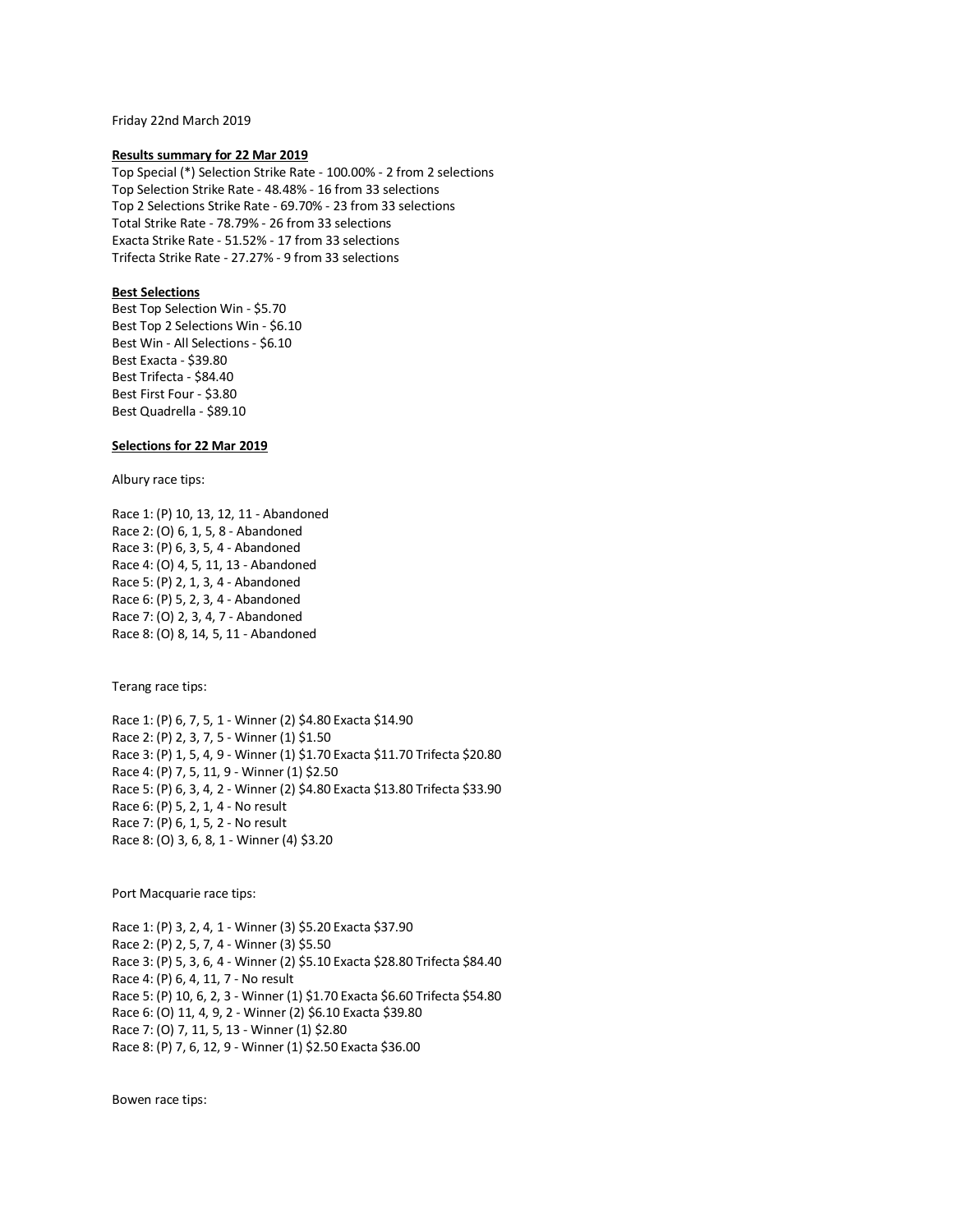Race 1: (P) 3, 2, 4, 5 - Winner (1) \$1.30 Exacta \$1.60 Trifecta \$5.80 First 4 \$3.80 Race 2: (P) 3, 5, 8, 10 - Winner (1) \$2.80 Race 3: (P) 7, 2, 10, 1 - Winner (1) \$2.60 Exacta \$9.50 Trifecta \$31.10 Race 4: (P) 2, 5, 7, 1 - Winner (2) \$5.30 Race 5: (P) 3, 1, 5, 2 - No result Race 6: (P) 6, 10, 11, 3 - No result Race 7: (P) 3, 9, 1, 7 - Winner (1) \$5.70 Exacta \$31.30

Moonee Valley race tips:

Race 1: (\*) 8, 4, 1, 3 - Winner (1) \$1.90 Exacta \$9.00 Trifecta \$42.30 Race 2: (O) 8, 1, 6, 3 - Winner (1) \$4.10 Exacta \$21.60 Race 3: (P) 11, 5, 4, 1 - Winner (1) \$1.50 Race 4: (O) 4, 10, 11, 5 - Winner (1) \$2.40 Race 5: (O) 5, 3, 4, 2 - Winner (2) \$3.60 Exacta \$14.80 Race 6: (O) 5, 3, 2, 8 - No result Race 7: (\*) 10, 7, 9, 1 - Winner (1) \$1.60 Exacta \$6.40 Race 8: (O) 4, 1, 6, 9 - No result

Toowoomba race tips:

Race 1: (P) 1, 2, 4, 3 - Winner (2) \$2.40 Exacta \$10.10 Trifecta \$23.40 Race 2: (O) 3, 5, 1, 2 - Winner (1) \$2.60 Exacta \$10.70 Trifecta \$14.40 Race 3: (O) 9, 3, 7, 5 - Abandoned Race 4: (O) 9, 10, 11, 7 - Abandoned Race 5: (O) 8, 6, 10, 2 - Abandoned Race 6: (O) 2, 3, 1, 4 - Abandoned Race 7: (P) 9, 1, 7, 2 - Abandoned Race 8: (O) 4, 1, 2, 3 - Abandoned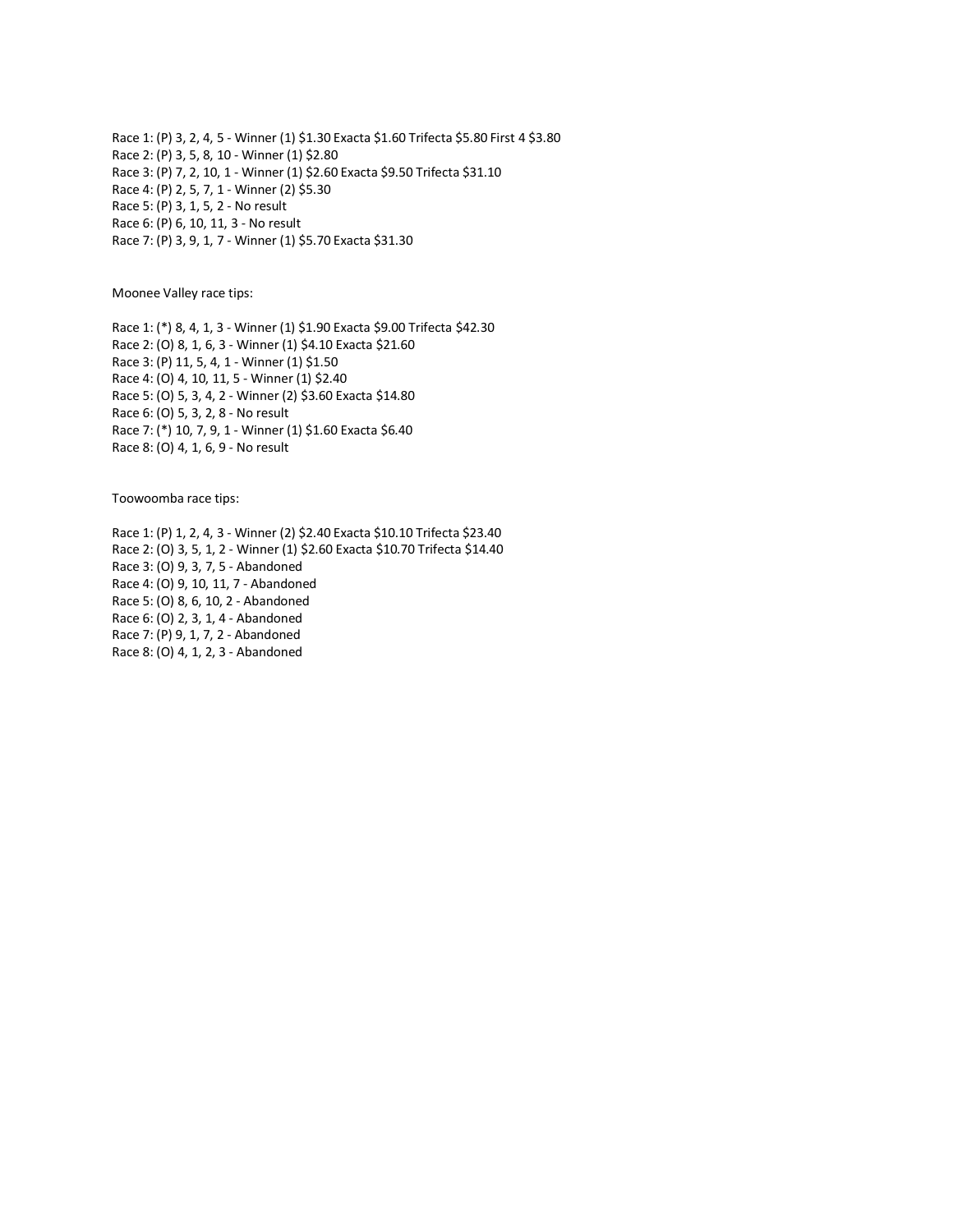Friday 15th March 2019

#### **Results summary for 15 Mar 2019**

Top Special (\*) Selection Strike Rate - 100.00% - 1 from 1 selections Top Selection Strike Rate - 33.33% - 13 from 39 selections Top 2 Selections Strike Rate - 53.85% - 21 from 39 selections Total Strike Rate - 84.62% - 33 from 39 selections Exacta Strike Rate - 56.41% - 22 from 39 selections Trifecta Strike Rate - 28.21% - 11 from 39 selections

### **Best Selections**

Best Top Selection Win - \$7.20 Best Top 2 Selections Win - \$8.80 Best Win - All Selections - \$9.40 Best Exacta - \$77.80 Best Trifecta - \$95.80 Best First Four - \$219.20 Best Quadrella - \$938.80

### **Selections for 15 Mar 2019**

Kembla Grange race tips:

Race 1: (P) 4, 8, 1, 5 - Winner (1) \$2.40 Exacta \$13.40 Trifecta \$66.30 Race 2: (O) 9, 12, 2, 8 - Winner (3) \$4.90 Exacta \$12.30 Trifecta \$73.90 Race 3: (O) 2, 5, 7, 11 - Winner (1) \$5.00 Exacta \$30.70 Trifecta \$86.60 Race 4: (O) 10, 1, 4, 5 - No result Race 5: (P) 5, 10, 8, 3 - Winner (4) \$9.40 Race 6: (P) 5, 3, 2, 9 - Winner (2) \$3.20 Exacta \$21.30 Trifecta \$57.90 Race 7: (\*) 1, 12, 11, 6 - Winner (1) \$1.60 Race 8: (O) 14, 13, 4, 12 - Winner (1) \$4.80 Exacta \$77.80 Quadrella \$266.80

Sale race tips:

Race 1: (P) 5, 2, 1, 7 - Winner (3) \$3.70 Exacta \$10.70 Trifecta \$28.50 First 4 \$112.00 Race 2: (P) 9, 3, 7, 8 - Winner (4) \$2.00 Exacta \$11.60 Race 3: (O) 9, 11, 1, 5 - Winner (2) \$3.90 Exacta \$35.40 Race 4: (O) 12, 5, 11, 1 - Winner (1) \$3.50 Exacta \$22.40 Race 5: (P) 5, 8, 4, 3 - Winner (3) \$3.60 Exacta \$11.90 Trifecta \$27.20 First 4 \$26.40 Race 6: (O) 11, 6, 4, 9 - Winner (2) \$4.60 Race 7: (O) 2, 7, 5, 10 - No result Race 8: (P) 4, 1, 12, 8 - Winner (2) \$3.60

Taree race tips:

Race 1: (P) 4, 2, 7, 5 - Winner (1) \$3.20 Exacta \$15.50 Race 2: (O) 7, 10, 13, 12 - No result Race 3: (O) 9, 6, 16, 12 - Winner (2) \$2.80 Exacta \$11.20 Race 4: (O) 13, 14, 9, 12 - Winner (2) \$8.80 Race 5: (O) 3, 1, 6, 2 - No result Race 6: (P) 6, 3, 1, 2 - Winner (1) \$7.20 Exacta \$12.70 Race 7: (O) 5, 6, 10, 2 - Winner (3) \$3.50 Race 8: (O) 7, 3, 11, 4 - No result

Bowen race tips: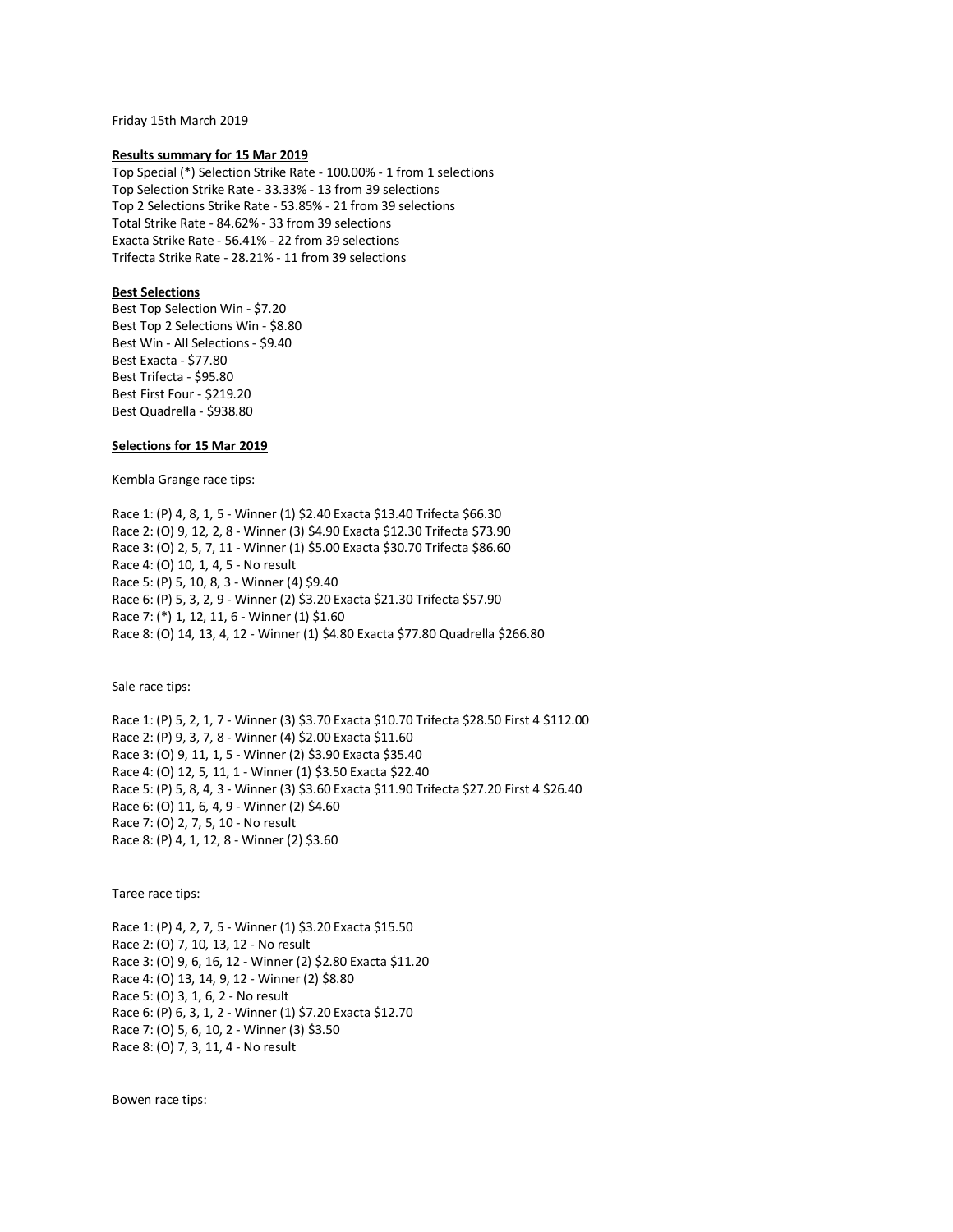Race 1: (P) 2, 4, 1, 8 - Winner (1) \$2.00 Race 2: (O) 10, 5, 8, 3 - No result Race 3: (P) 1, 3, 8, 5 - Winner (1) \$1.30 Exacta \$4.70 Trifecta \$13.70 First 4 \$57.40 Race 4: (P) 1, 5, 3, 7 - Winner (1) \$1.50 Exacta \$7.10 Race 5: (P) 5, 6, 2, 3 - Winner (1) \$2.10 Exacta \$9.30 Trifecta \$23.90 Race 6: (P) 5, 7, 4, 2 - Winner (2) \$3.00 Race 7: (O) 3, 1, 9, 7 - Winner (1) \$1.50 Quadrella \$28.10

Moonee Valley race tips:

Race 1: (P) 6, 1, 8, 5 - Winner (4) \$5.50 Exacta \$23.80 Race 2: (P) 9, 4, 10, 3 - Winner (4) \$7.90 Exacta \$36.50 Race 3: (P) 3, 6, 4, 1 - Winner (3) \$2.30 Exacta \$8.00 Trifecta \$23.90 First 4 \$38.40 Race 4: (P) 4, 1, 3, 6 - Winner (4) \$5.90 Early Quadrella \$938.80 Race 5: (P) 10, 6, 5, 8 - Winner (2) \$5.10 Exacta \$35.30 Trifecta \$95.80 Race 6: (O) 3, 4, 10, 8 - Winner (3) \$8.10 Race 7: (O) 3, 1, 6, 2 - Winner (1) \$2.40 Exacta \$15.60 Trifecta \$70.70 First 4 \$219.20 Race 8: (P) 9, 6, 4, 7 - Winner (3) \$3.40 Exacta \$18.80 Quadrella \$510.20

Sunshine Coast race tips:

Race 1: (P) 1, 5, 2, 4 - Abandoned Race 2: (P) 1, 2, 3, 4 - Abandoned Race 3: (P) 6, 8, 1, 5 - Abandoned Race 4: (O) 9, 6, 3, 4 - Abandoned Race 5: (O) 7, 4, 9, 8 - Abandoned Race 6: (O) 14, 13, 3, 12 - Abandoned Race 7: (P) 4, 2, 8, 5 - Abandoned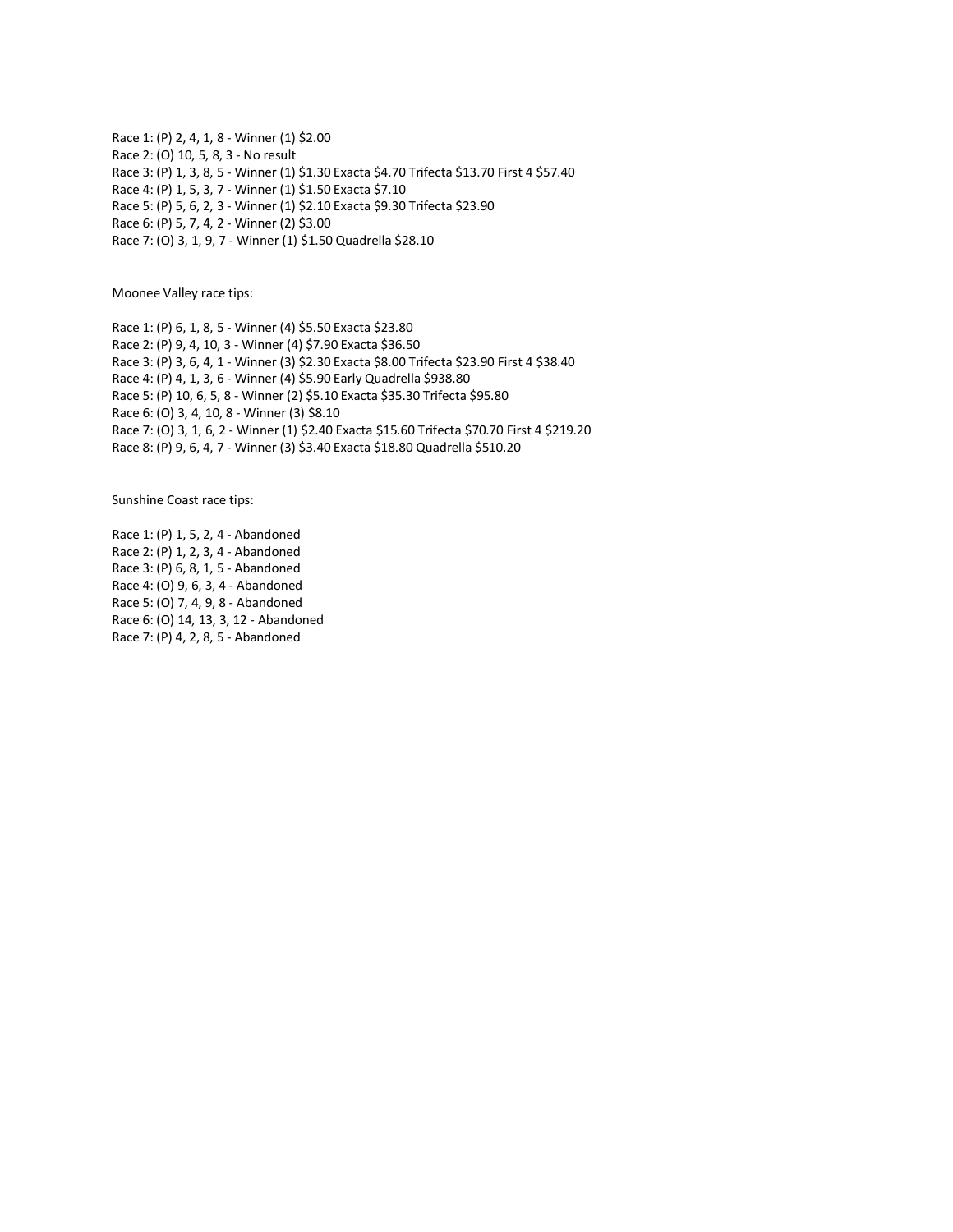Friday 8th March 2019

#### **Results summary for 08 Mar 2019**

Top Special (\*) Selection Strike Rate - 0.00% - 0 from 1 selections Top Selection Strike Rate - 30.00% - 12 from 40 selections Top 2 Selections Strike Rate - 47.50% - 19 from 40 selections Total Strike Rate - 67.50% - 27 from 40 selections Exacta Strike Rate - 42.50% - 17 from 40 selections Trifecta Strike Rate - 10.00% - 4 from 40 selections

# **Best Selections**

Best Top Selection Win - \$4.80 Best Top 2 Selections Win - \$7.80 Best Win - All Selections - \$7.80 Best Exacta - \$40.40 Best Trifecta - \$94.90 Best First Four - \$219.80 Best Quadrella - \$377.60

### **Selections for 08 Mar 2019**

Sapphire Coast race tips:

Race 1: (O) 4, 8, 7, 9 - No result Race 2: (O) 6, 1, 7, 8 - Winner (1) \$2.20 Exacta \$8.10 Race 3: (P) 2, 6, 5, 4 - Winner (2) \$2.50 Exacta \$6.60 Trifecta \$15.10 First 4 \$13.80 Race 4: (O) 4, 7, 1, 3 - Winner (1) \$2.00 Race 5: (O) 1, 4, 5, 7 - Winner (1) \$1.40 Exacta \$9.20 Race 6: (O) 3, 8, 6, 1 - Winner (4) \$7.60 Exacta \$40.40 Race 7: (O) 10, 9, 6, 11 - Winner (2) \$3.00 Exacta \$11.30 Race 8: (O) 7, 5, 6, 4 - Winner (2) \$5.50 Exacta \$36.00 Trifecta \$94.90 First 4 \$219.80 Quadrella \$377.60

Ararat race tips:

Race 1: (O) 7, 16, 1, 2 - Winner (2) \$5.20 Exacta \$20.50 Race 2: (P) 7, 10, 5, 9 - Winner (1) \$2.90 Exacta \$4.70 Race 3: (P) 6, 4, 9, 10 - Winner (3) \$3.80 Exacta \$18.20 Race 4: (P) 3, 7, 8, 6 - No result Race 5: (O) 3, 6, 1, 4 - Winner (1) \$2.90 Race 6: (P) 7, 3, 5, 6 - No result Race 7: (O) 6, 3, 2, 1 - Winner (4) \$5.20 Exacta \$31.30 Race 8: (P) 7, 5, 11, 8 - Winner (2) \$7.70

Newcastle race tips:

Race 1: (\*) 2, 1, 3, 4 - Winner (3) \$2.90 Exacta \$6.30 Trifecta \$30.90 First 4 \$37.20 Race 2: (P) 6, 1, 5, 3 - No result Race 3: (P) 5, 6, 3, 2 - Winner (3) \$6.20 Race 4: (P) 1, 6, 9, 12 - No result Race 5: (P) 1, 7, 3, 9 - No result Race 6: (P) 3, 10, 8, 5 - No result Race 7: (P) 4, 2, 3, 1 - No result Race 8: (P) 8, 11, 4, 1 - Winner (1) \$2.30

Ipswich race tips: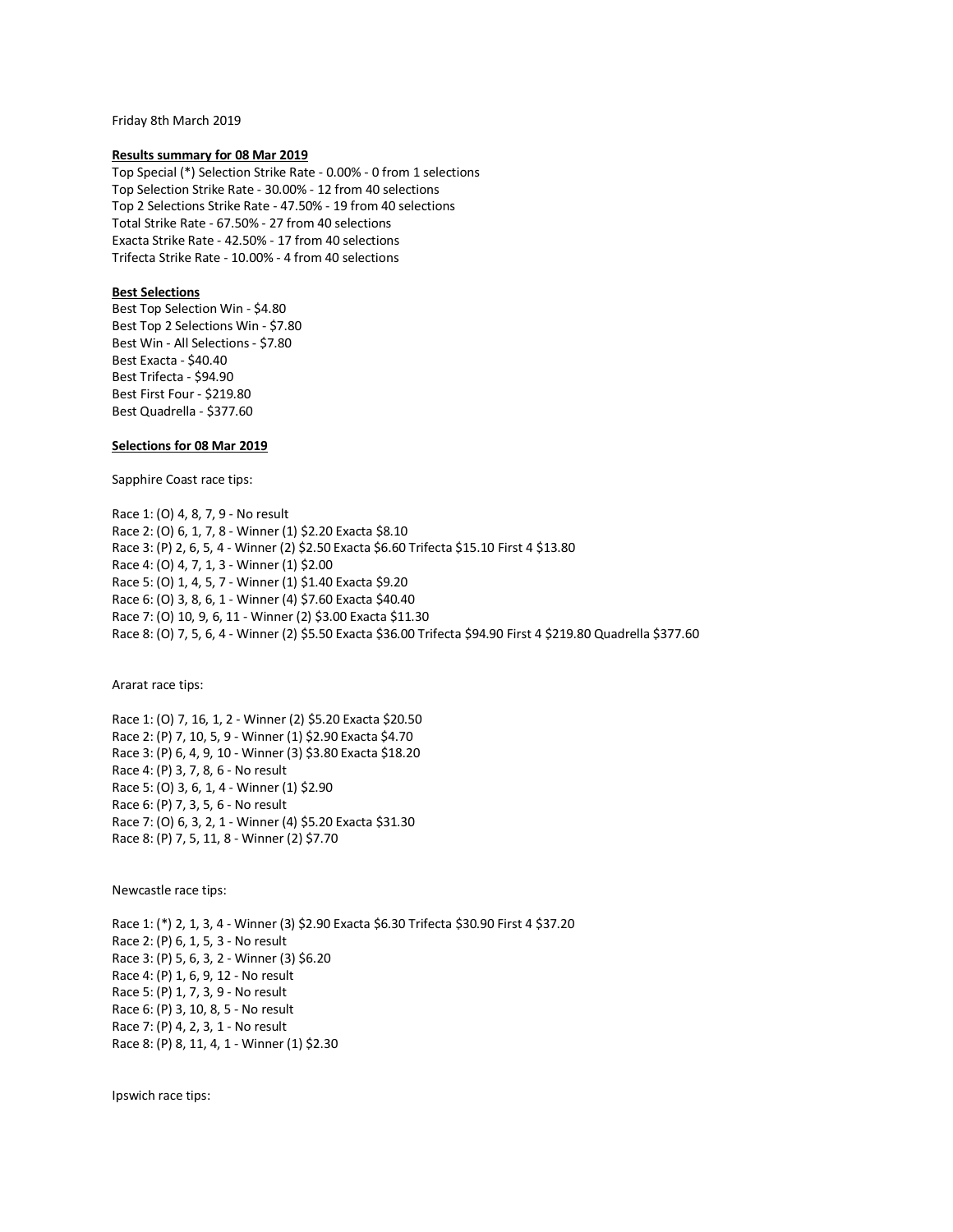Race meet has been abandoned

Cranbourne race tips:

Race 1: (P) 1, 5, 8, 4 - Winner (2) \$4.00 Race 2: (O) 11, 3, 6, 9 - Winner (1) \$4.80 Exacta \$37.50 Race 3: (O) 11, 8, 3, 7 - Winner (1) \$4.40 Exacta \$14.60 Race 4: (P) 7, 9, 11, 6 - Winner (1) \$1.30 Exacta \$7.60 Trifecta \$14.60 Race 5: (P) 6, 5, 12, 11 - Winner (1) \$1.80 Early Quadrella \$127.10 Race 6: (O) 5, 10, 9, 2 - No result Race 7: (O) 8, 9, 6, 4 - No result Race 8: (O) 6, 12, 3, 7 - Winner (1) \$2.30 Exacta \$19.00 Race 9: (O) 15, 11, 13, 1 - Winner (4) \$4.10 Exacta \$27.70

Sunshine Coast race tips:

Race 1: (O) 7, 1, 4, 9 - No result Race 2: (O) 13, 12, 1, 14 - No result Race 3: (P) 3, 2, 4, 1 - Winner (2) \$7.80 Race 4: (P) 1, 4, 7, 11 - No result Race 5: (P) 2, 1, 5, 6 - Winner (4) \$4.90 Race 6: (O) 7, 11, 2, 5 - Winner (4) \$2.60 Race 7: (O) 2, 8, 1, 4 - Winner (1) \$3.10 Exacta \$15.80 1st March 2019

#### **Results summary for 01 Mar 2019**

Top Special (\*) Selection Strike Rate - 100.00% - 1 from 1 selections Top Selection Strike Rate - 30.91% - 17 from 55 selections Top 2 Selections Strike Rate - 50.91% - 28 from 55 selections Total Strike Rate - 72.73% - 40 from 55 selections Exacta Strike Rate - 49.09% - 27 from 55 selections Trifecta Strike Rate - 29.09% - 16 from 55 selections

# **Best Selections**

Best Top Selection Win - \$5.00 Best Top 2 Selections Win - \$14.60 Best Win - All Selections - \$14.60 Best Exacta - \$113.70 Best Trifecta - \$275.80 Best First Four - \$511.20 Best Quadrella - \$2603.90

#### **Selections for 01 Mar 2019**

Swan Hill race tips:

Race 1: (P) 3, 2, 1, 5 - Winner (2) \$2.10 Exacta \$8.30 Trifecta \$18.20 First 4 \$76.60 Race 2: (P) 9, 4, 7, 3 - Winner (2) \$2.50 Exacta \$6.30 Trifecta \$17.00 First 4 \$75.20 Race 3: (O) 2, 7, 3, 5 - No result Race 4: (O) 6, 9, 2, 5 - No result Race 5: (O) 10, 7, 3, 9 - Winner (1) \$4.00 Exacta \$23.10 Trifecta \$171.60 Race 6: (O) 3, 1, 2, 6 - Winner (4) \$6.00 Race 7: (P) 3, 2, 4, 5 - Winner (4) \$12.00 Exacta \$113.70 Trifecta \$232.10 First 4 \$511.20 Race 8: (P) 4, 7, 8, 1 - Winner (3) \$3.90 Exacta \$44.20 Quadrella \$2008.40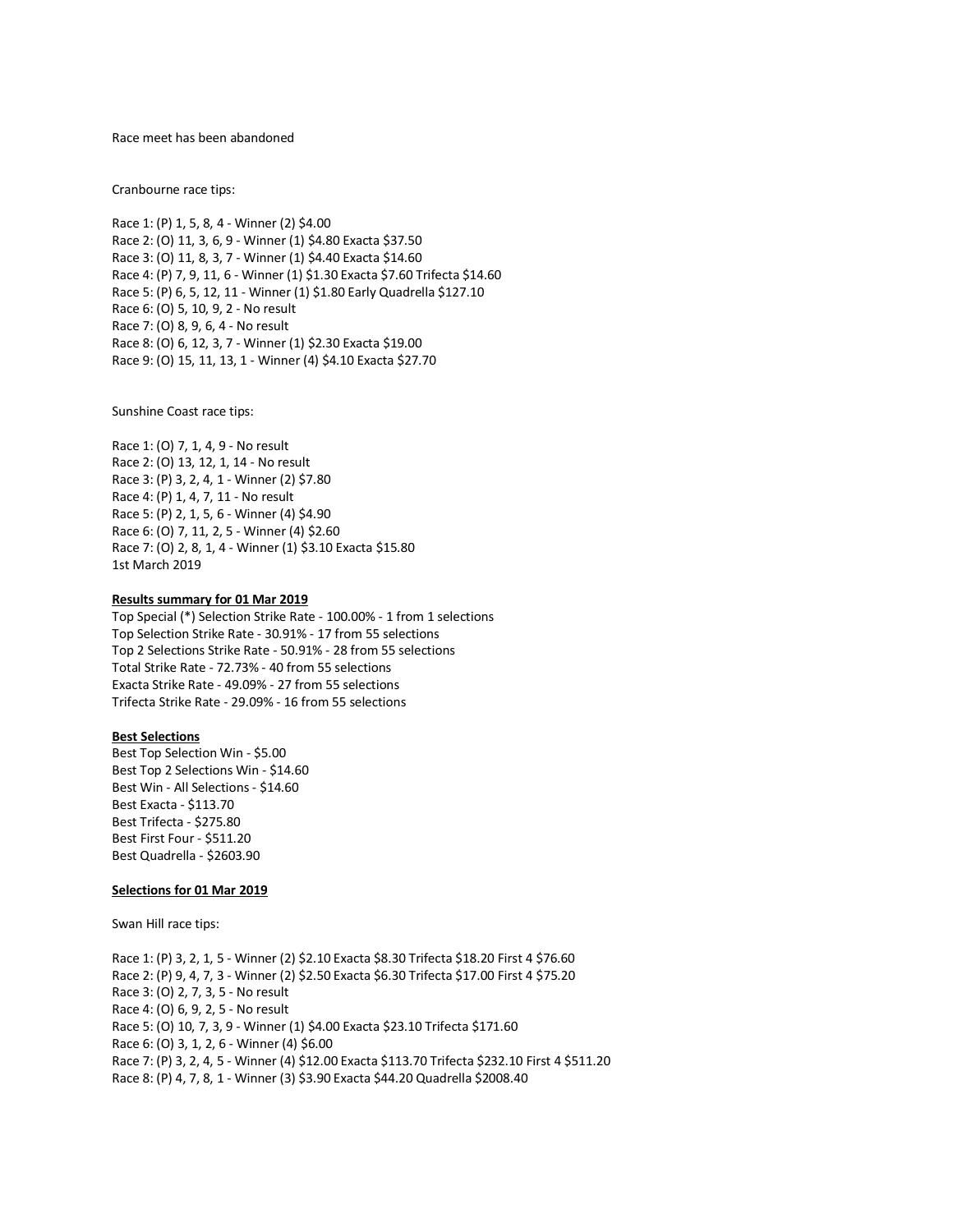Port Lincoln race tips:

Race 1: (P) 1, 3, 10, 8 - Winner (1) \$1.70 Exacta \$7.20 Race 2: (O) 4, 9, 3, 1 - Winner (2) \$6.00 Race 3: (O) 5, 6, 4, 3 - Winner (3) \$6.10 Exacta \$19.60 Trifecta \$174.90 First 4 \$491.80 Race 4: (P) 5, 7, 9, 4 - Winner (1) \$5.00 Exacta \$39.00 Race 5: (O) 3, 8, 1, 7 - Winner (3) \$5.90 Exacta \$11.00 Trifecta \$63.10 Early Quadrella \$2603.90 Race 6: (P) 3, 5, 2, 4 - Winner (2) \$2.60 Exacta \$30.00 Trifecta \$70.30 Race 7: (O) 7, 2, 9, 3 - Winner (1) \$3.60 Exacta \$18.30 Trifecta \$85.90 Race 8: (O) 9, 8, 3, 11 - Winner (4) \$7.00 Race 9: (O) 4, 1, 5, 10 - Winner (2) \$1.70 Quadrella \$180.50

Muswellbrook race tips:

Race 1: (P) 4, 8, 7, 11 - Winner (4) \$3.60 Exacta \$24.90 Race 2: (O) 4, 1, 3, 5 - No result Race 3: (O) 2, 9, 12, 1 - Winner (1) \$1.70 Race 4: (P) 2, 4, 1, 6 - Winner (2) \$2.00 Exacta \$5.90 Trifecta \$46.40 Race 5: (O) 3, 4, 7, 6 - No result Race 6: (O) 1, 8, 5, 2 - No result Race 7: (O) 3, 2, 10, 1 - Winner (1) \$2.60 Race 8: (O) 3, 9, 10, 1 - Winner (1) \$4.00 Exacta \$23.00

Wagga race tips:

Race 1: (P) 10, 8, 4, 7 - No result Race 2: (P) 1, 7, 3, 2 - No result Race 3: (O) 3, 11, 2, 12 - Winner (1) \$1.60 Race 4: (O) 6, 12, 13, 10 - Winner (1) \$3.60 Exacta \$30.60 Race 5: (O) 3, 11, 1, 8 - Winner (1) \$1.90 Exacta \$10.50 Race 6: (O) 3, 9, 7, 6 - No result Late Scratching - #3 Race 7: (O) 4, 11, 10, 1 - Winner (4) \$3.60 Race 8: (O) 11, 5, 6, 7 - No result

Ipswich race tips:

Race 1: (\*) 3, 10, 7, 6 - Winner (1) \$1.30 Exacta \$2.40 Trifecta \$15.20 Race 2: (P) 5, 1, 8, 6 - Winner (4) \$5.20 Exacta \$32.90 Trifecta \$95.00 First 4 \$182.80 Race 3: (P) 5, 9, 5, 4 - No result Race 4: (P) 5, 2, 3, 1 - No result Race 5: (P) 1, 4, 5, 8 - Winner (1) \$2.80 Exacta \$5.70 Trifecta \$20.40 First 4 \$54.20 Race 6: (P) 4, 8, 3, 1 - Winner (4) \$3.60 Exacta \$17.10 Race 7: (P) 1, 3, 6, 4 - Winner (1) \$2.10

Narrogin race tips:

Race 1: (P) 3, 6, 1, 4 - Winner (1) \$2.10 Exacta \$2.70 Trifecta \$15.00 Race 2: (O) 5, 4, 7, 1 - Winner (2) \$1.50 Exacta \$3.40 Race 3: (P) 5, 2, 4, 7 - Winner (1) \$1.30 Exacta \$2.90 Trifecta \$19.50 Race 4: (P) 2, 3, 6, 5 - Winner (1) \$1.50 Race 5: (P) 3, 5, 6, 7 - No result Race 6: (O) 8, 4, 3, 5 - No result Race 7: (P) 3, 6, 7, 5 - Winner (2) \$14.60 Exacta \$86.50 Trifecta \$275.80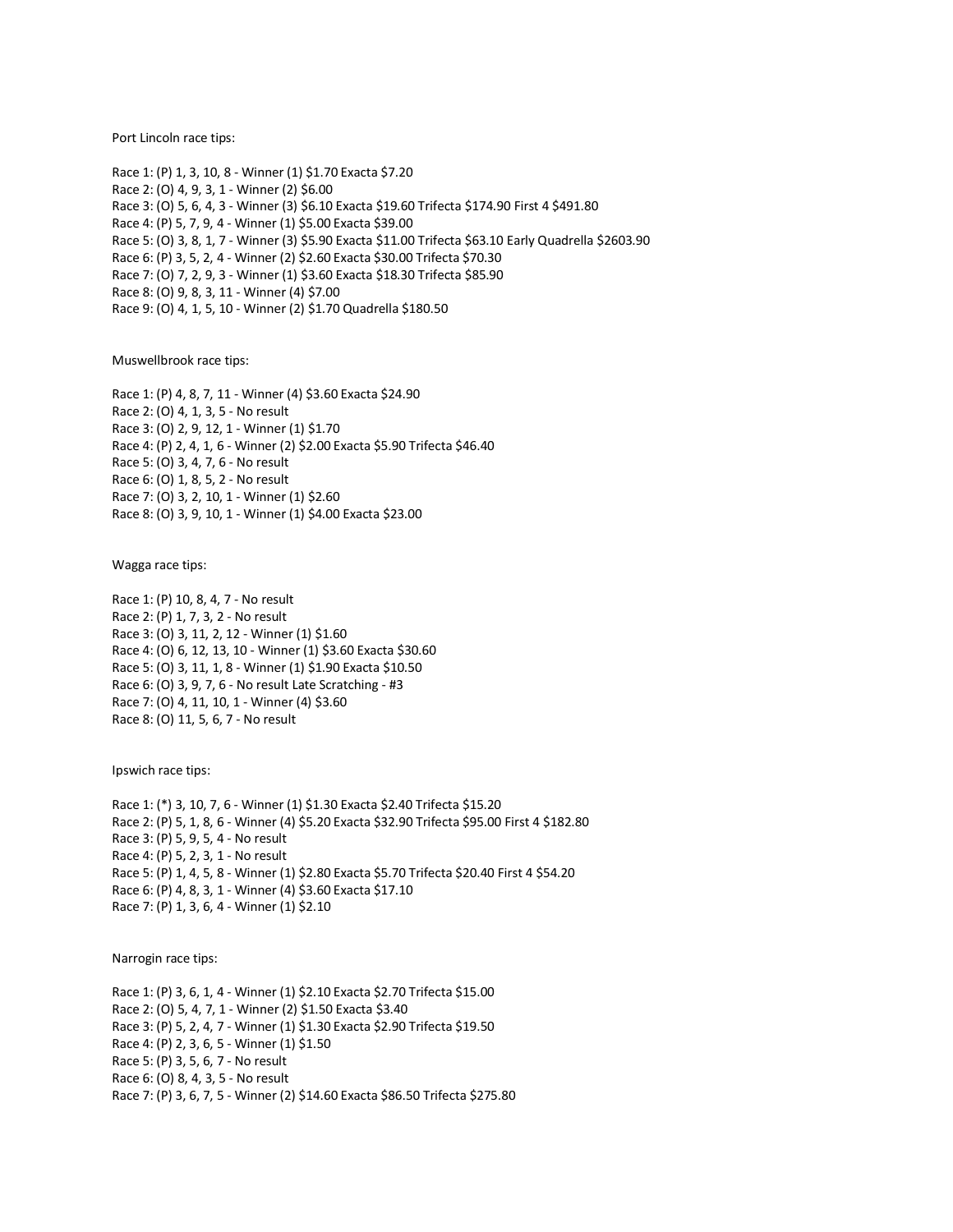Moonee Valley race tips:

Race 1: (P) 1, 4, 3, 8 - No result Race 2: (P) 4, 8, 9, 1 - Winner (3) \$5.90 Race 3: (P) 5, 3, 4, 2 - Winner (2) \$2.70 Exacta \$14.30 Trifecta \$32.30 Race 4: (P) 2, 11, 4, 6 - Winner (3) \$8.00 Race 5: (P) 5, 4, 1, 12 - No result Race 6: (P) 8, 6, 4, 3 - Winner (2) \$2.40 Exacta \$16.50 Late Scratching - #8 Race 7: (O) 2, 9, 7, 4 - Winner (2) \$3.90 Exacta \$84.00 Race 8: (O) 8, 1, 9, 10 - Winner (1) \$3.90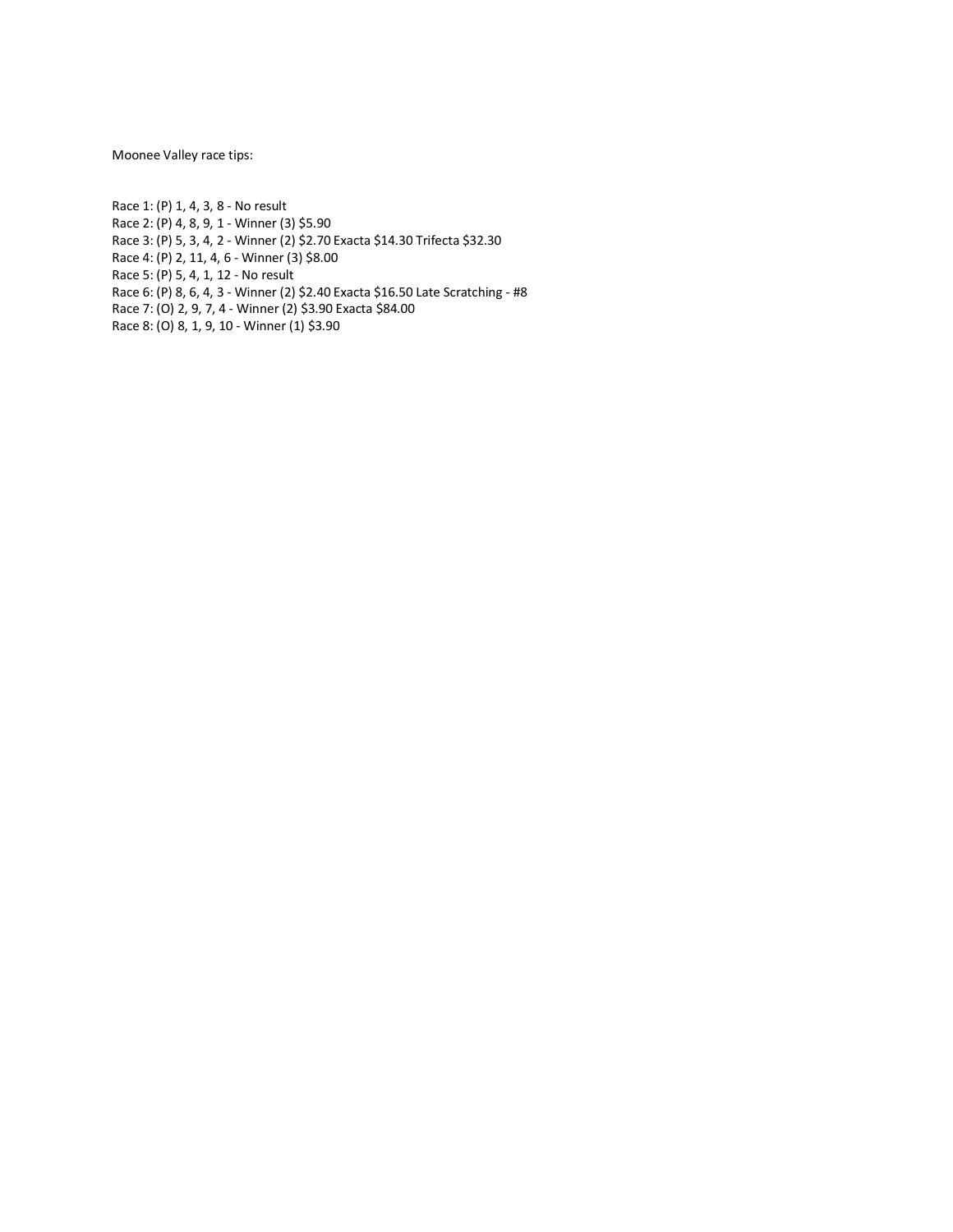Friday 22nd February 2019

#### **Results summary for 22 Feb 2019**

Top Special (\*) Selection Strike Rate - 100.00% - 2 from 2 selections Top Selection Strike Rate - 29.63% - 16 from 54 selections Top 2 Selections Strike Rate - 57.41% - 31 from 54 selections Total Strike Rate - 70.37% - 38 from 54 selections Exacta Strike Rate - 42.59% - 23 from 54 selections Trifecta Strike Rate - 20.37% - 11 from 54 selections

# **Best Selections**

Best Top Selection Win - \$5.80 Best Top 2 Selections Win - \$10.70 Best Win - All Selections - \$11.30 Best Exacta - \$73.20 Best Trifecta - \$559.60 Best First Four - \$1903.80 Best Quadrella - \$1119.80

# **Selections for 22 Feb 2019**

Benalla race tips:

Race 1: (P) 10, 4, 3, 5 - Winner (2) \$4.80 Race 2: (O) 7, 4, 8, 3 - Winner (1) \$5.80 Race 3: (O) 12, 2, 13, 15 - No result Race 4: (P) 3, 1, 2, 5 - No result Race 5: (O) 3, 9, 8, 2 - No result Race 6: (O) 6, 2, 7, 3 - Winner (4) \$9.50 Exacta \$39.90 Trifecta \$215.90 Race 7: (O) 5, 3, 10, 9 - Winner (1) \$4.30 Race 8: (O) 3, 1, 8, 2 - Winner (3) \$11.30

Bordertown race tips:

Race 1: (P) 6, 5, 4, 2 - Winner (1) \$1.90 Exacta \$12.00 Race 2: (P) 10, 7, 9, 6 - Winner (2) \$5.20 Exacta \$29.20 Trifecta \$158.10 First 4 \$594.80 Race 3: (\*) 5, 7, 4, 1 - Winner (1) \$1.20 Exacta \$4.80 Trifecta \$40.30 Race 4: (O) 6, 5, 3, 4 - Winner (1) \$2.40 Early Quadrella \$52.80 Race 5: (O) 1, 2, 8, 7 - No result Race 6: (O) 1, 6, 5, 10 - Winner (1) \$2.20 Race 7: (O) 2, 14, 9, 5 - Winner (1) \$2.70

Scone race tips:

Race 1: (P) 1, 4, 12, 2 - Winner (1) \$2.90 Race 2: (P) 10, 3, 11, 2 - Winner (1) \$2.40 Exacta \$6.30 Trifecta \$25.70 Race 3: (O) 9, 5, 6, 14 - Winner (1) \$1.90 Exacta \$8.00 Trifecta \$38.70 Race 4: (O) 1, 3, 4, 10 - Winner (2) \$4.40 Early Quadrella \$138.90 Race 5: (O) 2, 5, 8, 4 - Winner (3) \$11.30 Exacta \$73.20 Trifecta \$559.60 Race 6: (O) 7, 2, 5, 8 - Winner (2) \$2.10 Exacta \$12.40 Race 7: (P) 2, 10, 5, 8 - Winner (2) \$9.10 Exacta \$35.00 Trifecta \$143.40 First 4 \$1903.80 Race 8: (O) 1, 5, 4, 3 - Winner (2) \$2.40 Quadrella \$1119.80

Canberra race tips:

Race 1: (P) 1, 5, 3, 2 - Winner (2) \$3.10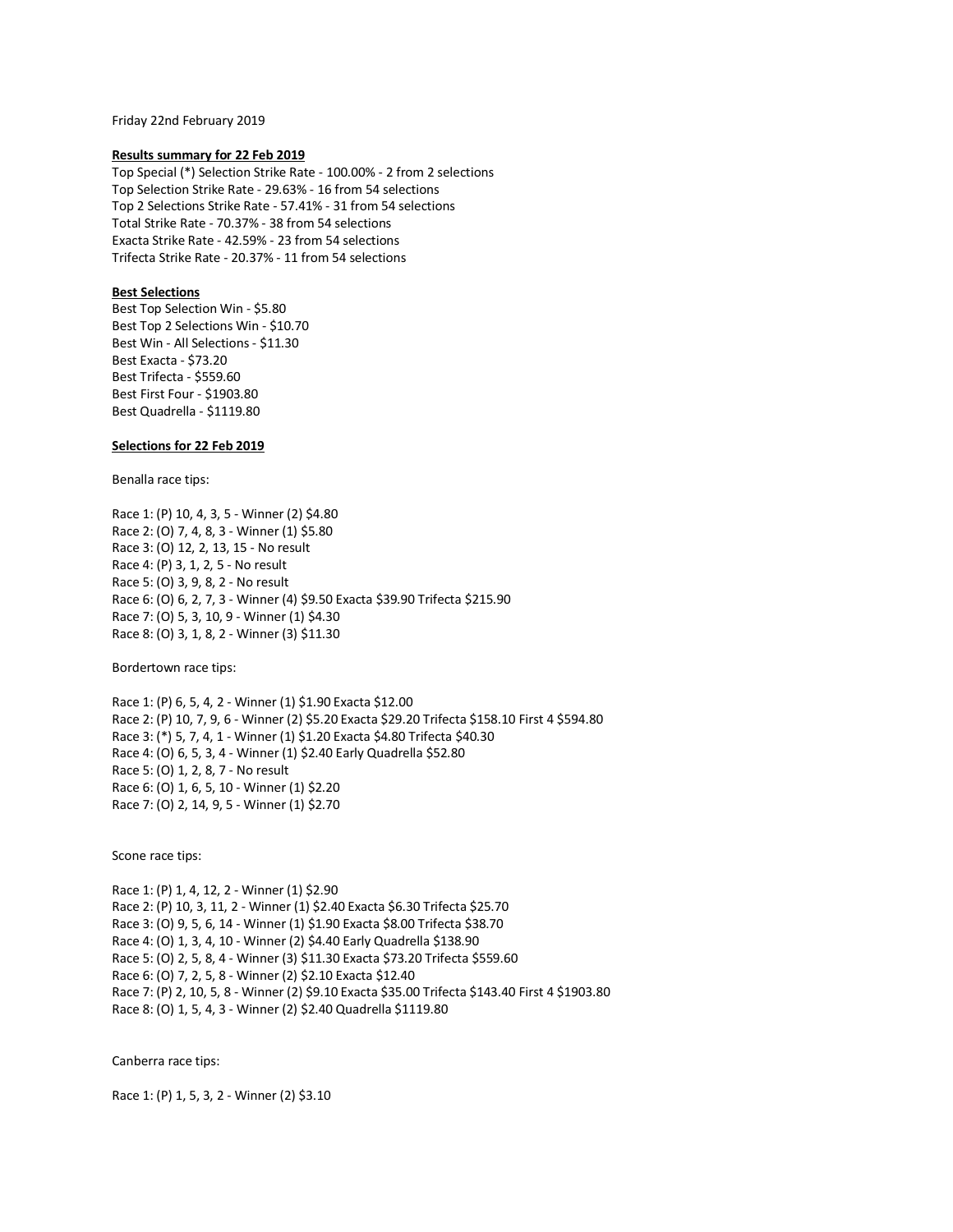Race 2: (P) 1, 5, 9, 2 - No result Race 3: (O) 4, 3, 6, 8 - Winner (1) \$2.90 Race 4: (O) 8, 4, 7, 3 - No result Race 5: (P) 5, 7, 1, 2 - Winner (1) \$1.60 Race 6: (O) 6, 4, 9, 3 - No result Race 7: (O) 2, 5, 7, 6 - Winner (4) \$2.70 Exacta \$16.10 Trifecta \$62.20 Race 8: (O) 1, 10, 3, 14 - Winner (1) \$3.00 Exacta \$13.80

Ipswich race tips:

Race 1: (P) 10, 3, 8, 1 - Abandoned Race 2: (P) 2, 6, 3, 5 - Abandoned Race 3: (O) 6, 4, 3, 2 - Abandoned Race 4: (O) 6, 4, 7, 3 - Abandoned Race 5: (P) 3, 1, 7, 4 - Abandoned Race 6: (O) 8, 4, 5, 1 - Abandoned Race 7: (O) 7, 3, 2, 4 - Abandoned

Mount Barker race tips:

Race 1: (P) 8, 1, 2, 4 - Winner (2) \$4.30 Exacta \$12.90 Race 2: (O) 6, 4, 2, 3 - Winner (3) \$3.10 Exacta \$17.60 Race 3: (O) 1, 11, 5, 2 - No result Race 4: (O) 4, 9, 6, 8 - No result Race 5: (O) 5, 7, 4, 6 - No result Race 6: (O) 6, 3, 13, 8 - No result Race 7: (P) 1, 6, 9, 5 - No result

Canterbury Park race tips:

Race 1: (O) 11, 7, 4, 5 - Winner (2) \$4.70 Race 2: (\*) 9, 7, 10, 4 - Winner (1) \$1.20 Exacta \$8.90 Trifecta \$19.20 Race 3: (P) 5, 4, 6, 9 - No result Race 4: (P) 1, 8, 5, 6 - Winner (2) \$8.30 Exacta \$61.50 Race 5: (P) 5, 3, 1, 4 - Winner (2) \$3.00 Exacta \$18.20 Race 6: (O) 4, 5, 6, 1 - Winner (2) \$10.70 Exacta \$57.70 Race 7: (P) 8, 7, 9, 6 - Winner (1) \$3.30 Exacta \$16.30 Trifecta \$69.00 Race 8: (P) 4, 9, 2, 7 - Winner (2) \$5.20 Exacta \$21.10 Trifecta \$89.10 First 4 \$335.40 Quadrella \$467.70

Moonee Valley race tips:

Race 1: (O) 5, 6, 1, 7 - Winner (2) \$3.60 Race 2: (O) 3, 5, 6, 1 - No result Race 3: (O) 8, 6, 3, 1 - No result Race 4: (P) 6, 7, 1, 5 - Winner (4) \$4.40 Race 5: (O) 2, 8, 6, 3 - Winner (2) \$3.00 Exacta \$8.50 Race 6: (P) 5, 8, 3, 10 - Winner (4) \$7.50 Exacta \$45.40 Race 7: (O) 2, 1, 5, 4 - No result Race 8: (O) 13, 3, 5, 2 - Winner (1) \$4.40 Exacta \$18.70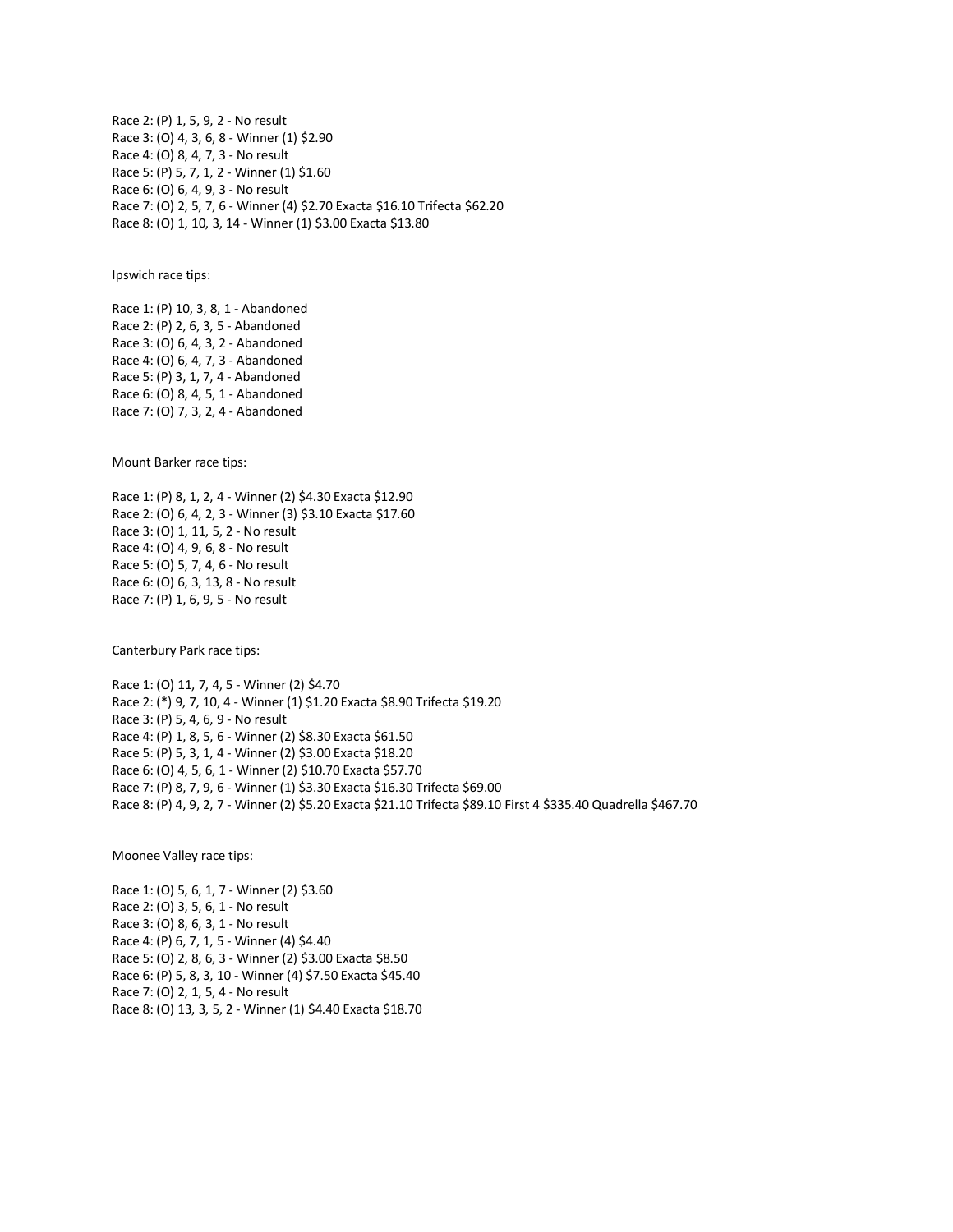Friday 15th February 2019

#### **Results summary for 15 Feb 2019**

Top Special (\*) Selection Strike Rate - 50.00% - 1 from 2 selections Top Selection Strike Rate - 24.07% - 13 from 54 selections Top 2 Selections Strike Rate - 44.44% - 24 from 54 selections Total Strike Rate - 72.22% - 39 from 54 selections Exacta Strike Rate - 50.00% - 27 from 54 selections Trifecta Strike Rate - 27.78% - 15 from 54 selections

## **Best Selections**

Best Top Selection Win - \$31.50 Best Top 2 Selections Win - \$31.50 Best Win - All Selections - \$31.50 Best Exacta - \$38.00 Best Trifecta - \$86.40 Best First Four - \$42.40 Best Quadrella - \$433.40

# **Selections for 15 Feb 2019**

Quirindi Race Tips:

Race 1: (P) 3, 7, 4, 1 - Winner (4) \$3.50 Exacta \$14.50 Trifecta \$76.40 Race 2: (P) 11, 7, 9, 1 - No result Race 3: (P) 3, 6, 9, 2 - Winner (2) \$3.00 Race 4: (P) 11, 9, 13, 6 - Winner (1) \$2.70 Exacta \$13.90 Trifecta \$55.40 Race 5: (P) 6, 4, 1, 14 - Winner (2) \$2.00 Exacta \$5.50 Trifecta \$32.50 Race 6: (O) 9, 8, 10, 13 - No result Race 7: (O) 7, 9, 11, 3 - Winner (1) \$2.60 Exacta \$6.40 Race 8: (P) 6, 3, 5, 7 - Winner (1) \$3.10 Exacta \$12.40

Donald Race Tips:

Race 1: (P) 4, 6, 3, 1 - No result Race 2: (P) 7, 3, 8, 5 - Winner (1) \$1.80 Exacta \$5.60 Race 3: (O) 5, 2, 3, 1 - Winner (3) \$5.30 Exacta \$9.30 Race 4: (P) 2, 4, 8, 1 - Winner (2) \$4.50 Exacta \$14.10 Trifecta \$79.60 Race 5: (P) 5, 2, 3, 1 - Winner (3) \$6.00 Exacta \$38.00 Trifecta \$86.40 Race 6: (P) 9, 3, 2, 7 - Winner (1) \$3.30 Exacta \$9.30 Race 7: (P) 3, 5, 2, 6 - Winner (1) \$1.70 Race 8: (P) 4, 3, 9, 8 - No result

Grafton Race Tips:

Race 1: (P) 3, 5, 4, 7 - Winner (3) \$3.00 Exacta \$6.30 Trifecta \$20.20 First 4 \$42.40 Race 2: (O) 7, 3, 5, 2 - Winner (4) \$8.40 Race 3: (P) 1, 3, 7, 9 - No result Race 4: (O) 2, 11, 10, 8 - Winner (3) \$2.40 Race 5: (O) 6, 3, 5, 7 - Winner (2) \$2.60 Race 6: (\*) 1, 5, 2, 6 - Winner (1) \$1.30 Exacta \$8.50 Race 7: (P) 7, 4, 10, 3 - No result Race 8: (P) 1, 6, 3, 17 - Winner (1) \$31.50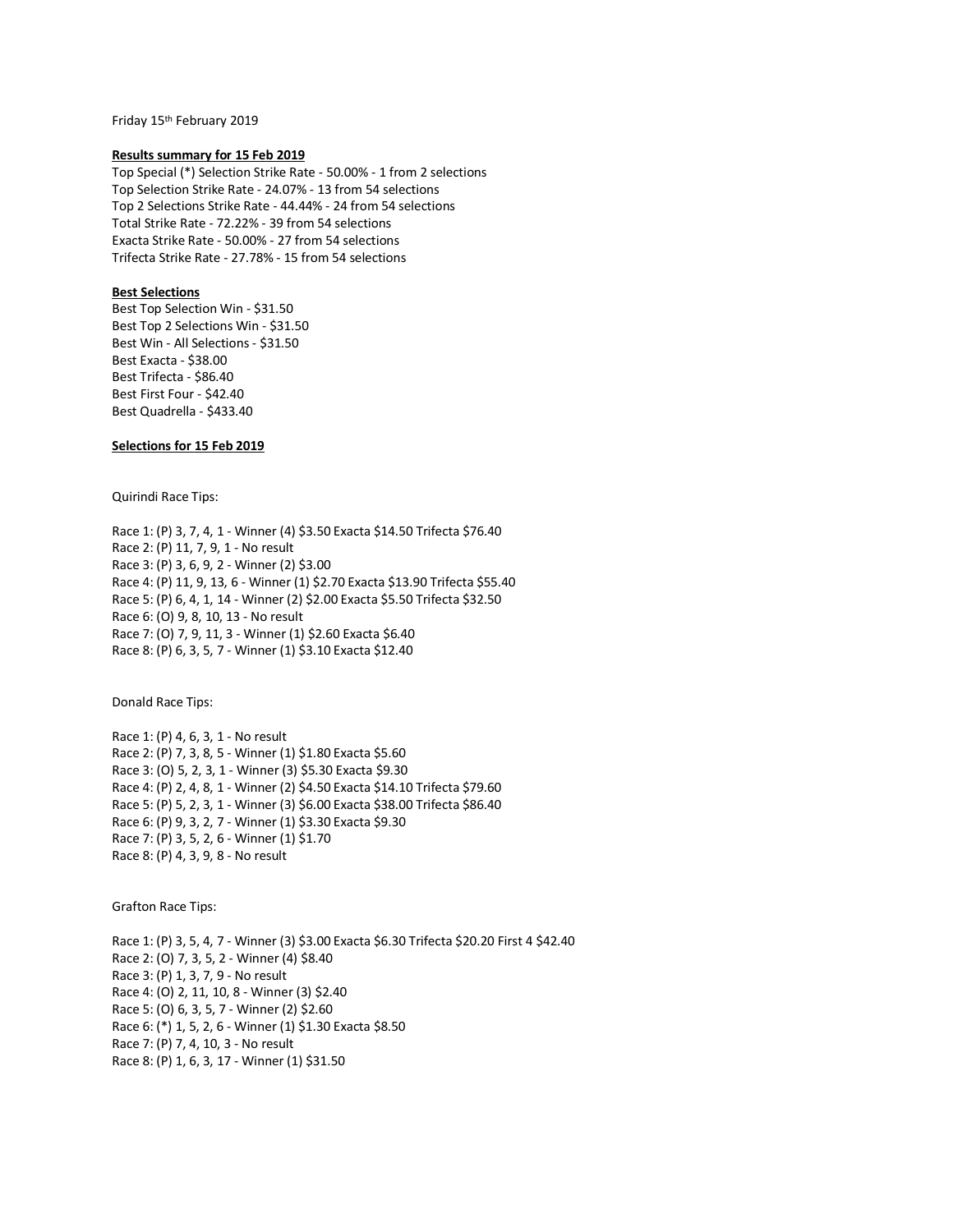Ipswich Race Tips:

Race 1: (P) 3, 4, 5, 2 - Winner (3) \$4.40 Exacta \$13.70 Trifecta \$82.40 Race 2: (P) 3, 5, 2, 1 - Winner (2) \$5.20 Exacta \$25.00 Trifecta \$59.60 Race 3: (P) 2, 3, 7, 4 - Winner (2) \$2.70 Race 4: (P) 4, 7, 2, 8 - Winner (4) \$0.00 Race 5: (\*) 5, 4, 2, 7 - No result Race 6: (O) 11, 2, 5, 4 - No result Race 7: (P) 3, 2, 4, 1 - Winner (4) \$5.50 Exacta \$13.70 Trifecta \$33.70

Esperance Bay Race Tips:

Race 1: (P) 3, 4, 2, 5 - Winner (1) \$1.40 Exacta \$3.50 Trifecta \$16.90 First 4 \$13.20 Race 2: (P) 1, 2, 4, 5 - Winner (3) \$7.40 Exacta \$18.10 Trifecta \$19.90 Race 3: (O) 4, 3, 5, 6 - Winner (1) \$10.80 Exacta \$10.00 Race 4: (O) 4, 5, 6, 1 - Winner (2) \$2.40 Exacta \$11.90 Trifecta \$68.90 Early Quadrella \$433.40 Race 5: (O) 1, 3, 8, 10 - Winner (4) \$5.40 Exacta \$21.00 Race 6: (O) 8, 6, 9, 7 - No result Race 7: (O) 11, 3, 10, 4 - Winner (2) \$8.70

Canterbury Park Race Tips:

Race 1: (P) 1, 3, 2, 4 - Winner (2) \$3.60 Exacta \$9.80 Race 2: (P) 10, 6, 1, 2 - Winner (4) \$4.30 Exacta \$22.80 Race 3: (P) 2, 3, 5, 7 - Winner (4) \$4.40 Race 4: (P) 2, 6, 3, 4 - Winner (2) \$5.50 Exacta \$22.50 Trifecta \$86.10 Early Quadrella \$347.50 Race 5: (P) 6, 4, 9, 3 - Winner (2) \$3.30 Exacta \$20.80 Race 6: (P) 5, 12, 8, 3 - Winner (4) \$9.50 Exacta \$19.00 Race 7: (P) 4, 5, 8, 1 - Winner (3) \$4.90 Exacta \$25.50 Trifecta \$52.40 Race 8: (P) 2, 11, 5, 3 - No result

Moonee Valley Race Tips:

Race 1: (P) 12, 11, 5, 7 - No result Race 2: (P) 6, 2, 4, 8 - No result Race 3: (P) 2, 4, 1, 5 - Winner (1) \$2.00 Race 4: (P) 5, 1, 6, 8 - Winner (1) \$1.70 Exacta \$2.40 Trifecta \$11.80 Race 5: (P) 8, 2, 11, 1 - No result Race 6: (P) 8, 5, 10, 6 - No result Race 7: (P) 6, 3, 5, 10 - No result Race 8: (P) 13, 8, 1, 4 - Winner (1) \$3.20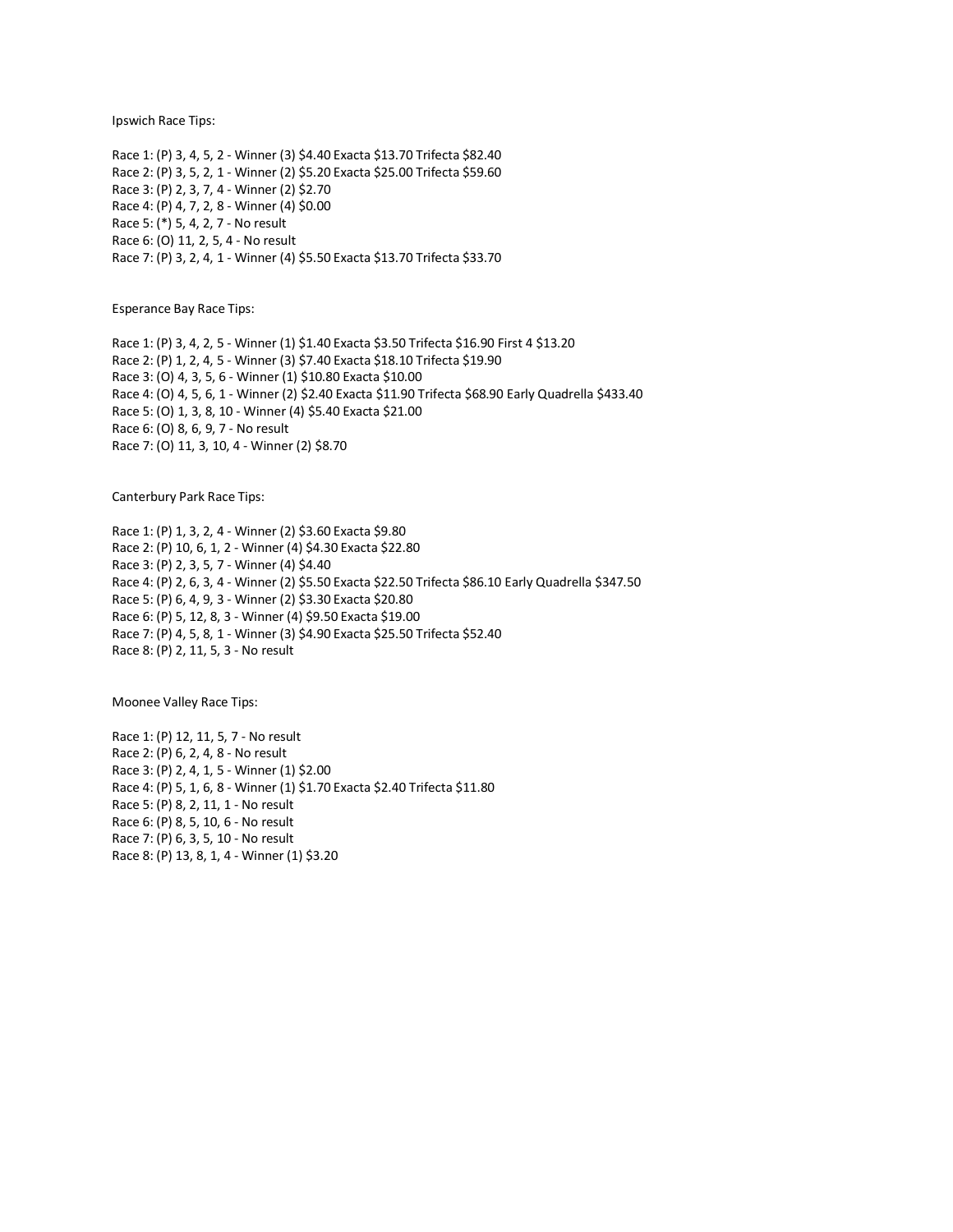Friday 8th February 2019

#### **Results summary for 08 Feb 2019**

Top Special (\*) Selection Strike Rate - 50.00% - 3 from 6 selections Top Selection Strike Rate - 15.63% - 10 from 64 selections Top 2 Selections Strike Rate - 32.81% - 21 from 64 selections Total Strike Rate - 62.50% - 40 from 64 selections Exacta Strike Rate - 42.19% - 27 from 64 selections Trifecta Strike Rate - 18.75% - 12 from 64 selections

# **Best Selections**

Best Top Selection Win - \$4.10 Best Top 2 Selections Win - \$13.30 Best Win - All Selections - \$24.00 Best Exacta - \$133.30 Best Trifecta - \$747.30 Best First Four - \$58.40 Best Quadrella - nil

# **Selections for 08 Feb 2019**

Walcha Race Tips:

Race 1: (P) 1, 4, 3, 5 - No result Race 2: (P) 1, 6, 4, 2 - Winner (3) \$2.20 Exacta \$11.30 Race 3: (P) 4, 6, 8, 1 - Winner (4) \$5.00 Race 4: (P) 3, 5, 8, 1 - No result Race 5: (P) 4, 6, 8, 2 - Winner (4) \$2.90 Race 6: (P) 2, 6, 4, 7 - Winner (3) \$3.10 Exacta \$17.90 Race 7: (O) 8, 5, 3, 2 - Winner (2) \$2.10 Exacta \$4.50 Race 8: (O) 1, 4, 3, 5 - No result

Bendigo Race Tips:

Race 1: (P) 8, 5, 7, 2 - Winner (1) \$1.80 Race 2: (O) 9, 11, 1, 7 - Winner (1) \$3.10 Exacta \$13.70 Race 3: (P) 8, 3, 11, 10 - No result Race 4: (P) 11, 9, 10, 3 - Winner (2) \$5.00 Race 5: (P) 1, 3, 7, 2 - Winner (4) \$4.00 Exacta \$24.00 Race 6: (P) 6, 8, 1, 5 - No result Race 7: (P) 6, 4, 10, 11 - No result Race 8: (P) 2, 3, 13, 9 - No result

Albury Race Tips:

Race 1: (P) 2, 7, 5, 3 - No result Race 2: (O) 6, 11, 5, 8 - Winner (2) \$4.40 Exacta \$33.10 Trifecta \$145.70 Race 3: (P) 6, 4, 7, 3 - No result Race 4: (P) 1, 4, 5, 7 - Winner (1) \$4.10 Exacta \$19.80 Trifecta \$109.30 Race 5: (P) 2, 8, 3, 5 - Winner (3) \$5.10 Race 6: (O) 4, 1, 12, 7 - Winner (1) \$1.70 Exacta \$11.70 Race 7: (P) 3, 7, 6, 12 - No result Race 8: (O) 8, 3, 4, 1 - Winner (2) \$13.30 Exacta \$34.30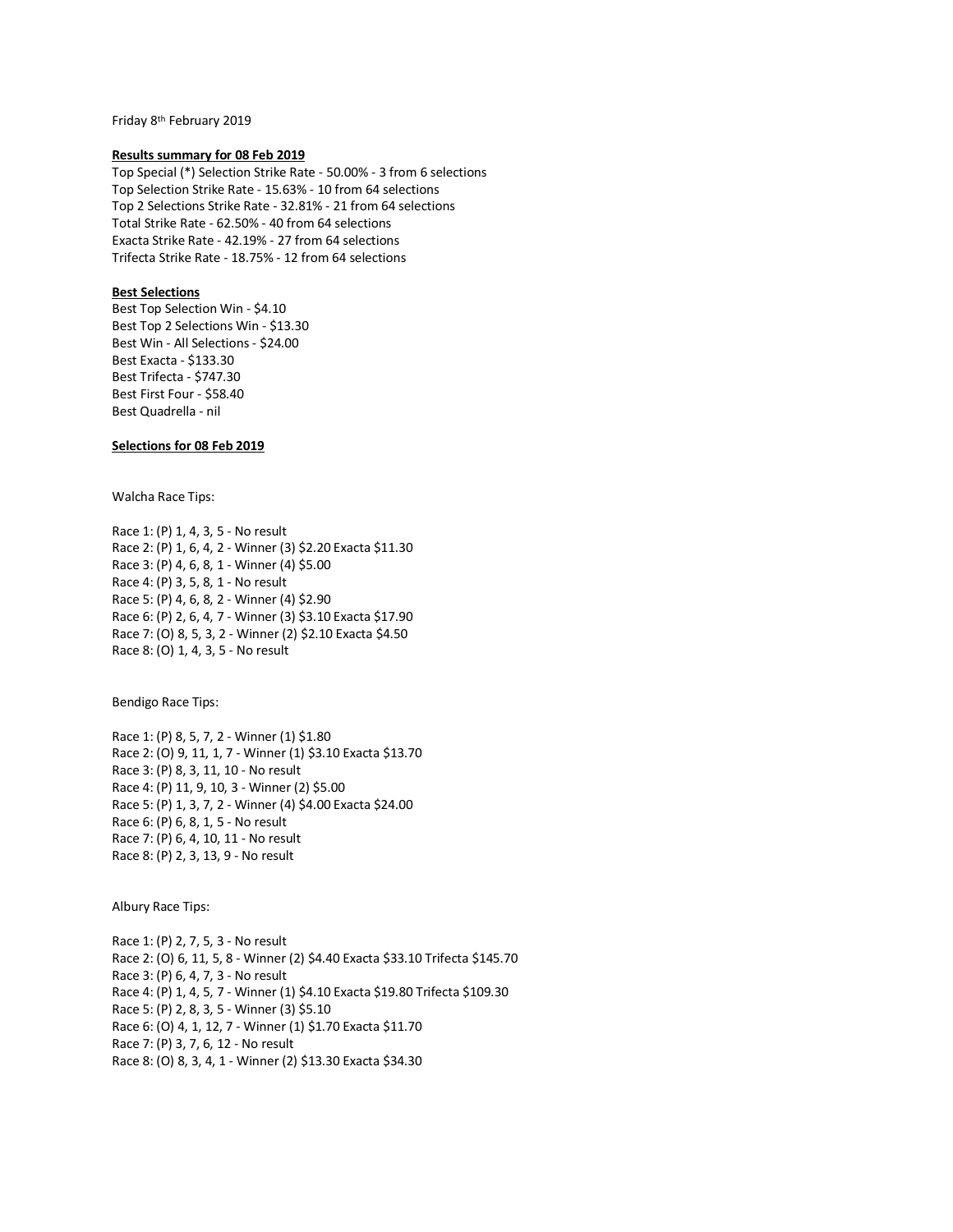Hobart Race Tips:

Race 1: (\*) 4, 1, 3, 6 - Winner (2) \$3.00 Exacta \$5.40 Trifecta \$18.90 First 4 \$11.20 Race 2: (P) 8, 3, 10, 9 - Winner (2) \$2.90 Race 3: (P) 11, 7, 4, 5 - Winner (4) \$2.70 Race 4: (P) 3, 5, 9, 1 - No result Race 5: (\*) 2, 3, 5, 7 - Winner (1) \$1.20 Exacta \$1.80 Race 6: (P) 3, 2, 5, 8 - No result Race 7: (P) 2, 9, 6, 5 - Winner (1) \$2.40 Exacta \$15.60 Trifecta \$36.70 Race 8: (P) 4, 5, 9, 11 - No result Race 9: (P) 3, 2, 8, 1 - No result

Esperance Bay Race Tips:

Race 1: (P) 5, 4, 1, 2 - Winner (3) \$4.90 Exacta \$17.30 Trifecta \$24.00 First 4 \$34.80 Race 2: (\*) 1, 7, 3, 2 - Winner (3) \$3.40 Exacta \$5.60 Trifecta \$38.50 Race 3: (P) 3, 7, 1, 8 - Winner (4) \$24.00 Exacta \$133.30 Race 4: (O) 3, 5, 8, 7 - Winner (2) \$12.70 Exacta \$89.70 Trifecta \$747.30 Race 5: (P) 4, 7, 3, 1 - No result Race 6: (O) 4, 12, 3, 6 - No result Race 7: (O) 5, 2, 11, 6 - No result Race 8: (P) 2, 4, 1, 5 - No result

Sunshine Coast Race Tips:

Race 1: (P) 4, 2, 1, 3 - Winner (3) \$4.30 Race 2: (P) 2, 6, 11, 9 - Winner (1) \$1.30 Race 3: (\*) 7, 4, 3, 5 - Winner (1) \$1.90 Exacta \$5.40 Trifecta \$33.70 Race 4: (P) 4, 2, 1, 5 - No result Race 5: (\*) 4, 5, 6, 7 - Winner (4) \$5.80 Exacta \$3.30 Race 6: (P) 5, 2, 1, 11 - Winner (1) \$2.20 Exacta \$10.10 Race 7: (P) 4, 2, 3, 1 - Winner (4) \$5.10 Exacta \$10.70

Canterbury Race Tips:

Race 1: (P) 7, 2, 4, 3 - Winner (2) \$3.40 Exacta \$17.90 Race 2: (\*) 1, 2, 3, 4 - Winner (1) \$2.10 Exacta \$5.00 Trifecta \$15.10 Race 3: (P) 3, 8, 1, 9 - Winner (4) \$5.90 Exacta \$38.40 Race 4: (P) 2, 5, 6, 3 - Winner (3) \$2.70 Race 5: (P) 9, 3, 1, 7 - No result Race 6: (P) 4, 6, 8, 7 - No result Race 7: (P) 4, 11, 7, 1 - No result Race 8: (O) 3, 7, 1, 2 - Winner (3) \$5.10

Moonee Valley

Race 1: (P) 10, 3, 7, 5 - No result Race 2: (P) 3, 5, 7, 2 - Winner (2) \$3.30 Exacta \$4.20 Trifecta \$21.60 First 4 \$41.60 Race 3: (P) 1, 5, 3, 4 - Winner (4) \$3.60 Exacta \$25.70 Race 4: (P) 3, 4, 2, 6 - Winner (2) \$2.50 Exacta \$6.00 Trifecta \$23.20 First 4 \$58.40 Race 5: (O) 1, 9, 6, 5 - No result Race 6: (P) 5, 3, 7, 2 - Winner (2) \$3.00 Exacta \$27.10 Trifecta \$88.40 Race 7: (P) 2, 8, 9, 11 - Winner (3) \$11.20 Race 8: (O) 4, 12, 10, 5 - Winner (3) \$10.60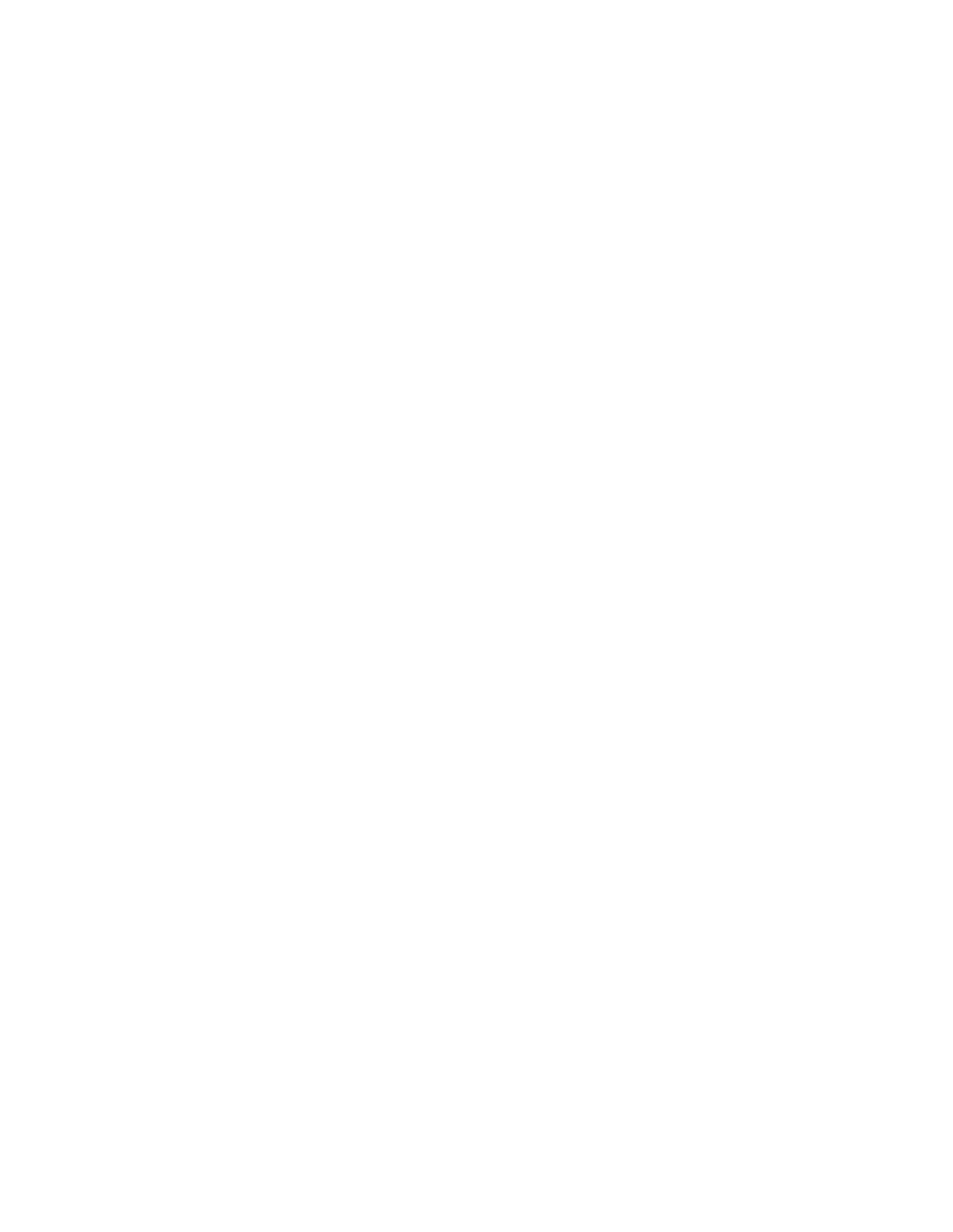Friday 1st February 2019

#### **Results summary for 01 Feb 2019**

Top Special (\*) Selection Strike Rate - 0.00% - 0 from 2 selections Top Selection Strike Rate - 20.00% - 11 from 55 selections Top 2 Selections Strike Rate - 34.55% - 19 from 55 selections Total Strike Rate - 72.73% - 40 from 55 selections Exacta Strike Rate - 45.45% - 25 from 55 selections Trifecta Strike Rate - 30.91% - 17 from 55 selections

# **Best Selections**

Best Top Selection Win - \$4.70 Best Top 2 Selections Win - \$6.50 Best Win - All Selections - \$39.60 Best Exacta - \$146.90 Best Trifecta - \$512.00 Best First Four - \$184.80 Best Quadrella - \$618.00

# **Selections for 01 Feb 2019**

Sony Creek Race Tips:

Race 1: (P) 2, 5, 7, 3 - Winner (3) \$13.20 Exacta \$34.70 Trifecta \$101.90 Race 2: (O) 2, 5, 8, 10 - No result Race 3: (O) 5, 2, 10, 9 - Winner (1) \$2.20 Race 4: (P) 11, 9, 10, 1 - Winner (4) \$5.00 Exacta \$33.50 Trifecta \$61.50 Race 5: (P) 8, 5, 3, 6 - Winner (1) \$2.80 Race 6: (P) 2, 6, 3, 4 - Winner (1) \$1.40 Race 7: (O) 4, 2, 7, 12 - No result Race 8: (O) 1, 12, 8, 3 - Winner (4) \$3.70

Port Macquarie Race Tips:

Race 1: (P) 7, 2, 5, 3 - Winner (2) \$3.00 Exacta \$34.00 Trifecta \$77.20 Race 2: (P) 2, 6, 4, 3 - Winner (1) \$2.10 Exacta \$6.30 Trifecta \$29.50 First 4 \$84.20 Race 3: (P) 4, 1, 9, 6 - Winner (3) \$6.70 Exacta \$17.80 Trifecta \$81.80 Race 4: (P) 1, 10, 11, 8 - Winner (4) \$39.60 Exacta \$146.90 Early Quadrella \$8713.70 Race 5: (P) 4, 6, 9, 1 - No result Race 6: (O) 5, 4, 9, 6 - Winner (1) \$2.20 Race 7: (O) 11, 9, 6, 12 - No result Race 8: (P) 1, 4, 3, 9 - No result

Canberra Race Tips:

Race 1: (P) 6, 3, 2, 1 - Winner (3) \$5.50 Exacta \$22.50 Trifecta \$51.80 First 4 \$55.80 Race 2: (P) 2, 3, 5, 6 - Winner (2) \$1.70 Exacta \$6.80 Trifecta \$6.20 Race 3: (O) 7, 9, 4, 3 - No result Race 4: (O) 9, 8, 5, 4 - Winner (3) \$3.40 Race 5: (O) 13, 12, 3, 9 - Winner (2) \$5.20 Exacta \$49.20 Trifecta \$218.20 Race 6: (O) 1, 11, 6, 7 - Winner (1) \$3.70 Race 7: (O) 10, 8, 4, 6 - Winner (4) \$7.50 Exacta \$28.10 Race 8: (O) 4, 17, 8, 14 - Winner (2) \$4.80 Quadrella \$618.00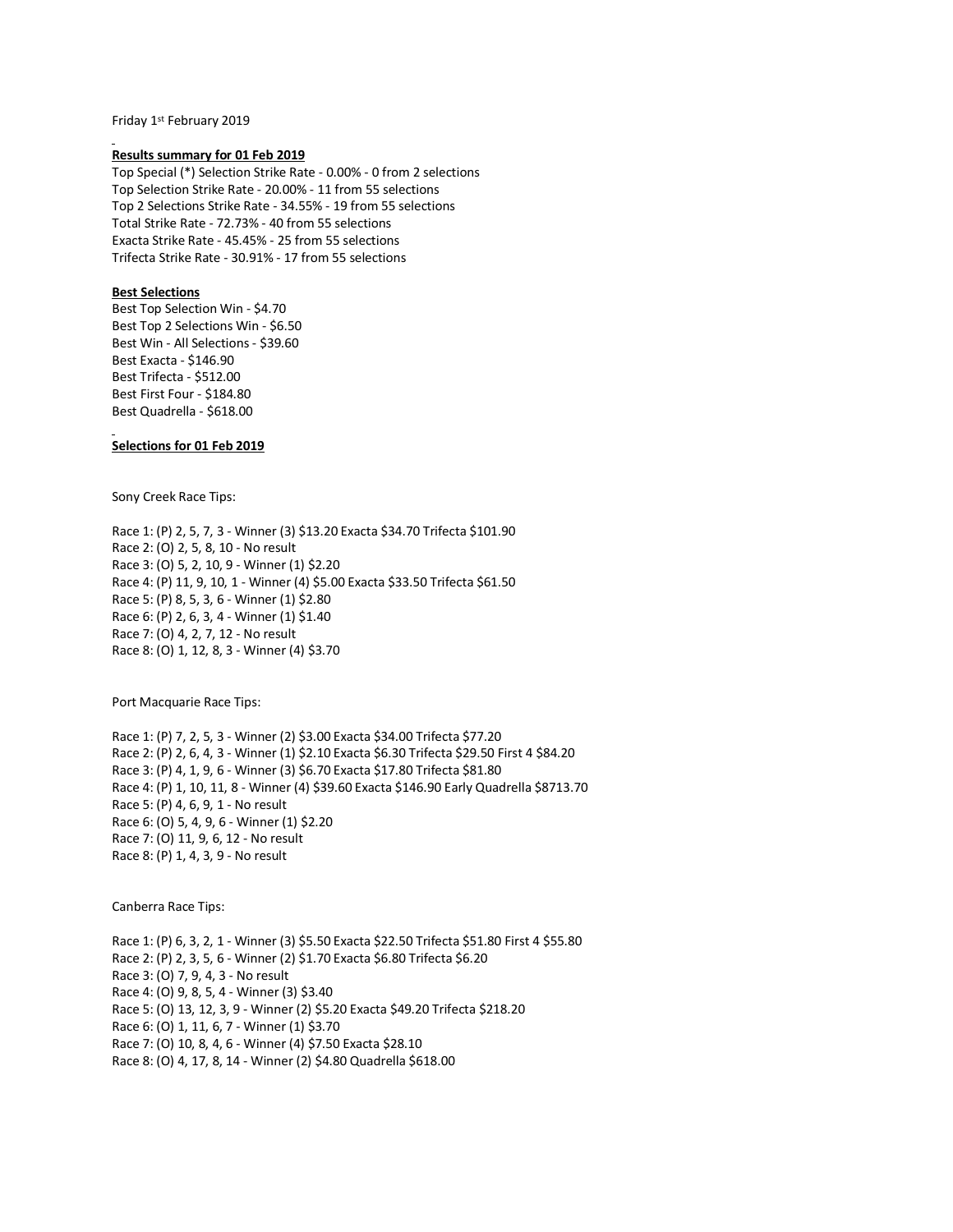Mackay Race Tips:

Race 1: (P) 1, 6, 7, 5 - Winner (1) \$2.20 Race 2: (P) 6, 1, 4, 8 - Winner (2) \$2.70 Exacta \$2.90 Race 3: (P) 2, 4, 8, 3 - Winner (2) \$6.50 Exacta \$27.90 Trifecta \$127.30 Race 4: (P) 5, 2, 6, 3 - No result Race 5: (P) 5, 1, 4, 8 - Winner (4) \$9.10 Race 6: (O) 1, 11, 4, 7 - Winner (1) \$4.70 Race 7: (O) 2, 4, 1, 5 - No result

Port Lincoln Race Tips:

Race 1: (P) 1, 7, 3, 2 - Winner (4) \$20.00 Race 2: (P) 7, 3, 1, 2 - Winner (3) \$1.90 Exacta \$5.00 Trifecta \$12.60 First 4 \$37.00 Race 3: (P) 2, 4, 8, 1 - Winner (3) \$5.80 Exacta \$115.00 Trifecta \$231.20 Race 4: (P) 5, 4, 8, 6 - Winner (1) \$1.70 Race 5: (P) 1, 4, 6, 2 - No result Race 6: (P) 2, 4, 3, 1 - Winner (2) \$1.70 Exacta \$11.30 Trifecta \$19.20 Race 7: (P) 4, 2, 1, 3 - No result Race 8: (O) 2, 3, 5, 7 - Winner (3) \$7.90 Exacta \$44.20 Race 9: (O) 1, 2, 5, 6 - Winner (1) \$2.40 Exacta \$18.10

Canterbury Park Race Tips:

Race 1: (O) 2, 1, 7, 5 - No result Race 2: (P) 2, 1, 7, 3 - Winner (2) \$2.10 Exacta \$17.20 Trifecta \$81.60 Race 3: (P) 5, 6, 8, 4 - Winner (3) \$6.20 Exacta \$27.70 Trifecta \$82.60 First 4 \$184.80 Race 4: (P) 3, 7, 5, 4 - Winner (4) \$4.30 Exacta \$7.30 Race 5: (O) 4, 8, 2, 3 - No result Race 6: (\*) 2, 7, 3, 9 - No result Race 7: (O) 6, 9, 2, 3 - Winner (4) \$6.90

Mooney Valley Race Tips

Race 1: (O) 10, 12, 6, 9 - Winner (4) \$5.60 Exacta \$28.30 Race 2: (\*) 8, 6, 3, 4 - Winner (4) \$10.90 Exacta \$52.90 Trifecta \$512.00 Race 3: (P) 3, 1, 5, 4 - Winner (3) \$4.40 Exacta \$21.70 Trifecta \$135.00 Race 4: (P) 7, 9, 1, 2 - No result Race 5: (O) 3, 8, 6, 9 - No result Race 6: (P) 8, 5, 4, 9 - Winner (3) \$2.70 Exacta \$5.80 Trifecta \$31.50 Race 7: (P) 12, 5, 8, 1 - Winner (1) \$2.50 Exacta \$11.30 Race 8: (O) 10, 7, 5, 6 - Winner (3) \$4.40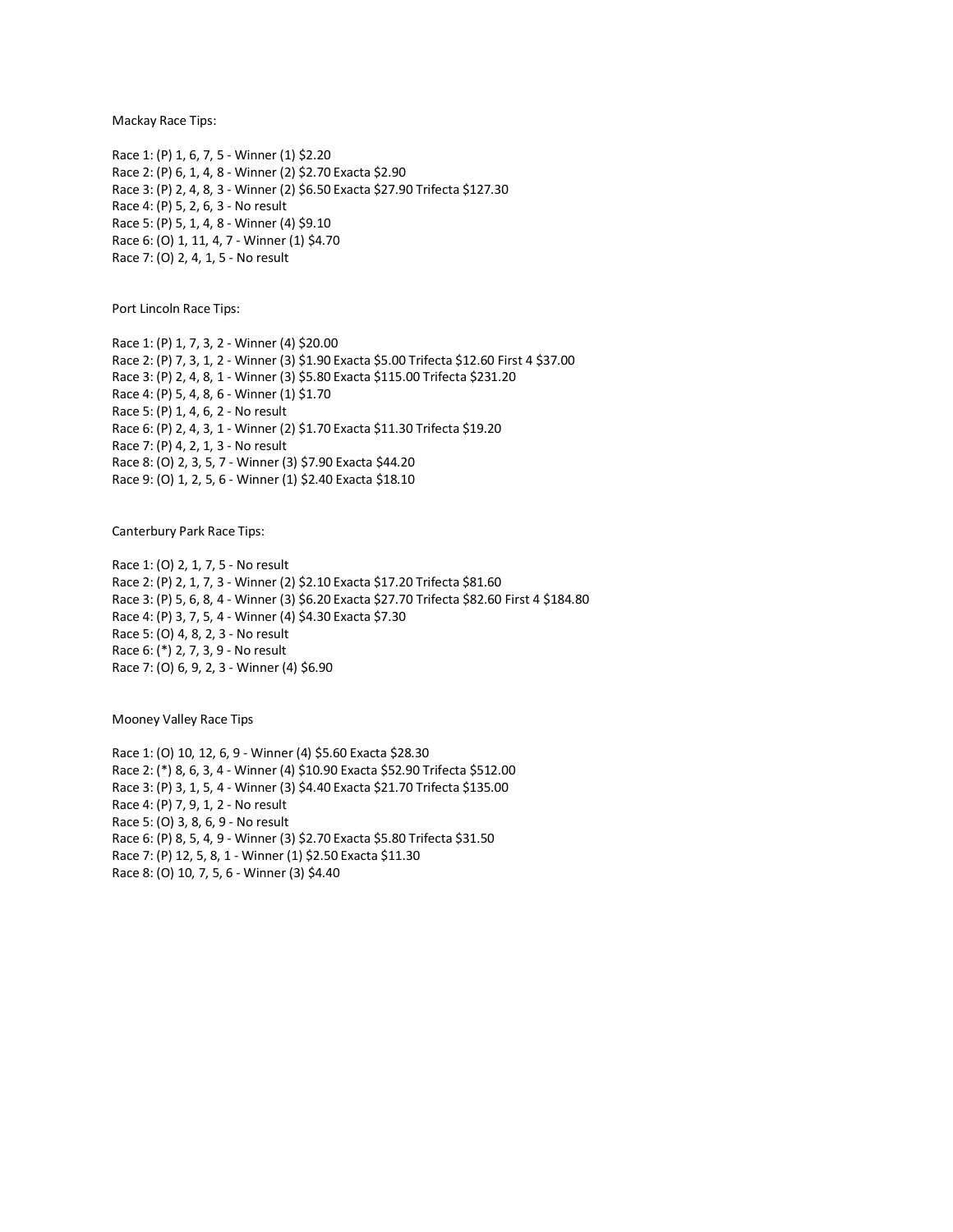Friday 25th January 2019

#### **Results summary for 25 Jan 2019**

Top Special (\*) Selection Strike Rate - 66.67% - 2 from 3 selections Top Selection Strike Rate - 32.08% - 17 from 53 selections Top 2 Selections Strike Rate - 47.17% - 25 from 53 selections Total Strike Rate - 71.70% - 38 from 53 selections Exacta Strike Rate - 47.17% - 25 from 53 selections Trifecta Strike Rate - 26.42% - 14 from 53 selections

# **Best Selections**

Best Top Selection Win - \$6.20 Best Top 2 Selections Win - \$6.20 Best Win - All Selections - \$21.10 Best Exacta - \$130.20 Best Trifecta - \$726.10 Best First Four - \$271.40 Best Quadrella - \$1995.50

# **Selections for 25 Jan 2019**

Port Macquarie Race Tips:

Race 1: (O) 9, 7, 2, 12 - No result Race 2: (O) 3, 5, 6, 10 - Winner (1) \$1.30 Race 3: (O) 8, 5, 7, 4 - Winner (3) \$2.60 Exacta \$37.10 Race 4: (P) 3, 5, 2, 1 - Winner (2) \$3.70 Exacta \$22.00 Trifecta \$60.60 Race 5: (P) 4, 2, 3, 5 - Winner (3) \$2.90 Exacta \$12.50 Trifecta \$76.90 First 4 \$107.80 Race 6: (O) 8, 5, 6, 4 - Winner (2) \$3.80 Race 7: (O) 1, 6, 11, 4 - Winner (3) \$5.40 Exacta \$42.60 Trifecta \$184.90 Race 8: (O) 8, 7, 6, 12 - Winner (3) \$15.50 Quadrella \$1995.50

Goulbourne Race Tips:

Race 1: (P) 3, 8, 2, 4 - Winner (4) \$5.60 Exacta \$13.40 Race 2: (P) 2, 1, 6, 3 - Winner (1) \$2.50 Exacta \$14.10 Race 3: (P) 4, 9, 2, 11 - Winner (1) \$2.40 Exacta \$6.30 Trifecta \$39.40 Race 4: (O) 3, 1, 5, 7 - Winner (1) \$2.00 Race 5: (O) 9, 11, 5, 4 - Winner (2) \$3.50 Exacta \$11.50 Trifecta \$40.60 Race 6: (O) 3, 2, 7, 6 - Winner (4) \$21.10 Exacta \$88.40 Race 7: (O) 10, 2, 15, 4 - Winner (4) \$3.50 Exacta \$17.10 Trifecta \$79.10 First 4 \$271.40 Race 8: (O) 8, 1, 12, 9 - Winner (1) \$2.70 Quadrella \$1413.20

Port Lincoln Race Tips:

Race 1: (\*) 1, 4, 7, 8 - Winner (1) \$1.20 Race 2: (P) 4, 6, 9, 2 - No result Race 3: (P) 2, 3, 1, 5 - Winner (2) \$2.20 Exacta \$28.80 Race 4: (O) 1, 3, 4, 9 - Winner (4) \$5.50 Race 5: (P) 2, 3, 5, 1 - Winner (2) \$3.50 Exacta \$13.50 Race 6: (O) 4, 2, 5, 11 - Winner (1) \$2.10 Race 7: (O) 7, 4, 5, 3 - Winner (1) \$6.20 Exacta \$65.20 Race 8: (O) 9, 2, 8, 4 - No result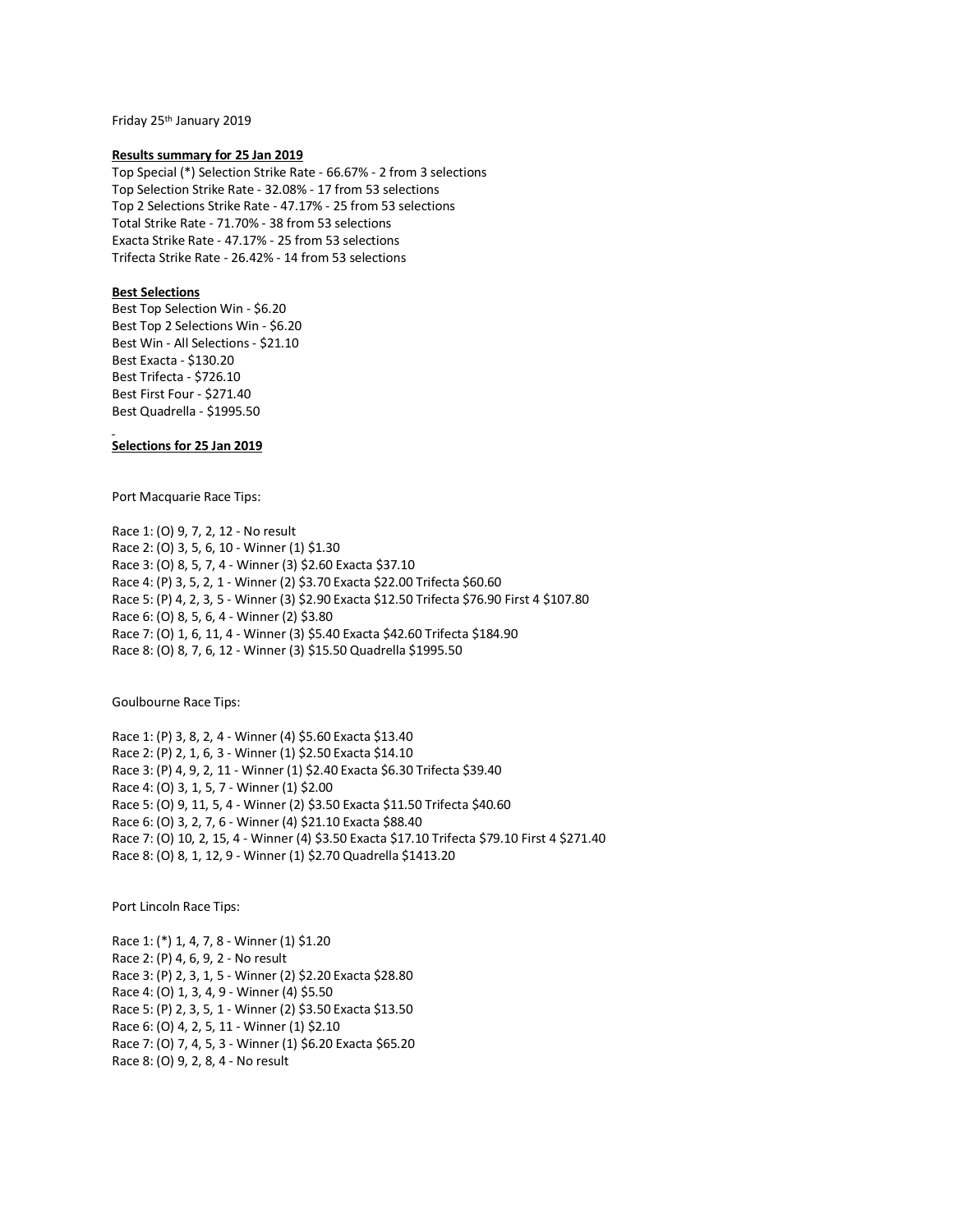Rockhampton Race Tips:

Race 1: (P) 3, 4, 5, - Winner (1) \$1.80 Exacta \$3.00 Trifecta \$6.00 Race 2: (P) 2, 3, 5, 6 - Winner (1) \$2.30 Race 3: (P) 5, 6, 3, 2 - Winner (4) \$13.90 Exacta \$21.80 Trifecta \$72.90 Race 4: (P) 3, 1, 2, 7 - Winner (2) \$1.60 Exacta \$3.30 Race 5: (\*) 4, 3, 7, 11 - Winner (3) \$6.90 Exacta \$130.20 Trifecta \$726.10 Race 6: (O) 8, 5, 2, 9 - No result Race 7: (O) 6, 5, 9, 1 - Winner (1) \$4.00

Narrogin Race Tips:

Race 1: (P) 1, 3, 2, 6 - Winner (4) \$5.90 Exacta \$9.30 Trifecta \$29.00 First 4 \$153.60 Race 2: (P) 2, 3, 1, 5 - Winner (1) \$1.60 Exacta \$4.90 Trifecta \$5.40 Race 3: (O) 7, 9, 2, 5 - Winner (1) \$3.40 Race 4: (P) 7, 5, 2, 3 - Winner (4) \$3.50 Exacta \$13.80 Trifecta \$33.50 First 4 \$38.00 Race 5: (O) 9, 2, 7, 6 - No result Race 6: (O) 3, 10, 6, 1 - No result Race 7: (O) 4, 6, 2, 5 - Winner (1) \$4.00 Race 8: (O) 4, 6, 3, 1 - No result

Warwick Race Tips:

Race 1: (P) 1, 4, 2, 5 - Winner (2) \$3.10 Exacta \$9.80 Trifecta \$18.50 First 4 \$32.60 Race 2: (O) 6, 1, 9, 10 - Winner (1) \$2.50 Exacta \$7.00 Race 3: (P) 1, 2, 3, 8 - Winner (4) \$8.10 Exacta \$105.80 Trifecta \$360.20 Race 4: (P) 1, 6, 4, 2 - No result Race 5: (O) 5, 6, 8, 2 - No result Race 6: (O) 1, 7, 5, 8 - No result

Mooney Valley Race Tips:

Race 1: (P) 3, 7, 9, 10 - Winner (2) \$3.40 Exacta \$8.50 Race 2: (P) 3, 4, 1, 2 - No result Race 3: (P) 3, 1, 2, 4 - No result Race 4: (O) 6, 7, 5, 8 - No result Race 5: (O) 5, 7, 6, 4 - No result Race 6: (O) 5, 4, 11, 9 - No result Race 7: (O) 9, 1, 2, 4 - Winner (1) \$3.10 Race 8: (\*) 9, 1, 5, 7 - Winner (1) \$1.50 Exacta \$5.50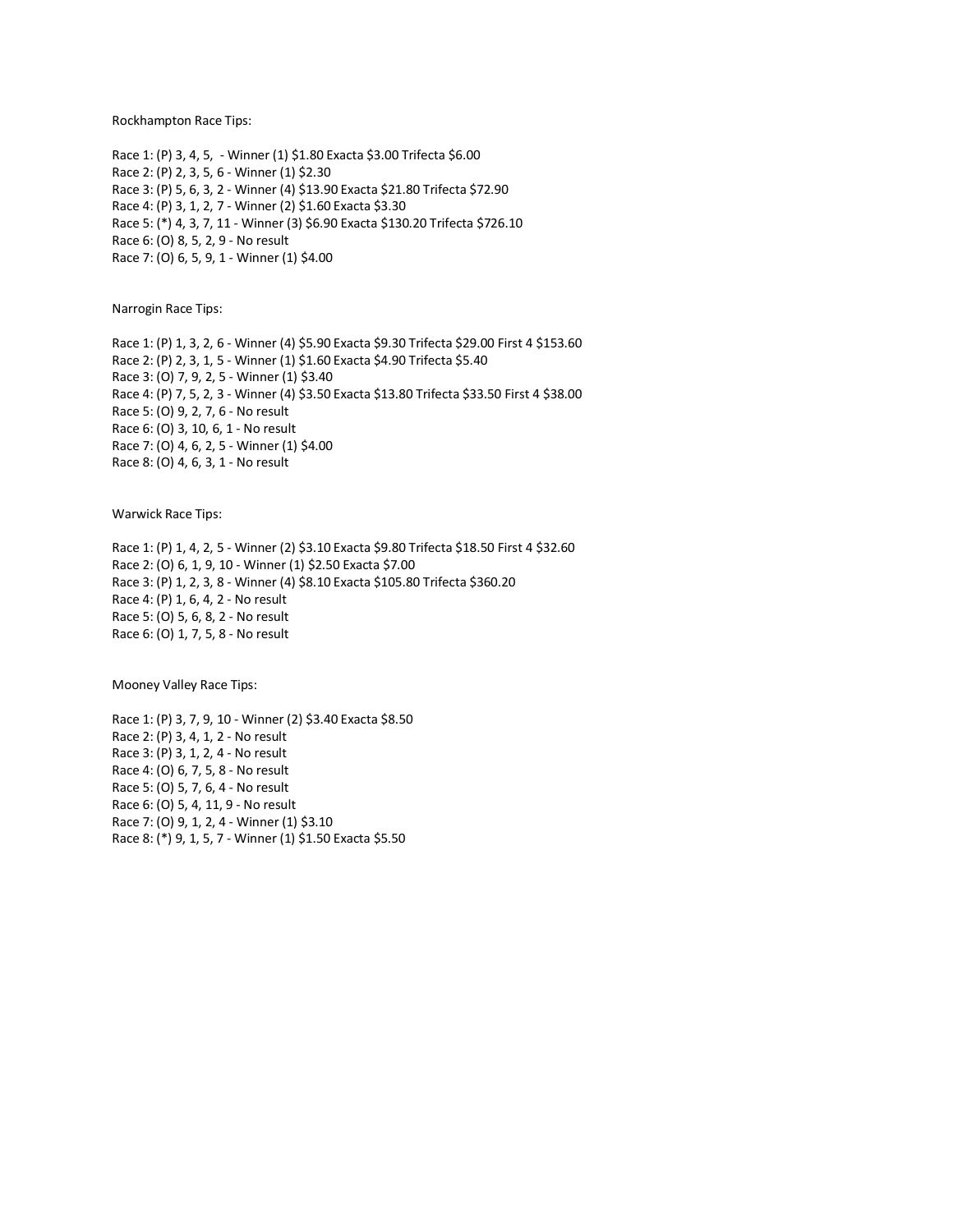Friday 18th January 2019

#### **Results summary for 18 Jan 2019**

Top Special (\*) Selection Strike Rate - 20.00% - 1 from 5 selections Top Selection Strike Rate - 36.36% - 20 from 55 selections Top 2 Selections Strike Rate - 54.55% - 30 from 55 selections Total Strike Rate - 72.73% - 40 from 55 selections Exacta Strike Rate - 30.91% - 17 from 55 selections Trifecta Strike Rate - 16.36% - 9 from 55 selections

# **Best Selections**

Best Top Selection Win - \$18.80 Best Top 2 Selections Win - \$18.80 Best Win - All Selections - \$18.80 Best Exacta - \$72.40 Best Trifecta - \$385.50 Best First Four - \$667.00 Best Quadrella - nil

# **Selections for 18 Jan 2019**

Canberra Race Tips:

Race 1: (P) 1, 4, 2, 6 - Winner (1) \$2.00 Exacta \$1.60 Race 2: (P) 2, 4, 8, 5 - Winner (4) \$8.30 Race 3: (P) 4, 9, 5, 8 - Winner (1) \$3.80 Exacta \$25.40 Trifecta \$152.50 First 4 \$667.00 Race 4: (P) 5, 2, 6, 4 - Winner (4) \$6.80 Race 5: (O) 6, 11, 2, 10 - No result Race 6: (P) 2, 9, 8, 6 - Winner (3) \$4.00 Race 7: (P) 1, 11, 4, 5 - Winner (1) \$2.60 Race 8: (O) 5, 7, 6, 14 - No result

Ballina Race Tips:

Race 1: (P) 5, 10, 9, 8 - Winner (1) \$3.30 Race 2: (\*) 5, 11, 10, 3 - Winner (1) \$2.20 Race 3: (P) 12, 13, 14, 10 - No result Race 4: (P) 1, 5, 2, 8 - Winner (2) \$2.20 Race 5: (P) 6, 3, 4, 11 - No result Race 6: (O) 9, 4, 5, 10 - Winner (2) \$7.50 Race 7: (P) 5, 10, 11, 7 - Winner (4) \$3.40 Exacta \$10.60 Race 8: (P) 11, 1, 7, 12 - No result

Ararat Race Tips:

Race 1: (P) 1, 4, 3, 5 - Winner (1) \$1.80 Exacta \$7.00 Trifecta \$9.40 Race 2: (P) 7, 3, 2, 4 - Winner (1) \$2.10 Exacta \$2.60 Trifecta \$14.00 Race 3: (P) 3, 5, 6, 7 - Winner (2) \$2.90 Exacta \$11.30 Trifecta \$29.40 First 4 \$92.20 Race 4: (P) 4, 10, 13, 11 - Winner (1) \$2.60 Race 5: (P) 6, 3, 4, 1 - Winner (1) \$3.60 Race 6: (O) 9, 4, 2, 6 - No result Race 7: (P) 4, 6, 8, 7 - No result Race 8: (\*) 13, 7, 8, 11 - Winner (2) \$8.20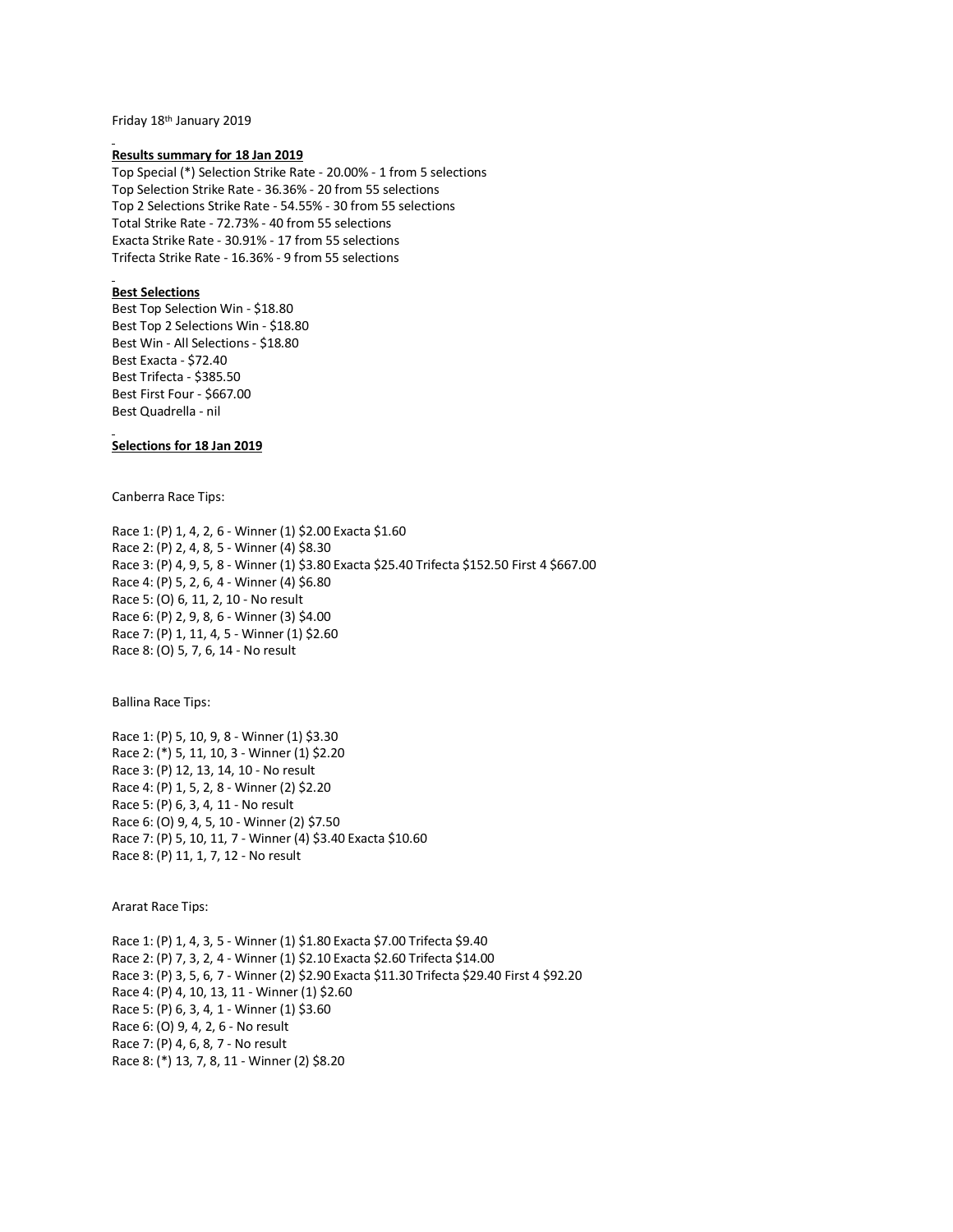Ipswich Race Tips:

Race 2: (P) 7, 6, 3, 1 - Winner (1) \$3.60 Race 3: (P) 2, 8, 3, 9 - Winner (2) \$2.15 Race 4: (P) 2, 6, 7, 5 - Winner (1) \$1.70 Exacta \$18.90 Race 5: (P) 4, 5, 14, 10 - No result Race 6: (O) 10, 4, 6, 8 - Winner (1) \$3.80 Race 7: (P) 2, 4, 5, 3 - Winner (1) \$2.20 Exacta \$8.40 Trifecta \$50.50 Race 8: (O) 1, 11, 7, 8 - Winner (1) \$1.30 Exacta \$8.80 Trifecta \$43.30 First 4 \$161.40

Esperance Bay Race Tips:

Race 1: (P) 1, 8, 2, 7 - No result Race 2: (P) 1, 7, 5, 2 - Winner (4) \$5.00 Race 3: (O) 11, 3, 9, 8 - Winner (1) \$5.10 Exacta \$16.00 Race 4: (O) 3, 8, 4, 11 - Winner (1) \$5.50 Race 5: (O) 5, 3, 1, 11 - Winner (2) \$4.80 Race 6: (\*) 6, 3, 1, 9 - Winner (3) \$4.10 Exacta \$72.40 Trifecta \$385.50 Race 7: (O) 10, 4, 9, 1 - Winner (1) \$18.80

Canterbury Park Race Tips:

Race 1: (\*) 9, 13, 1, 10 - No result Race 2: (P) 2, 1, 6, 3 - Winner (1) \$3.10 Exacta \$5.30 Trifecta \$27.50 First 4 \$58.80 Race 3: (P) 1, 3, 6, 7 - Winner (2) \$3.70 Race 4: (P) 7, 2, 1, 3 - Winner (3) \$2.70 Exacta \$14.60 Race 5: (P) 3, 4, 5, 2 - Winner (2) \$2.80 Exacta \$8.30 Race 6: (P) 4, 6, 5, 8 - Winner (2) \$4.60 Race 7: (P) 1, 4, 9, 5 - No result Race 8: (P) 11, 7, 6, 10 - Winner (1) \$2.40

Cranbourne Race Tips:

Race 1: (\*) 5, 3, 8, 4 - Winner (4) \$10.60 Exacta \$50.60 Trifecta \$173.40 First 4 \$385.40 Race 2: (P) 7, 11, 4, 9 - No result Race 3: (P) 9, 10, 12, 1 - No result Race 4: (P) 10, 7, 8, 12 - No result Race 5: (P) 8, 9, 7, 4 - Winner (2) \$7.30 Exacta \$23.70 Race 6: (O) 5, 10, 6, 11 - Winner (3) \$5.20 Race 7: (O) 4, 6, 9, 7 - No result Race 8: (O) 8, 10, 13, 2 - Winner (1) \$2.80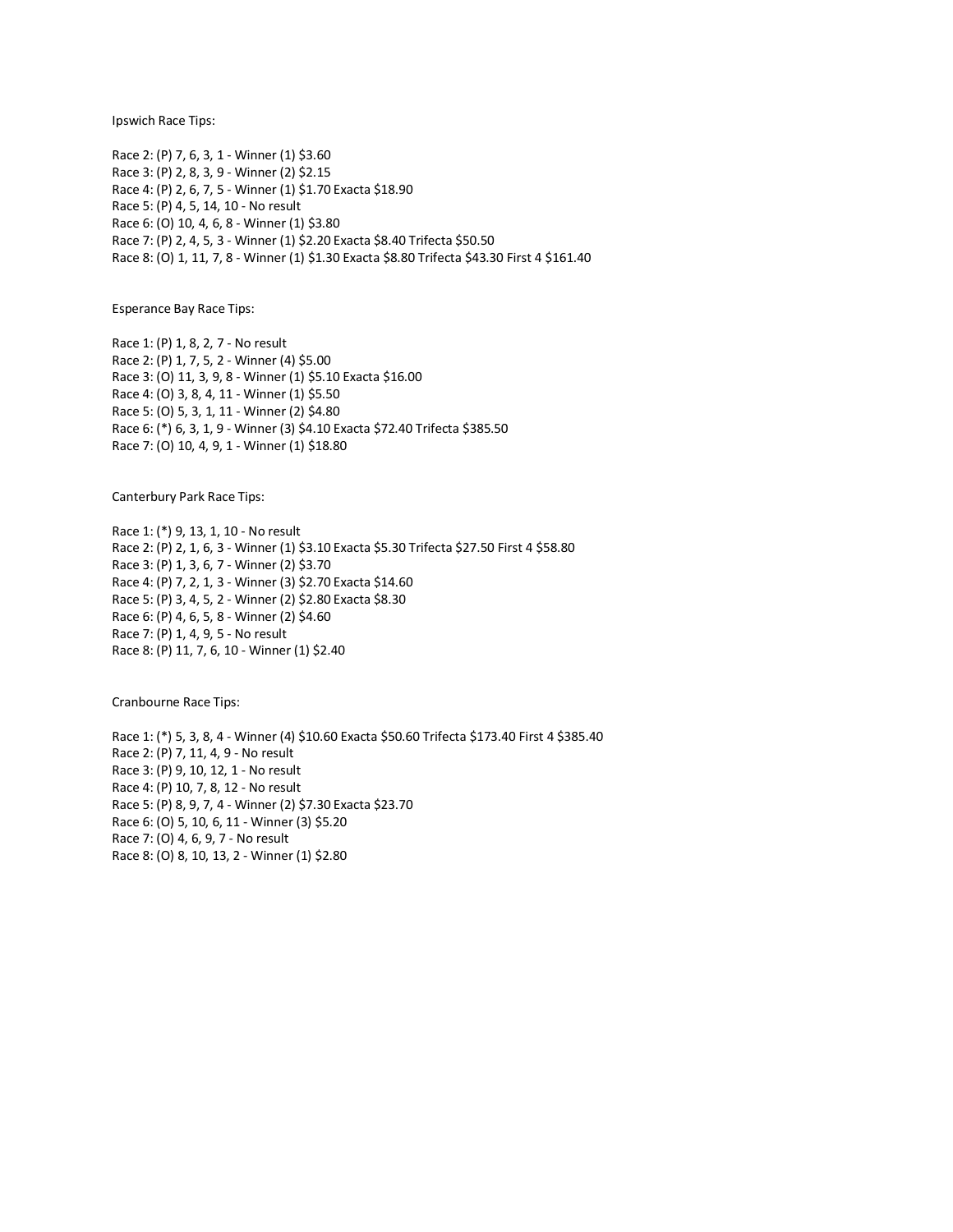Friday 11th January 2019

#### **Results summary for 11 Jan 2019**

Top Special (\*) Selection Strike Rate - 60.00% - 3 from 5 selections Top Selection Strike Rate - 19.35% - 12 from 62 selections Top 2 Selections Strike Rate - 43.55% - 27 from 62 selections Total Strike Rate - 70.97% - 44 from 62 selections Exacta Strike Rate - 48.39% - 30 from 62 selections Trifecta Strike Rate - 24.19% - 15 from 62 selections

#### **Best Selections**

Best Top Selection Win - \$7.00 Best Top 2 Selections Win - \$8.00 Best Win - All Selections - \$27.40 Best Exacta - \$82.00 Best Trifecta - \$568.40 Best First Four - \$3209.80 Best Quadrella - \$2146.90

# **Selections for 11 Jan 2019**

Wagga Race Tips:

Race 1: (P) 4, 8, 7, 6 - Winner (4) \$27.40 Exacta \$23.30 Trifecta \$108.20 Race 2: (P) 2, 4, 5, 6 - No result Race 3: (P) 5, 6, 1, 7 - No result Race 4: (O) 5, 8, 11, 3 - Winner (2) \$1.30 Exacta \$4.90 Race 5: (P) 1, 11, 12, 2 - No result Race 6: (P) 3, 5, 13, 4 - No result Race 7: (O) 10, 4, 3, 2 - Winner (1) \$2.00 Race 8: (O) 7, 2, 5, 8 - No result Race 9: (O) 7, 8, 1, 14 - No result

Hamilton Race Tips:

Race 1: (P) 6, 2, 5, 1 - Winner (3) \$8.80 Exacta \$41.40 Trifecta \$64.50 First 4 \$84.80 Race 2: (P) 5, 3, 2, 9 - No result Race 3: (P) 7, 12, 10, 3 - No result Race 4: (P) 1, 5, 2, 7 - Winner (4) \$16.20 Exacta \$82.00 Race 5: (P) 1, 3, 4, 6 - Winner (2) \$2.40 Exacta \$6.60 Race 6: (P) 6, 5, 2, 3 - Winner (1) \$3.40 Exacta \$12.50 Trifecta \$37.60 First 4 \$137.00 Race 7: (P) 5, 4, 2, 7 - Winner (3) \$2.00 Race 8: (P) 4, 6, 1, 3 - No result

Hobart Race Tips:

Race 1: (P) 1, 5, 6, 7 - Winner (3) \$3.80 Exacta \$7.70 Race 2: (O) 7, 6, 1, 3 - Winner (1) \$4.60 Race 3: (P) 6, 11, 3, 10 - Winner (1) \$1.70 Race 4: (O) 13, 3, 9, 12 - Winner (2) \$4.50 Race 5: (O) 3, 1, 4, 6 - Winner (1) \$7.00 Exacta \$22.10 Trifecta \$158.90 Race 6: (P) 1, 7, 10, 2 - No result Race 7: (P) 3, 7, 6, 2 - Winner (1) \$1.90 Exacta \$13.00 Trifecta \$22.30 First 4 \$43.80 Race 8: (O) 2, 3, 9, 8 - No result Race 9: (O) 4, 6, 10, 7 - Winner (2) \$3.30 Exacta \$66.00 Trifecta \$568.40 First 4 \$3209.80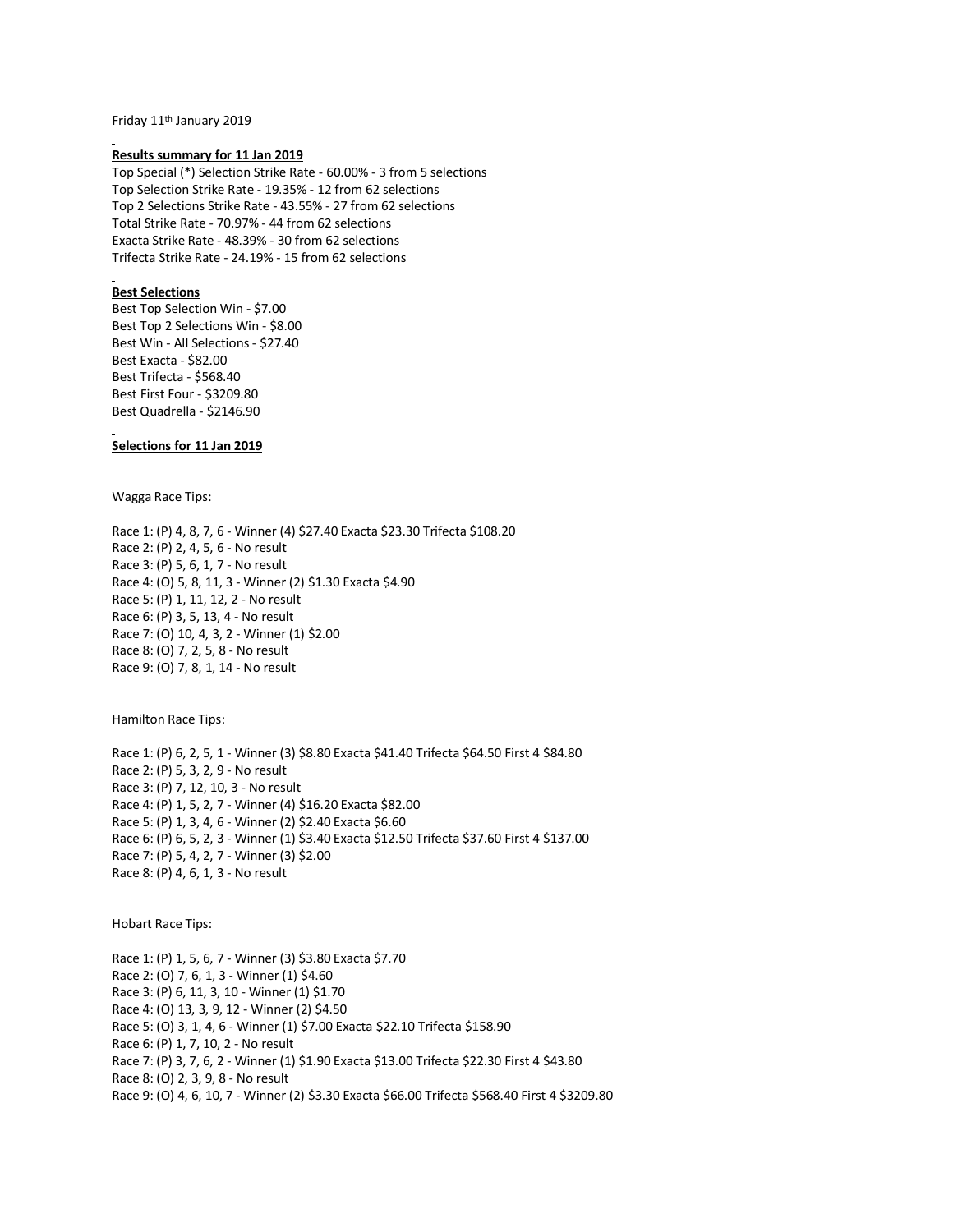#### Dalby Race Tips:

Race 1: (\*) 2, 4, 1, 5 - Winner (1) \$1.20 Exacta \$4.20 Trifecta \$4.30 First 4 \$3.80 Race 2: (\*) 1, 4, 5, 2 - Winner (1) \$1.20 Race 3: (P) 1, 4, 7, 2 - No result Race 4: (P) 2, 5, 7, 4 - Winner (2) \$4.50 Exacta \$19.30 Trifecta \$39.60 Race 5: (O) 3, 6, 11, 4 - Winner (3) \$9.20 Exacta \$26.60 Race 6: (O) 7, 3, 8, 10 - Winner (2) \$5.80 Exacta \$18.20 Race 7: (O) 4, 5, 8, 2 - Winner (4) \$6.30 Exacta \$19.30 Trifecta \$40.60 First 4 \$94.20 Quadrella \$2146.90

Gosford Race Tips:

Race 1: (P) 8, 7, 4, 3 - Winner (4) \$4.70 Exacta \$25.40 Race 2: (P) 2, 11, 7, 5 - Winner (1) \$3.20 Exacta \$25.00 Race 3: (P) 1, 2, 5, 8 - Winner (1) \$1.50 Race 4: (P) 13, 9, 4, 5 - No result Race 5: (O) 4, 8, 5, 7 - Winner (4) \$4.30 Exacta \$15.60 Race 6: (O) 9, 7, 1, 2 - No result Race 7: (O) 13, 4, 15, 12 - No result

Albany Race Tips:

Race 1: (O) 5, 1, 2, 9 - No result Race 2: (P) 3, 7, 9, 11 - No result Race 3: (\*) 4, 6, 1, 8 - Winner (2) \$7.70 Exacta \$27.60 Race 4: (\*) 5, 8, 7, 1 - Winner (1) \$3.70 Race 5: (P) 2, 4, 3, 8 - Winner (2) \$4.00 Exacta \$15.70 Trifecta \$24.70 Race 6: (P) 4, 2, 5, 10 - Winner (2) \$8.00 Race 7: (P) 8, 3, 1, 2 - Winner (3) \$3.00 Exacta \$21.60 Trifecta \$65.30 Quadrella \$320.40

Cranbourne Race Tips:

Race 1: (P) 2, 1, 3, 6 - Winner (2) \$2.60 Exacta \$3.70 Race 2: (O) 7, 11, 8, 4 - Winner (3) \$4.20 Exacta \$33.80 Race 3: (O) 7, 11, 5, 10 - Winner (2) \$6.10 Race 4: (O) 13, 9, 12, 3 - No result Race 5: (P) 6, 9, 12, 7 - Winner (1) \$1.90 Exacta \$8.00 Race 6: (O) 1, 3, 5, 2 - Winner (4) \$4.90 Exacta \$11.30 Trifecta \$34.60 First 4 \$55.20 Race 7: (O) 6, 1, 3, 2 - Winner (4) \$6.20 Exacta \$56.30 Trifecta \$154.80 Race 8: (O) 12, 10, 5, 2 - Winner (3) \$5.00 Exacta \$12.90 Trifecta \$40.90 Quadrella \$814.30

Sunshine Coast Race Tips:

Race 1: (\*) 2, 5, 1, 3 - Winner (2) \$1.40 Exacta \$1.80 Trifecta \$3.90 Race 2: (P) 3, 1, 2, 4 - Winner (2) \$3.30 Exacta \$9.20 Race 3: (O) 2, 9, 3, 1 - Winner (2) \$3.80 Race 4: (P) 6, 4, 3, 7 - Winner (3) \$3.70 Exacta \$13.20 Race 5: (P) 4, 1, 9, 6 - Winner (2) \$2.80 Race 6: (P) 3, 8, 1, 5 - Winner (3) \$5.10 Race 7: (O) 5, 3, 7, 9 - Winner (4) \$7.30 Quadrella \$434.20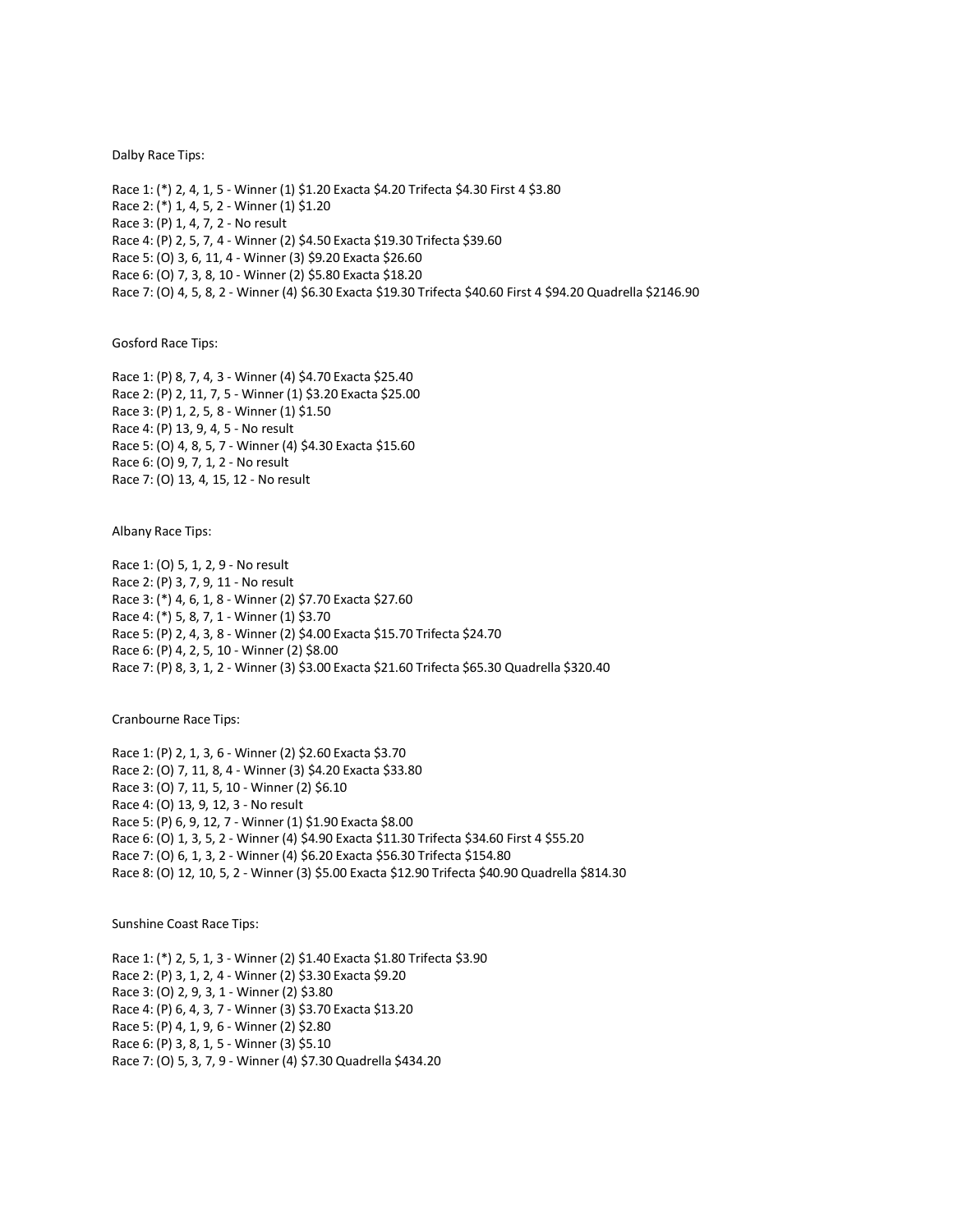Friday 28th December 2018

#### **Results summary for 28 Dec 2018**

Top Special (\*) Selection Strike Rate - 50.00% - 2 from 4 selections Top Selection Strike Rate - 36.36% - 20 from 55 selections Top 2 Selections Strike Rate - 52.73% - 29 from 55 selections Total Strike Rate - 83.64% - 46 from 55 selections Exacta Strike Rate - 50.91% - 28 from 55 selections Trifecta Strike Rate - 23.64% - 13 from 55 selections

# **Best Selections**

Best Top Selection Win - \$9.70 Best Top 2 Selections Win - \$9.70 Best Win - All Selections - \$15.40 Best Exacta - \$191.70 Best Trifecta - \$306.40 Best First Four - \$73.80 Best Quadrella - \$210.70

# **Selections for 28 Dec 2018**

Hobart Race Tips:

Race 1: (P) 3, 10, 2, 9 - Winner (4) \$8.10 Race 2: (P) 4, 8, 6, 9 - No result Race 3: (P) 11, 10, 6, 1 - Winner (1) \$9.70 Race 4: (P) 4, 1, 2, 6 - Winner (3) \$5.40 Exacta \$19.00 Trifecta \$20.10 Race 5: (P) 10, 3, 5, 8 - Winner (2) \$4.00 Exacta \$28.10 Race 6: (P) 8, 9, 10, 2 - Winner (3) \$11.10 Race 7: (P) 1, 2, 9, 7 - Winner (2) \$3.90 Exacta \$36.70 Race 8: (\*) 1, 2, 4, 5 - Winner (4) \$4.80 Exacta \$8.40 Trifecta \$59.20 Race 9: (P) 11, 6, 2, 5 - Winner (1) \$4.60 Race 10: (P) 9, 3, 7, 4 - Winner (2) \$5.60

Bairnsdale Race Tips:

Race 1: (P) 6, 5, 7, 1 - Winner (1) \$4.60 Exacta \$30.70 Race 2: (P) 2, 8, 9, 1 - Winner (1) \$2.50 Exacta \$7.60 Trifecta \$35.90 First 4 \$73.80 Race 3: (P) 7, 8, 3, 1 - Winner (2) \$2.20 Exacta \$5.50 Trifecta \$7.70 Race 4: (\*) 5, 7, 6, 2 - Winner (1) \$1.20 Exacta \$1.90 Trifecta \$2.60 First 4 \$4.00 Race 5: (P) 9, 11, 12, 3 - Winner (4) \$5.20 Exacta \$49.40 Race 6: (P) 9, 11, 1, 3 - No result Race 7: (\*) 3, 2, 6, 9 - Winner (1) \$1.20 Race 8: (P) 10, 15, 9, 11 - No result

Gosford Race Tips:

Race 1: (P) 2, 1, 8, 7 - Winner (2) \$7.60 Race 2: (P) 9, 5, 6, 4 - Winner (1) \$1.70 Race 3: (P) 3, 5, 1, 7 - Winner (3) \$3.00 Exacta \$15.20 Trifecta \$30.80 Race 4: (P) 10, 3, 2, 7 - Winner (3) \$2.70 Race 5: (P) 4, 9, 8, 7 - Winner (1) \$2.60 Race 6: (P) 6, 8, 4, 9 - Winner (1) \$4.40 Exacta \$29.10 Race 7: (P) 11, 5, 1, 2 - No result